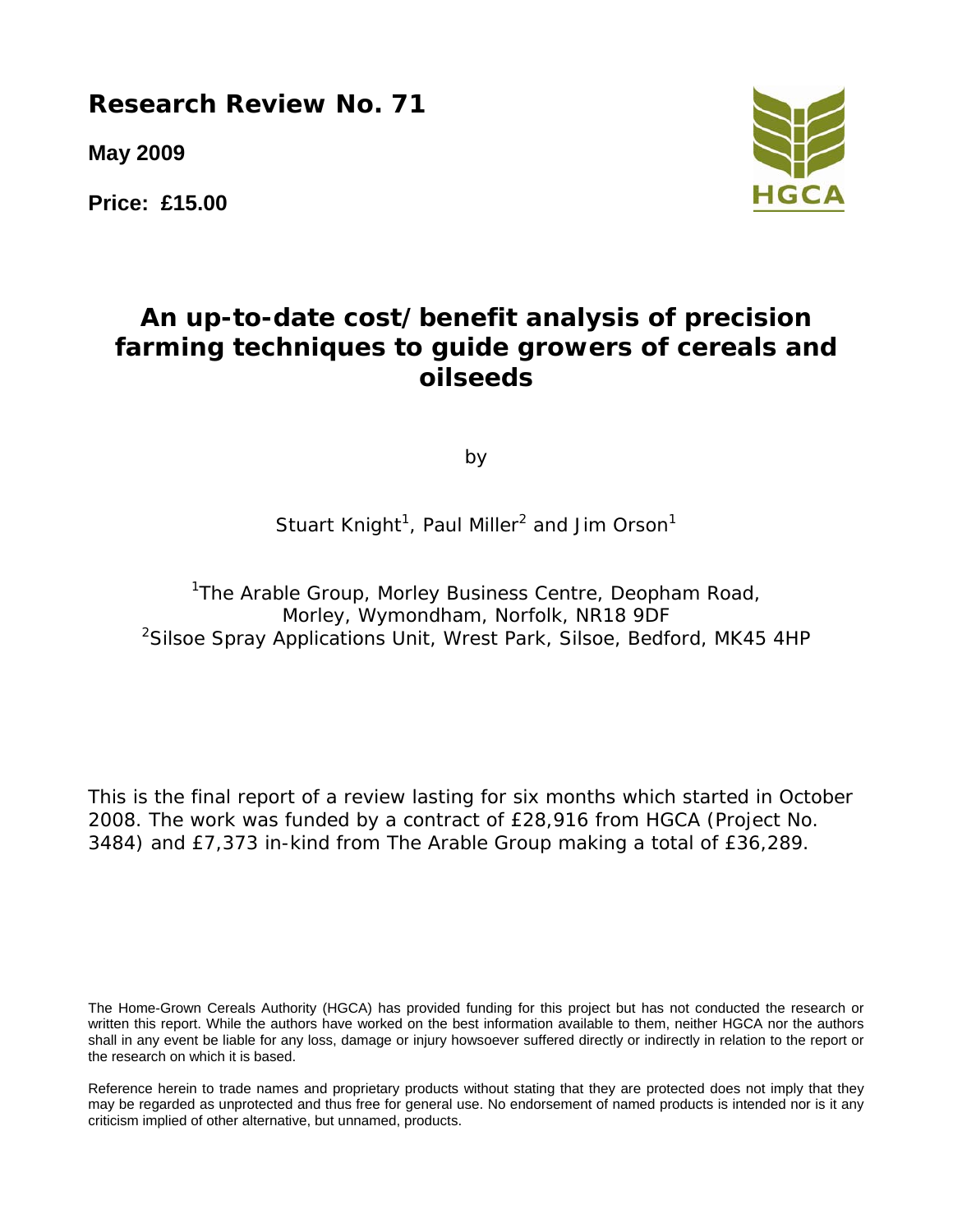# **Contents**

| Abstract                                     | 1  |
|----------------------------------------------|----|
| Summary                                      | 2  |
| <b>Research Review and Consultation</b>      |    |
| 1.0 Introduction                             |    |
| 1.1 Background                               | 13 |
| 1.2 Aim and objectives                       | 15 |
| 1.3 Approaches                               | 15 |
| 2.0 General Considerations                   |    |
| 2.1 Costs                                    | 16 |
| 2.2 Benefits                                 | 17 |
| 2.3 Cost effectiveness                       | 18 |
| 2.4 Suitability and success                  | 20 |
| 2.5 Risk management                          | 20 |
| 3.0 Specific Assumptions                     | 21 |
| 4.0 Machine Control                          |    |
| 4.1 Guidance                                 | 22 |
| 4.2 Controlled traffic farming               | 34 |
| 4.3 Auto-section control                     | 36 |
| 5.0 Assessment of Variation                  |    |
| 5.1 Soil mapping                             | 38 |
| 5.2 Yield mapping                            | 39 |
| 5.3 Remote sensing of crop structure         | 41 |
| 5.4 Combining assessments of variation       | 43 |
| 6.0 Managing Limitations to Crop Performance |    |

6.1 Responding to variation **44**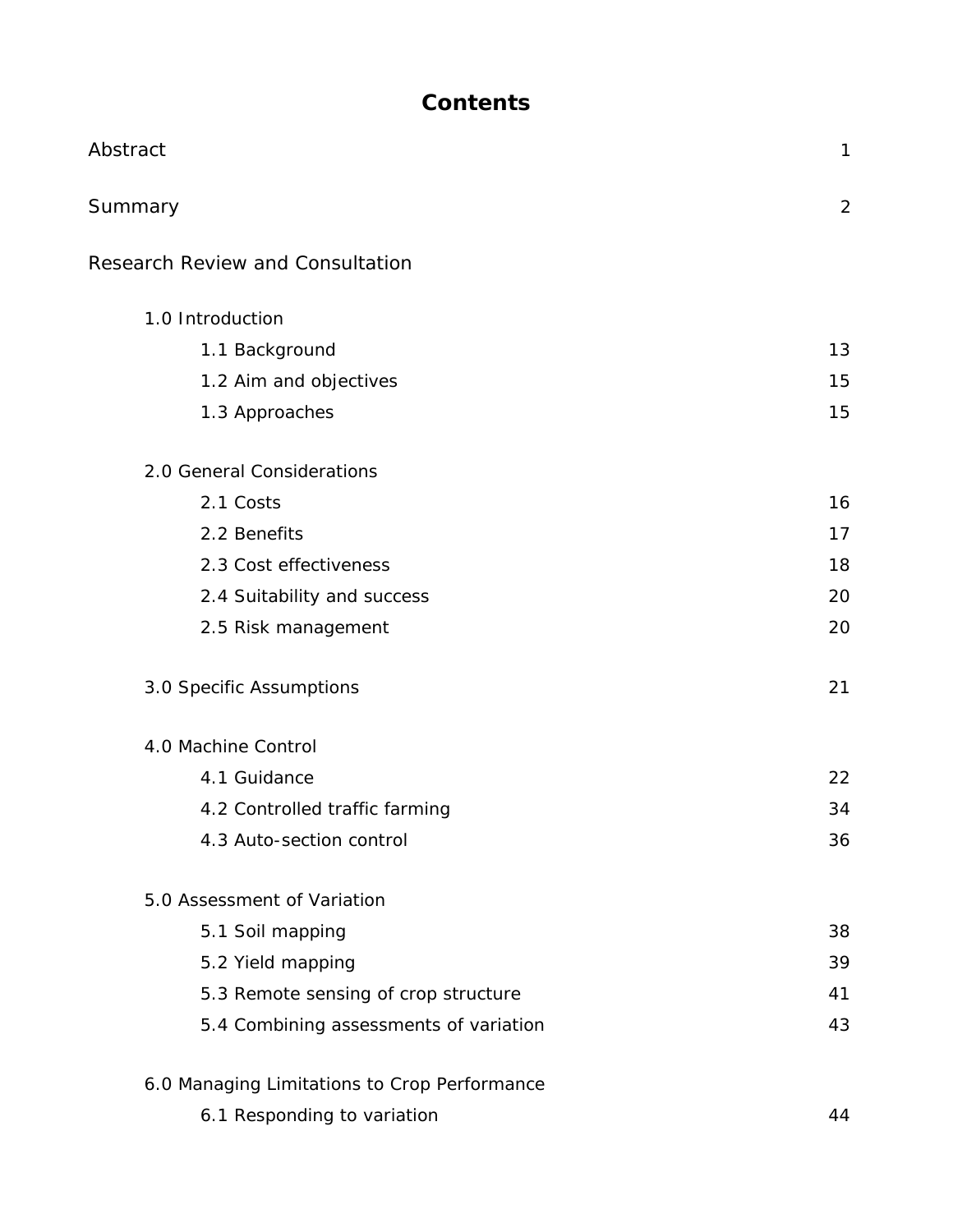| 6.2 Targeted actions to reduce crop damage                     | 45  |
|----------------------------------------------------------------|-----|
| 6.3 Targeted actions to reduce compaction                      | 45  |
| 6.4 pH mapping and targeted lime applications                  | 47  |
| 6.5 Targeted agronomy                                          | 47  |
| 7.0 Crop Establishment                                         |     |
| 7.1 Seedbed quality and variable seed rates                    | 48  |
| 7.2 Variable rate application of slug pellets                  | 50  |
| 8.0 Nutrient Management                                        |     |
| 8.1 Mapping and variable rate application of P, K & Mg         | 51  |
| 8.2 Variable rate N application                                | 57  |
| 9.0 Crop Protection                                            |     |
| 9.1 Lodging control and variable rate application of PGRs      | 71  |
| 9.2 Disease management and variable rate fungicide application | 73  |
| 9.3 Weed mapping and patch spraying of herbicides              | 75  |
| 10. Record Keeping and Traceability                            |     |
| 10.1 Records of crop inputs                                    | 79  |
| 10.2 Records of cultivations and harvest yields                | 83  |
| 10.3 Traceability                                              | 84  |
| 11. Whole Farm Systems                                         |     |
| 11.1 Systems comprising multiple techniques                    | 85  |
| 11.2 A tool for calculating farm-specific costs and benefits   | 87  |
| 12. Conclusions                                                | 92  |
| 13. Acknowledgements                                           | 96  |
| 14. References                                                 | 97  |
| Appendices                                                     | 107 |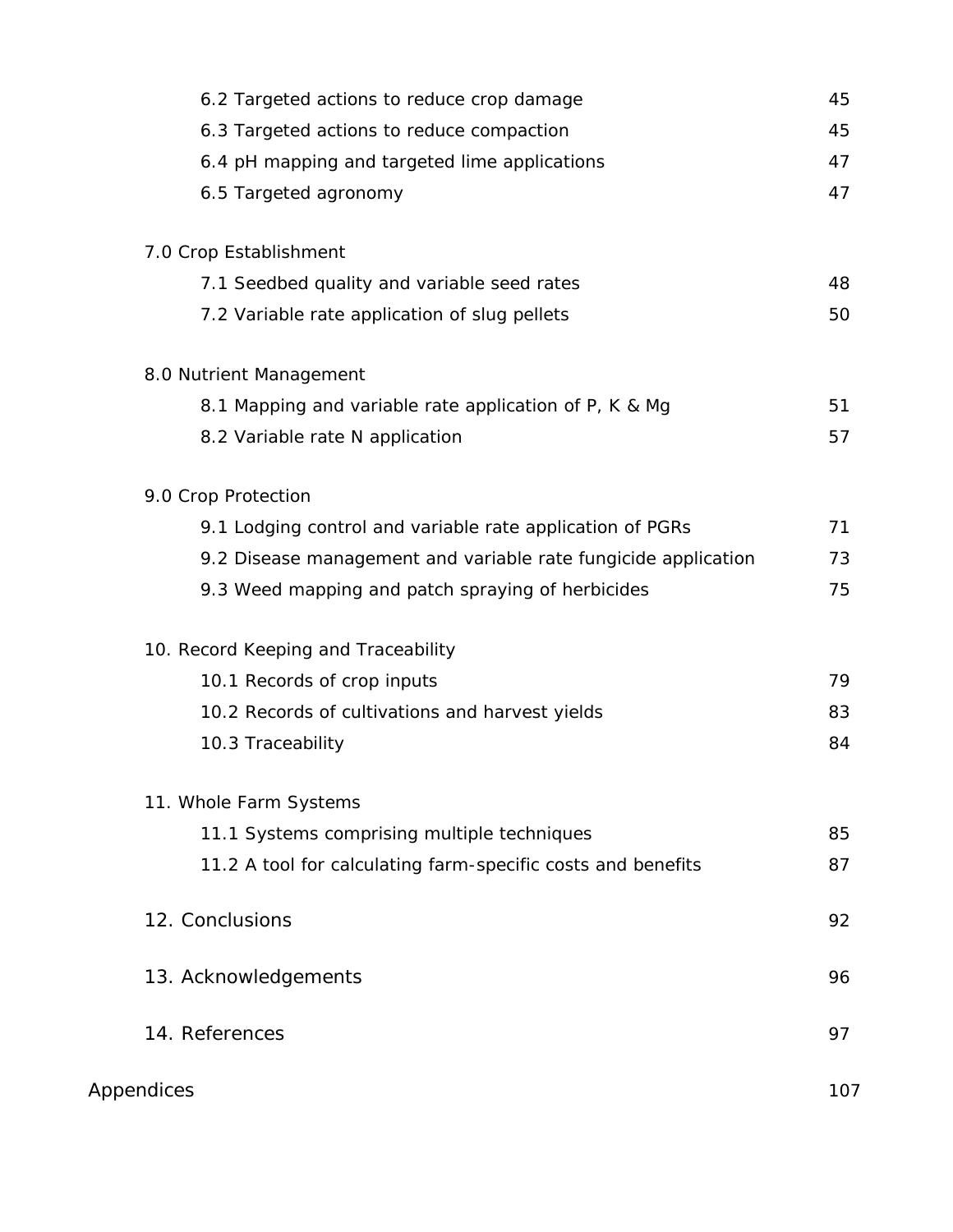## **Abstract**

Precision farming techniques have a potentially important role in addressing the conflicting demands and constraints on combinable crop production. Economic benefits may result from higher yields, saved inputs or faster work rates, and depend on farm size, cropping and the amount of soil, crop or yield variation as well as crop values and input prices. Practical and environmental benefits may also be obtained as a result of decreased operator dependence and reduced input wastage respectively. The price, replacement value and lifespan of the equipment needed have a significant impact on annual cost. GPS guidance systems have been a significant development, offering good prospects of achieving a benefit over cost of at least £2/ha on a 500ha farm. Pass-to-pass accuracies of +/-10cm or less, and adding auto-section sprayer boom control, enable savings from reduced input overlaps to be maximised. Determining the extent of variability in soils, growth or yield is essential to decide the best strategy for managing inputs. Mapping soil texture using electrical conductivity, remote sensing of crop canopies and yield mapping can provide useful information and could cost as little as £1-2/ha each for a 500ha farm.

Variable rate application of P & K fertilisers can be based on nutrient offtake and targeted sampling derived from yield maps, or soil nutrient maps obtained by grid sampling, at a total cost of £6-7/ha. This could protect yield worth an average of £5/ha and save fertiliser worth £3/ha or more on a 500ha farm with 250ha treated variably. Variable rate N fertiliser is only justified in fields with large variation in crop canopy. For a 500ha farm with 250ha of wheat and oilseed rape treated variably, estimated benefits are £9.50/ha at a total cost of £5/ha for a satellite-based service or up to £8/ha for a vehicle-mounted system. The case for agrochemicals is weaker. An economic benefit from variable rate PGRs is unlikely unless their costs increase or their use is restricted. There are significant practical barriers to the patch spraying of herbicides, but variable treatment of 250ha of cereals on a 500ha farm could give savings of up to £9/ha at a cost of about £7/ha.

As the equipment and services involved could be used in multiple techniques, the benefit over cost of the whole system should be considered. Potential net benefits of around £6, £10 and £19/ha were calculated overall for farms of 300, 500 and 750ha respectively. Guidance was one of the main contributors to the benefits, and for many growers this would represent the lowest risk entry into precision farming.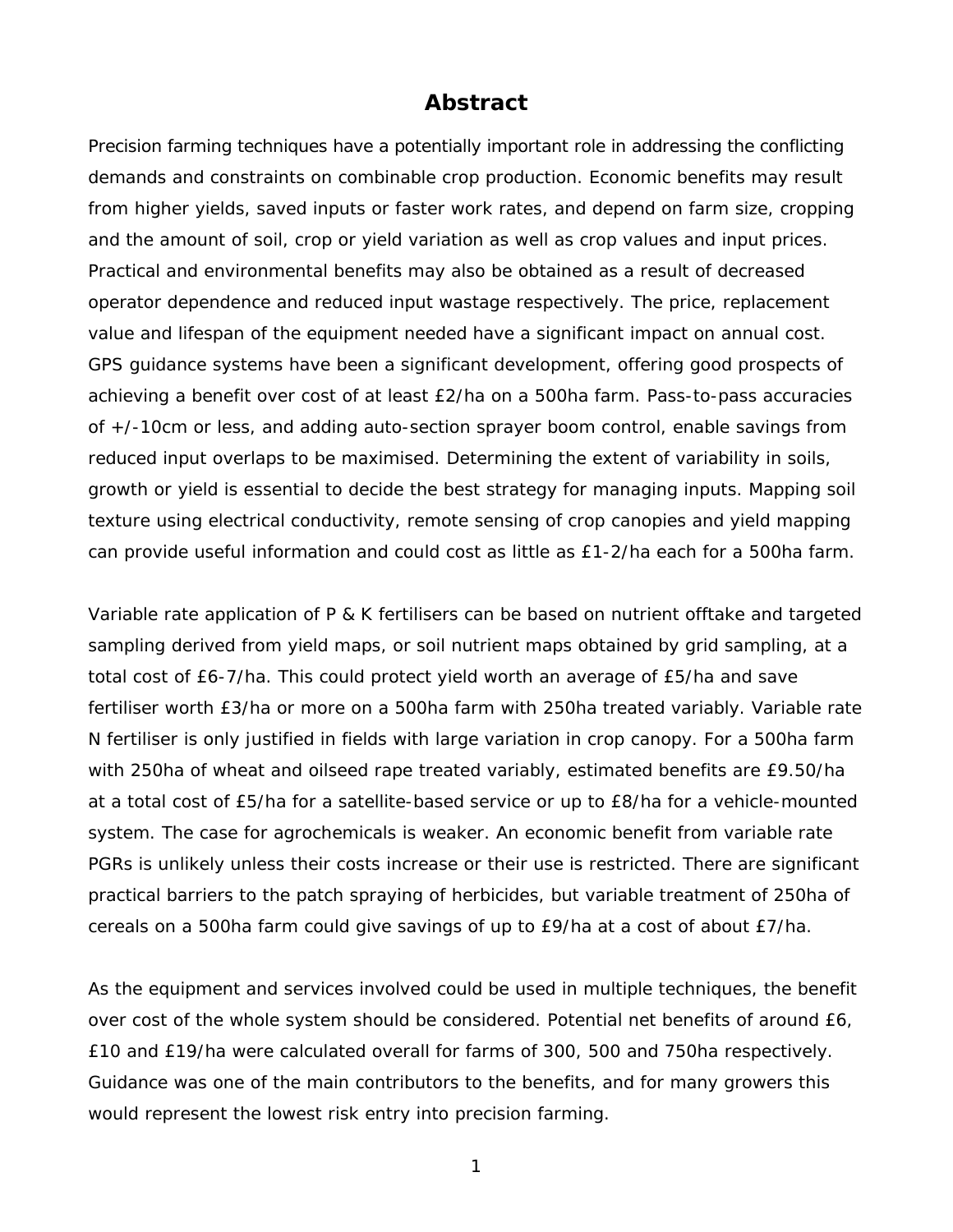# **Summary**

## **Introduction**

Precision farming technologies and techniques have a potentially important role to play in helping growers to address the conflicting demands and constraints that they face within current combinable crop production systems. However, the economic benefits that might be obtained by individual growers from the many options open to them depend on their farm size, cropping and the amount of variation that is present on their farms, as well as crop values and input prices. The analysis in this report is based on a 500ha farm growing:

- 125ha of feed wheat (yielding 8.0 t/ha at £100/t)
- 125ha of breadmaking wheat (yielding 8.0 t/ha at £120/t)
- 125ha of oilseed rape (yielding 3.5 t/ha at £240/t)
- 62.5ha of spring barley (yielding 6.5 t/ha at £130/t)
- 62.5ha of field beans (yielding 3.25 t/ha at £120/t).

The costs of fertilisers, pesticides or other inputs are based on expected prices in 2009.

The numbers of fields on the farm (as a percentage of the total) that are assumed to have significant variation are:

- 50% with variation in soil texture (mainly medium, some light and some heavy soil)
- 50% with variation in harvest yield (within-field variation of 10% or more above or below the field average)
- 67% with variation in crop structure (within-field variation in canopy GAI at the start of grain fill of 20% or more above or below the average for the field)
- 80% of fields with variation in their weed populations (fields are considered to have patchy weeds if a given species occupies less than 67% of the field).

The major financial investment from adopting precision farming methods is usually the purchase of the equipment, although the annual cost of bought-in mapping services can be higher. The extent to which that equipment comes as standard on the specification of machine normally being purchased, the period over which it is depreciated and its value at replacement can all have a significant influence on the annual cost per hectare of the technique that is being considered. For this analysis, straight-line depreciation of 17% per year has been assumed, with a replacement value after 5 years of 15%, and capital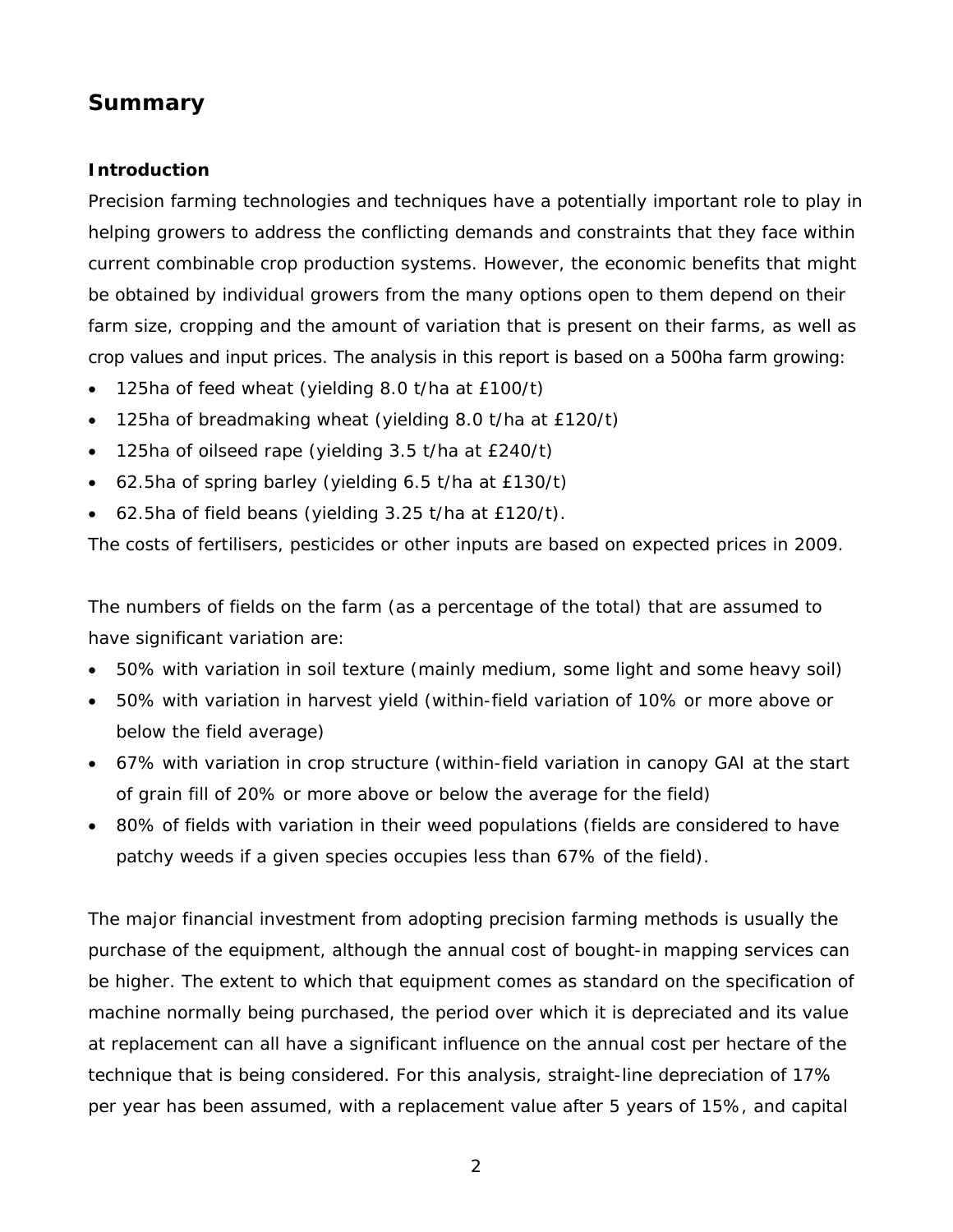interest of 6% charged on the mean value. However, to achieve success also requires a reasonable investment in time, for training, analysing data and setting-up equipment, as well as a willingness to have faith in the technology.

Economic benefits may be derived from a combination of increased yields, saved inputs, faster work rates and possibly improved timeliness. The array of other potential benefits though may itself provide a compelling argument for the use of some techniques. Most growers gain satisfaction from a 'job well done', and precision farming enables the accuracy of operations and applications to be improved (or maintained for longer or at higher work rates) whilst reducing operator fatigue. Matching input use to local crop need, or reducing treatment overlaps, are not only sources of financial saving but also help to minimise exposure and wastage in the environment, the benefits of which may be hard to quantify but nevertheless invaluable in addressing government policy objectives.

## **Machine Control**

The introduction and commercialisation of guidance systems (using Differential GPS) for agricultural vehicles has been one of the most significant developments in precision farming within the current decade. In addition to its potential economic advantages, guidance offers a range of other practical and environmental benefits. Equipping two vehicles with an entry-level manual-steer system achieving a pass-to-pass accuracy of +/-40cm is likely to cost around £1.25/ha per year on a 500ha farm, but deliver potential savings of £2.50/ha from reduced overlaps (mainly during cultivations). This option is likely to be the most cost-effective for farms of about 300ha or less.

At least half of the potential savings from guidance systems come from saved spray and fertiliser inputs. To obtain these, tramline (and therefore drill) overlaps must be reduced to less than those achieved with conventional marker systems. This is only likely with medium-high accuracy guidance systems achieving pass-to-pass accuracies of +/-10cm or less, which would require a paid-for DGPS correction signal and either assisted or auto steering. The typical cost of equipping two vehicles with such a system on a 500ha farm is likely to be about £12/ha per year, but could deliver savings of around £14/ha.

An RTK-based system achieving a pass-to-pass accuracy of +/-2cm would cost considerably more, at around £20/ha per year for a 500ha farm (including auto-steer on three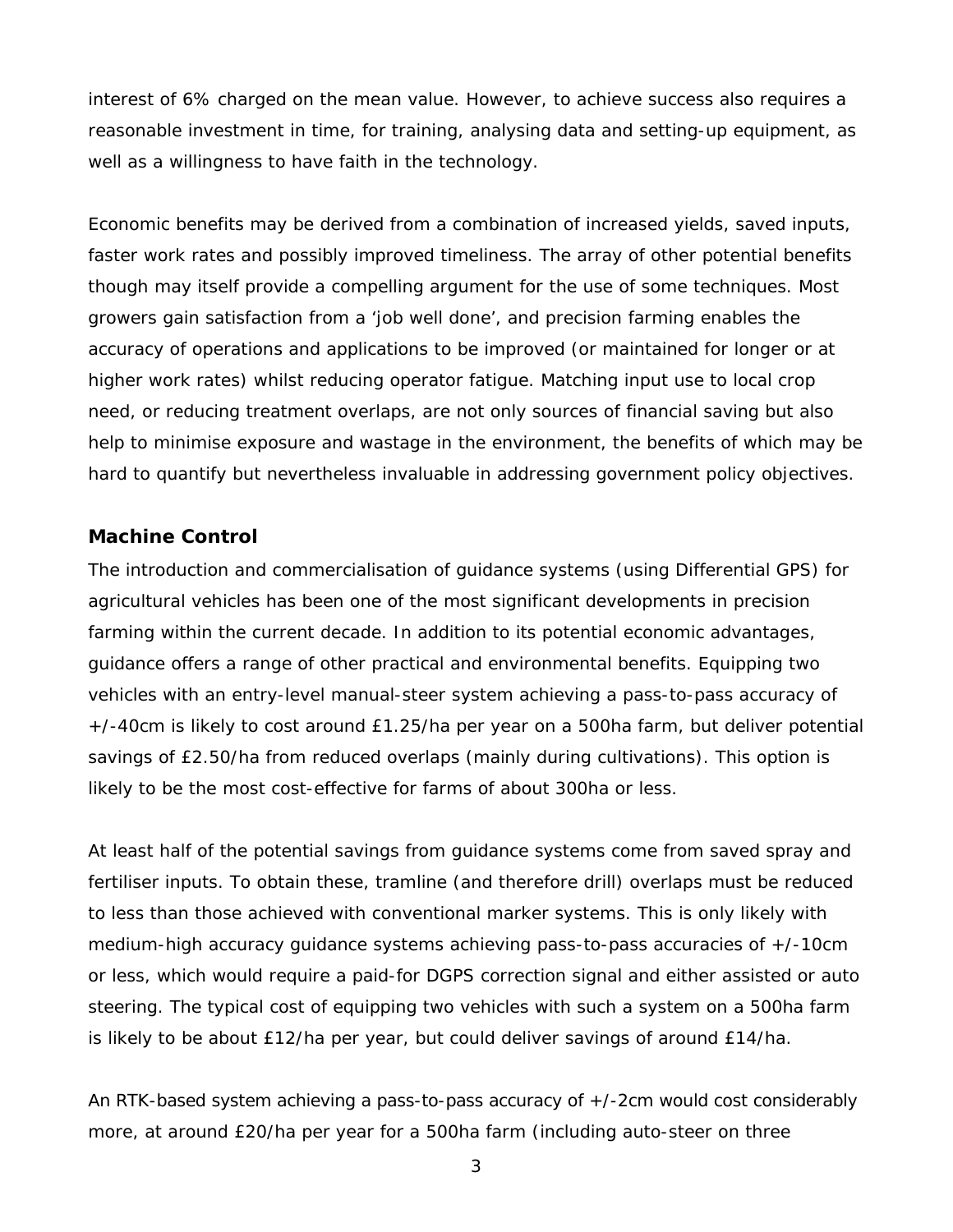vehicles). Potential savings would also increase to around £22/ha. This option is unlikely to be cost-effective on less than 500ha of combinable crops, and is probably best suited to very large farms or those growing higher value / cost crops. The high accuracy of location and steering that is possible with an RTK system also facilitates the adoption of controlled traffic farming (CTF). Potential benefits of CTF include better soil structure, improved water infiltration rates and lower draught requirements, leading to higher yields with reduced cultivation costs. There may be some additional expense in ensuring that matched equipment is purchased, and in maintaining the permanent tramlines. Data from two sites suggests that yield increases of 2-5% over trafficked non-inversion cultivation systems are feasible on most soil types in the short term. This could increase winter wheat returns by £16-40/ha. RTK might also have a value where the intention is to use strip tillage, to enable accurate matching of cultivated strips and drill rows.

Adding auto-section boom control to a sprayer could further reduce overlaps (on headlands and at field edges), for an annual cost of less than £1/ha on 500ha. This would typically be recouped by a reduction in the total quantity of pesticides used of only 0.5-1.0%.

### **Assessment of Variation**

Determining the extent (and causes) of variability in soil parameters, crop growth or yield is essential in order to decide the best strategy for managing inputs or treatments. The factors that vary within a field are no different to those that vary between fields, and a rough assessment of variation is possible without investment in precision farming through routine inspection of crops and problem areas, existing farm maps and aerial photos, or free satellite images (from previous years) available on the internet. These can be used to indicate the need for more detailed investigation.

Differences in crop requirement or performance across a field will often reflect changes in soil properties. Mapping variation in the apparent electrical conductivity (ECa) of the soil can be used to define more accurately the boundaries between different soil textures, provided that the soils are mapped at field capacity, and soil pits are dug or cores taken to verify the differences in soil properties. ECa mapping is offered as a commercial service which, if spread over 10-15 years, would equate to cost of about £1-1.50/ha.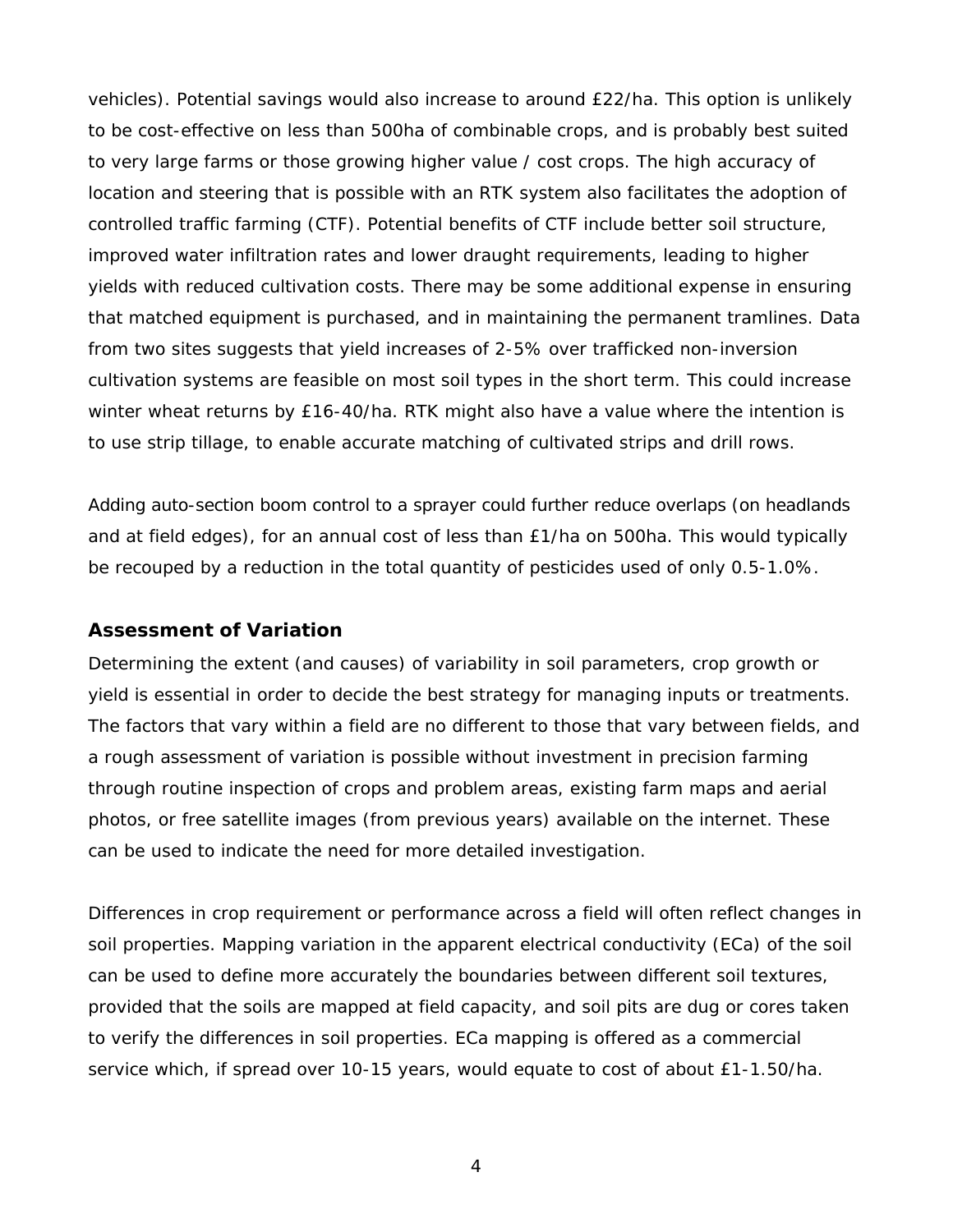Mapping crop yield produces rapid and data-intensive information about variation that could be economically important. Data must though be analysed correctly, and trends that are stable over a number of years identified, in order for the information to be most useful. The likely cost of yield mapping on a 500ha farm would be around £3/ha per year, but less than £2/ha where the same equipment is shared with other tasks. Variability related to site or soil features will often be evident within a field as differences in size or colour of a growing crop. Remote sensing technologies that measure spectral reflectance form the basis of several commercially-available options for quantifying such variation. Systems differ in terms of area scanned, the wavelengths used, spatial resolution and the way that the impact of cloud or varying light levels is accounted for. The main decision for growers is the choice between an annual bought-in (satellitebased) service whereby all of the data collection, analysis and interpretation is done by the service provider and made available to the grower within a few days (near real time); or a vehicle-mounted sensor system owned (or rented) and operated by the grower, with data available instantly for on-the-go adjustment of crop inputs in real time.

The major cost difference is the initial investment and the greater impact of farm size or usage area for owned equipment compared to a bought-in service. The cost of obtaining crop canopy maps using a satellite-based service would typically be about £2/ha for a 500ha farm. This does not include the cost of the application maps for N or other inputs, which would be necessary in order to vary inputs. Using the Yara N-Sensor as an example, obtaining similar information from a purchased vehicle-mounted system is likely to cost around £6.50/ha per year on 500ha (less as farm size increases), but any additional expense associated with translating the canopy information into a variable rate of N or other input should be less.

#### **Managing Limitations to Crop Performance**

Having established that significant variation exists, an appropriate response must then be determined. It might be possible to improve average performance within a field, by not cropping problem areas or through targeted remedial treatments. Alternatively the variation could be managed through better targeting of inputs, which could be as simple as manually-triggered adjustments in one or two areas of a field. In addition to variability within a field in one season, there will be season-to-season differences. Strategies that are based only on the former and that ignore seasonal interactions are risky and could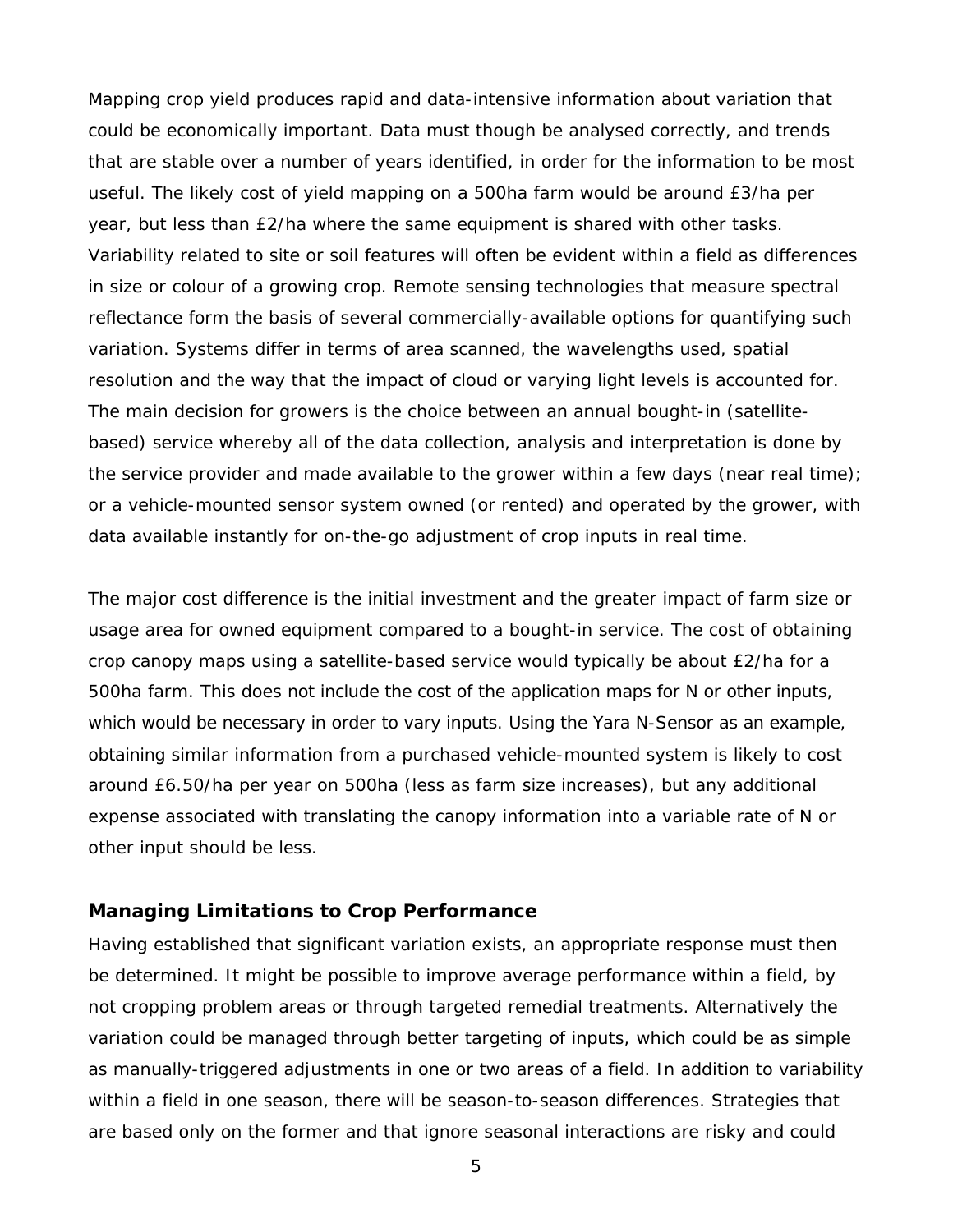exacerbate the range in performance achieved. It must also be recognised that in most cases precision farming helps a grower to decide where to do something, not what to do. The actual techniques used are therefore only as reliable as the agronomic rules and interpretation that go with them.

Mapping the crop canopy or yield enables losses caused by waterlogging, rabbit damage or uneven N fertiliser application to be quantified and targeted. It can also be determined from yield maps whether or not remedial actions are likely to be worthwhile, and their subsequent impact can then be monitored. Compaction can be linked to variation in growth or yield, or mapped directly using a commercial service that involves measurement of penetrometer resistance at different depths within a field on a grid basis. The soil profile must be inspected and soil moisture taken into account to ensure that data is properly interpreted. The cost for this service is about £12/ha, but should only be required every 3 or 4 years. Reducing by half the amount of subsoiling required on 100ha each year, or improving yield by 5% on 50ha each year, would typically be sufficient to cover the annual costs incurred.

### **Crop Establishment**

Reducing the potential variation in crop structure should ideally start at establishment, by compensating for the impact of variable seedbed quality caused by differences in topsoil texture. Varying seed rates based on maps derived from ECa mapping provides a means of achieving this. Where fields have distinct areas with different soil types, seed rates can be adjusted manually. The cost of adding a variable seed rate controller to a seed drill (already fitted with electrically-operated seed rate adjustment), and producing seed rate maps from ECa maps, is likely to be around £1.50/ha per year. Assuming that only 50% of fields have sufficiently large soil variation to justify variable seed rates, average savings in seed costs alone on a 500ha farm might only be around £1/ha. However if a 1% yield loss could be prevented on heavier patches that might otherwise end up with sub-optimal plant populations, benefits should be sufficient to recoup the costs of the variable seed rate capability and a share of the ECa mapping cost. Preventing a 1% yield loss also on lighter soil patches that might otherwise lodge due to excessive plant populations could give benefits sufficient to cover the full cost of ECa mapping.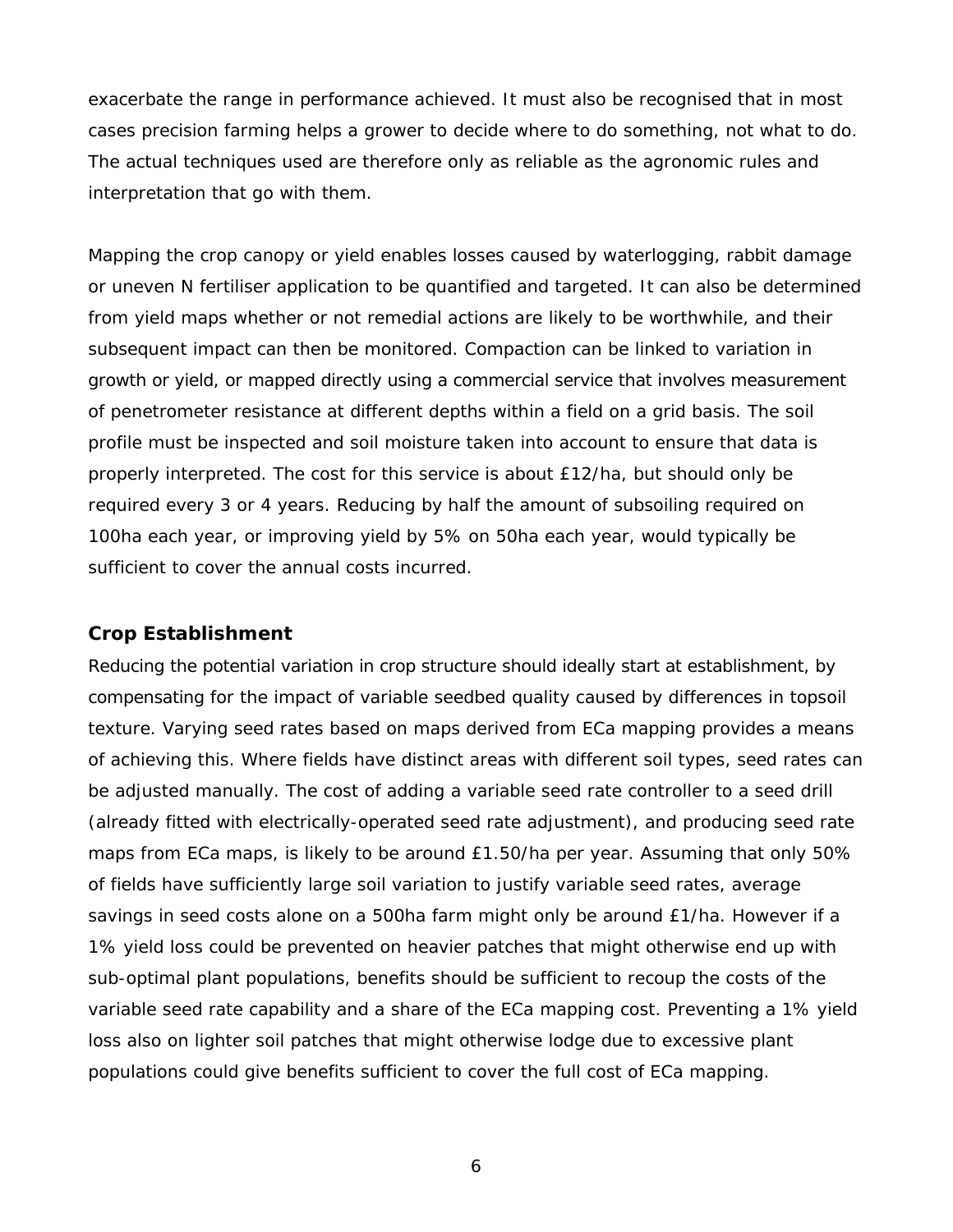### **Nutrient Management**

There are two main approaches to determining variation in requirement for phosphate (P), potash (K) and magnesium (Mg) fertilisers within a field. Yield maps can be used to identify areas of consistently low or high yield where differences in offtake may have resulted in above or below target soil nutrient indices respectively. An intensive targeted sampling approach within these areas can then be used confirm this, and application maps produced based on replacement of crop offtake and also the need to raise or lower indices, taking into account any soil texture variation. Alternatively, the whole field can be sampled on a grid basis by a commercial service provider, allowing application maps to be produced based on soil indices. In both cases, sampling itself would only take place about once every four years, although applications would be varied on an annual basis.

Due to the relatively high cost of soil sampling and analysis, it is not cost-effective to obtain more than one (bulk) sample per hectare, which means that when grid sampling interpolation is necessary for areas of the field in between. This can be a source of error, especially where there are unusual patterns in the distribution of nutrient indices within the field. Where yield maps show consistent and discrete high and low yielding areas within a field, and the previous field history is well know, targeted sampling might be a more cost-effective approach. Where such information is not available to target sampling, an unbiased grid survey may be a more useful starting point.

A commercially-provided grid sampling service is likely to cost about £5.50/ha per year over the four year life of the information. A strategy based on targeted sampling is likely to cost nearer £4.00/ha on a 500ha farm, or £2.50/ha if only half the fields have sufficient yield variation to justify variable treatment. A variable rate spreader controller is likely to cost no more than £0.75/ha per year, assuming that the expense can be shared with variable N application. Savings in P & K fertiliser may be small, unless the farm has a history of over-applying nutrients in excess of offtake. There will be some savings in low yielding areas, and by restoring indices to target levels in higher offtake areas this should ensure no loss of yield potential. If 50% of fields on 500ha are treated variably, averaged over the whole farm saved yield could be worth £5/ha and P & K fertiliser savings could amount to £3/ha or more (where average soil indices are currently above target). This would give a potential net benefit equivalent to about £2/ha over the whole farm.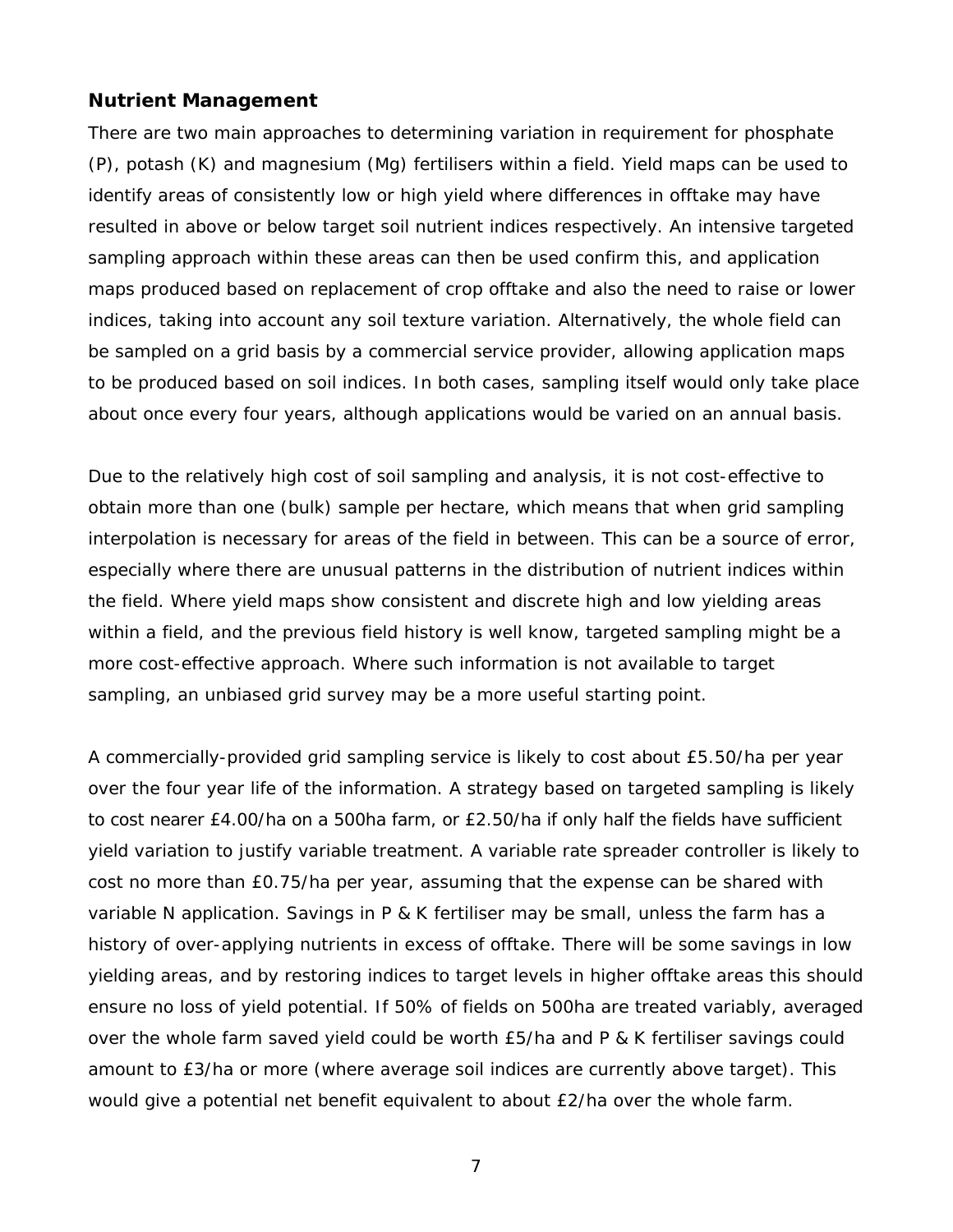For spatially-variable application of nitrogen (N) fertiliser to be justified, the optimum N dose for a crop must vary significantly within a field. Evidence suggests that this does occur, but the impact of seasonal variation in N response will often be greater and annual application strategies must account for this. Canopy size and colour, mapped by remote sensing of reflectance, provide the best means of determining the interaction between spatial and seasonal impacts on N supply and crop requirement, and this forms the basis of most commercially-available systems for determining variable N applications. The most appropriate response for crop areas with above or below average canopy size may vary according to growth stage or other factors, but typically the objective is to increase growth in areas that are below target early in the season and hold-back growth in areas that are above target. Later the strategy may be reversed to avoid over-fertilising areas of low yield potential or under-fertilising areas of higher potential. A re-analysis of previous HGCA-funded research suggests that for winter wheat only where crop canopies in May vary by more than about 20% above or below target, which may equate to earlier plant or shoot populations varying by more than about 40% above or below target, is variable N application likely to be justified. It can be estimated that no more than half of all wheat fields (perhaps a larger proportion of oilseed rape fields) are likely to benefit.

In addition to the expense of satellite-derived canopy maps indicated earlier, the annual cost of generating N fertiliser application maps can be estimated at £1.50/ha per map (£4.50/ha per year for wheat or £3.00/ha for other crops). With the canopy mapping and a share of the cost of the variable rate spreader controller, the total cost for this approach is likely be around £6.50/ha for a 500ha farm. Assuming 250ha of wheat and oilseed rape are treated variably (and require treatment maps), the costs (averaged over the whole farm) would be £4.75/ha. The only additional costs for a vehicle-mounted system like the N-Sensor would be in setting up the system to translate the crop canopy information into a variable N dose, which can be estimated at about £0.50/ha per application (£1.50/ha per year for wheat or £1.00/ha for other crops). With a share of the spreader controller costs, the total for this approach is likely to be around £8.25/ha for a 500ha farm, or if used on 250ha of wheat and oilseed rape then £7.50/ha (averaged over the whole farm).

Potential benefits can be estimated at an average 2% yield increase, from re-distribution within a field of the same total quantity of N fertiliser, or alternatively a 10% reduction in the total quantity of N applied to a field to maintain the same average yield. The potential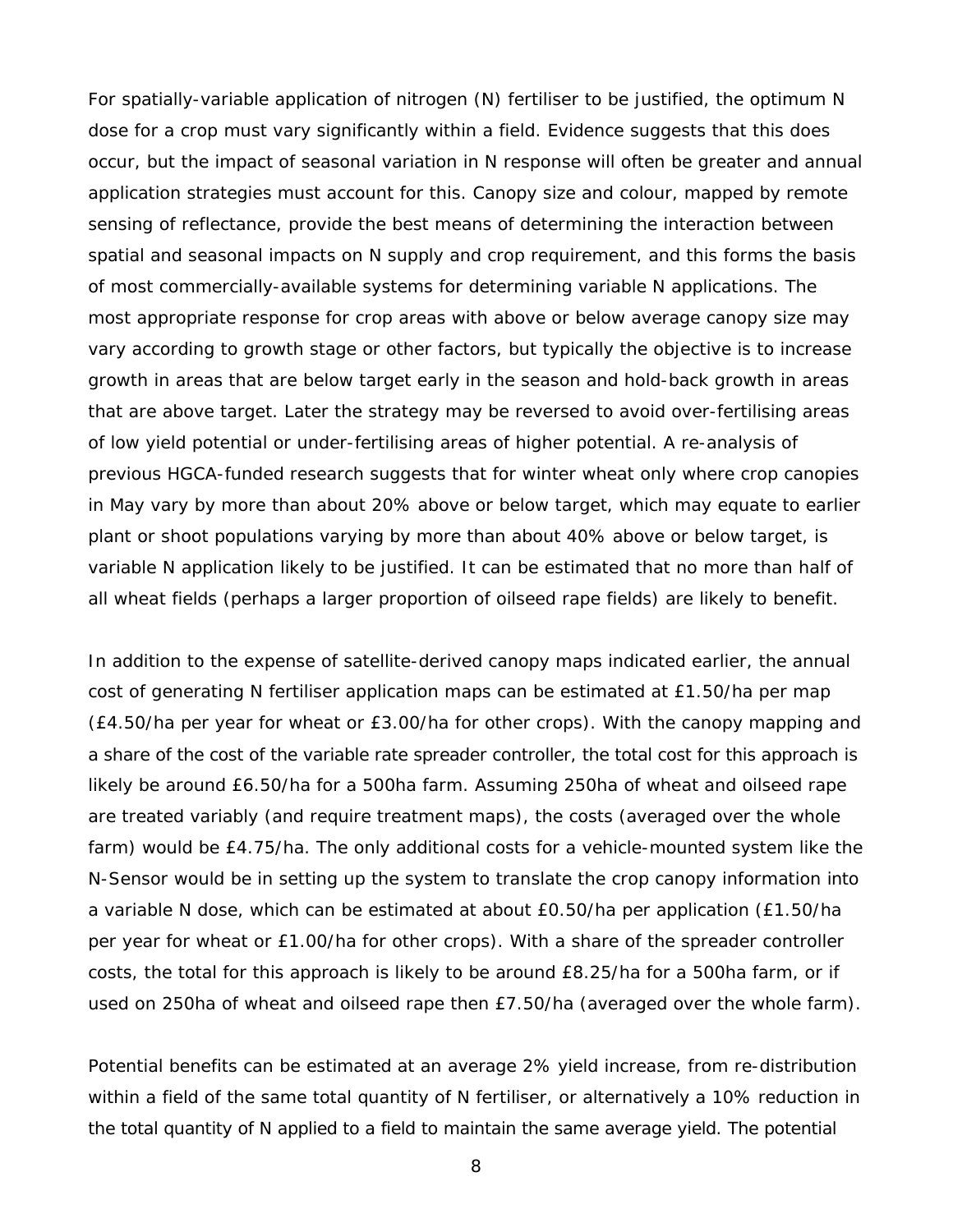improvement in margin over N cost would then be around £15-20/ha. For a 500ha farm with 250ha of crops that are treated variably, this would equate to an average benefit over the whole farm of £9.50/ha, giving a net benefit of £4.75/ha with the satellite-based approach or £2.00/ha with the vehicle-mounted system. Increasing the area farmed to 750ha would reduce the costs of the vehicle-mounted system in particular and increase the net benefits for the two approaches to around £5.25/ha and £4.25/ha respectively.

## **Crop Protection**

Crop structure in spring can be a useful indicator of lodging risk. Maps obtained using remote sensing could provide an indication of how risk varies within a field, if properly calibrated and correctly interpreted. These could be used to produce variable application maps for Plant Growth Regulators. As the potential penalties caused by lodging vastly outweigh the likely savings in PGR costs, a treatment strategy based on varying the dose applied would be more appropriate than a spray / no-spray strategy, except perhaps for late-season applications. In addition to a share of the costs of the canopy sensing and patch spraying capability, described later, the only expense would be in producing the variable rate PGR maps. The total cost on 500ha can be estimated at £3.75/ha per year (averaged over the whole farm), assuming 167ha of wheat treated variably. Savings in PGR cost alone are unlikely to reach this even on a much larger area. Assuming that 5% yield loss could be prevented in areas where the canopy size is excessive, the benefits would just about cover the cost of variable rate treatment. In practice, variable application rather than a robust uniform treatment is only likely to be adopted if PGR use becomes restricted or if the costs of the PGRs themselves increase significantly

The evidence for variable rate application of fungicides in response to predicted differences in disease development or fungicide requirement is conflicting and relatively weak. Based on our current capabilities and understanding, the conclusion must be that there is unlikely to be an economic benefit from varying fungicide application to combinable crops in the foreseeable future.

The principles for variable rate application of herbicides are well established, although some debate remains on the stability of weed patches. This affects the most appropriate mapping frequency and potentially the most suitable treatment strategy (including the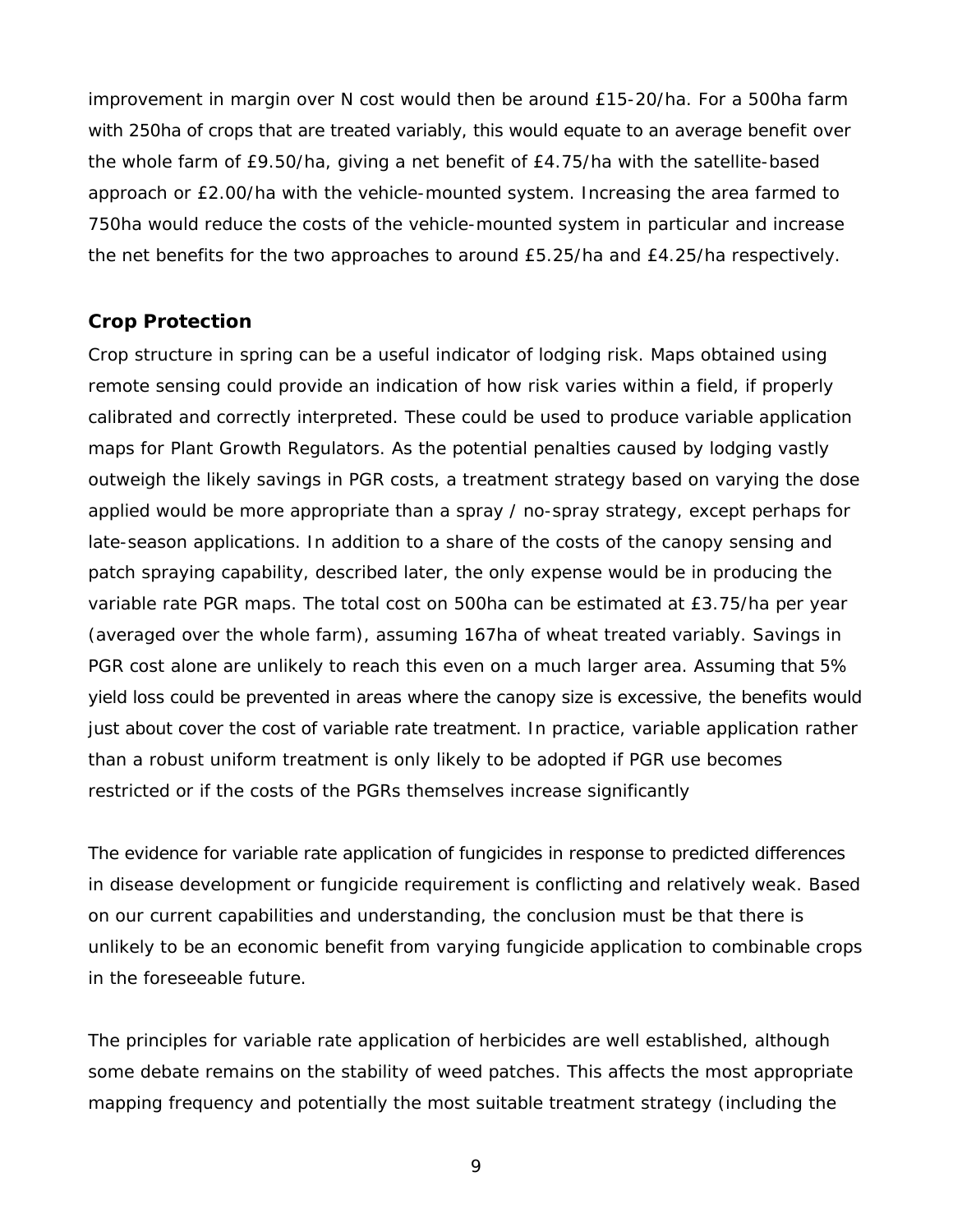size of the safety margin around the patches), all of which have an impact on the cost. Investment in the patch spraying capability and associated expenses can be estimated at £4.00/ha per year for a 500ha farm. A strategy based on mapping weeds every two years at a cost of £6/ha would make the total cost £7.00/ha per year. Assuming 80% of the farm's cereal area (250ha) has patchy black-grass, cleavers and wild oats, savings on specific post-emergence herbicides can be estimated at about £9.00/ha, with a potential benefit over cost of £2.00/ha. If only 50% of the cereal area had patchy weeds, variable rate herbicides would not be cost-effective unless the patch spraying equipment expense could be shared with variable rate PGR application. Increasing reliance on pre-emergence herbicides, a tendency for most growers to adopt a zero-tolerance strategy for managing the weed species for which patch spraying has been evaluated, and difficulties involved in weed mapping are however significant barriers to uptake of this technique.

## **Traceability and Record Keeping**

Precision farming techniques offer the potential to contribute to the generation and maintenance of records of most farming operations. There is a legal requirement to keep records of the application of crop protection chemicals (pesticides) and some fertilisers. Such records need to contain information relating, for example, to the date and time of an application, the crop to which the application has been made, the materials applied (both dose and relevant ingredients), the weather conditions at the time of the application and the justification for the treatment. Application systems with a precision farming capability are able to start the creation of such records automatically including in situations where spatially variable applications have been made. To date however, no commercially viable method of detecting what is loaded into a sprayer tank or fertiliser spreader hopper has been established although a number of research concepts have been identified. Data relating to the materials that have been applied must therefore be entered manually with existing systems.

The cost/benefit of using automated record generation units depends on allocating a value to having accurate records. Some authors have suggested that there would be a time saving associated with part automated record generation while others consider the sole benefit to be in the quality and timeliness of the records produced. In this study, it was concluded that there could be some labour time savings associated with the generation of records having a higher level of accuracy when using precision farming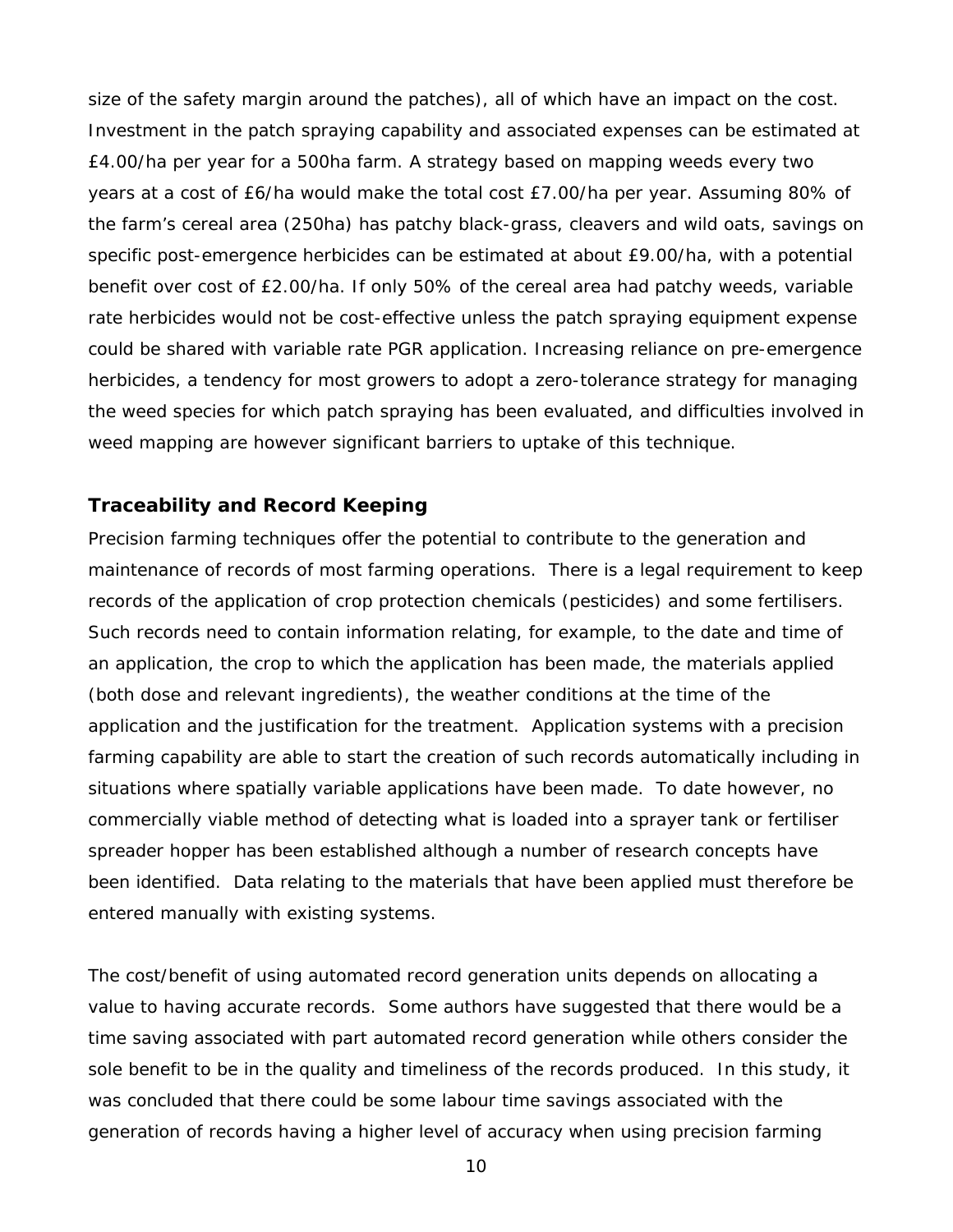techniques compared with wholly manual methods. No added value has been allocated to records that would be more accurate and reliable. For a typical 500ha arable farm, the labour saving from generation of pesticide application records with precision farming systems but manual entry of products applied was estimated to average £0.27/ha with shared equipment costs of £0.21/ha. This approach therefore gives marginally positive cost/benefits without giving a higher value to more accurate and reliable records. Increasing the farm area increases the benefit. For fertiliser application records, the farm area needs to be at more than 700ha to give a positive cost/benefit ratio.

In addition to records of crop inputs, precision farming approaches will also enable records of other field operations, such as cultivations, to be obtained with greater accuracy and less time than with comparable manual systems. Yield mapping with a correctly calibrated and operated system can generate records relevant to monitoring the output from a defined field area as well as the marketing of farm outputs.

### **Whole Farm Systems**

Many precision farming techniques involve the use of equipment or services that are common to two or more tasks. In some cases the economic benefits from an individual task may be small, and it may not be cost-effective in its own right. However by covering part of the cost of components used in other more cost-effective tasks, the profitability of the overall system may still be improved. An objective of this project was to produce an interactive cost/benefit calculator tool that could be used by a grower to obtain an indication of the individual techniques and overall system that might produce a benefit over cost on their farm, taking into account their cropping, input/output costs and estimated variation. Likely costs and potential benefits were calculated for three example systems for farms of 300, 500 and 750ha. All were based on the same cropping split (50% winter wheat, 25% oilseed rape, 12.5% spring barley and 12.5% field beans).

The 300ha farm system comprised a lightbar-based low accuracy level guidance system, the use of satellite-derived crop canopy maps to vary N application rates, and variable application of P & K based on a grid sampling service. Overall system benefits were calculated to be £20.00/ha, for a cost of £14.25/ha, giving a net benefit of £5.75/ha.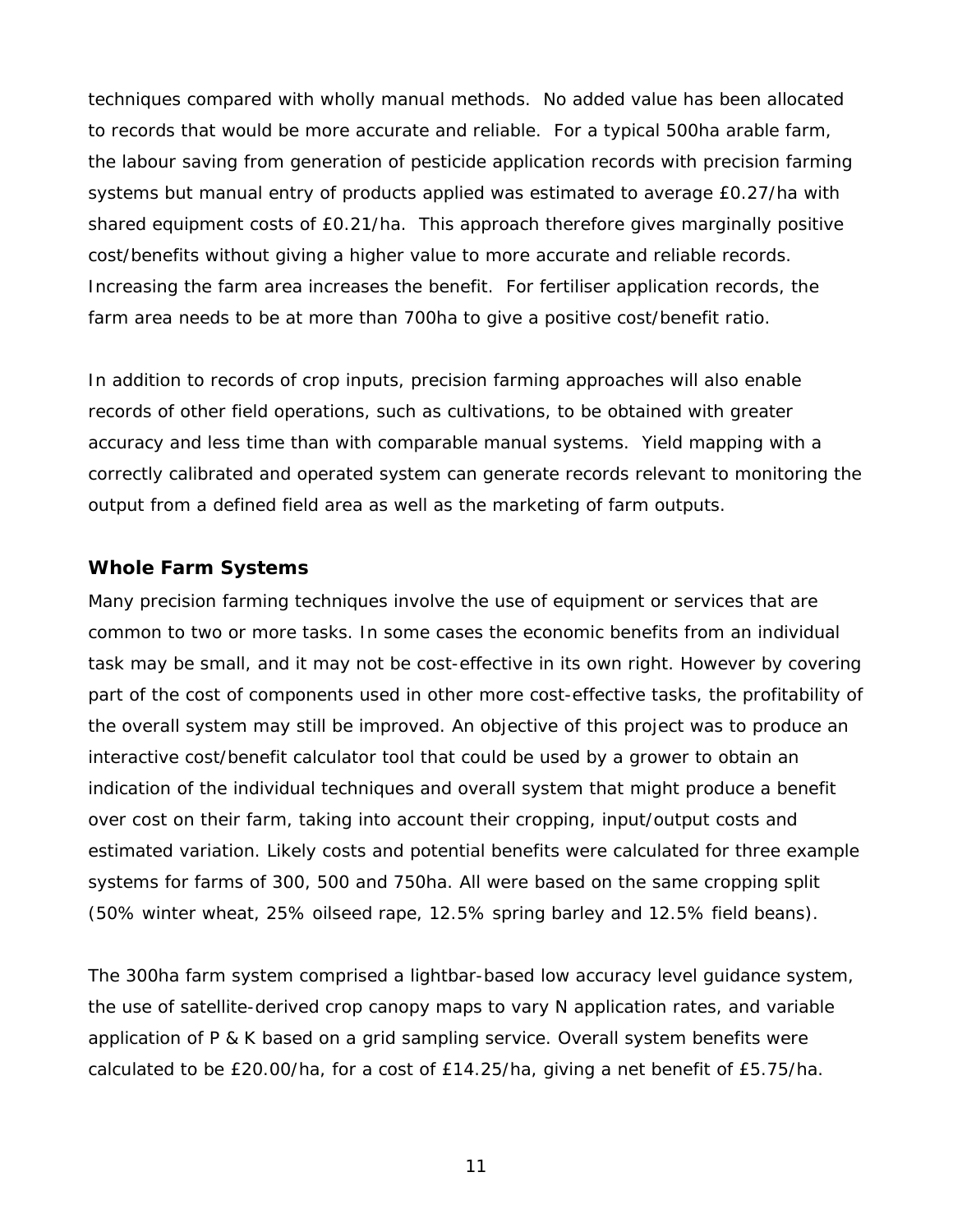The 500ha farm system comprised a medium-high accuracy guidance system based on a paid-for DGPS signal with part auto / part assisted steering, auto-section sprayer boom control, yield mapping to quantify yield variation, improve farm records and to target low yielding areas (caused by compaction), the use of satellite-derived canopy maps to vary N application rates and variable application of P & K based on a grid sampling service. Overall system benefits were calculated to be £36.25/ha, for a cost of £26.50/ha, giving a net benefit of £9.75/ha.

The 750ha farm system comprised a high accuracy guidance system based on an RTK signal with auto steering on all main vehicles, auto-section sprayer boom control, yield mapping to quantify yield variation, improve farm records and to target low yielding areas (caused by compaction), ECa mapping of soil texture to guide the use of variable seed rates, the use of an owned vehicle-mounted sensor system to vary N and PGR applications, variable application of P & K based on a grid sampling approach, weed mapping / patch spraying of herbicides and improved recording of spray and fertiliser applications. Overall system benefits were calculated to be £55.00/ha, for a cost of £36.00/ha, giving a net benefit of £19.00/ha.

Increasing farm size was associated with an increase in the number of techniques that could potentially be cost-effective and a larger overall benefit over cost for the system. The level of sophistication justified, and the scope to use owned equipment rather than a bought-in service, also tended to increase with farm size. However, timeliness is crucial for many operations and any delays introduced due to precision farming being adopted could easily result in their advantages being negated in the short term. In all three of the example systems above, variable N application and guidance together contribute about 80% of the net benefits. However, as the contribution from variable N application depends heavily on the amount of canopy variation present, for many growers guidance will give the highest probability of an economic benefit over cost and is likely therefore to represent their lowest risk entry point into precision farming.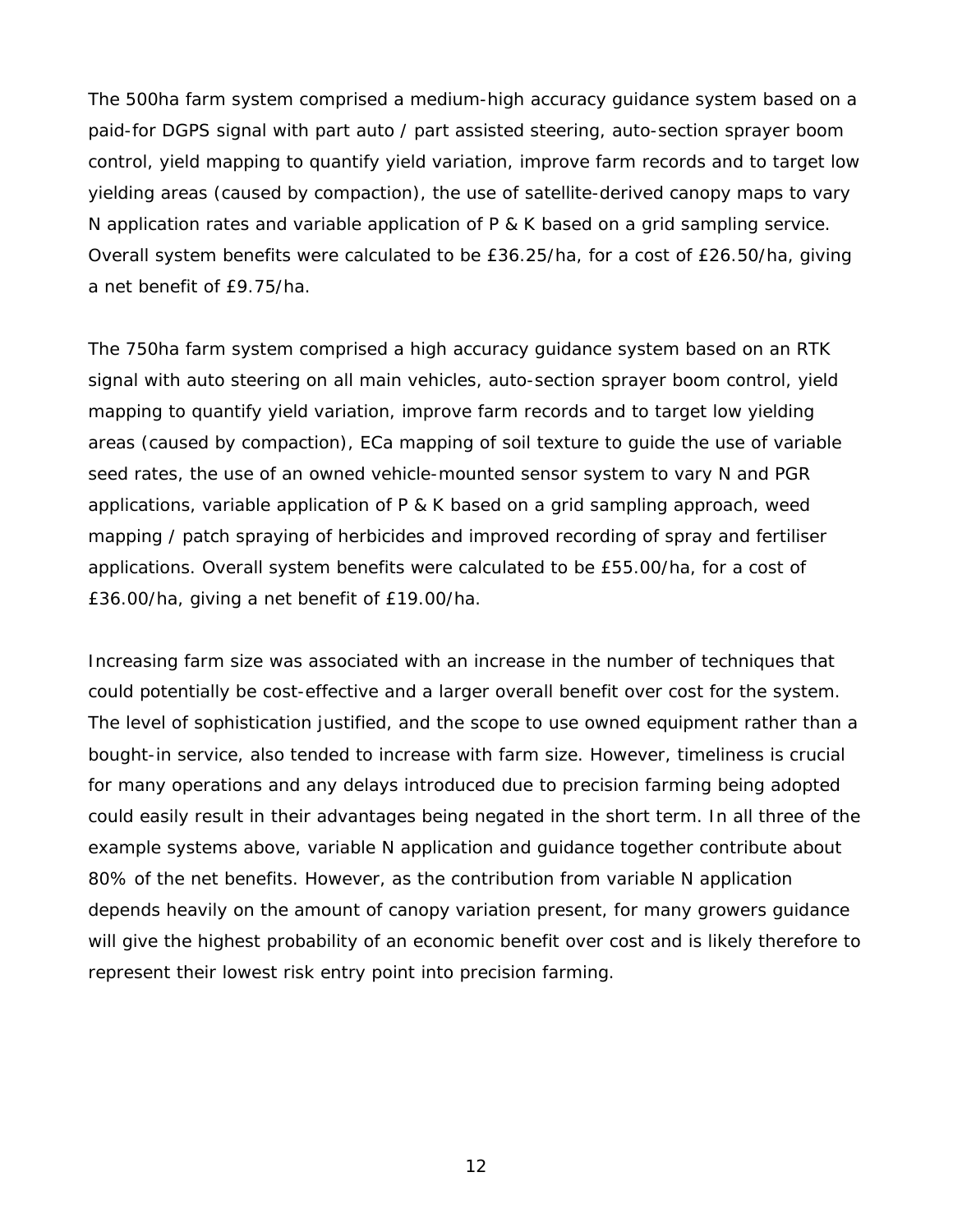# **Research Review and Consultation**

## **1.0 Introduction**

## **1.1 Background**

Growers of cereals and oilseeds have to contend with many conflicting demands and constraints on their production systems. Investment in often scarce and expensive inputs has to be made against a background of volatile grain prices. There is a strong incentive to maximise yield to meet demand for both food and fuel crops, but this has to be reconciled with the need to reduce diffuse pollution, protect water quality and minimise greenhouse gas emissions. Finally the impacts of pesticide resistance and the revocation of product approvals mean that alternative solutions may be needed for some common agronomic problems.

To maximise efficiency, improvements to the productivity of the land must be achieved using management that is matched as locally and closely as possible to the properties of the soil, crop and its immediate environment. With the area of land per farm manager, farm operator or agronomist steadily rising, this must also be accomplished with minimal increase in amount of time taken or burden of record keeping, and against a background of the burgeoning requirement for verifiable and automatic traceability.

Over the last two decades there has been significant investment in research and development in the area of 'precision' or 'site specific' farming, both scientifically and commercially. Until recently, low grain prices and high costs of technology have provided little incentive for many growers or agronomists to consider the opportunities and capabilities that now exist. However, the combination of circumstances highlighted means that the time is potentially now right for the promise offered by precision farming to be explored and exploited more widely.

The realisation of this has resulted in an upsurge in interest in precision farming techniques, and the benefits that they might offer to farm businesses. This change to a more favourable environment for precision farming is not restricted to the UK. A recent survey in the USA (Akridge & Whipker, 2008) revealed that, amongst 275 retail crop input dealers who responded, the most commonly used precision technologies are now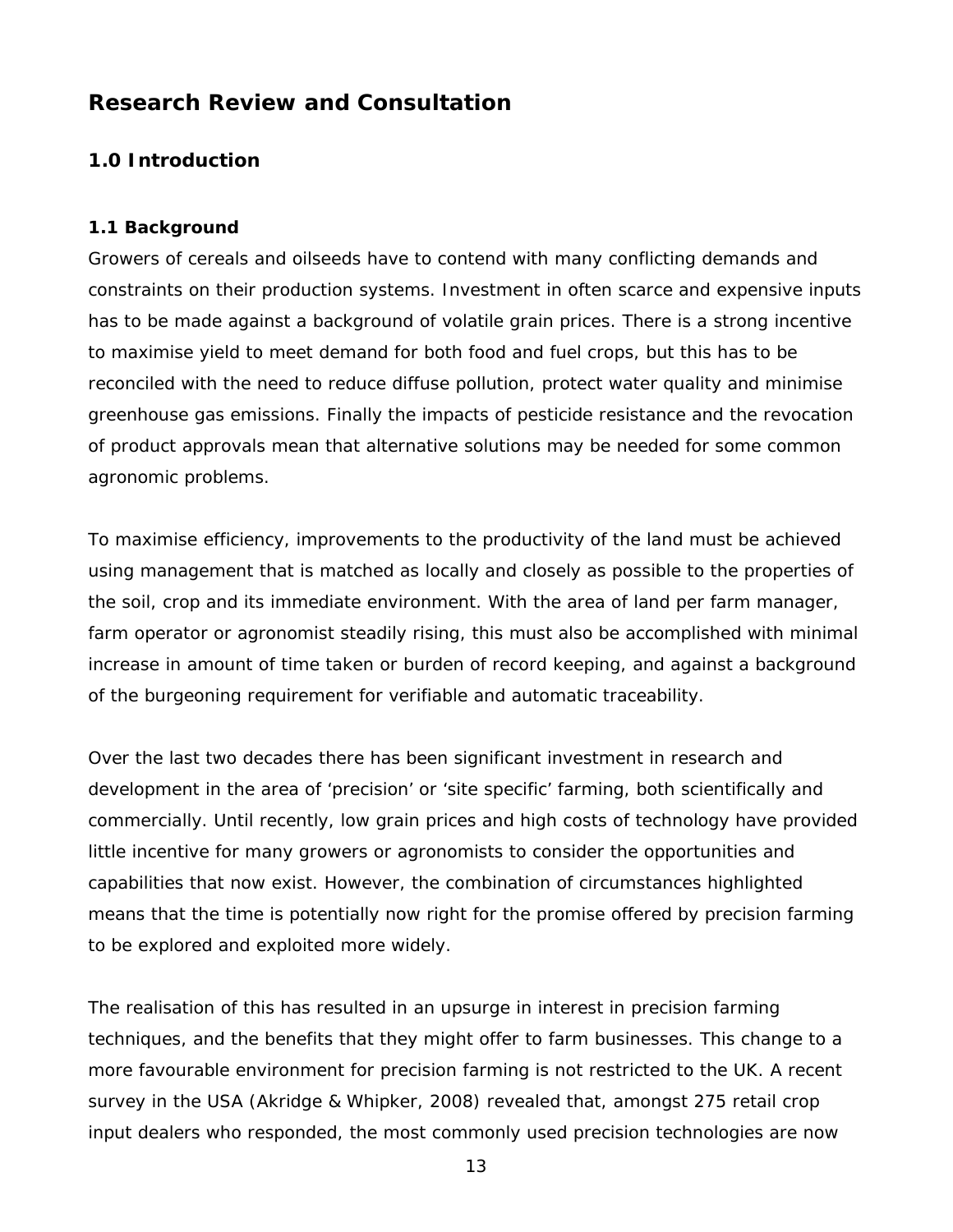GPS guidance systems (72.8%, with 36.8% using autosteer), satellite/aerial imagery (28.3%) and soil ECa mapping (9.2%). When asked what precision agriculture might look like in the future, 24.1% of respondents indicated an increased use of variable-rate fertiliser application, 22.8% suggested more data analysis and handling, 21.4% variable rate seeding, 15.2% variable rate chemical application and 14.5% indicated an increased use of autosteer/automation. Technology issues felt to be a barrier to growth included equipment changing too quickly and increased cost (62.2%), incompatibility across equipment (44.9%), equipment too complicated for operators (32.9%), data collection not accurate enough (14.9%) and application technologies not accurate enough (13.1%).

Further uptake of precision farming techniques has the potential to benefit UK agriculture either through increased output or reduced costs. Previous research and analyses have tended to focus on the average financial gain that might be associated with particular techniques, rather than assessing the likelihood of a benefit for an individual grower. There is a need to provide growers with information and tools to help them determine which techniques are likely to be of most benefit to them (economically or practically) or the environment on their farm, and to help them avoid investment in techniques that are unsuited to their situation and unlikely to deliver the benefits that they might expect. This involves a requirement to link the type and level of investment that is likely to be appropriate with the particular characteristics of the farm and its cropping, and the extent of on-farm or within-field variation that is necessary to justify it.

It is however also important to acknowledge that 'good practice' is a driver for many crop husbandry decisions on farm, not just the ratio of costs and benefits. In some cases benefits can be considered in terms of increasing the value of an asset such as the land (for example improving the soil nutrient status or securing a greater proportion of its yield potential), and this might not always translate to an immediate benefit over cost for an individual crop. Better farm management and crop assurance (improved food quality and lower pesticide residues) are other potential outcomes that may not have a direct or instant impact on annual profitability, but may be important in the longer term. Environmental benefits (less leaching and diffuse pollution, increased biodiversity) in particular may be difficult to put an economic value on for an individual farm, unless they are linked to the avoidance of financial penalties, but may be of considerable significance for the Industry as a whole.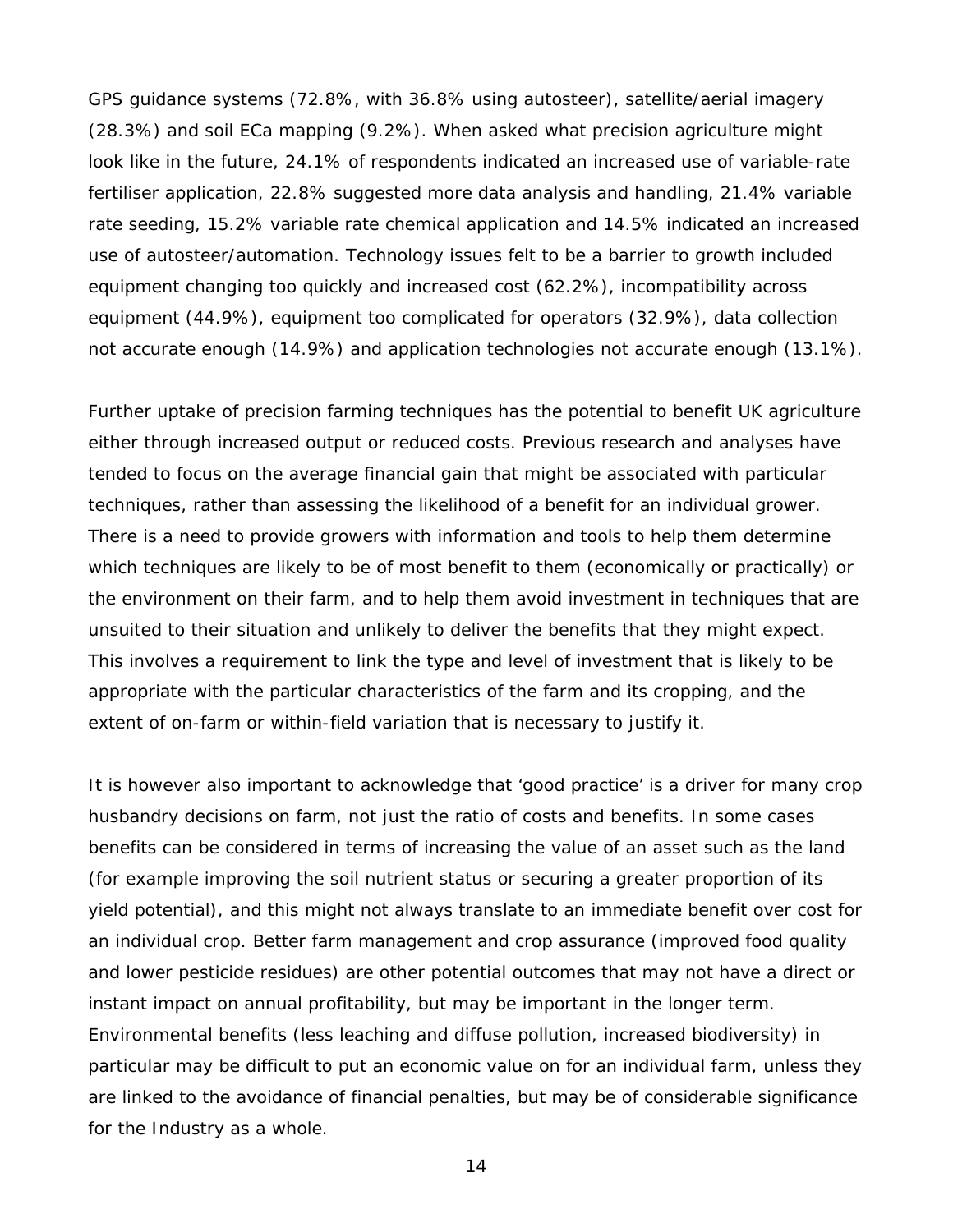## **1.2 Aims and Objectives**

The overall aim of this review is to produce an up-to-date analysis of the benefits and costs of precision farming techniques, to guide decision-making by individual growers of cereals and oilseeds. Specific objectives are to:

- Evaluate the practical, economic and environmental benefits that can potentially be achieved through the adoption of current precision farming techniques.
- Assess the likely impact, on the incentive to adopt precision farming techniques, of:
- changes in input prices and crop values
- the need to reduce diffuse pollution and greenhouse gas emissions
- the underlying or inherent level of variation associated with key inputs/outputs.
- Review the costs of investment associated with a range of precision farming capabilities.
- Use the information generated above to produce a simple 'dynamic' chart or tool that can be used by individual growers under changing circumstances to assess their likelihood of obtaining a benefit from the techniques available to them.

## **1.3 Approaches**

HGCA have funded a series of relevant research projects over the last 10 years (listed in Appendix C). Some of these documents contained an analysis of the potential costs and benefits of particular precision farming techniques. However most had not been updated to account for recent agronomic developments, commercial availability of equipment and services, or current costs. This review included a re-examination of the assumptions and conclusions from those previous studies and from other work in the UK and elsewhere. In addition to analysing past research and current capabilities and costs, the review process involved consultation with key influencers (commercial service-providers, equipment manufacturers, researchers and established practitioners of precision farming), and a meeting of stakeholders (facilitated by the Precision Farming Alliance). The main outputs of the project are this report and an interactive spreadsheet-based cost/benefit calculator tool.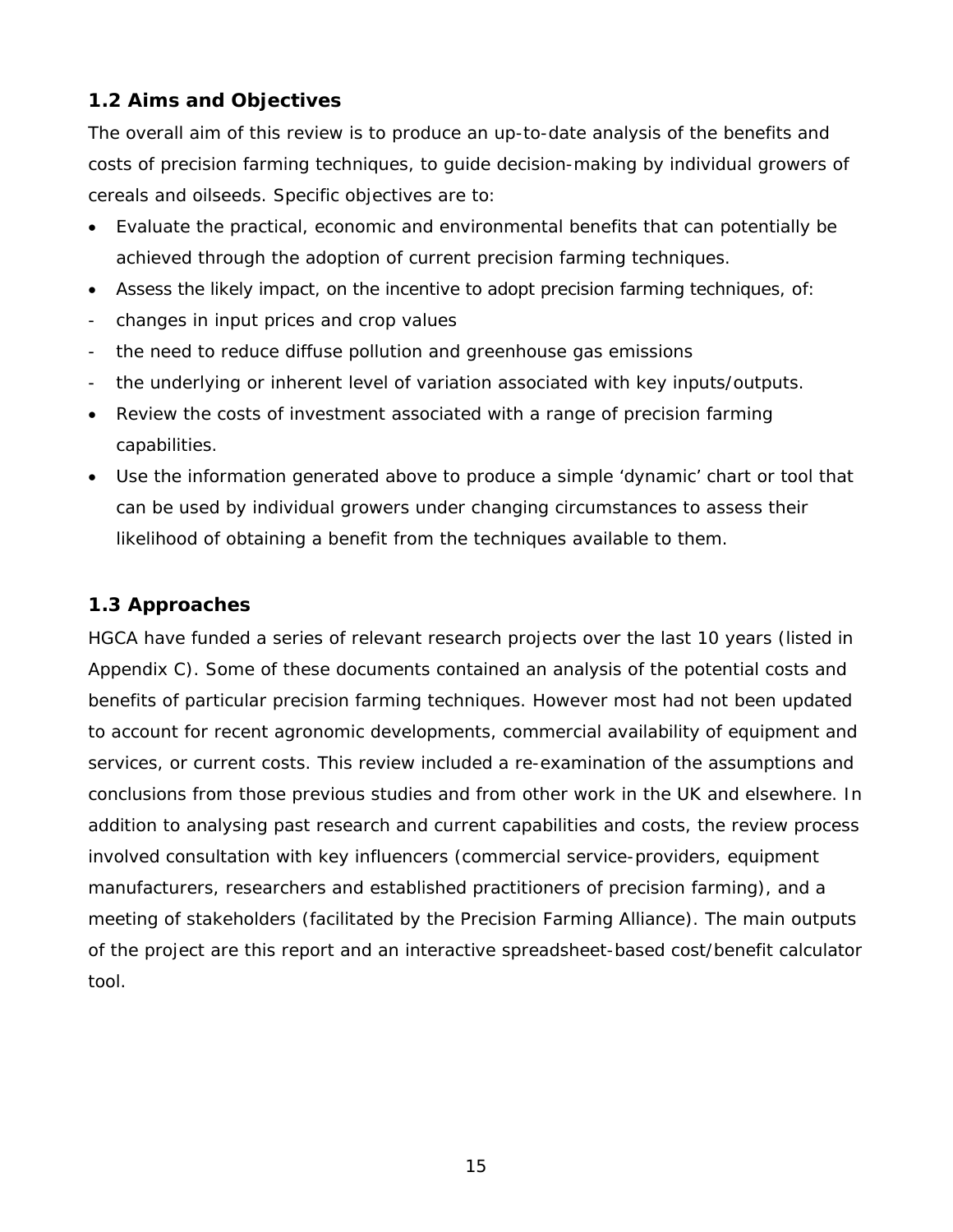## **2.0 General Considerations**

#### **2.1 Costs**

Soil or crop information obtained using precision farming technologies, and the ability to carry out spatially-variable management within fields, has the potential to enhance crop and farm performance through improved decision making. However the potential benefits have to be offset against the likely costs of acquiring and exploiting the information. In some situations, this may require a reduction in 'variable' (input) costs to be balanced against an increase in 'fixed' (equipment) costs (Bryson *et al.*, 2000).

Development of guidance (positioning and steering) systems for farm machinery has meant that investment in technology can bring about a reduction in some costs that might be classed as 'fixed'. Nevertheless the largest financial outlay in precision farming will invariably be the equipment itself, even though in terms of annual costs bought-in mapping services can be greater. This will often be purchased separately, or as an optional extra when buying key items of machinery for the farm, but in some cases may come as standard on machines of a certain size or specification. If the farm is large enough to warrant investment in machinery at that level, the extra cost incurred in order to be able to utilise the precision farming capability may be quite small (as well as there being more area to spread the cost over). A good example would be autosteer, which may come as standard on high horsepower tractors or on top-of-the-range combines, and only require activation and the addition of a controller to make it operational.

In addition to its purchase price and finance costs, the period over which equipment is depreciated (and its value at replacement) has a significant impact on its annual cost. Electronic devices may have a shorter lifespan than the machinery they are used in. Even though equipment may still be well within its normal working life, replacement may be necessary sooner than planned to upgrade the system, as additional capabilities are added to the farm. Having a clear (but flexible) strategy that takes all of this into account is therefore essential. For all equipment there is likely to be an element of cost involved in annual upkeep, whether this is servicing and maintenance or simply checking and calibrating. This may be limited with equipment that consists mainly of a box of electronics. There may also be annual subscription or software costs associated with some functions.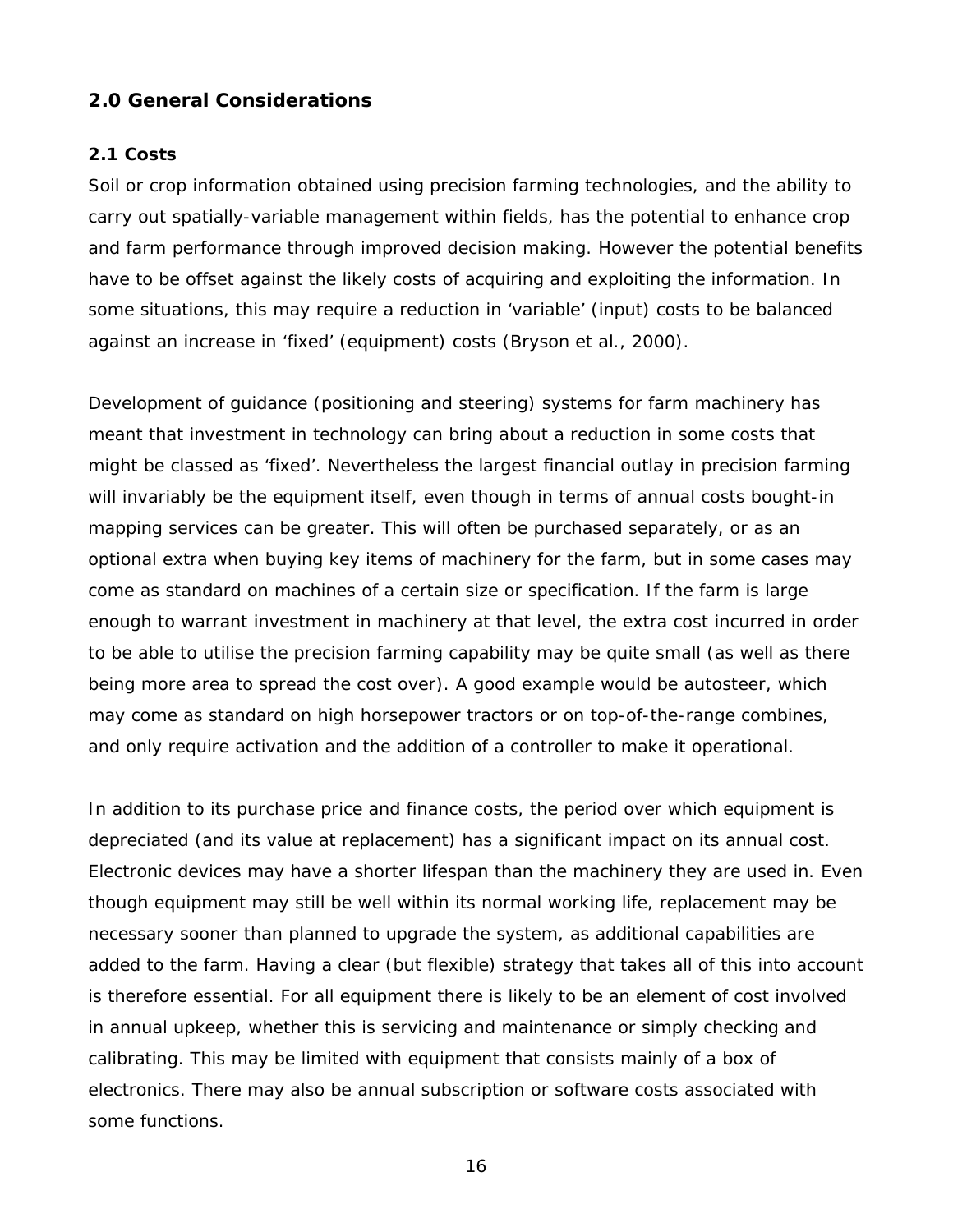The use of precision farming equipment may in some instances allow the use of less skilled labour to carry out certain some tasks, but that labour will still require training in how to use the technology appropriately. Even with well-trained operators, there will be time needed to ensure that the equipment is set up properly for each operation or each field, and 'down-time' (especially in the first year) through signal loss and compatibility or communication problems. It is difficult to quantify how much time might be lost in this way, and it should become less as the technology improves further, but it should not be ignored as without careful consideration it could prove to be expensive in the long run.

#### **2.2 Benefits**

Improved margin over cost or profit are of course an important (and for many) essential outcome if investment is to be made in precision farming technologies. However, it is important from the outset to acknowledge that there are many other benefits, some of which cannot easily be expressed in terms of a monetary value.

Precision farming undoubtedly has environmental benefits. The principle underlying all of the available techniques is 'doing only what is needed and where it needs to be done'. Often this will mean that improved profitability and reduced negative environmental impacts are achieved simultaneously by avoiding overlaps (and therefore waste) or by matching input doses to local needs (Pierce & Nowak, 1999). As the direct costs of environmental impacts relating to agricultural inputs are often not borne by the grower, other than through financial penalties for specific instances, it is difficult to put a value on reducing these impacts. Indirectly though there may be a cost to growers through usage restrictions (dose, timing or areas that cannot be treated) which could be quantified in terms of lost yield potential or margin. Both indirectly through less wastage of nitrogen fertilisers, and directly through reduced machine passes and therefore fuel use, there will be reductions in greenhouse gas emissions per hectare of land or per tonne of crop output, and increasingly in future this may have a value measurable in carbon credits.

Practical benefits, in particular from guidance, may include time saved or the ability to achieve more within the working day. This will have an immediate economic benefit through a reduction in labour costs, but potentially a bigger impact through improved timeliness, leading to increased yields and/or lower optimum doses of pesticides. The closer that the farm machinery is being operated to its maximum daily or seasonal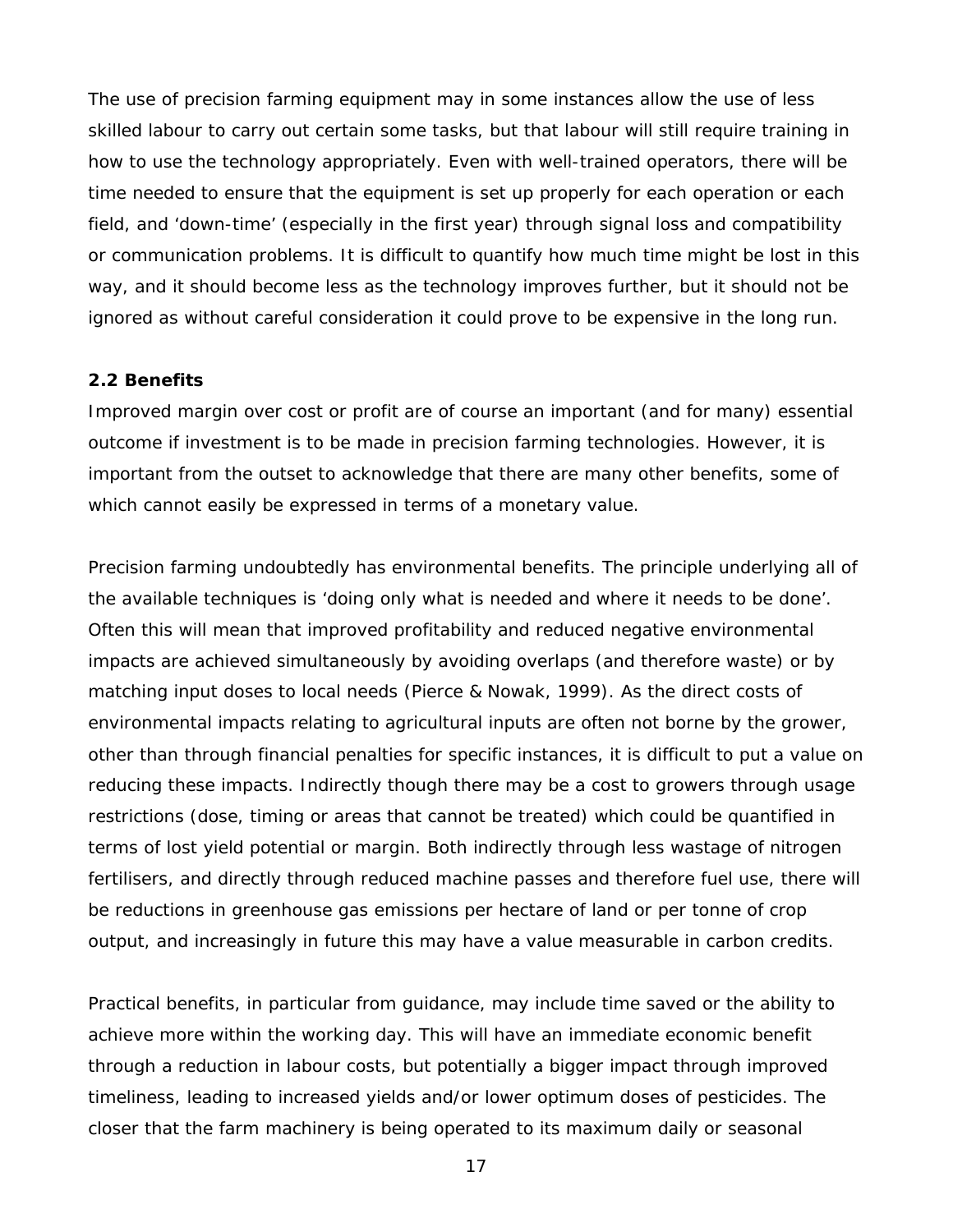capacity, the greater the potential benefit. Mistakes resulting from human error should be reduced, with a quantifiable saving in potentially lost output, and greater operator flexibility may result from enabling less experienced operators to undertake more difficult tasks, or skilled operators to achieve even higher standards of work, with a resulting reduction in management cost. The benefit to an individual grower may therefore depend on who is operating the machines on their farm. Both operators and managers alike are likely to benefit from having the satisfaction of a 'job well done'.

It should not be assumed that the advantages offered by precision farming for record keeping, traceability and crop assurance will necessarily result in reduced time taken for these tasks. A more realistic outcome might be improved quality of the records, for the same investment in time. The value of this may be realised through the avoidance of penalties through for example cross-compliance, and also the securing of preferential contracts or a price premium for crops grown on the farm.

#### **2.3 Cost-Effectiveness**

Pawlak (2003) conducted a simulation study which indicated that the field-level cost/benefits of adopting precision farming techniques improve as the price of the equipment declines, the size of fields increases, the annual use of precision-equipped machines increases, the amount of input savings rises, yields increase and the economic value assigned to environmental improvement increases.

A key factor in determining the potential benefit from precision farming techniques on an individual farm, especially variable inputs, is the level of inherent within-field variability. Often this will be related to variation in soil type, depth or water availability, but it could also be due to variation in organic matter or stone content, or topography (slope/aspect). There may also be induced variability within a field, resulting from previous management differences. This could be where fields have been amalgamated over time, have been split and then recombined, or have been strip-cropped. It may also apply where manures have been applied to fields unevenly (or they have been stocked with animals).

Farm size and geography will impact on the viability of most techniques, but especially those that require a significant investment in equipment when a large-enough farm size inevitably makes it easier to justify the cost. Even if the farm is relatively large, if it is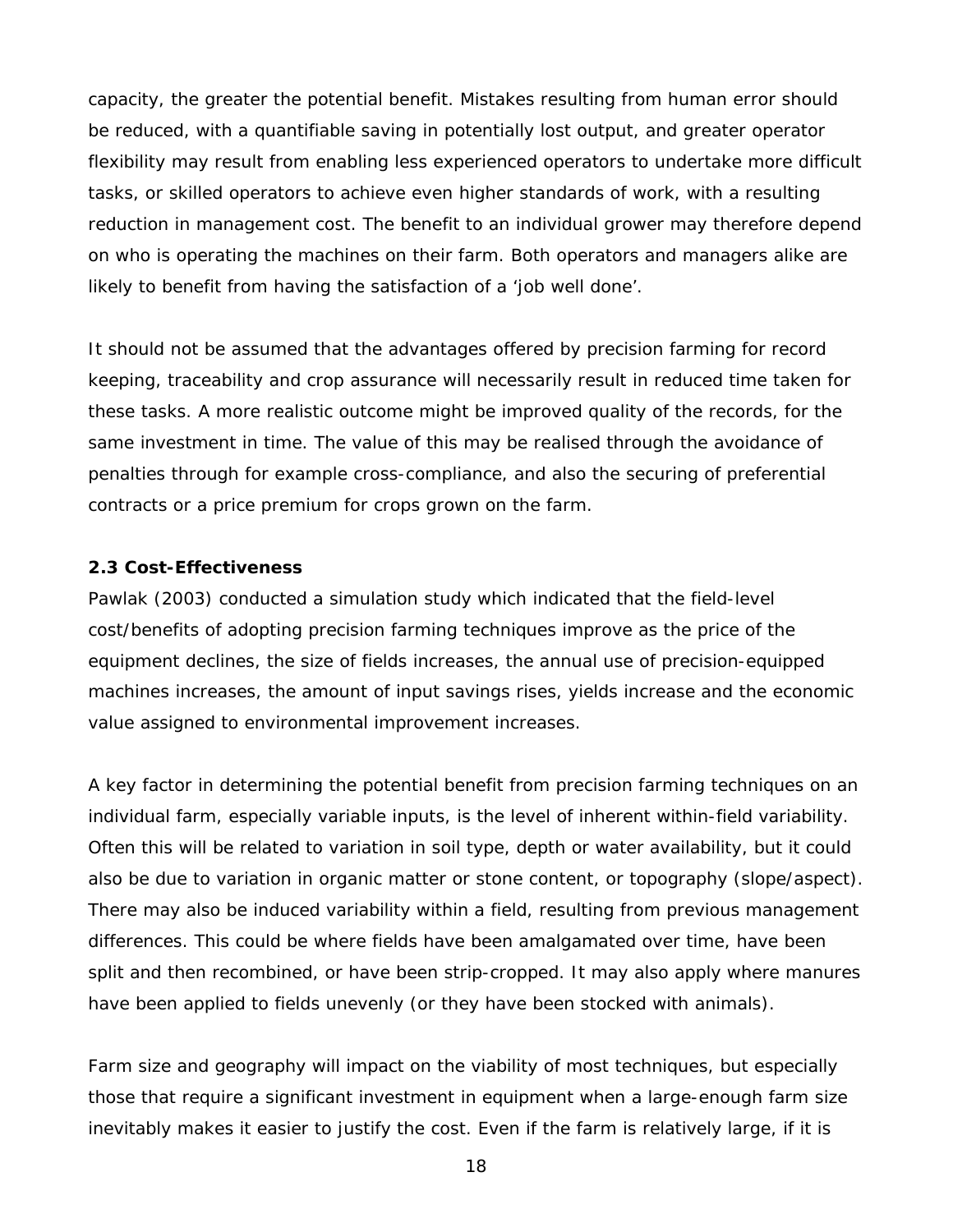spread over a number of blocks that are separated by quite a distance, or by large obstructions (woods, buildings), or there are large differences in altitude between blocks, this may for example limit the practicality of techniques that use a shared resource. Input costs and output prices for crops being grown are important for most techniques, with high costs and high prices representing the conditions under which the benefits may be greatest from precision farming (and low costs and prices likely to show least benefit). Similarly on soil types where inputs need to be high, but so are potential yields, benefits are likely to be greatest. On soils where yield expectations and input requirements are relatively low, benefits might be less.

In understanding and overcoming limitations to yield within a field, precision farming can help at a number of stages in the yield-determination process (Figure 1). Achieving a benefit from better knowledge of crop or soil conditions for example may not necessitate precision farming technologies, but can be made easier through the use of them.



Figure 1. The role of precision farming techniques in the yield determination process

In situations where fields are relatively uniform, the emphasis when seeking to improve performance using precision farming techniques is likely to relate to matching applied treatments to:

• the condition of the crop or soil in the field as a whole *e.g.* average crop size or yield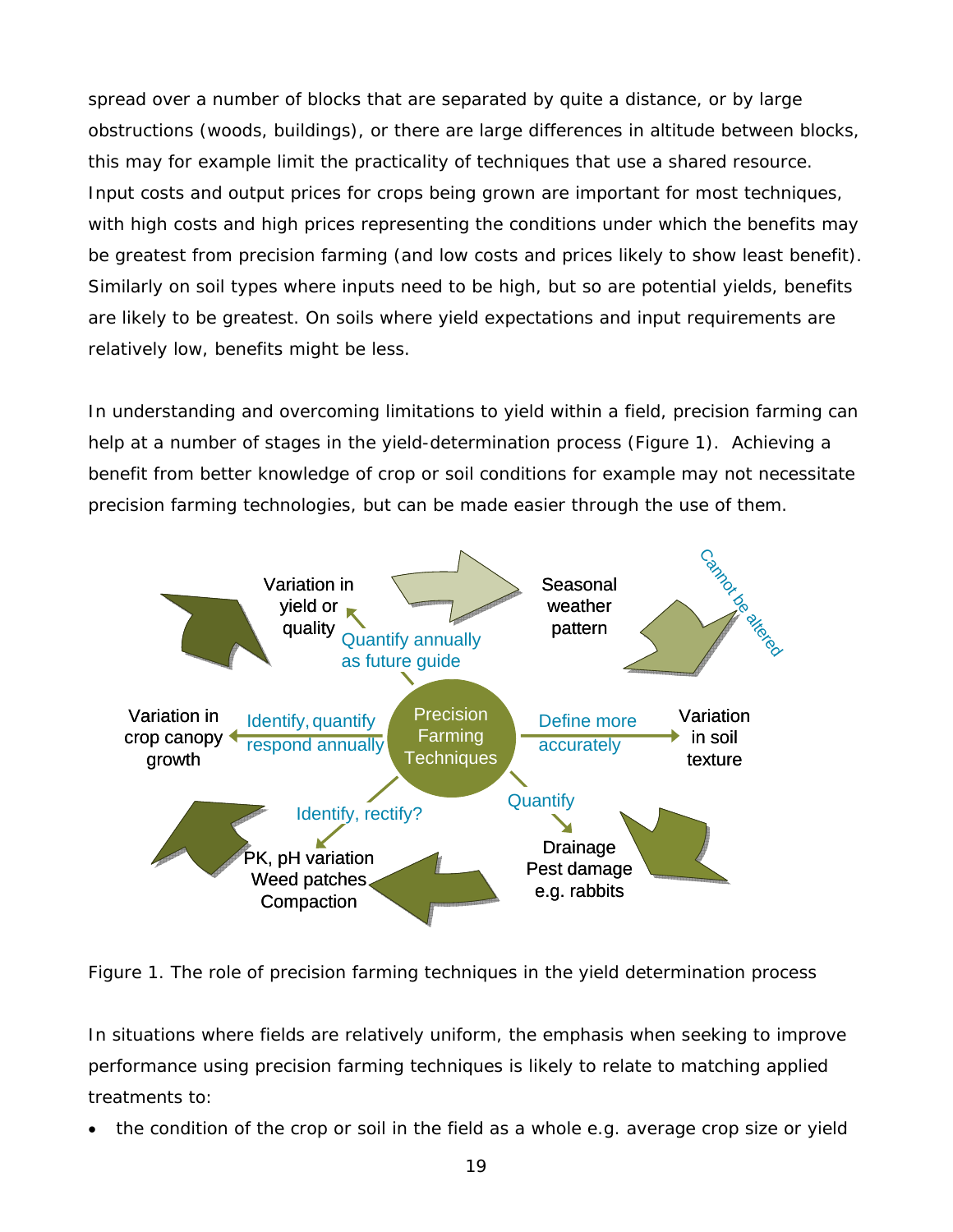- weather conditions at the time of treatment
- field areas by, for example, minimising overlaps and over/under treated areas
- the nature of field boundaries to account for effects at or beyond the boundary (in particular to reduce non-target contamination and adverse environmental impacts).

#### **2.4 Suitability and Success**

The suitability of precision farming techniques to a particular farm doesn't depend only on their potential cost-effectiveness. Success may also be influenced by the farming system. A simple approach to management based on treating every hectare of each crop the same and with a comprehensive programme may be less easy to adapt than where a field, variety and sowing date specific approach is already being taken. This may in turn be linked to management priorities on the farm, for example accepting a slightly lower margin per hectare but farming as large an area as possible, or maximising margins from a limited area being farmed. Where the farm operators have an aptitude for computers and electronics, it may be easier to introduce the technologies involved than where the operators do not, although training will also be necessary. Inevitably mind-set will be important, and successful adoption will require managers and operators to have adequate faith in technology, and its reliability. Access to rapid, knowledgeable backup and support from machinery dealers, service providers and software suppliers will also be essential. Finally attitude to risk may have an important influence.

#### **2.5 Risk Management**

The main risks to agricultural production have been identified as adverse weather, pests, disease, human error and misuse of new technologies (Anon, 2008). While precision farming may help to reduce the risk of human error, there is an increased risk of misuse of new technologies. Reducing uncertainty in expected yields is a desirable objective for most farm managers, and over time, improvements in technology and production practices have helped decrease agronomic risks and achieve this objective. However, as observed by Whelan & McBratney (2000), yield variation from year to year is often larger than within-field spatial variability, and the risk of inappropriate actions is increased if differential treatments are based solely on spatial variability. There is a need for example to consider how site and season interact *e.g.* soil texture variability and seasonal rainfall to identify if and when trends are likely to change. Whelan & McBratney (2000) argued that conventional uniform management at a field scale is a more risk averse strategy.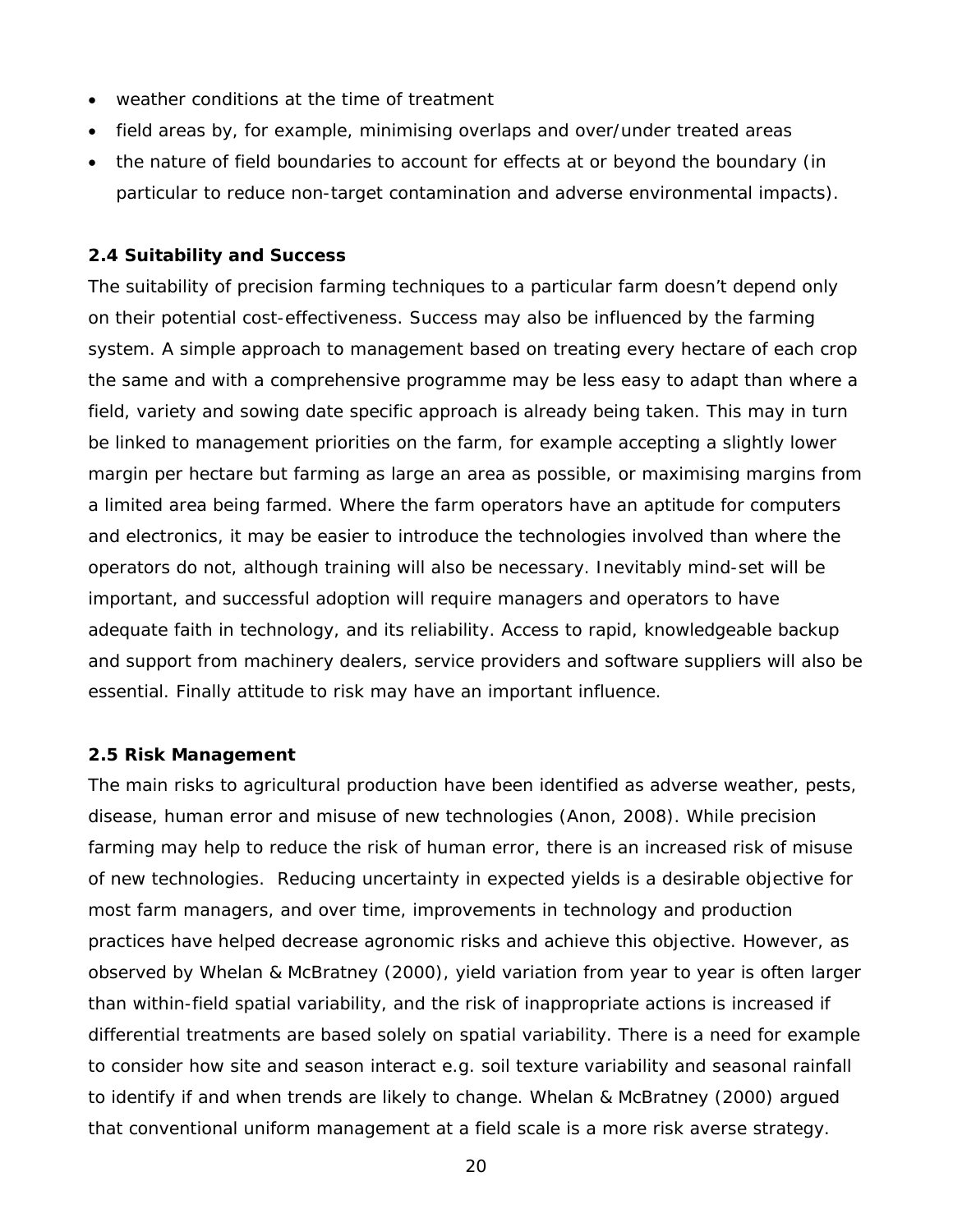## **3.0 Specific Assumptions**

Unless otherwise stated, the cost and benefit calculations reported within this analysis are based on the following assumptions:

- 500ha combinable crop farm, growing 125ha of winter feed wheat, 125ha of winter breadmaking wheat, 125ha winter oilseed rape, 62.5ha of spring malting barley and 62.5ha of field beans.
- Yields, crop prices, input levels and input costs are based largely on values used for 2009 gross margin calculations by TAG Consulting (unpublished), and/or relevant standard figures. Key values used are given in Table I in Appendix A.
- Equipment costs assume straight-line depreciation of 17% per year, with replacement value after 5 years of 15%, and capital interest of 6% charged on the mean value.
- Costs include an allowance of £250-500 for training in the use of hardware/software (where appropriate), spread over 5 years, and also an allowance for annual servicing and maintenance checks or set-up and calibration, equivalent to 2-4% of the purchase cost (depending on type of equipment).
- The number of fields on the farm (as a percentage of the total number) that are assumed to have significant variation are as follows:
	- 50% of fields have variation in soil texture (mainly medium soil, some light and some heavy)
	- 50% of fields have variation in harvest yield (within-field variation of 10% or more above or below the field average)
	- 67% of fields have variation in crop structure (within-field variation in canopy GAI at the start of grain fill of 20% or more above and below the average for the field)
	- 80% of fields have variation in their weed populations (fields are considered to have patchy weeds if a given species occupies less than 67% of the field).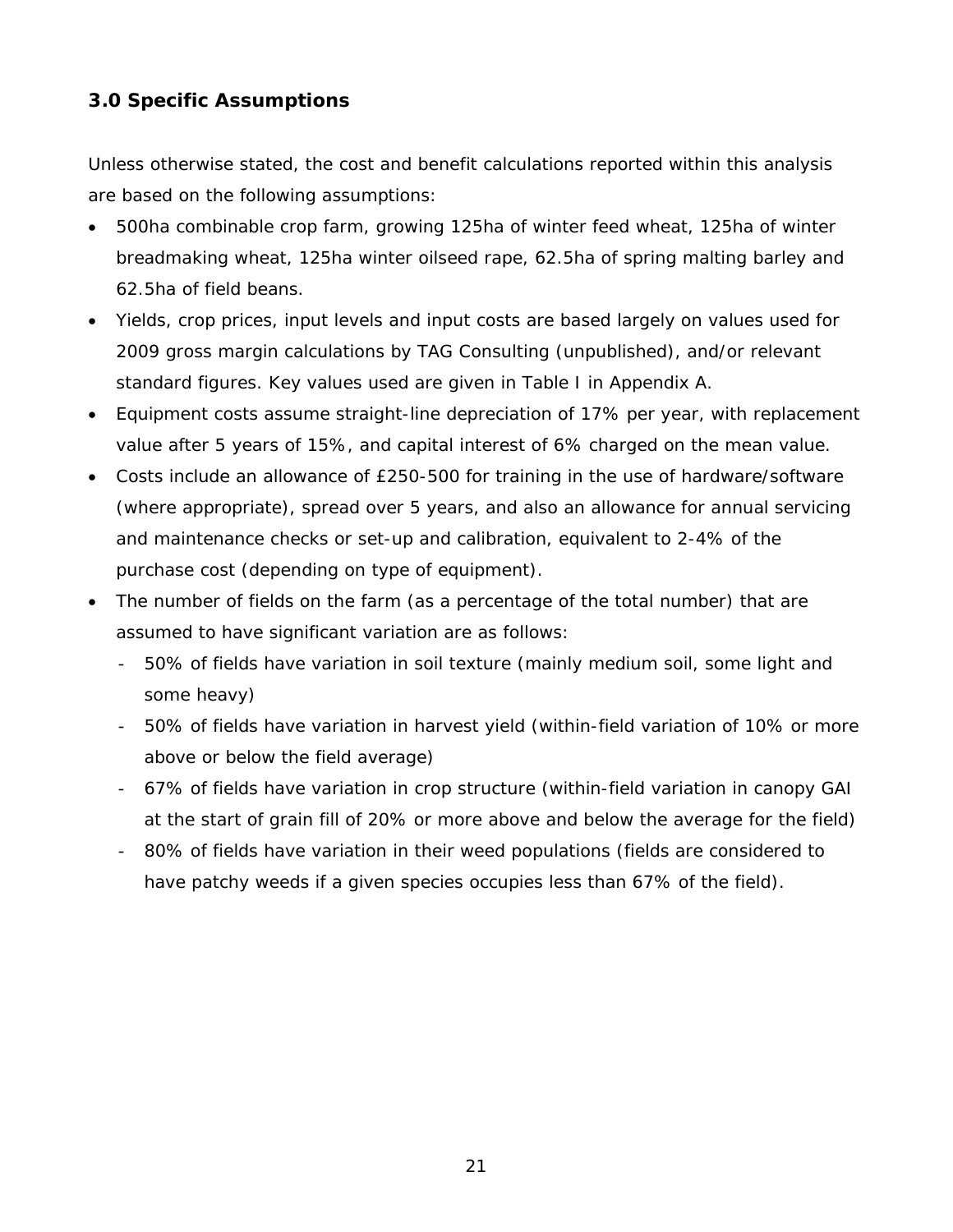## **4.0 Machine Control**

#### **4.1 Guidance**

Guidance (or navigation) covers two discrete components, vehicle positioning and steering. A positioning system can be used alone, to improve the accuracy achieved when steering manually. Alternatively, it can be linked to a device that operates the vehicle steering wheel (assisted steering) or a fully integrated steering system that turns the wheels (auto steer). The costs and benefits of the overall guidance system will depend on both the positioning and steering components, and both of these will affect the level of accuracy achieved during vehicle operation.

Positioning is usually achieved by means of a global navigation satellite system (GNSS), most commonly GPS (Global Positioning System). There are alternatives, for example vision guidance where the guidance system is based on digital colour video cameras that scan and can recognise crop rows. These can achieve accuracies of +/- 3cm or better. There are also systems that use ultra-sonic sensors to follow guides such as tramlines, drill markers or potato ridges. None of these are currently used widely in conventional combinable crop husbandry, so they will not be considered further in this analysis.

There are two key accuracy specifications for positioning systems: day-to-day (static accuracy) and pass-to-pass (relative or dynamic accuracy). Pass-to-pass generally refers to relative accuracy within a fifteen minute interval, and is the key consideration for most uses on farm where the aim is to carry out equally-spaced parallel passes relative to an initial pass (the A-B line). Static accuracy determines repeatability of positioning over a period of days, weeks or longer, and is most relevant to techniques that require vehicles to return to exactly the same place again and again, such as controlled traffic farming.

Standard GPS is only accurate to 1m or more and is not considered suitable for the types of machine control considered in this analysis. Differential GPS (DGPS) corrects inaccuracies caused by satellite shifts due to distances over which signal are transmitted, to provide sub 1m accuracy. Base-level DGPS systems typically have just a single frequency receiver that uses only the free-to-air L1 band. These low accuracy systems are capable of achieving sub-metre pass-to-pass accuracies, typically 30-40cm at best, and are most suited to operations such as lime spreading and wide cultivations. Dual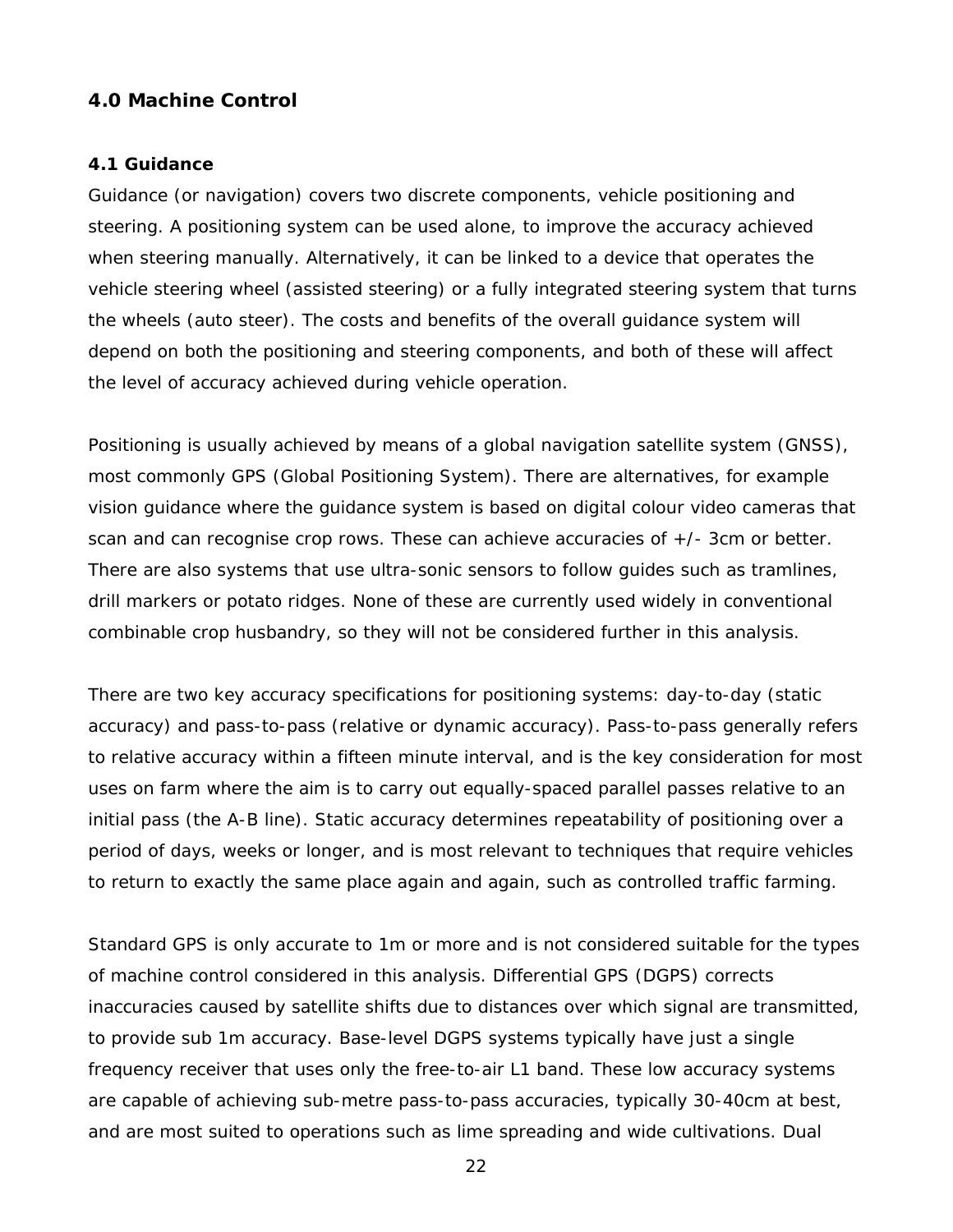frequency receivers, which use both the L1 and (encrypted) L2 bands, provide better compensation for atmospheric errors. Medium level systems, suitable for spraying, drilling and harvesting, allow pass-to-pass accuracies of up to within +/- 10cm. Dual frequency systems can give static accuracies of 1m or less over 24 hours.

Satellite drift and lack of repeatability are the main limitations to normal DGPS systems. To achieve pass-to-pass and static accuracies of +/- 1-2cm requires an RTK (Real Time Kinematic) system. The differential correction signal is provided by a local base station (on tripod near field or barn roof), which comprises a DGPS receiver and radio transmitter to give a correction signal. Uneven land, trees, hills and buildings can cause problems due to poor signal reception in their shadows or the loss of 'line of sight'. Repeaters may be used to help overcome these obstructions.

Entry level systems for guidance usually involve a lightbar display. A row of coloured lights illuminate to show when the vehicle is on the correct (or incorrect) heading. The alternative is a graphic display with lines showing the correct heading and the actual vehicle heading. In both cases the vehicle driver must make steering corrections manually by turning the steering wheel. Such systems can easily be moved from vehicle to vehicle. Assisted steering using a device linked to the receiver/display provides higher accuracy as the steering response is instant, but it still has to be delivered through the vehicle steering wheel which can have limitations. Automatic steering systems which activate the steering valves and use a wheel angle sensor are the most accurate.

Auto-steering can be combined with a headland management system to provide 'total implement control'. The operator specifies the type of turn to be performed and its direction before reaching the headland, and the vehicle automatically changes gear, raises or disengages the implement, turns, re-engages or lowers the implement and returns to its previous working speed.

Regardless of the potential of the system, there may be other limitations to accuracy that need to be considered. Vehicles and implements must be correctly set, with appropriate tyre pressures and ballasting. Terrain compensation is vital on sloping ground, and in some situations it may be necessary to have a second receiver on the implement as well as the vehicle pulling it. Finally operator training is essential to ensure correct use.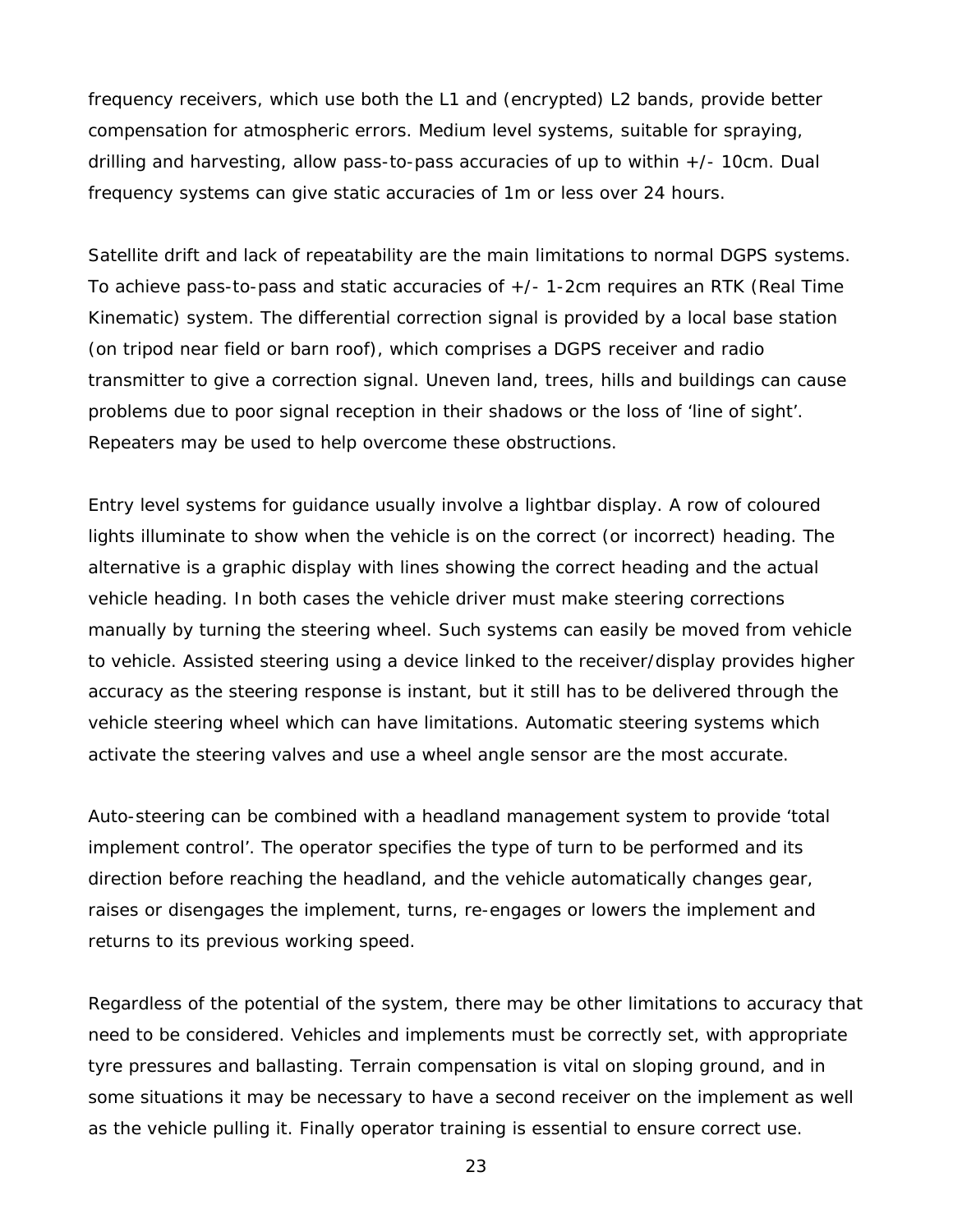#### **Costs and Benefits**

Griffin *et al.* (2008) compared four possible GPS-based guidance systems against normal methods of positioning equipment on farm (foam, disc or other visual markers) using a linear programming model. The four systems were lightbar navigation using  $a +/2$  30cm accuracy free DGPS signal, lightbar navigation with  $a +/10$ cm accuracy subscription DGPS signal, auto-steer with a +/-10cm accuracy subscription DGPS signal, and autosteer with a +/- 1cm accuracy RTK base station. The model was based on a 1200ha farm in the US growing corn and soybeans, and only considered savings in cultivations. In the absence of GPS, overlaps for cultivation equipment (varying in width from 9.8-12.8m) were considered to be 10%. Overlaps for the GPS-based systems were considered to be equal to their accuracies i.e. 30cm or 10cm, except the RTK system where the overlap was considered to be 5cm. Taking into account increases in work rate, and number of hours per day worked and equipment use hours, and assuming a 10 year useful life for the guidance system equipment, the 10cm auto-steer system was found to be most profitable, followed by the RTK auto-steer system. All systems were more profitable than visual methods. If farm size was increased to take advantage of the saved working hours, the RTK system became the most profitable. Where the system technology and equipment were depreciated over shorter periods, the 10cm auto-steer system was still the most profitable down to a 3 year useful life. If it were assumed that equipment must pay for itself in one year, the 30cm lightbar system was the most profitable.

The cost of manual guidance systems varies considerably, depending partly on the other functions that the system can deliver (for example mapping or implement control). Simple lightbar receiver units typically cost from £1000, and systems based on a graphic display with greater functionality from £1500 (but up to £3000). Systems that achieve pass-to-pass accuracies of up to +/- 20-30cm usually rely only on a free signal. Systems that achieve accuracies of +/- 5-10cm may require a slightly higher cost receiver/display unit (up to £4000) and usually require a subscription to the more accurate signal, which might typically add around £650 per year per vehicle. Alternatively an RTK base station would add about an extra £11000-12000 to the cost.

An assisted steering system is likely to cost around £4000-5000. Fully integrated autosteer systems are more expensive, nearer £7000. However, larger tractors and combines may have the capability for this included as standard in their specification, which requires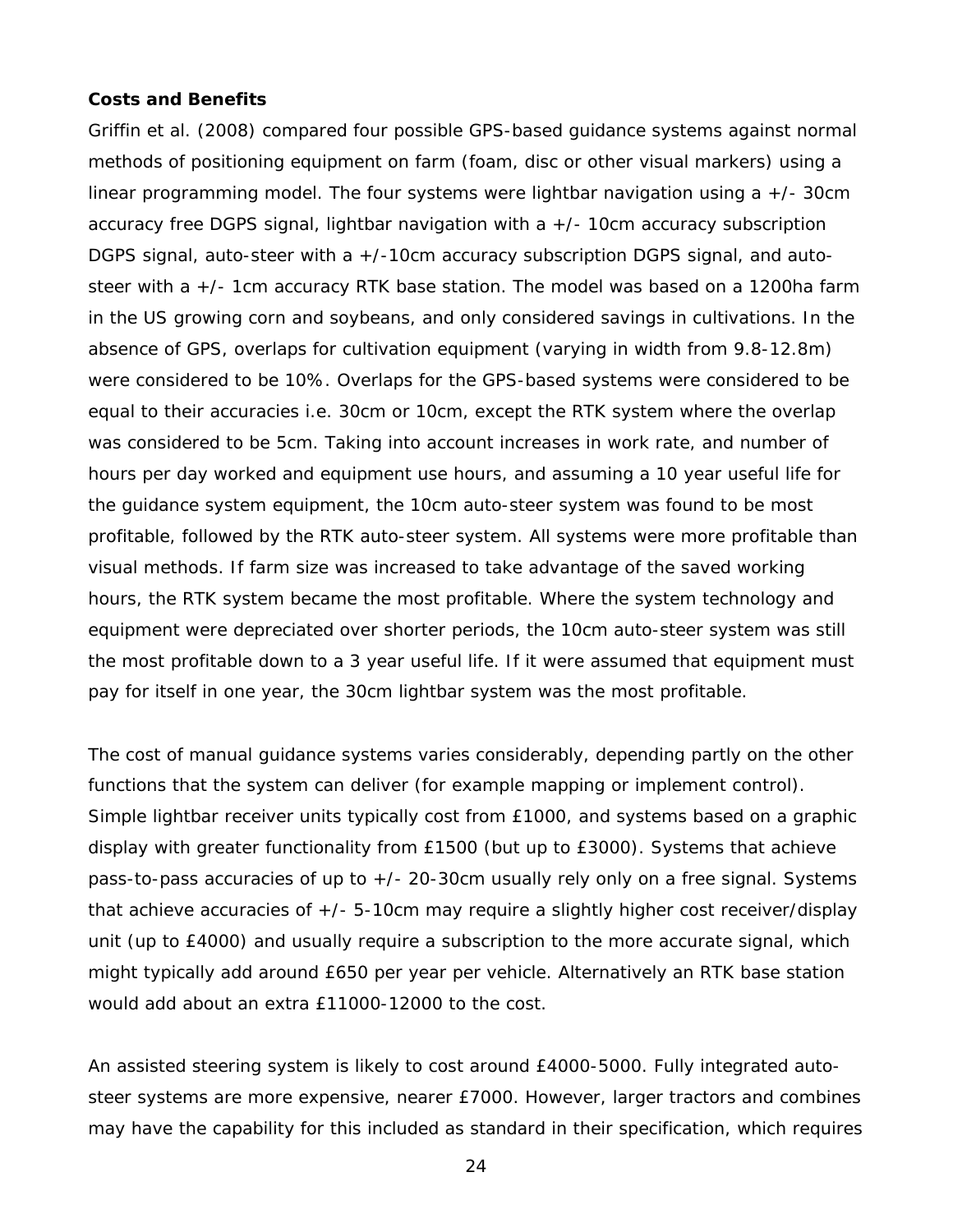activation only at about half the above cost. The combined costs of a receiver/display unit and steering for a vehicle are therefore likely to be from about £9000 upwards. The addition of a total implement control option is likely to add about £1500 to the cost. Table 4.1 shows likely costs per hectare of guidance systems achieving different levels of accuracy for a 500ha farm, based on two receiver/display units in all cases, one assisted steering unit for the low-medium accuracy system, one auto-steer and one assisted steering unit for the medium-high system, and auto-steer on all three main vehicles (cultivator/drill tractor, combine and sprayer) for the high accuracy (RTK) system. Other assumptions are as outlined in section 3.0. The figures in Table 4.1 assume that the costs are not shared with any other tasks for which the same equipment might be used.

Table 4.1. Likely costs (per hectare) for guidance systems achieving different levels of accuracy for a typical 500ha combinable crop farm

|          | Accuracy pass to pass | DGPS signal    | Cost $(E/ha)$ | Steering    |                          | Cost (£/ha)   Total (£/ha) |
|----------|-----------------------|----------------|---------------|-------------|--------------------------|----------------------------|
| Level    | $(+/- cm)$            | and display    | on 500ha      | method      | on 500ha                 | on 500ha                   |
| Low      | 40                    | Free, lightbar | 1.25          | manual      | $\overline{\phantom{0}}$ | 1.25                       |
| Low-med  | $20 - 30$             | Free, graphic  | 2.75          | assist/man  | 2.25                     | 5.00                       |
| Med-high | 10                    | Paid, graphic  | 6.50          | auto/assist | 5.75                     | 12.25                      |
| High     | 2                     | RTK, graphic   | 9.50          | auto-steer  | 10.50                    | 20.00                      |

The economic benefits from guidance are derived primarily from the reduction in overlaps between passes during cultivation, drilling, spraying, fertilising or harvesting. These benefits are therefore dependent on the extent of the overlaps routinely occurring on the farm in the absence of a guidance system. Table 4.2 shows the likely typical overlaps that might be observed on a farm using normal markers for drilling and tramline operations, based on a 6m cultivator and drill and 24m tramline system, and the overlaps assumed for this analysis when using different accuracy level guidance systems.

The overlaps assumed in Table 2 in the absence of guidance assume an alert, competent operator working in daylight with markers correctly set. The overlaps for the guidance systems assume that the machine width would be set to ensure no misses (underlap) e.g. when cultivating using med-high accuracy guidance the implement width would be set at (6.0-0.1=) 5.9m. This would mean that the cultivator should overlap by a 0.2m maximum, with a minimum overlap / underlap of 0.0m, so an average of 0.1m. The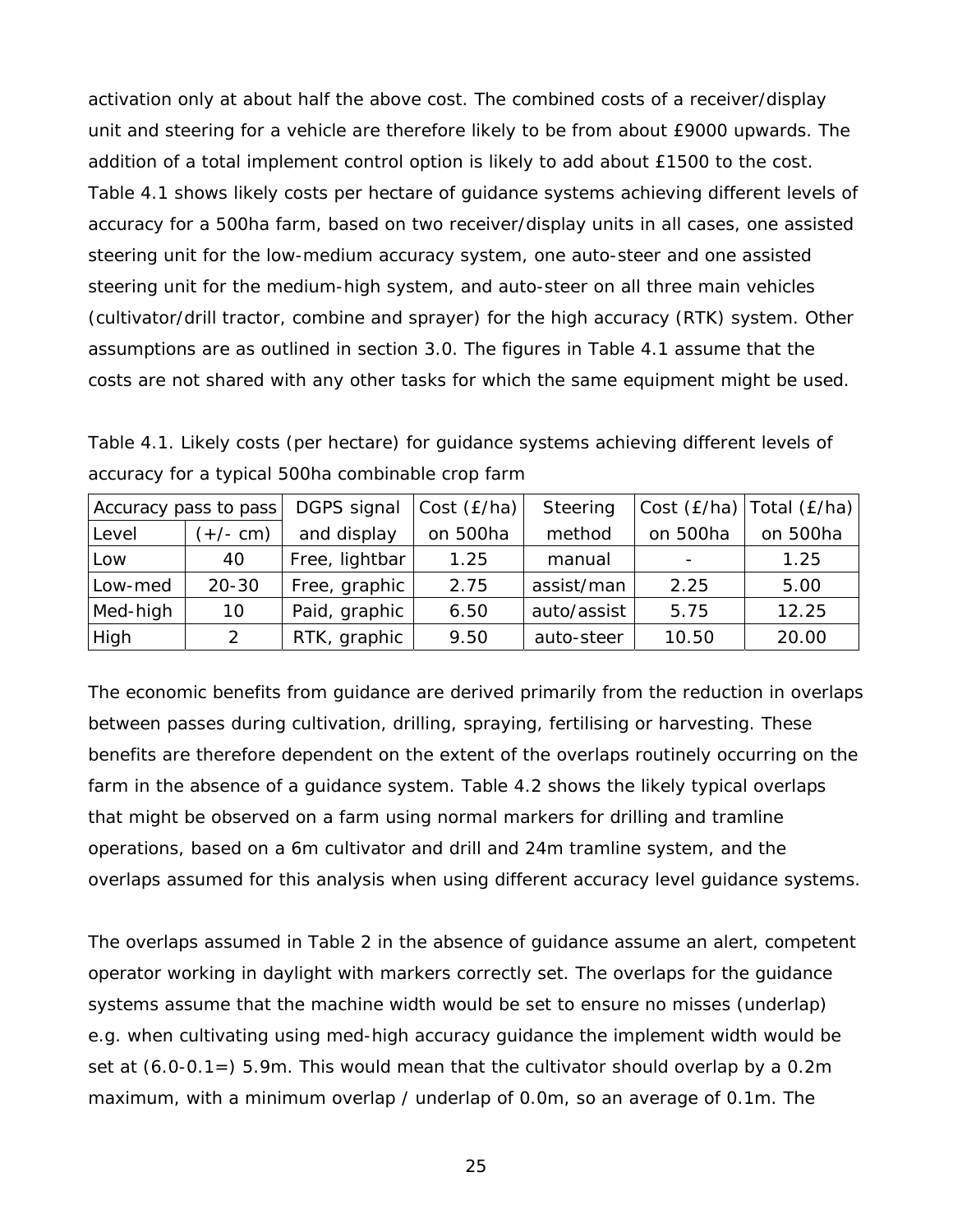overlap for fertilising and spraying when using tramlines is assumed to be four times the drilling overlap, as each tramline comprises four drill widths in the above example.

| Operation           | Equipment   |     | Usual overlap | Assumed overlap (m) with guidance |      |                  |      |
|---------------------|-------------|-----|---------------|-----------------------------------|------|------------------|------|
|                     | width $(m)$ | (m) | $(\%)$        | Low                               |      | Low-med Med-high | High |
| Primary cultivate   | 6.0         | 0.5 | 8.3           | 0.4                               | 0.25 | 0.1              | 0.02 |
| Second cultivate    | 6.0         | 0.5 | 8.3           | 0.4                               | 0.25 | 0.1              | 0.02 |
| <b>Drilling</b>     | 6.0         | 0.2 | 3.3           | 0.2                               | 0.2  | 0.1              | 0.02 |
| Rolling             | 12.0        | 1.0 | 8.3           | 0.4                               | 0.25 | 0.1              | 0.02 |
| Fertilising (tram.) | 24.0        | 0.8 | 3.3           | 0.8                               | 0.8  | 0.4              | 0.08 |
| Spraying (tram.)    | 24.0        | 0.8 | 3.3           | 0.8                               | 0.8  | 0.4              | 0.08 |
| Pre-em. spraying    | 24.0        | 1.2 | 5.0           | 0.4                               | 0.25 | 0.1              | 0.02 |
| Harvesting          | 8.0         | 0.6 | 7.5           | 0.4                               | 0.25 | 0.1              | 0.02 |

Table 4.2. Likely typical overlaps between passes for cultivation, application & harvesting operations, and assumed overlaps with different accuracy level guidance systems.

Observations on farm by John Deere (Mark James, pers. comm.) and others have suggested that the typical tramline width achieved on farms operating on 24m tramlines is between 23 and 23.5m, but less than 23m has been reported. In trials with a 33m sprayer (Farmers Weekly, 28 February 2008) an experienced operator averaged 5m under/overlapping, or about 15% of working width, with nothing at all to guide the vehicle. Foam markers and flags reduced this to 90cm and 70cm (about 3 and 2% of working width) respectively, manual guidance to 19cm (less than 1%) and auto-steer to 7cm (about 0.2%) average deviation.

It is assumed that vehicles would drive in the tramlines even if the guidance system would allow them to be slightly more accurate. This makes relatively little difference for the most accurate system (RTK), but for the low-med accuracy system the limitation imposed by not reducing drill overlaps and sticking to the resulting tramlines means that the potential benefits (input savings) from this system are not fully exploited.

The reduction in overlaps represents a direct operational saving in fuel, time (labour costs), wear and tear on the vehicle and implement, and an indirect saving in input costs (seed, fertiliser, sprays) through the reduction in overlapped (double-dosed) areas. In addition, there may be a small increase in the machine value at replacement due to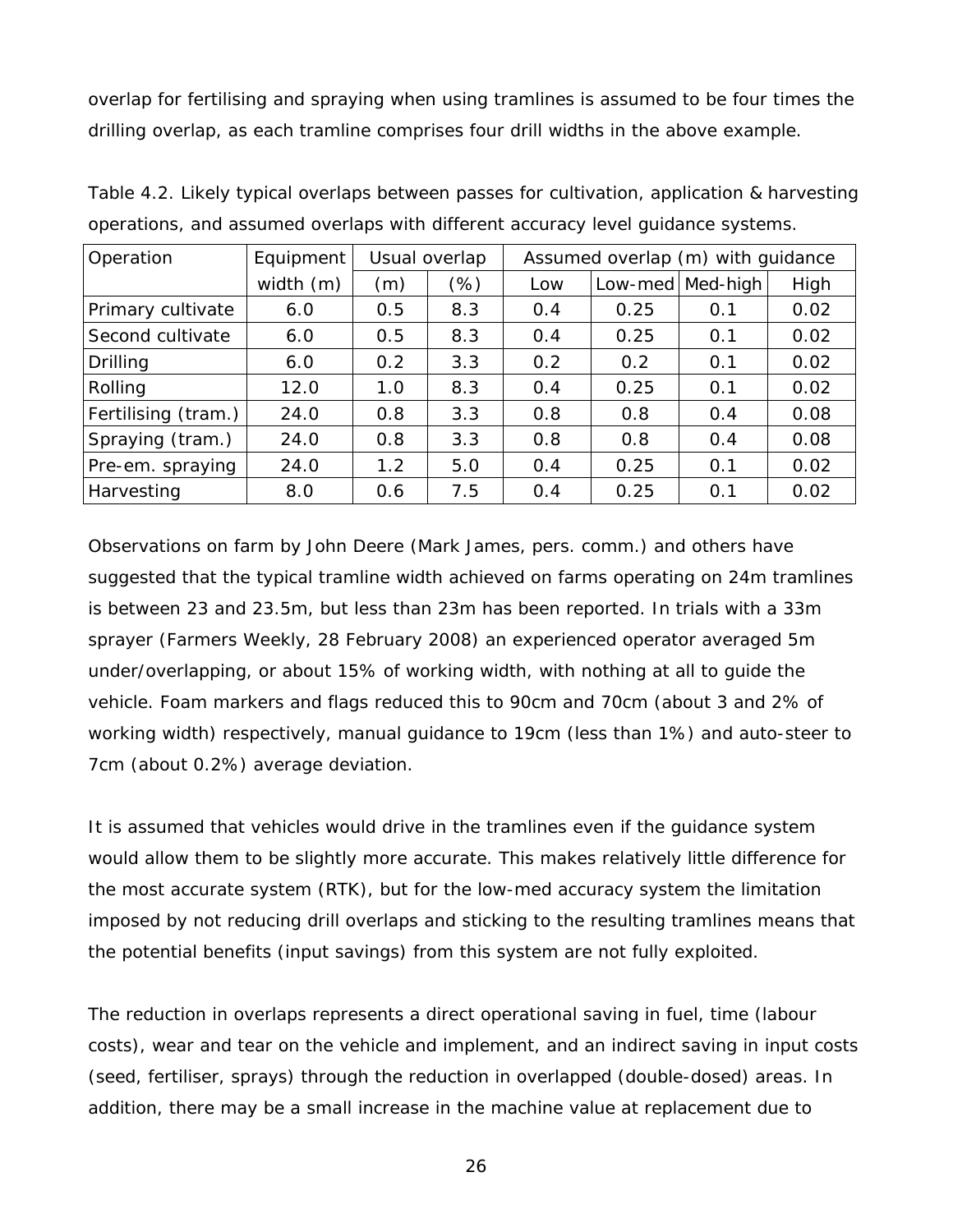having worked less hours (it is assumed here that the loss in value of a machine at replacement is determined 50% by its age and 50% by the hours worked).

Table 4.3 shows the potential savings in operational costs, loss of machine value and input costs, spread over the entire farm area, which might be achieved on a 500ha farm. The savings are based on a fuel cost of £0.50/litre and labour cost of £15/hour, with other values as outlined in Table I in Appendix A. From this analysis, potential savings range from £2.50/ha with the lowest accuracy (and lowest cost) system to £21.75/ha with the highest accuracy (highest cost) system, giving potential net benefits of up to £2.00/ha.

Table 4.3. Potential savings in operational costs, loss of machine value and input costs with different accuracy level guidance systems for a 500ha combinable crop farm.

| Production cost saving | Potential savings (£/ha) with different accuracy levels |         |          |       |  |  |  |
|------------------------|---------------------------------------------------------|---------|----------|-------|--|--|--|
|                        | Low                                                     | Low-med | Med-high | High  |  |  |  |
| Operational cost       | 1.25                                                    | 2.00    | 3.50     | 4.50  |  |  |  |
| Loss of machine value  | 0.75                                                    | 1.50    | 2.25     | 2.75  |  |  |  |
| Inputs                 | 0.50                                                    | 0.75    | 8.50     | 14.50 |  |  |  |
| Total                  | 2.50                                                    | 4.25    | 14.25    | 21.75 |  |  |  |
|                        |                                                         |         |          |       |  |  |  |
| Less system costs      | 1.25                                                    | 5.00    | 12.25    | 20.00 |  |  |  |
| Net benefit £/ha)      | 1.25                                                    | $-0.75$ | 2.00     | 1.75  |  |  |  |

The costs per hectare and therefore net benefits for each accuracy level alter with farm size, the chosen equipment/system and assumed overlaps/accuracies.

Fig. 2 illustrates the effect of farm size (within the range 100-1200ha) on the cost per hectare of different accuracy level guidance systems as outlined on page 25 but comprising either one, two or three DGPS receiver / display units. Where these are part of the system, the number of auto or assisted steering units is unchanged (*i.e.* none for low, one for low-medium, two for medium-high and three for the high (RTK) accuracy systems. Where the cost curve meets the benefit line, this represents the minimum farm size required for that system to cover its cost. Where the cost curve is below the line, the vertical distance between the curve and the benefit line is therefore the benefit over cost.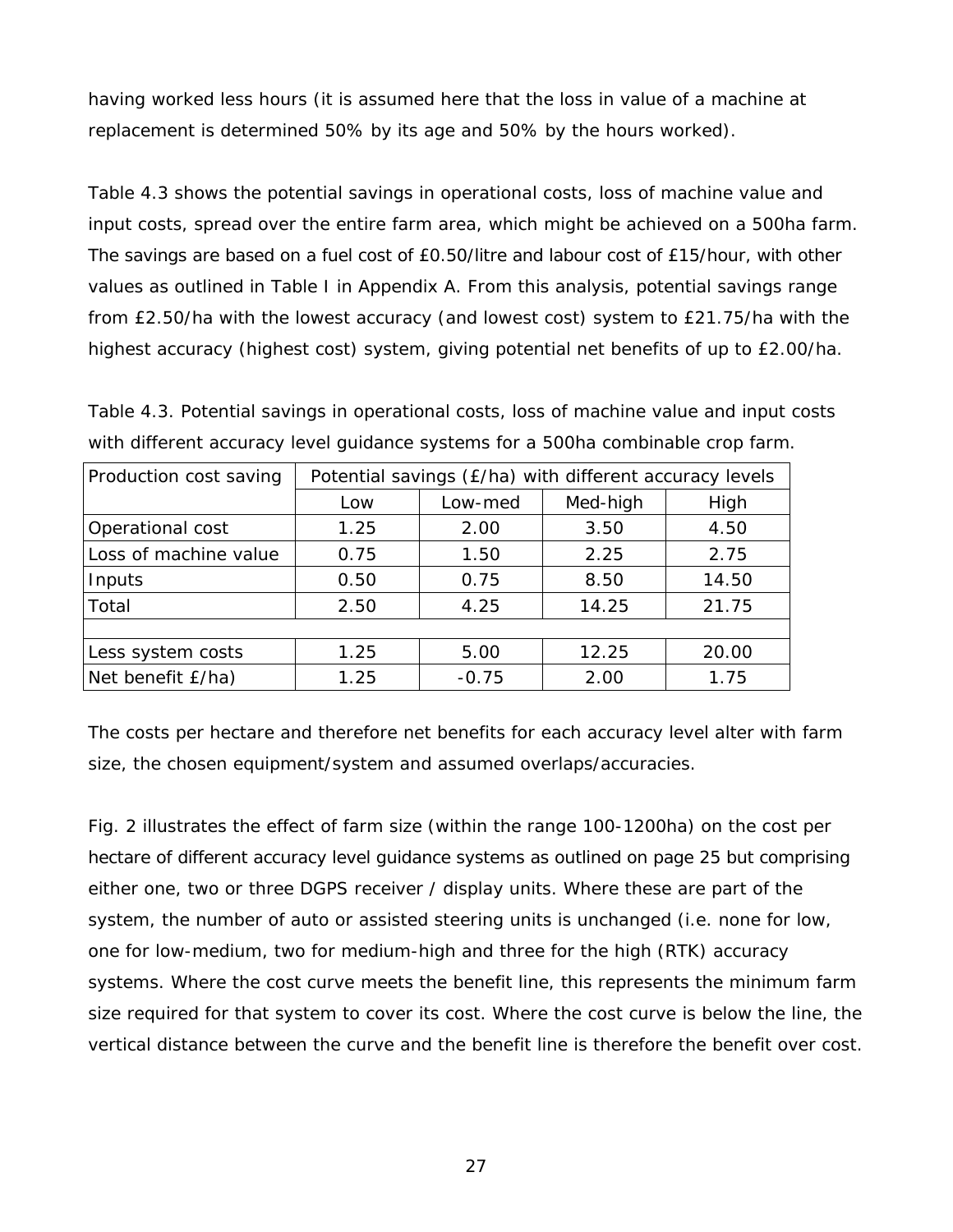

Figure 2. Effect of farm size on costs per hectare compared to benefits of guidance systems with differing levels of accuracy and comprising 1, 2 or 3 receiver units.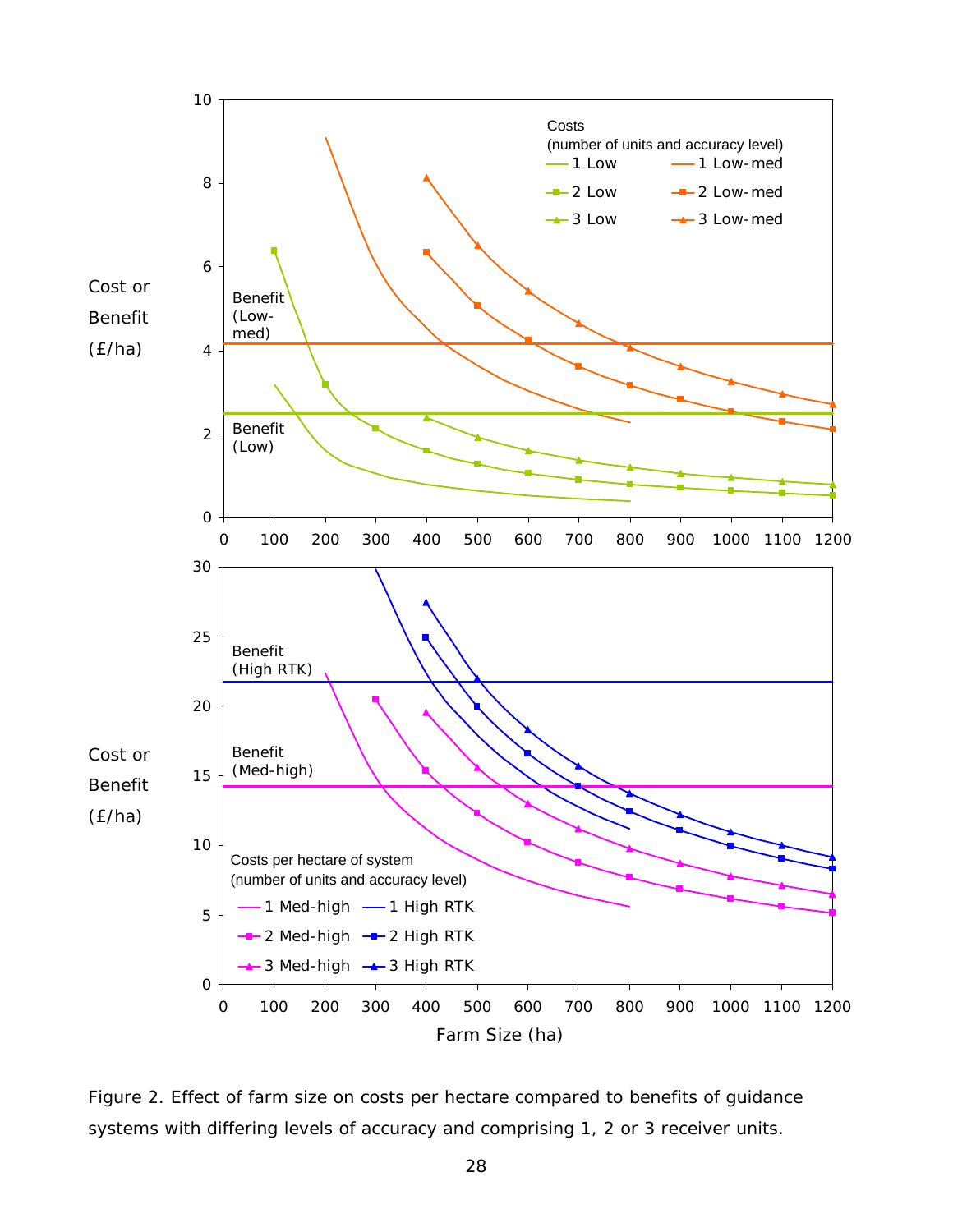For combinable crop farms of less than about 400-500ha, a high accuracy RTK system is unlikely to be cost-effective. For 300ha or less the lowest accuracy system may be the only one that would cover its costs. Within the range 400-800ha, the most profitable option will depend partly on the number of units that are required.

Fig. 3 illustrates the effect of number of years after which the guidance equipment is replaced (not necessarily the machines themselves) on the cost per hectare for different accuracy level systems comprising two DGPS receiver/display units. Value at replacement is assumed to be 15%, such that the straight line depreciation rates represented by each replacement period are as shown in brackets beneath the number of years. If equipment is replaced after less than 4 years with a residual value of only 15% at that stage, then only the lowest cost (and accuracy) system is likely to give a benefit over cost.



Number of years until replacement (and straight line % depreciation rate)

Figure 3. Effect of number of years until replacement (or depreciation rate) on cost per hectare compared to benefit of guidance systems with differing levels of accuracy.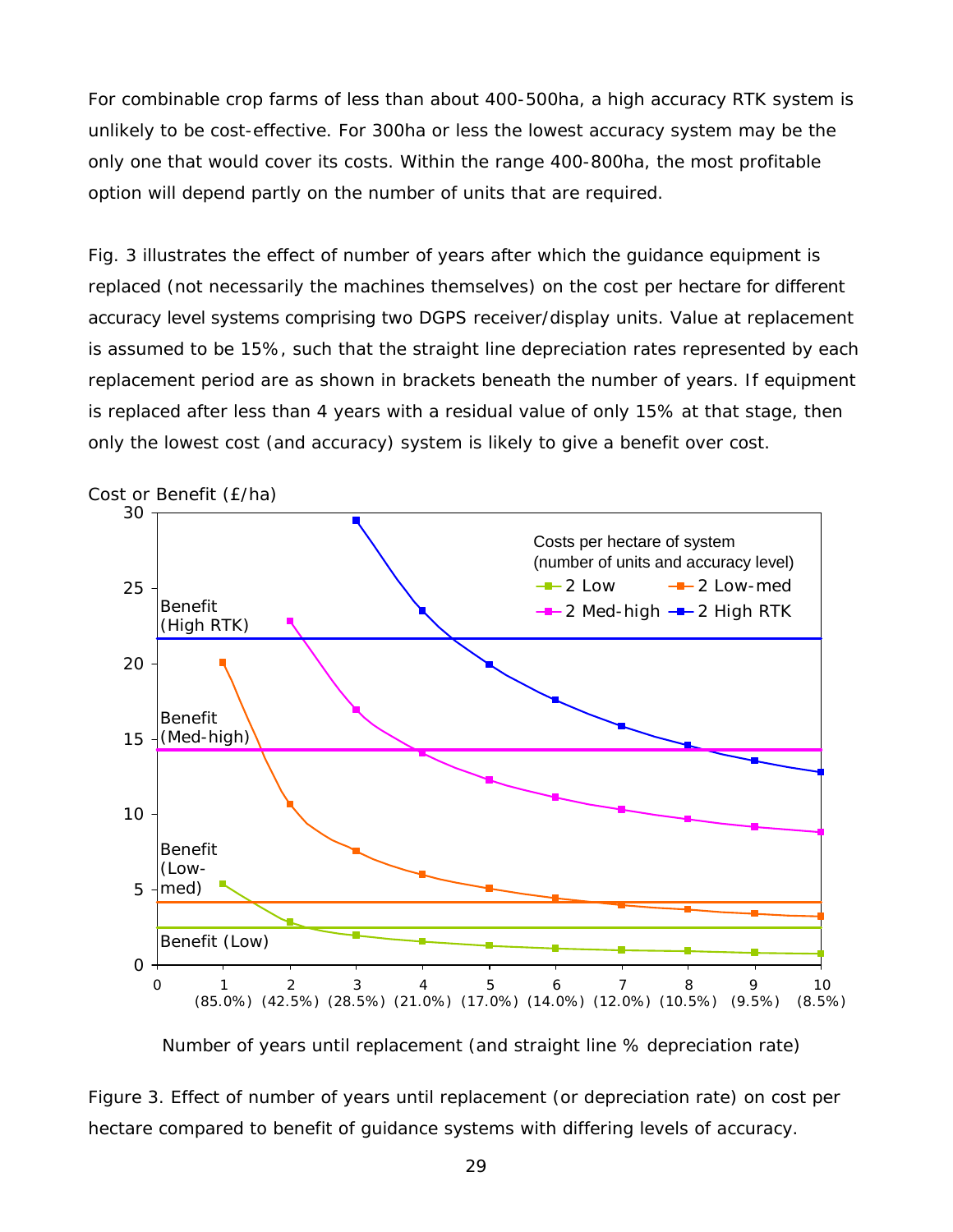Fig. 4 illustrates the effect of the existing accuracy of cultivation, application and harvest operations (*i.e.* the extent of overlaps) on a farm, on the potential benefits per hectare from using the four different guidance systems. Where the sloping benefits line is above the horizontal costs line, the vertical distance between the two represents the likely benefit over cost for that system. 'Average' existing accuracy is based on the usual overlaps shown in Table 4.2. 'Good' assumes usual overlaps of 0.4m for cultivations, 0.15m for drilling, 0.6m for spraying/fertilising in tramlines and 0.45m for harvesting. 'Below average' assumes usual overlaps of 0.6m for cultivations, 0.25m for drilling, 1.0m for spraying/fertilising and 0.75m for harvesting. 'Poor' assumes usual overlaps of 0.75m for cultivations, 0.3m for drilling, 1.2m for spraying/fertilising and 0.9m for harvesting.



Existing accuracy of cultivation, application and harvesting operations

Figure 4. Effect of existing accuracy of operations on farm on the potential benefits (over costs) per hectare of different guidance systems.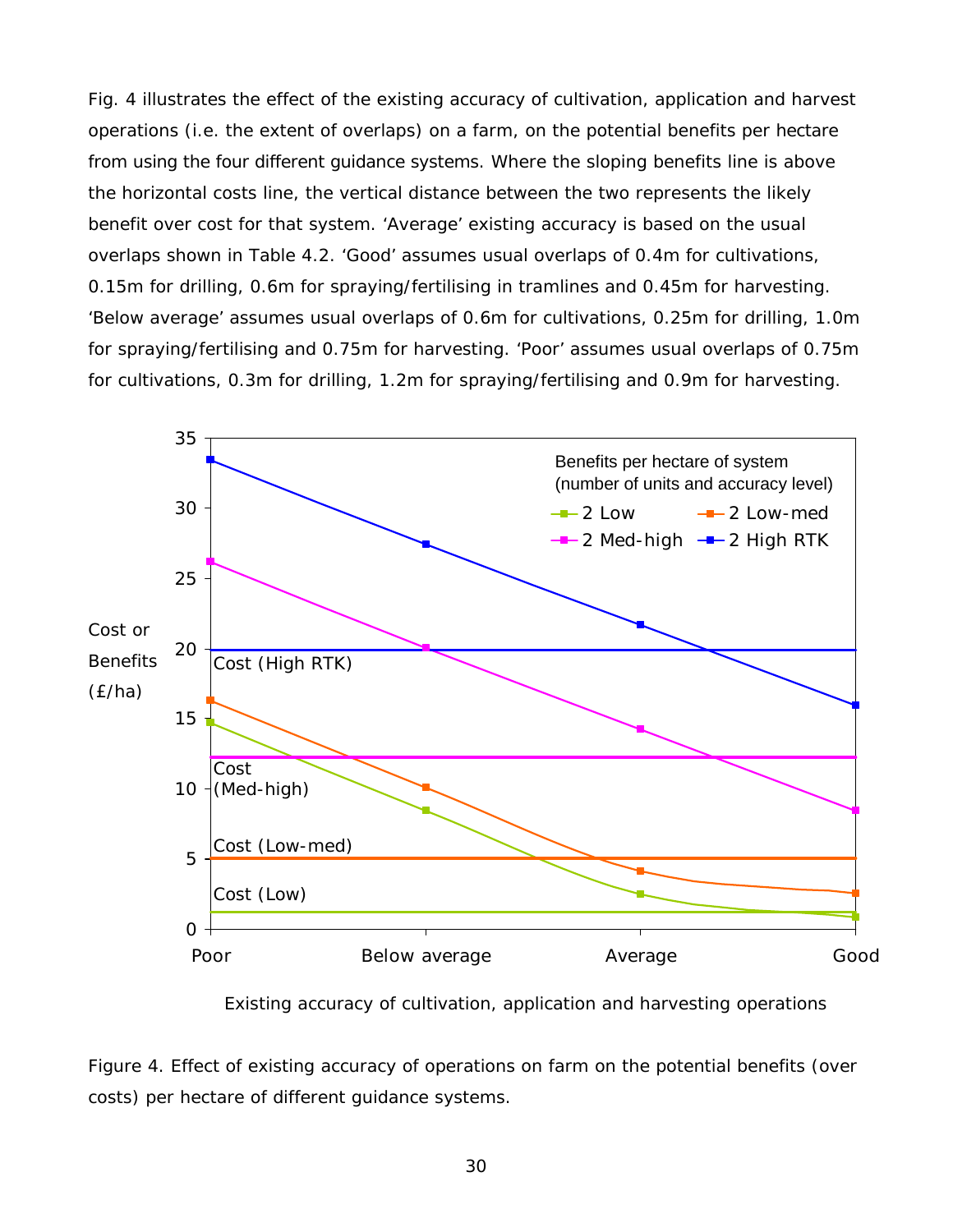For all of the guidance systems, the potential benefits over cost increase sharply as the usual accuracy on farm decreases below the 'average'. However, with the exception of the lowest cost guidance system, the potential economic benefits also quickly disappear where the usual accuracy on farm is better than average.

An analysis of the costs and benefits of guidance by CTF Europe (Crops, 9 February 2008), also based on a 500ha combinable crop farm in the UK, suggested overlap savings of about  $£16/ha$  with a  $+/-10cm$  accuracy guidance system and auto-steer, which is comparable with the medium-high accuracy system in Table 4.3. However the capital cost of the system (around £16500) was slightly lower than that assumed for this analysis in Table 4.1 (around £21000) due to the inclusion of a second receiver/display unit. The overlap savings from a high accuracy RTK system in the CTF Europe calculation were estimated at £18/ha, again comparable with the same system in Table 4.3. The capital cost of the system, at around £29000, was again lower than that assumed in Table 4.1 (nearer £40000), mainly due to the inclusion in this analysis of a second receiver/display unit and a third auto-steer unit.

It should be noted that the costs in Table 4.1 and 4.3 assume that the equipment is used only for guidance, and therefore all of its costs are allocated to this task. With the exception perhaps of the lower cost/specification guidance unit assumed for the lowest accuracy system, other techniques could make use of the same equipment for mapping, applications or other machine control tasks. This would reduce the costs associated with guidance alone, and increase the net benefits. Examples of this are given in section 11.2. The ability to very accurately re-position equipment in a field after an interval of days or weeks, which only an RTK-based system provides, may be essential on farms where controlled traffic farming has been adopted (see section 4.2) or for strip tillage (Overstreet, 2009; Morris *et al*., 2007) where there is a mismatch between the number of rows on the cultivator and the drill.

Additional savings and benefits could be derived from increased operator flexibility, the ability to carry out operations at a faster forward speed without loss of accuracy (this may not be fully achievable with manual guidance, especially with wide machinery), or extending the working day (lack of daylight being less of a problem). Saved time not only means a reduction in labour cost, but also an increase in timeliness, which could allow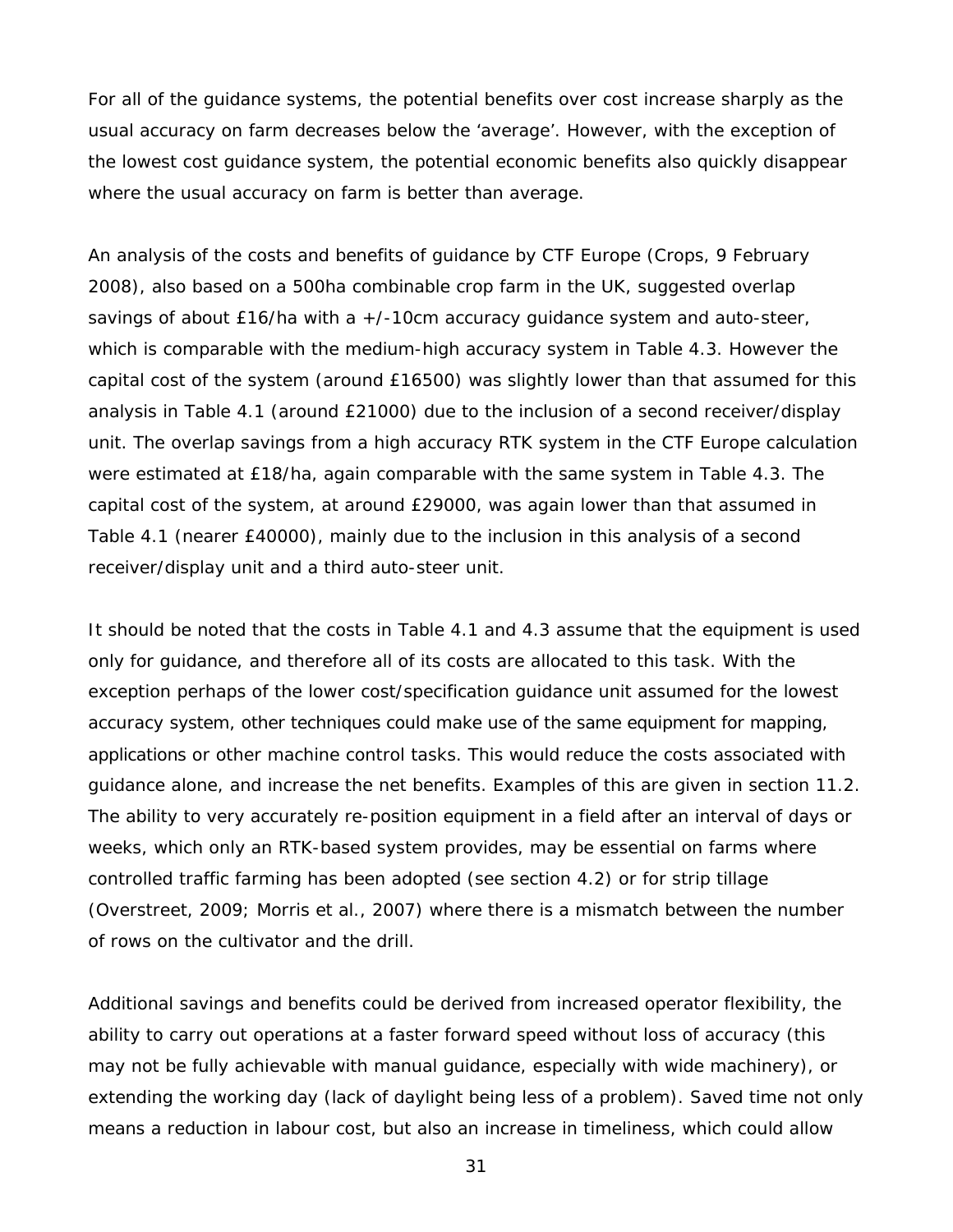fieldwork to be completed in optimum conditions (avoiding potential loss of yield in late established crops) or allow doses of crop protection products to be maintained at the optimum level for well-timed applications. Table 4.4 shows the potential saving (in hours) per year for a 500ha farm, with either no increase in forward speed or a 6% increase, assuming that 25% of time is spent turning or filling and that this is no quicker.

Table 4.4. Potential annual saving in working hours with different accuracy level guidance systems for a 500ha combinable crop farm, working at normal or increased speed.

| Forward speed      | Potential savings (hours) with different accuracy levels |      |    |    |  |
|--------------------|----------------------------------------------------------|------|----|----|--|
|                    | Med-high<br>High<br>Low-med<br>l ow                      |      |    |    |  |
| Same forward speed |                                                          | 24   | 40 | 51 |  |
| Increased speed    | (51)                                                     | (62) | 78 | 88 |  |

Reduced working hours for machines also translates to reduced fuel usage (Table 4.5). Not only does this form part of the cost savings included in Table 4.3, but environmental benefits can be inferred through energy saving and reduced greenhouse gas emissions. Auto or assisted steering also allows the vehicle operator to focus more on optimising machine performance instead of steering it, which could lead to higher efficiency of work.

Table 4.5. Potential fuel saving with different accuracy level guidance systems for a 500ha combinable crop farm (the cost savings have been included in Table 4.3).

| Potential fuel savings (litres) with different accuracy levels |     |       |      |  |  |
|----------------------------------------------------------------|-----|-------|------|--|--|
| Med-high<br>Low-med<br>High<br>Low                             |     |       |      |  |  |
| 500                                                            | 950 | 1550. | 1900 |  |  |

Part of the cost saving obtained through the use of guidance (and included in Table 4.3) is through the reduction in overlaps (Table 4.6) when applying spray and fertiliser inputs, and when sowing. For the lower accuracy systems, it is assumed that the tramlines created when drilling will be used for applying post-emergence inputs. As there is no reduction in drill overlaps with these systems, input savings are small and restricted to those applied pre-emergence (assuming that drill-mounted tramline markers are not used). For the higher accuracy systems, where drill overlaps are reduced, there are reductions in input use for both pre- and post-emergence (using tramlines) applications, although the savings are slightly greater without tramlines as the accuracy is not then constrained by the tramline widths.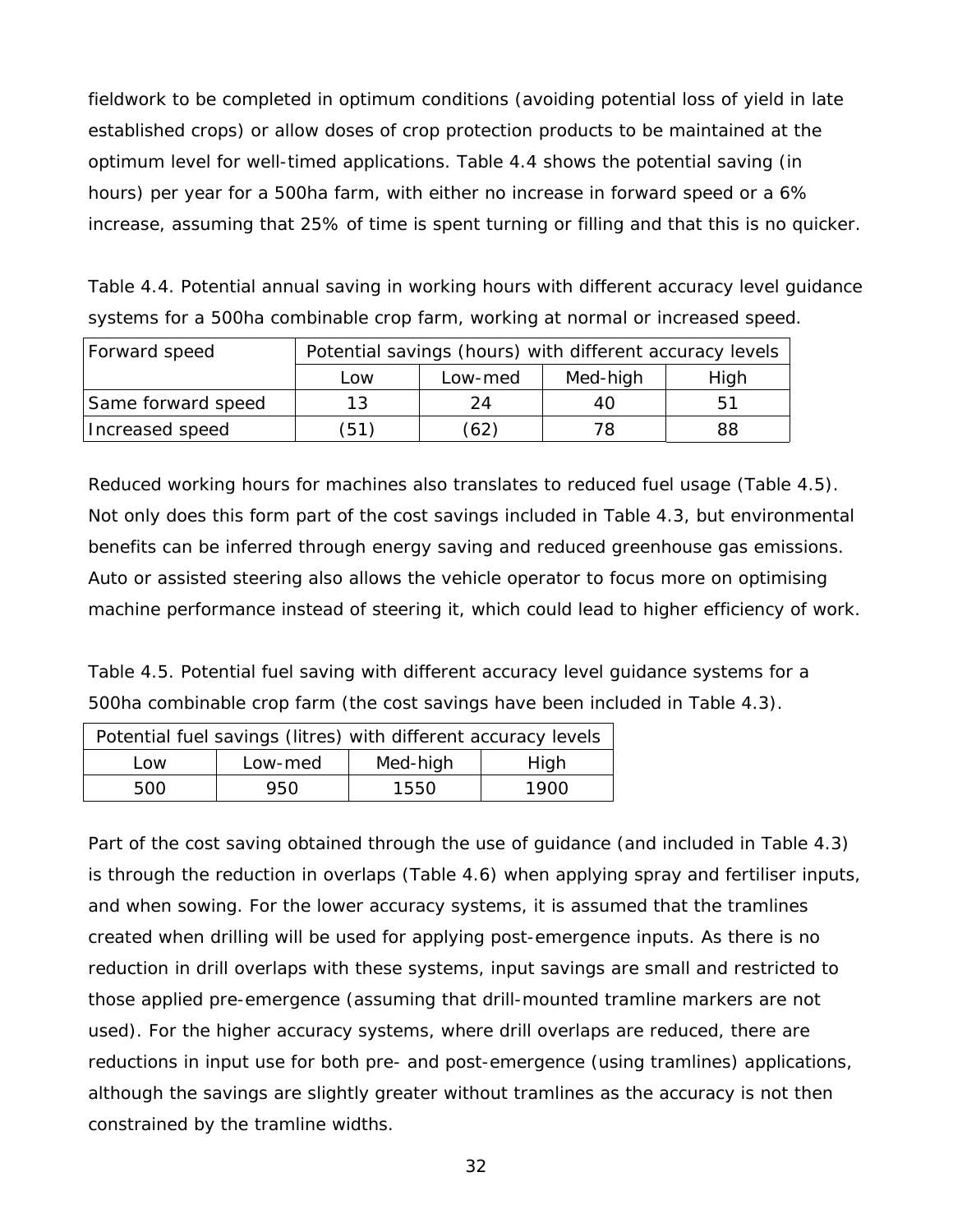|                                           | Potential savings (%) with different accuracy levels |                     |                            |    |
|-------------------------------------------|------------------------------------------------------|---------------------|----------------------------|----|
| Input Application                         |                                                      | Reduction in inputs | Reduction in double-dosing |    |
| Operation                                 | Med-high                                             | High (RTK)          | High (RTK)<br>Med-high     |    |
| Spraying/fertilising<br>using tramlines   | 1.7                                                  | 3.0                 | 50                         | 90 |
| Spraying/fertilising<br>without tramlines | 4.6                                                  | 4.9                 | 92                         | 98 |

Table 4.6. Potential annual saving in inputs applied, and reduction in the area doubledosed (excluding headland / field edge effects), for a 500ha combinable crop farm.

From an environmental perspective, the reduction in the amount of overlap or 'doubledosing' is particularly important, as this may represent areas that are at greatest potential risk of losses or adverse impacts.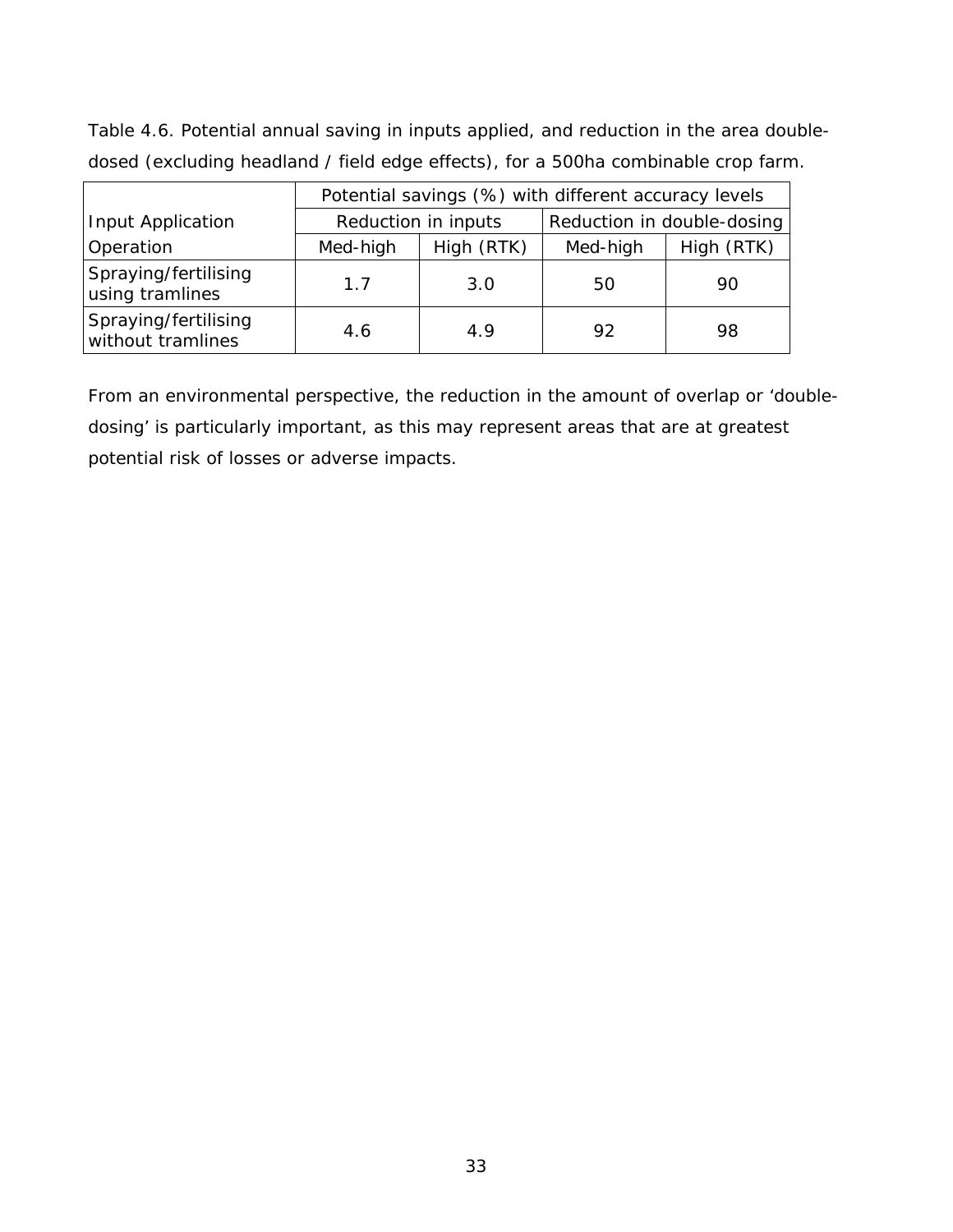# **4.2 Controlled Traffic Farming (CTF)**

CTF was initially developed in the 1970s and 1980s when it was proposed that it would be delivered by powered gantries. These machines have not proven practical although there is one farmer in Bedfordshire who has persevered with them. More recently CTF has been adapted to current farm equipment through sharing the same wheelways for cultivations, drilling and spraying. Combine harvesters are on a wider wheelbase but one wheel can be in a main spray tramline wheelway or in one track of the intermediate wheelways that are necessary for cultivations and drilling.

The likely advantages of CTF are better soil structure, water infiltration rates (less erosion) and less draught requirements leading to higher yields with reduced cultivation costs. These have to be balanced against the cost of marking the intermediate wheelways, ensuring matched equipment is purchased and the cost of maintenance of the permanent tramlines. These permanent tramlines could increase pesticide movement to water. CTF benefits from the precision location and steering possible through RTK guidance. This reduces the amount of initial marking out and ensures that traffic is restricted to the main wheelways (tramlines) and intermediate wheelways that are only used for cultivations, drilling and harvesting.

There has been little research done in Europe on CTF, when adapted to currently available farm equipment, but a demonstration project in Bedfordshire is claiming improved margins. These may increase over time should it enable the sustainable adoption of shallow cultivations with light equipment. This will result in increased organic matter in the surface layers of the soil, leading to more flexibility for cultivations and drilling. In addition, research in Australia has indicated improvements in sub-soil structure after five years of CTF (Radford *et al.*, 2007). However, it should be borne in mind that many Australian soils are fragile and soil drying may have more impact than in the UK. Subsoil compaction will still occur under the main and intermediate wheelways unless axle weights of above 8 tonnes are avoided (Hamza & Anderson, 2005).

### **Costs and benefits**

Based on yield data (assessed using the bread-knife technique) generated by a CTF project at Colworth in Bedfordshire, the yield advantage in non-inversion tillage to controlled traffic after the 4 years of adoption on a Hanslope Clay is shown in Table 4.7.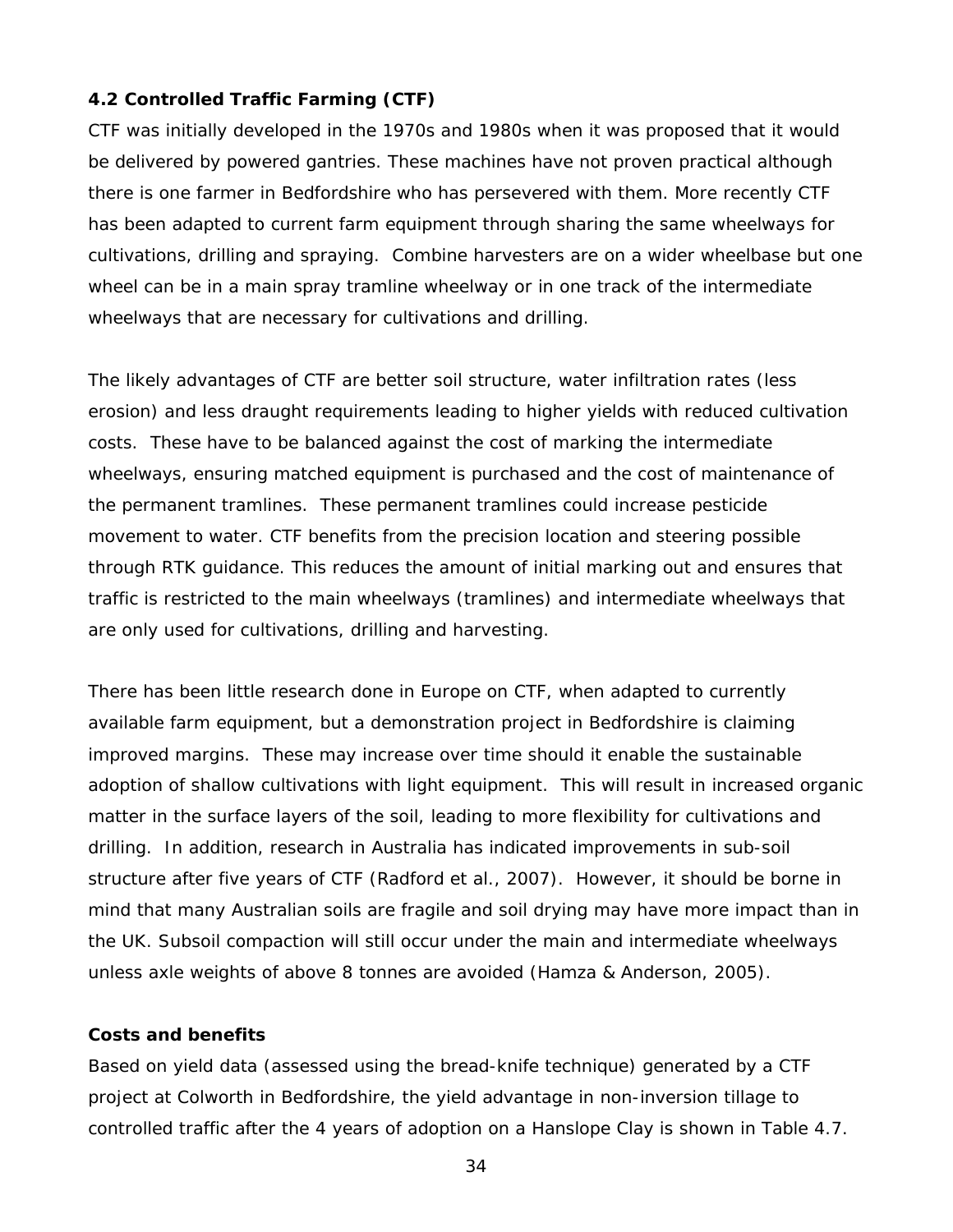| Field area         | Crop                 | % change in yield compared with |
|--------------------|----------------------|---------------------------------|
|                    |                      | trafficked non-inversion        |
| CTF bed            | Winter Wheat         | + 30                            |
|                    | <b>Spring Barley</b> | $+43$                           |
| CTF traffic        | Winter Wheat         | $-21$                           |
| intermediate lane* | <b>Spring Barley</b> | - 9                             |

Table 4.7. Yield advantage to controlled traffic after 4 years on Hanslope clay

**\*** It is assumed that losses along the main tramlines are similar

An ongoing study (unpublished) in Norfolk on a lighter Ashley series sandy loam over clay soil, and where the treatments were imposed on 100% of the plot area, produced the following yields in winter wheat in the first year (Table 4.8). The site was sub-soiled immediately prior to the experimental treatments being imposed in autumn 2007.

|                                      | Fertile tillers $(m^2)$                |                                      | Yield (t/ha)                           |                                      |  |
|--------------------------------------|----------------------------------------|--------------------------------------|----------------------------------------|--------------------------------------|--|
| Treatment                            | Shallow tillage<br>$(5-15 \text{ cm})$ | Deep tillage<br>$(15-25 \text{ cm})$ | Shallow tillage<br>$(5-15 \text{ cm})$ | Deep tillage<br>$(15-25 \text{ cm})$ |  |
| Zero traffic                         | 444                                    | 467                                  | 12.52                                  | 12.56                                |  |
| Normal traffic                       | 345                                    | 362                                  | 10.84                                  | 10.79                                |  |
| <b>Tracked traffic</b>               | 378                                    | 377                                  | 10.45                                  | 11.00                                |  |
| Zero traffic with<br>tracked combine | 439                                    | 434                                  | 12.14                                  | 11.38                                |  |
| Zero traffic with<br>wheeled combine | 367                                    | 423                                  | 10.77                                  | 11.37                                |  |

Table 4.8. Effect of trafficking on fertile tiller number and yield in winter wheat in Norfolk.

Normal traffic represented all cultivation and harvesting traffic (*i.e.* intermediate wheelways). There were also treatments where the additional impact on zero-trafficked soil of the combine harvester was measured. The yield differences did not appear to be as extreme as those recorded at Colworth. However benefits of CTF are difficult to calculate from this data because the normal traffic was imposed on all the plot area and this would not be the case in reality.

The data from both sites suggests where the land is not ploughed that zero traffic can not only lead to overall yield increases but also the more sustainable use of shallow tillage. In the short term, overall yield increases from CTF in the order of 2-5%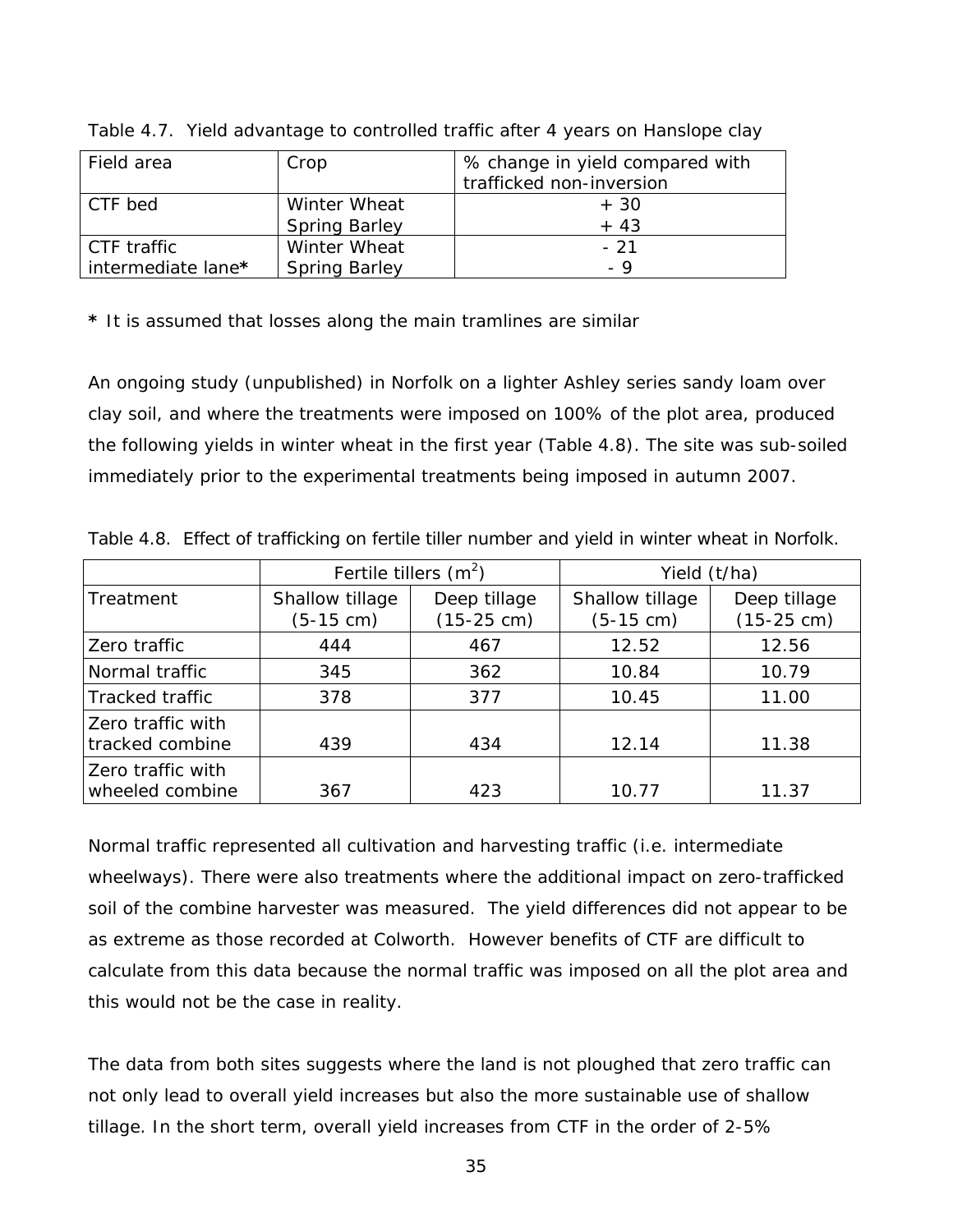(depending on soil type, current standard of soil care and the number of intermediate wheelways *i.e.* the width of the primary cultivation system and the drill) appear to be feasible on most soil types, in addition to the prospect of more sustainable shallow tillage and improved water infiltration rates. Based on an average yield for 8.0 t/ha for winter wheat this would increase returns by £16-40/ha (with wheat at £100/t) in addition to a likely reduction in cultivation costs. The additional costs of CTF are minimal, provided that the appropriate machinery are purchased within their normal replacement cycles and that the cost of RTK can be justified by improvements in work rate and reductions in input costs (avoiding overlaps). However, the width of the cutter bar of the combine appropriate to the size of the area of crop to be harvested may be incompatible with the distances between wheelways established for the other field operations. This could result in reducing the yield benefit of CTF or compromising the harvesting operation. This is a key issue which needs to be carefully considered when the introduction of CTF is being considered. Combine harvester manufacturers are aware of the issue and some plan to introduce cutter bar widths that will be compatible with some inter-wheelway distances.

### **4.3 Auto-Section Control**

#### **Costs and Benefits**

Automatic boom section control enables the GPS location of sprayed areas to be recorded, and automatically turns off one or more sections of the sprayer boom when it overlaps an area that has already been sprayed. It then turns the boom section(s) on again when it re-enters an area that has not yet been sprayed. Auto section control can be added to most guidance systems, or comes as standard in some. The typical cost of adding auto-section control to a standard receiver/display unit is around £1500, which with other expenses would equate to an annual cost of less than £1/ha on a 500ha farm.

Estimating the economic benefits from auto-section control is difficult, as the reduction in spray usage will vary from farm to farm and field to field according to field shapes/sizes and procedures for turning on and off at field edges and on headlands. In experiments by Shockley *et al.* (2008) in the USA on three small (c. 3-9ha) fields that were particularly narrow and odd-shaped, the area covered when applying liquid fertiliser and pesticides was reduced by an average of 36% compared to a lightbar guidance system alone, or by 33% compared to an auto-steer guidance system. Reductions of this magnitude, or even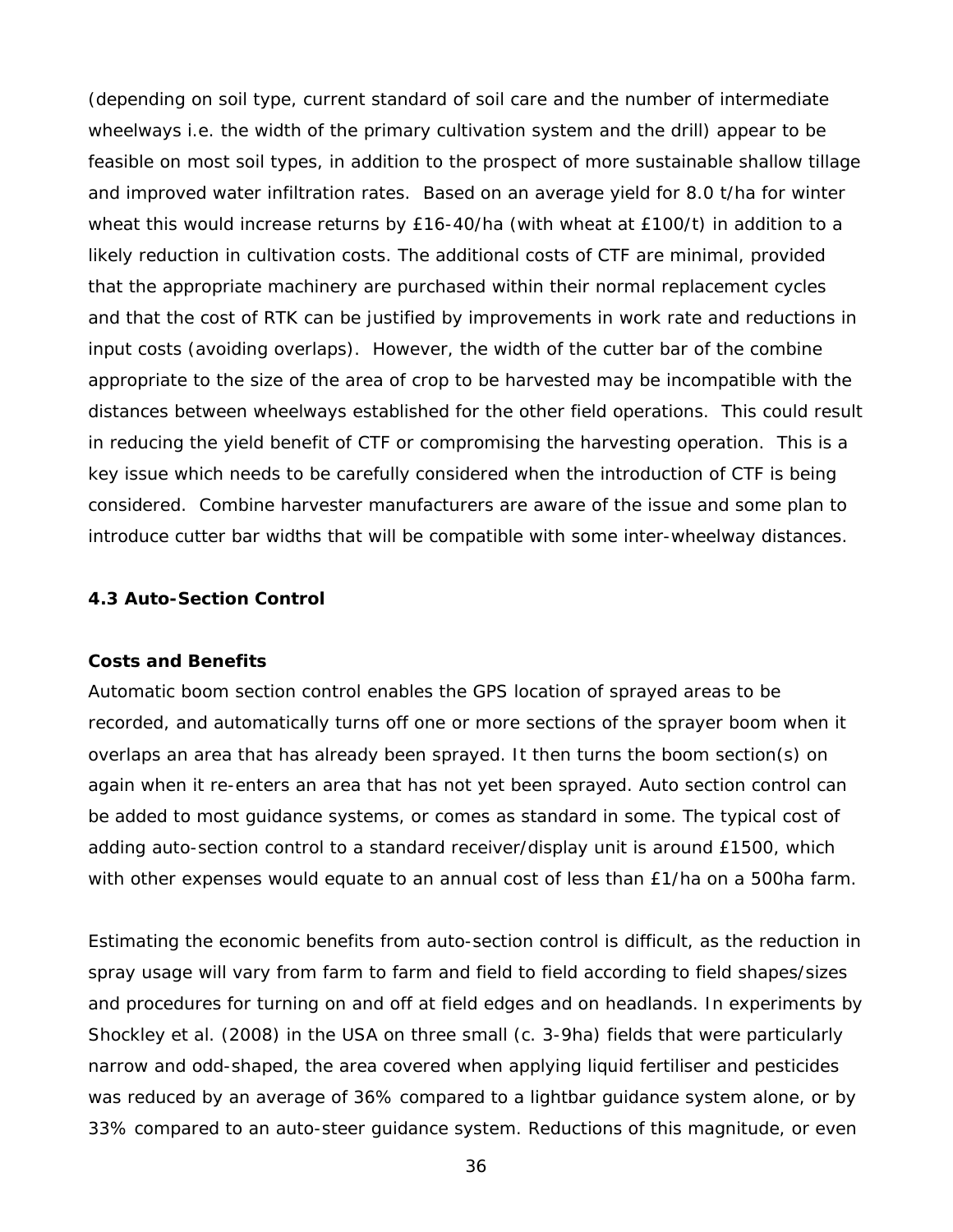the 20% recorded by Dillon *et al.* (2007) for herbicides alone (in larger fields), are undoubtedly unrealistic for the majority of situations in the UK. However if a saving of 0.5-1.0% of the spray quantity used on a typical 500ha combinable crop farm could be made, this should cover the annual cost. A 2% saving in spray usage could potentially result in a net benefit of £1-2/ha. A grower using auto-section control is reported to have saved £3500 in agrochemical cost on 4000ha, which would equate to a saving (before cost) of just under £1/ha (Farmers Weekly, 14 December 2007).

In addition to auto-section control, some guidance systems can also be linked to spray boom height controllers or self-levelling mechanisms. Fertiliser spreaders that have electronically-actuated spread widths could also be used in conjunction with a suitable guidance system to reduce overlapping or overdosing with fertiliser, especially on headlands and around obstacles.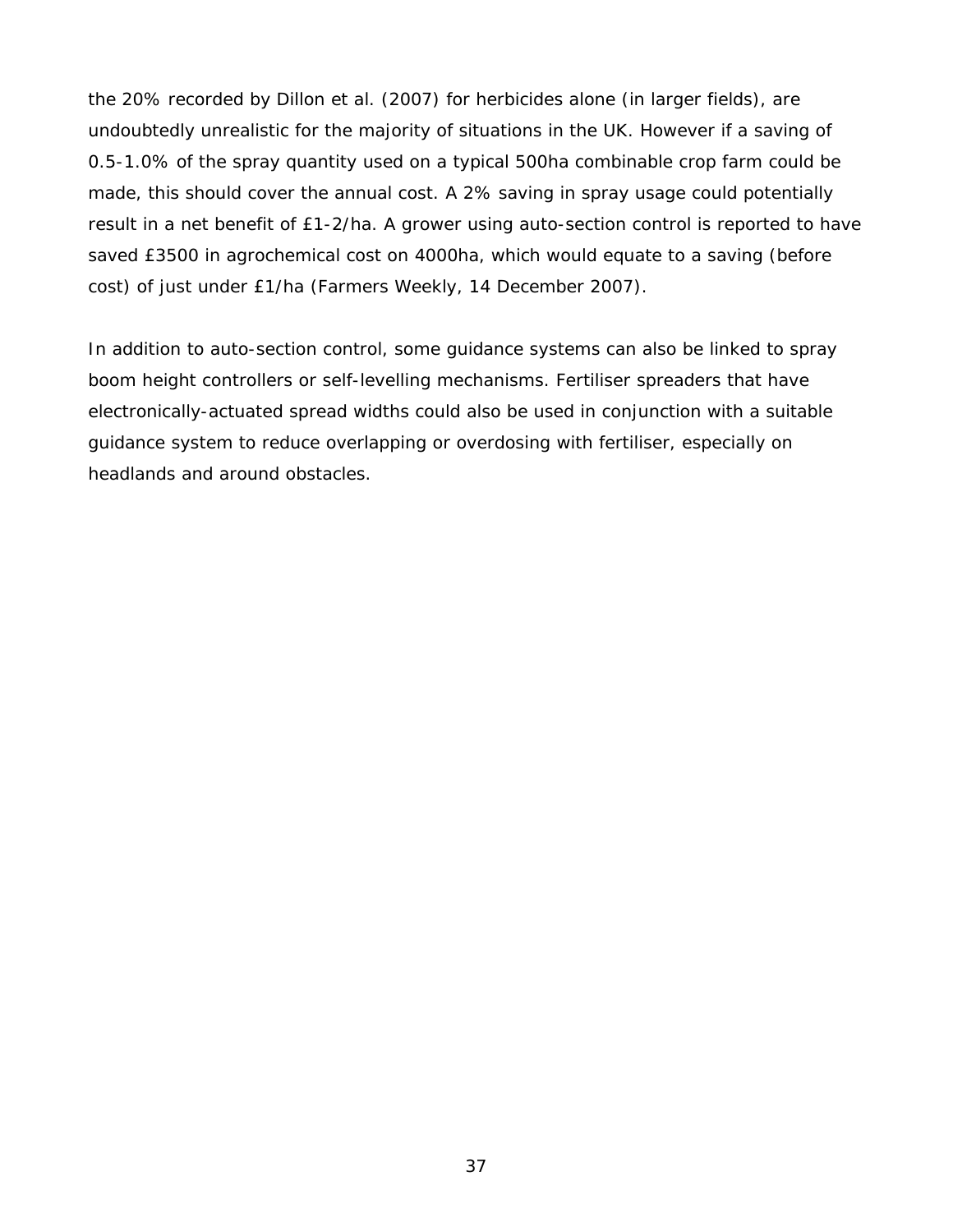# **5.0 Assessment of Variation**

Most measurable site, soil or crop parameters show variability. Variation within a field will often be greater than the difference in average between fields. Nevertheless, the factors that cause variability within a field are usually no different to those that cause variability between fields, and most growers will be well aware of what these are. Where there is significant variation within a field, spatially-variable management using precision farming techniques is more likely to be justified and give quantifiable advantages than where fields are more uniform. However it is also important to identify whether or not that variation is likely to affect yield, economic performance, input management or environmental impact.

The specific causes of variation need to be defined and quantifiable measurements made without too much difficulty. A key consideration therefore is how to achieve this and the costs involved in doing so. There are a number of approaches that can be used to obtain an initial assessment of variability within fields and the extent and cause of the variation, at little or no cost. These include:

- Noting differences in crop growth or weed patches during crop walking
- Identifying problem areas (rabbit damage, waterlogging etc.)
- Digging soil pits in good and bad areas of fields
- Accessing free low-resolution satellite images of the farm from previous seasons on the internet
- Reviewing field histories to identify previous boundaries, splits or amalgamations
- Talking to neighbours with similar soils/cropping who have mapped fields

Having established that variability exists within fields on the farm, these can then be assessed in more detail from the perspective of the soil, crop growth or crop yield.

# **5.1 Soil Mapping**

Bourennane *et al.* (2003) showed that the scale of variation in wheat crop yield could be related to that of the soil properties. The availability of, or requirement for, certain crop inputs may also be partly dependent on variation in soil properties. The most common commercial approach to examining variation in soil properties within a field is to map apparent Electrical Conductivity (ECa). This is usually done by means of non-invasive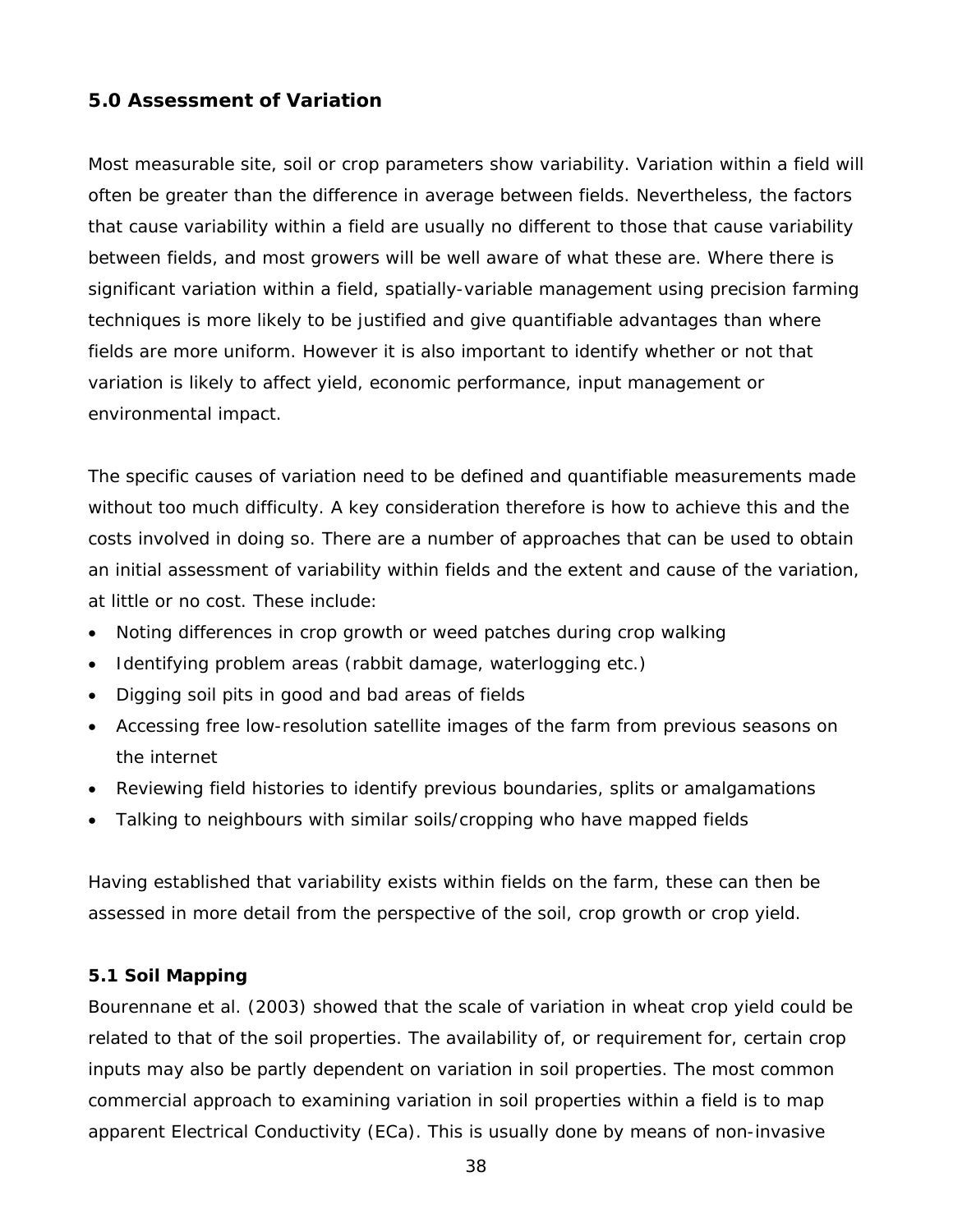Electromagnetic Induction (or EM38) mapping. There may be some soil damage as a result of having to travel on the land when at field capacity. Invasive meters that use tines to penetrate the soil are best suited to use on crop stubbles. Electrical conductivity is primarily a function of soil moisture and clay content, such that if mapping is done when soils are at field capacity this can be used to provide an indication of variability in soil texture (Waine *et al.*, 2000). However, the relationship between ECa and soil properties is complex (Frogbrook *et al.*, 2003). King *et al*. (2003) found that subsoil clay and organic matter contents, and topsoil sand, organic matter content and bulk density were key factors affecting ECa. Mapping does not substitute for sampling the soil, but it helps to define boundaries within which soil pits can be dug or cores taken to determine how the actual soil properties differ.

# **Costs and Benefits**

Soil texture mapping based on ECa is currently offered as a commercial service, typically costing £8-12/ha (Simon Griffin, pers. comm.). The technique should only need to be done once, so the cost can be spread over the lifetime of cropping a field. If it is assumed that the cost is spread over 10-15 years, allowing for other expenses, this would equate to a cost of about £1-1.50/ha (independent of farm size). There are no direct benefits, but the information gained can be used to target other inputs or actions.

# **5.2 Yield Mapping**

The assessment of variation within a field should ideally be simple and automatic. Mapping crop yield and quality as the crop is harvested has the advantage of being rapid and data intensive, whilst identifying and recording variation that could be economically important. Two types of variability are important when considering yield maps: spatial trends and temporal trends. Together these can be used to determine areas of high and stable yield, low and stable yield and unstable yield. With wide rotations involving multiple crops, this may require 10 or more years of yield map data. Studies by Lark *et al*. (1999) used pattern recognition methods to analyse a sequence of yield maps and identify field areas that were likely to behave in a consistent manner across seasons (and therefore potentially justify spatially variable management).

A major cause of temporal variability within yield maps is likely to be the interaction between variation in soil type and the seasonal weather. Having good farm weather data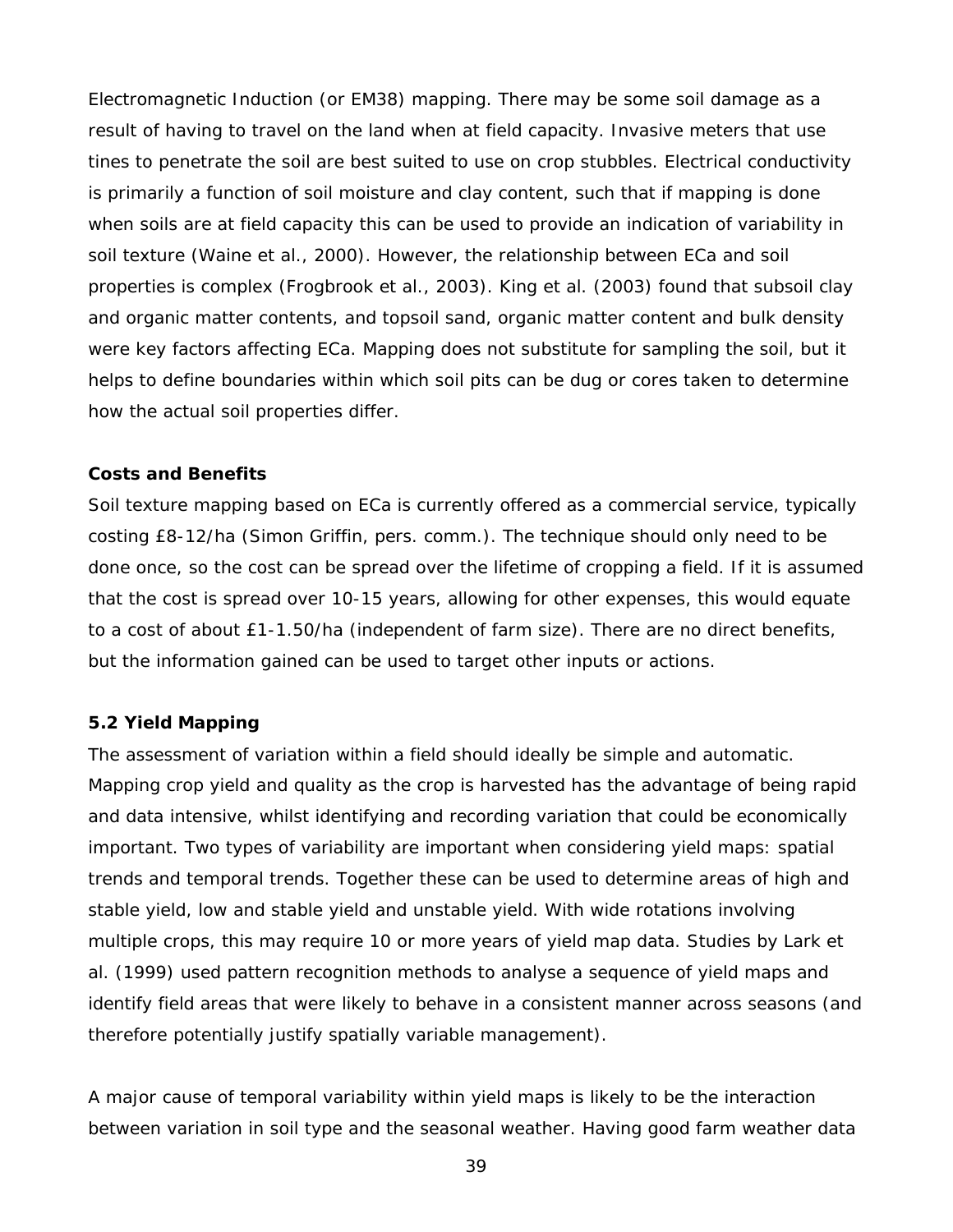is therefore very important, and will have an additional cost attached. Yield maps tend to be more variable and informative in years with more yield limiting factors (Simon Griffin, pers. comm.). Key stages in the production of usable yield maps from raw data include recognising errors, analysing the variation and defining the lowest meaningful differences between yield zones. This is likely to be a minimum of 5-10% of the field average yield for cereal crops (0.5 t/ha).

#### **Costs and Benefits**

The cost of adding yield mapping capability to a combine is typically around £3000-4000 for a retro-fitted or factory-fitted system (assuming that the combine already has yield metering capability). Allowing for other costs, the typical cost per hectare for a 500ha combinable crop farm is likely to be around £3/ha, assuming no other use for the GPS receiver/display unit. However if the latter can be used for other tasks, this could potentially reduce the cost to less than £2/ha.

As with soil texture mapping, it is difficult to assign an economic benefit per hectare to yield mapping per se, as the benefit is in the value of the information obtained. The more uses to which the information can be put, the lower the cost for each specific use. A key benefit is to identify yields trends across fields or levels of variation within (and between) fields. Yield maps can also be used to confirm differences in crop growth seen with earlier remotely-sensed images, identify and target problem areas for further investigation, or to assess the outcome of variable treatments or on-farm trials. Yield maps are not a good indicator of nutrient supply, but they do provide a useful guide to offtake. Even for offtake though, it may be better to use yield trends rather than a single year yield map.

Historically growers have found soil maps more useful in making management decisions than yield maps. For example, a survey of Danish and US farmers (Fountas *et al.*, 2003) found that 49 and 52% respectively of growers found soil sampling maps very useful in making management decisions, compared to only 16 and 33% for yield maps. 10 and 12% respectively found yield maps of no use, compared to 0 and 2% respectively for soil maps. However in the USA growers who had been collecting yield data for more than 5 years generally found it more useful than those who had been collecting for 1-4 years. This lack of value seen in yield maps could be due to lack of spatial variability in their fields, temporal variability or lack of training in how to understand and utilise the data.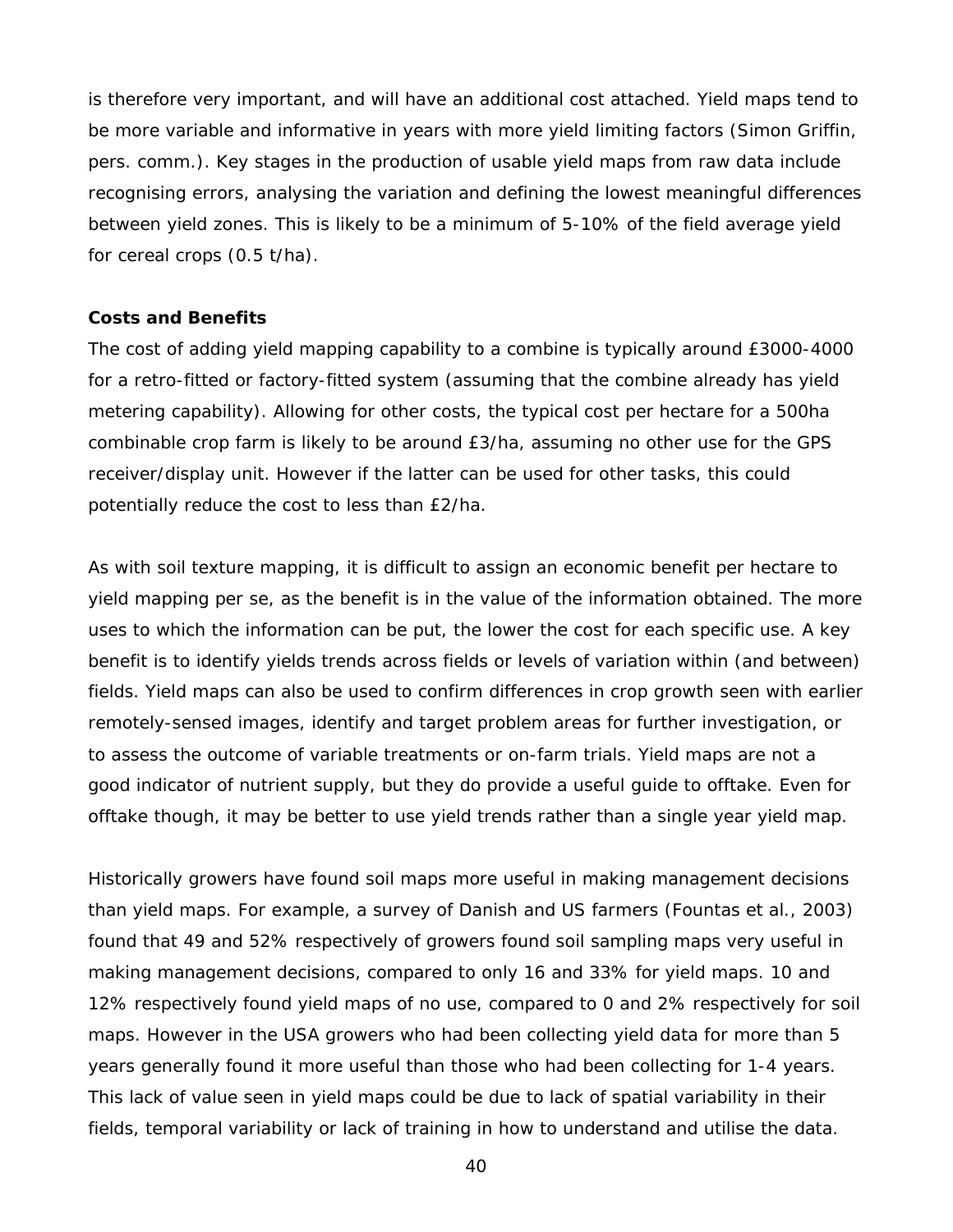## **5.3 Remote Sensing of Crop Structure**

Variability within a field that is related to site or soil features will often be apparent from the growing crop, through variable biomass or colour. Both of these can be measured with sensor technologies (remote sensing). Each surface has a unique spectral reflectance spectrum, with for example cereal canopies reflecting mainly near infrared, which can be used a measure of canopy size (height, density or green leaf area), and (visible) green light, used as a measure of canopy colour (chlorophyll content).

Satellites capable of measuring reflectance have been operational for about 30 years. Sensors mounted on ground-based vehicles (such as the Yara N-Sensor) or aircraft (known as Aerial Digital Photography or ADP) were developed during the 1990s. Other examples of vehicle-mounted systems include CropCircle and GreenSeeker. CropCircle is available as a single or multiple sensor system mounted on a sprayer or spreader boom, or on folding arms mounted on the front of a tractor.

There are a number of differences between reflectance-based remote sensing systems. Satellites collect large amounts of information quickly as their field or view is large, but spatial resolution is lower (typical pixel size of between 10 and 32m). The main commercial service provided in the UK uses a 30m resolution, as this is currently considered to provide the best balance between cost and benefit, and the ability to acquire data on a daily basis (Griffin, 2008b). One drawback is that around the outside edge of a field part of a pixel might lie beyond the field boundary, so this has to be accurately recorded using DGPS in order to exclude these pixels. Aircraft can also capture large amounts of data quickly, with the amount and quality depending on the height of plane. Vehicle-based systems can capture data at higher resolution due to their proximity to the crop, but may only examine a relatively small proportion of the crop. The four sensors used by the Yara N-sensor for example scan the reflection from an area of about  $50m^2$  (each second).

Satellite and (to some extent) aircraft-based sensors are limited by their inability to capture data in cloudy conditions. Vehicle-based sensors can operate in cloudy conditions, but most still rely on the sun to light the crop, so sun angle and cloud cover can have an effect. Some systems can correct for climatic changes during image capture (the N-Sensor has a fifth sensor that adjusts for available light), others can generate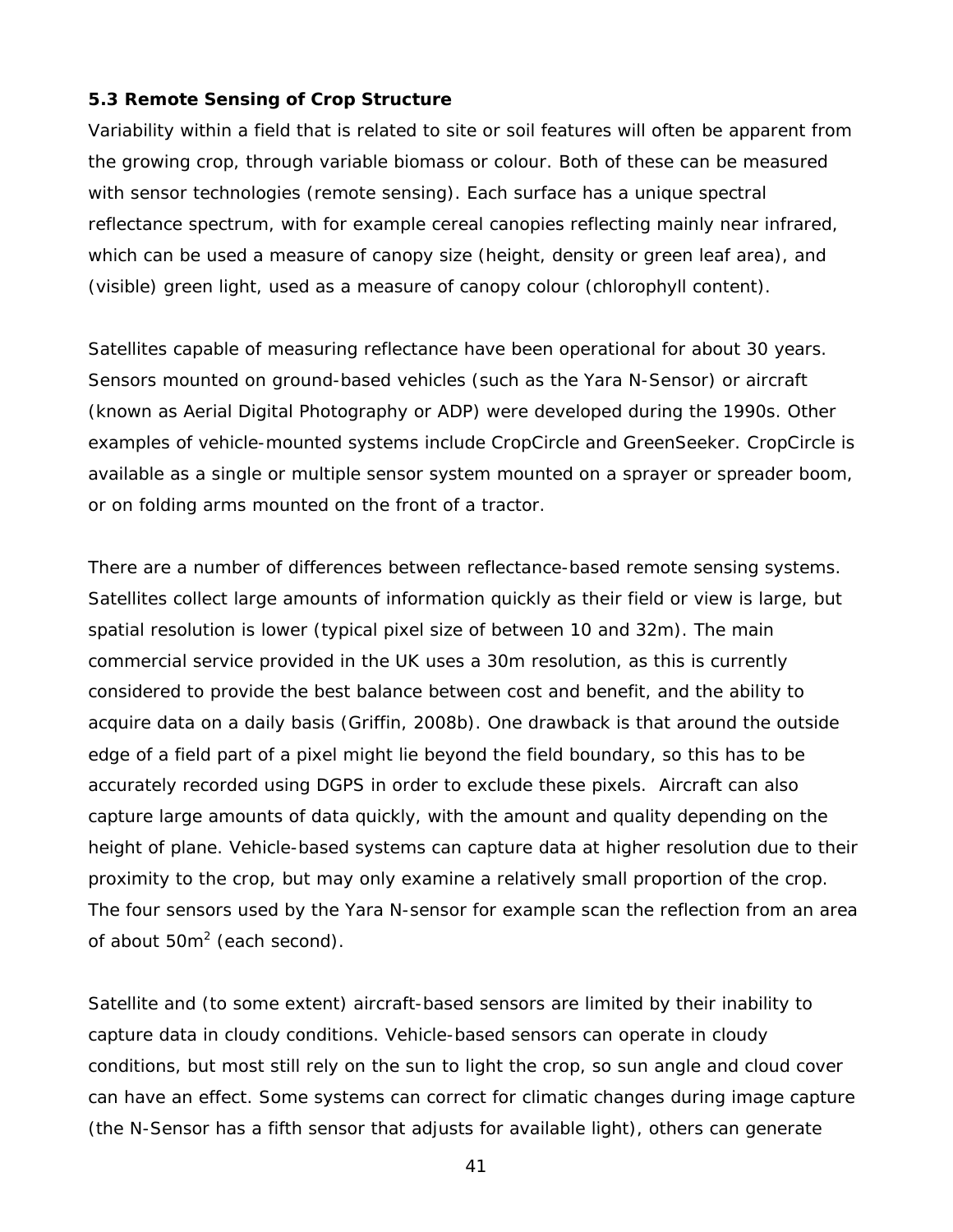their own light to illuminate the crop when the sun is low in the sky or at night, for example CropCircle or the Active Light Source (ALS) version of the N-Sensor. Satellite or aircraft sensors tend to capture only a limited range of wavelengths. Some systems (such as the N-Sensor) can capture a wider range. Active sensors usually capture fewer wavelengths than passive sensors as it is difficult to get enough light for multispectral measurement.

Systems that are based on remote-sensed images from satellite or aircraft enable input applications to be adjusted in near real-time only, as data must be captured, processed and run through a model to generate an input application map. Vehicle-mounted systems can enable inputs to be adjusted in real time, as data collection, interpretation and input application happen in one pass. The final output from satellite-based systems is typically an application map based on absolute levels of input. Vehicle-mounted systems are often based on varying the input dose around the field average, or a specific in-crop calibration may be used to translate the crop canopy information into a variable input dose.

Scotford & Miller (2003) found that ultrasonic measurements can be used to measure wheat crop height, and provide a measure of crop density (or gaps in the crop canopy), particularly before GS45. Scotford & Miller (2005) also showed that a tractor-mounted sensing system using both radiometer and ultrasonic sensors could be used to assess tiller numbers and Leaf Area Index of wheat. Crop structure can also be determined by optical (LIDAR) or RADAR systems or the crop deflector principle. Ehlert (2003; also Ehlert & Dammer 2006) used a tractor-mounted pendulum-based mechanical sensor (or Crop-meter) to detect differences in relative cereal crop biomass.

#### **Costs and Benefits**

Crop canopy maps based on remote sensing by satellites are available as a commercial service from SOYL. The typical cost for at least three whole farm GAI maps ranges from £700-1300, depending on farm size (Simon Griffin, pers. comm.). The cost for a 500ha farm would be around £1000 (or £2/ha). Vehicle-mounted sensor systems can often be purchased or rented. The cost of a standard Yara N-Sensor starts at about £13000. With an allowance for other costs, the typical annual cost for a 500ha farm would be around £6.50/ha. The rental cost would be about £4500 per year, equivalent to around £9/ha for the same farm. An ALS N-Sensor typically starts at around £21500, or from £6500 per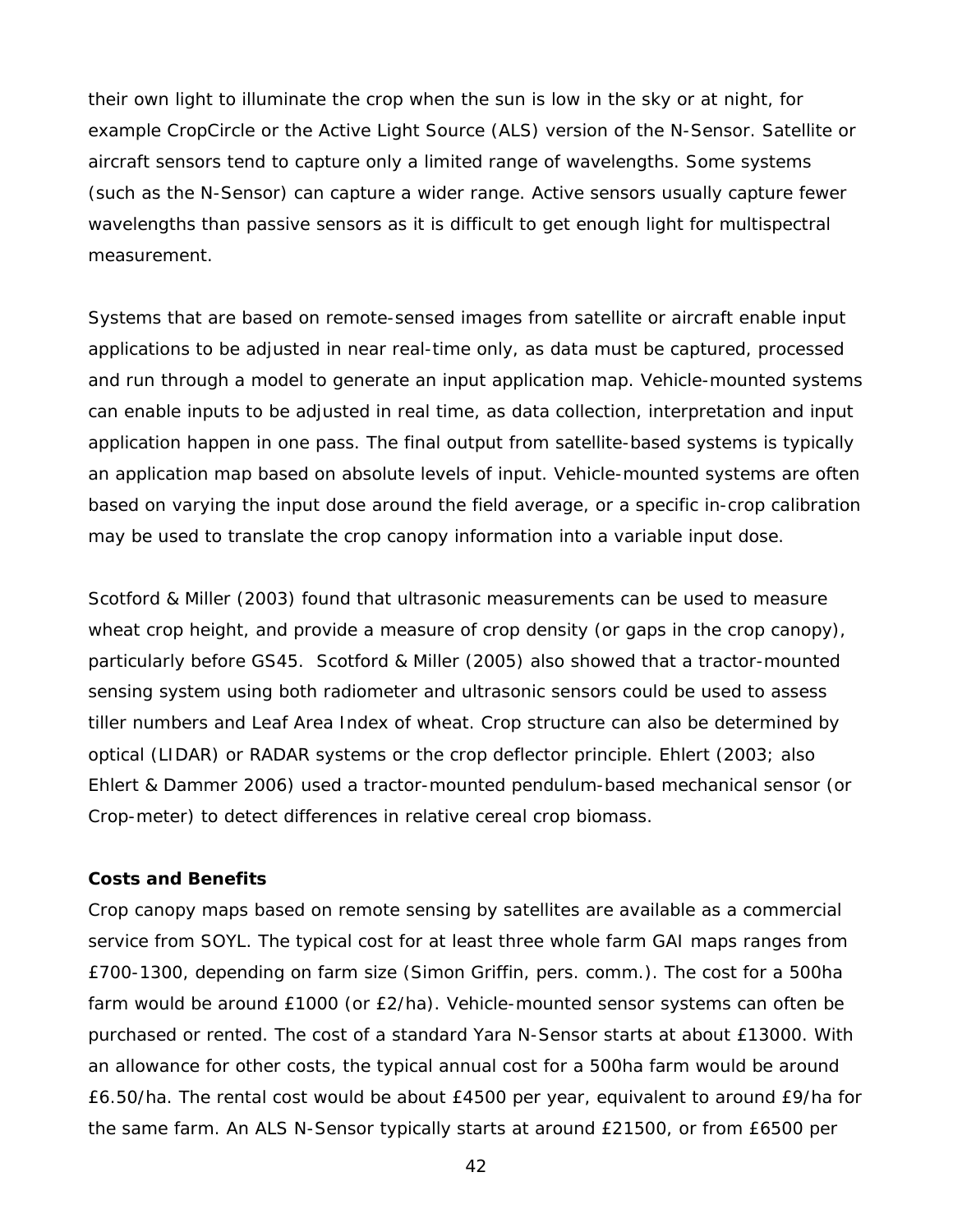year to rent. The cost of the CropCircle boom or arm-mounted sensor system typically starts at around £3000.

The main use (and therefore benefit) of remote-sensed information on crop structure variation is as a basis for varying the application of N fertiliser. However, the same information could also be used to guide variable rate applications of:

- Plant Growth Regulators, with treatment varied according to lodging risk (assessed by shoot density or canopy size)
- Crop desiccants, with treatment varied according to biomass or crop maturity

• Fungicides, with treatment varied according to the leaf area needing protection It could also be used simply to provide in-season vigour maps to identify and quantify crop growth restrictions or crop damage within fields, or to identify differences in growth between fields. The potential benefits and likely specific costs associated with variable rate applications of N and PGRs will be considered in sections 8.2 and 9.1 respectively.

# **5.4 Combining Assessments of Variation**

Ideally site specific management within a field should take account of information on spatial variation in a range of soil and crop parameters, through the creation of management zones. Several researchers have used yield to identify management zones. Lark *et al*. (1999) found a clear relation between variation in yield and soil series and individual soil physical properties. Frogbrook *et al*. (2002) showed that the scale of variation in yield often occurred on similar order of magnitude to that for soil. King *et al*. (2003) suggested that ECa and expert site assessment should be used in addition to yield to determine potential management zones. However Ehlert *et al.* (2003) found that the correlation between pendulum-based measurements of canopy size and ECa were poor and field-specific, and correlations between the measurements and grain yield were also weak due to straw yield being more variable than grain yield.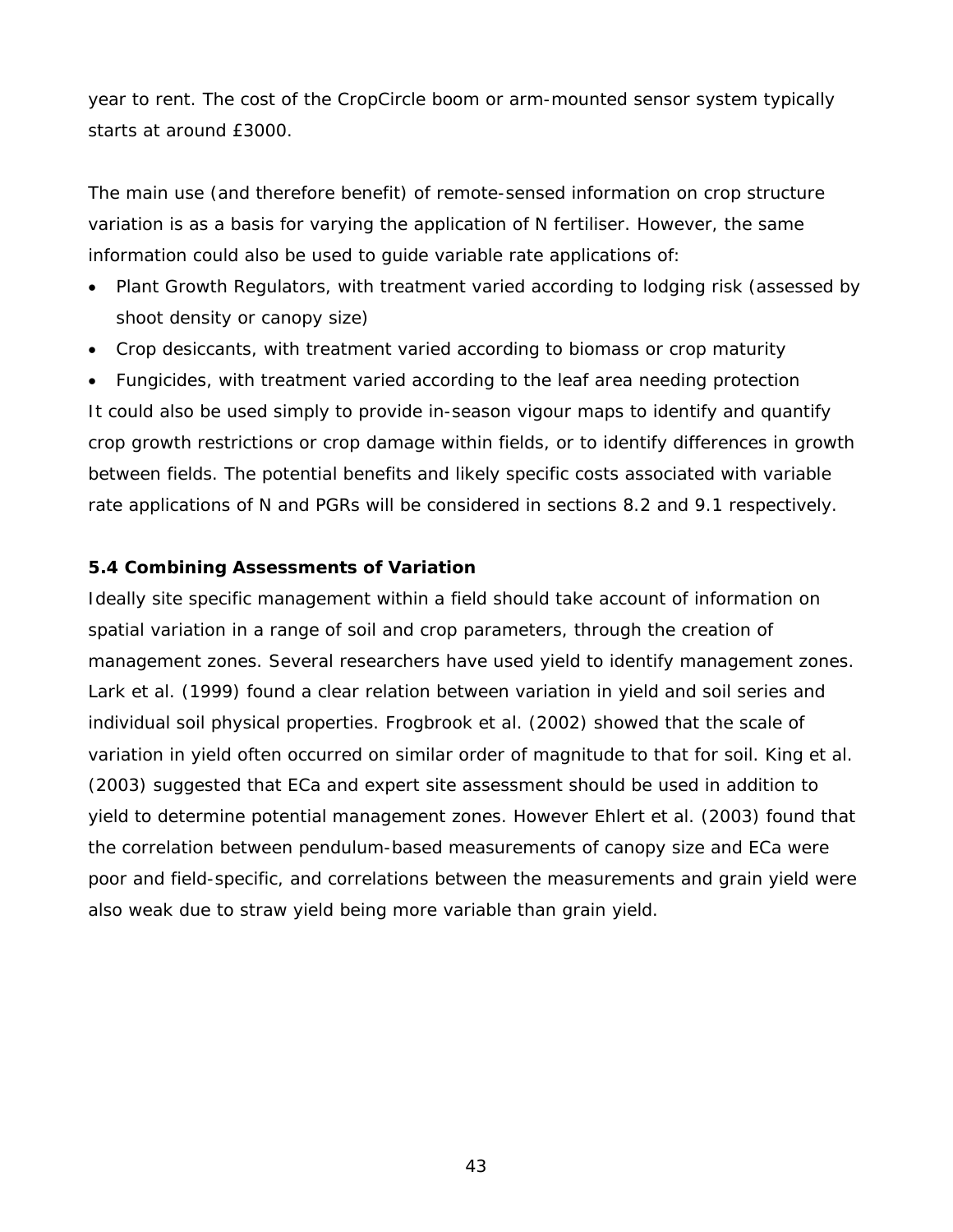# **6.0 Managing Limitations to Crop Performance**

# **6.1 Responding to Variation**

Having established that variation exists, and mapped it, the most appropriate response to that variation must then be determined. Key questions to then consider include:

- Can worthwhile actions be taken?
- Are these actions likely to improve performance?
- Can the results be monitored?

A first step might be to try to remove or reduce yield limiting factors and increase the average level of performance within the field. The simplest way of doing this is by not cropping the poorest areas of fields, which would not require further use of precision farming techniques. In some situations though, the same outcome may also be achieved by applying remedial treatments to poor performing (low yielding) areas. These may for example result from crop damage caused by waterlogging or rabbits, or areas of low pH or compaction. Having done whatever possible to minimise the amount left, remaining variation (resulting for example from differences in soil properties that cannot be eliminated) can then be managed on an annual basis (Fig. 5).



Figure 5. Responding to within-field variation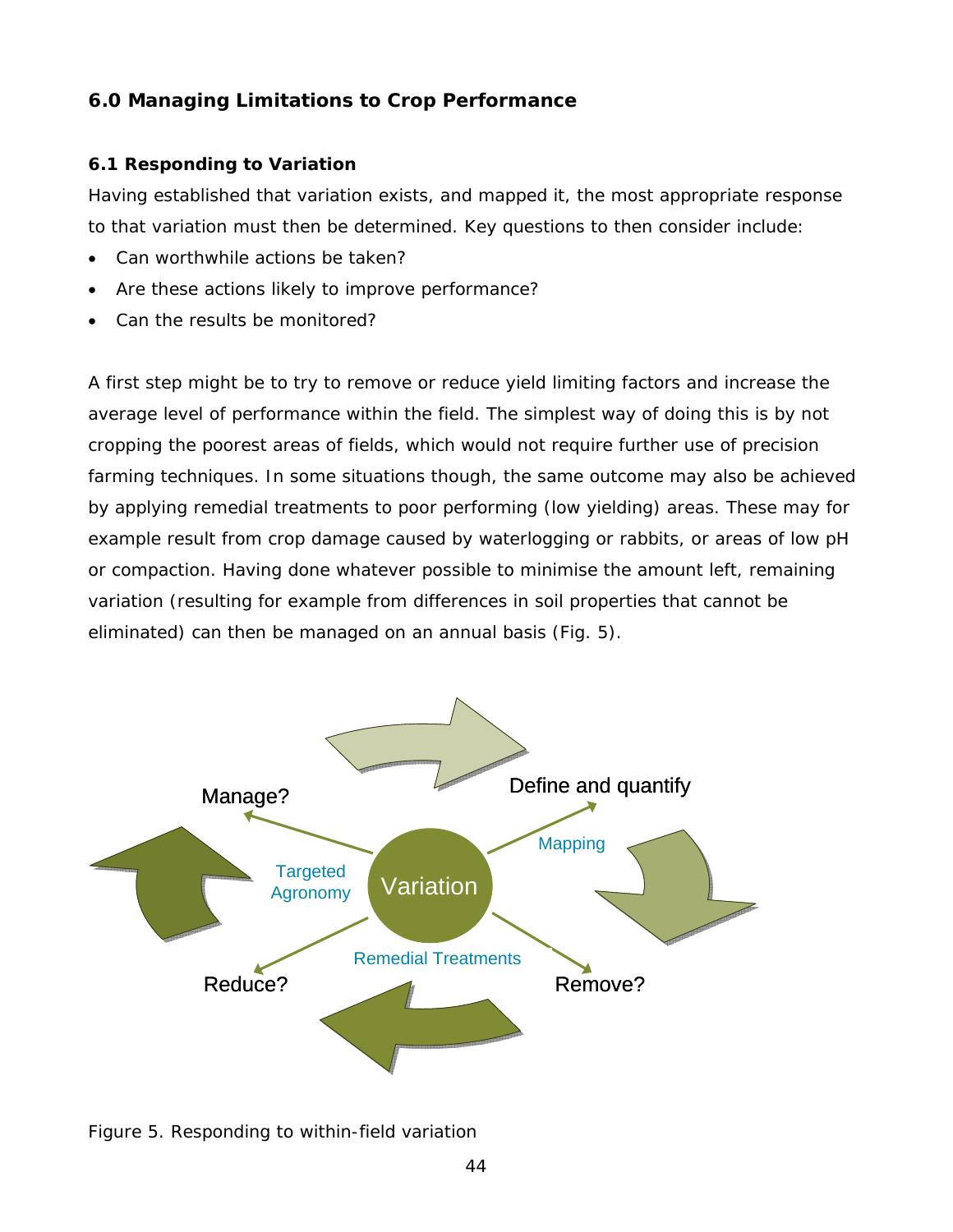McBratney *et al.* (2000) defined a management 'opportunity index' for site-specific crop management. This was based on yield monitor data, and accounted for the magnitude of yield variation (relative to a threshold), the spatial structure of variation relative to the minimum area within which variable rate controllers can effectively operate, and the economic (and environmental) benefit of site-specific crop management compared to uniform management. Yield map data could be supplemented with indicators of potential variation in yield *e.g.* crop canopy or soil type, and maps of opportunity index created.

Measurement of improvements in crop performance resulting from changes in management may be difficult in the short term. On-farm strip-type comparisons or trials can be used to identify possible impacts within a field, although they may not fully demonstrate or evaluate the potential benefits from whole-farm adoption. Yield mapping is important in achieving this, both in locating the most suitable layout or arrangement for the strips, and in measuring the yield responses to the different treatments used.

# **6.2 Targeted Actions to Reduce Crop Damage**

Three common causes of patchy poor crop growth and low yield are damage by rabbits, waterlogging and uneven N fertiliser application. Mapping crop canopy growth or yield can enable these to be identified, quantified and targeted. Precision farming enables the scale of the problem and size of the penalty in yield (and output) to be determined, and an informed decision to be made as to whether or not it would be cost-effective to try to remedy the problem. The outcomes would hopefully be more uniform crop growth, and a reduction in the yield penalty in the previously-affected areas.

Godwin *et al*. (2001) reported two such instances encountered during field studies. At one site, a yield reduction of 3 t/ha was indicated in part of a winter wheat field following a wet winter. Based on the value of wheat at that time (£65/t), and an estimated cost of £50/ha for re-moling the site and clearing blocked drain outlets, the net benefit in one year alone would have been £145/ha. At another site, uneven distribution of N fertiliser that had absorbed moisture resulted in a yield penalty in winter barley of up to 1 t/ha.

### **6.3 Targeted Actions to Reduce Compaction**

Another potential cause of low yielding patches might be compaction. Where no 'aboveground' explanation can be identified, digging soil pits or making manual penetrometer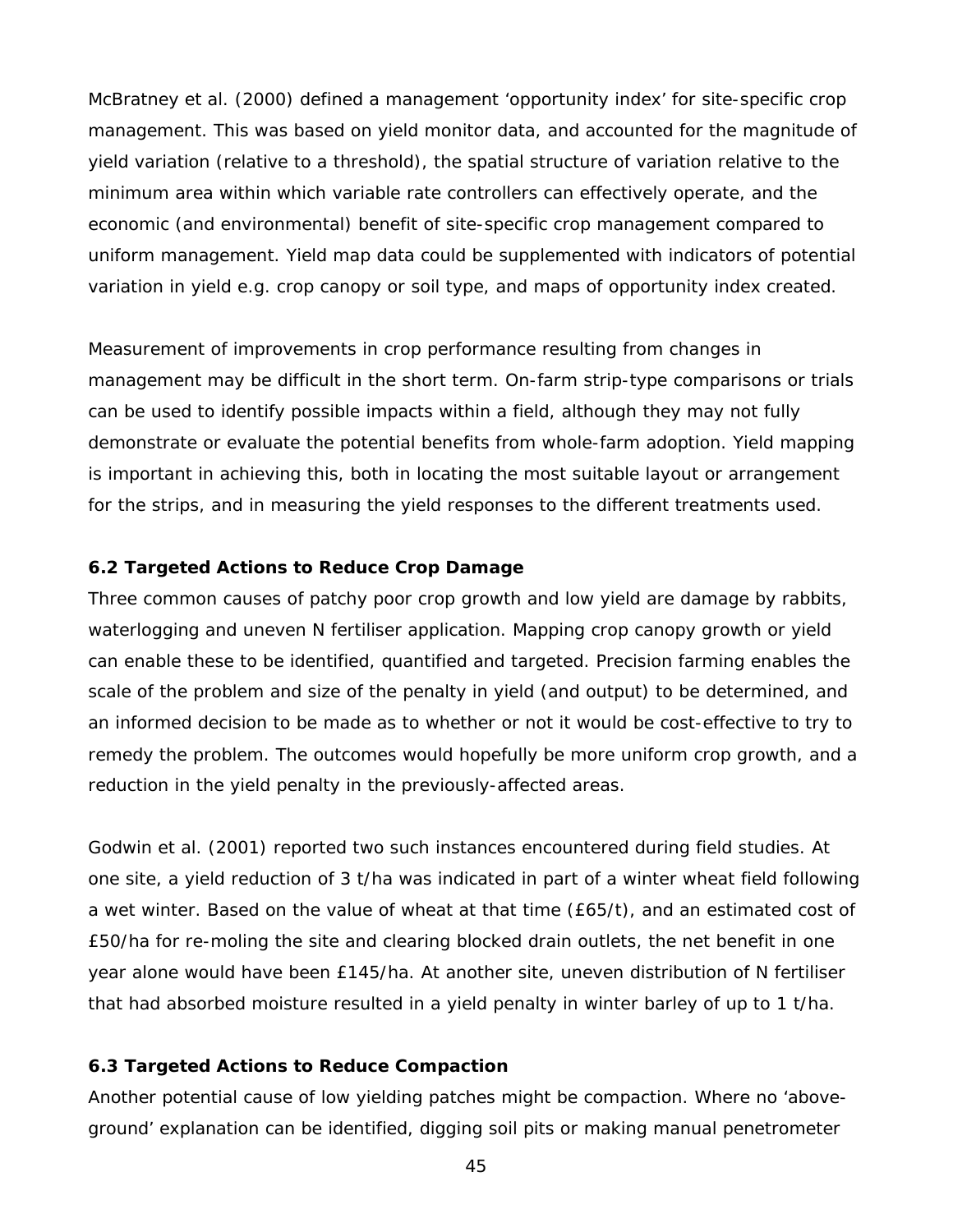measurements in high and low yielding areas that are targeted using a yield map may identify this as a cause. If so, sub-soiling can be carried out in affected areas to alleviate the problem, and hopefully reduce the yield penalty.

Various approaches to mapping compaction have been investigated. These include the recording of draught force (due to soil mechanical resistance) through draft-sensing pins in the three-point linkage when carrying out deep-cultivation operations. However to achieve this, the draught control system has to be immobilised making it impractical as a commercial option. The use of ECa soil mapping to distinguish between different levels of soil compaction has been attempted commercially (Smith, 2001) however this may only be of value where the patterns seen can be related to known areas of trafficking.

As an alternative method of identifying variation in compaction, use of an ATV-mounted cone penetrometer has been evaluated (Griffin, 2008a). Penetrometer resistance was measured every 2.5cm down to 60cm depth on a 25m grid within a field. A compaction profile was generated at each point, and maps produced at depths of 0-15, 15-30, 30-45 and 45-60cm, based on the mean for all readings taken at that depth. Soil pits were dug to visually inspect soil structure, and it was concluded that subsoiling was unnecessary where the recorded resistance was less than 100psi, and was definitely needed above 400psi, such that (in this field) inspection to calibrate the maps was only necessary between 100 and 300 psi. However, it should be noted that these same values may not apply across different sites, especially where there are differences in soil moisture.

Maps were then used to provide visual (and audible) prompts to the operator to raise and lower the subsoil when moving in and out of areas requiring subsoiling (although this could be automated). Averaged over four fields (100ha) only 55% of the area was found to require subsoiling. Based on an estimated subsoiling cost of £50/ha, potential savings were estimated at £20-25/ha. The cost for a compaction mapping service was estimated separately at around £12/ha (Farmers Weekly, 28 March 2008).

Assuming that the benefits from subsoiling last for three years (after which fields would need to be compaction mapped again), if 50% of fields on a 500ha farm have yield variation, and half of the low yielding areas within these fields are due to compaction, then reducing the yield penalty by half in these areas could potentially be sufficient to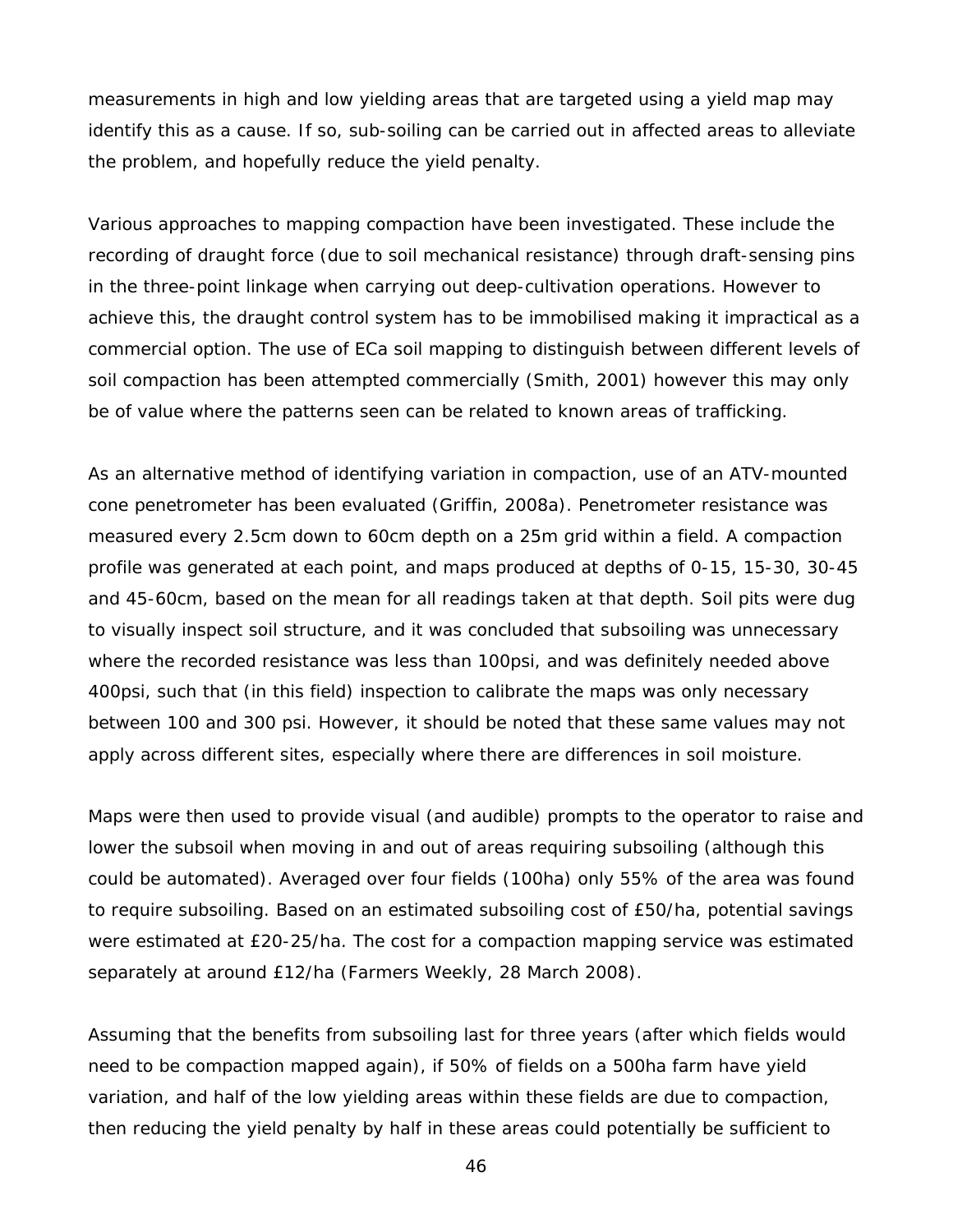cover the cost of the compaction mapping and subsoiling. If the yield penalty could be reduced by three-quarters in the affected areas, the costs could potentially be recouped if only a quarter of the low yielding areas are due to compaction.

# **6.4 pH Mapping and Targeted Lime Applications**

Low pH can limit yield in sensitive crops such as barley, although sometimes variation in pH may simply be a consequence of variation in soil type or depth such that raising the pH in patches that are low may not remove or reduce yield variation. Determining areas of low pH could be achieved by targeted soil sampling and pH testing in low yielding areas identified from a yield map (for a barley crop), or from soil analysis as part of grid sampling for other nutrients (P, K or Mg). The costs associated with precision soil nutrient sampling techniques will be considered in section 8.1. Based on yield measurements at one site, Godwin *et al*. (2001) estimated the cost of failing to rectify patches of low pH in a field of winter barley to be up to £7/ha.

# **6.5 Targeted Agronomy**

Whelan & McBratney (2000) defined the aim of site-specific or targeted agronomy as being to 'match resource application and agronomic practices with soil attributes and crop requirements as they vary across a site'. If the optimum rate of an input varies significantly at an appropriate scale within a field, then there may be economic benefits from spatially varying its application rate. If the rate of application is more closely matched to crop requirement, this is likely to result in an environmental benefit.

The more 'precise' the information available, the greater the opportunity to match the dose applied to the crop need. However, 'precise' in this context refers to resolution not accuracy, and measurements of crop or soil parameters will only help decision making if there are robust agronomic decision rules for that aspect of crop management. Another important consideration is the scale of the variation in crop requirement compared to the minimum application (spread/boom) width for the input. In most cases technologies in current commercial use do not allow product rates to be varied across the application width of the machine. At the opposite end of the scale, in some cases all that will be necessary is to treat one or two parts of a field differently to the rest. This could be achieved by manually-triggered adjustment rather than with variable rate technology, achieving similar benefits but at little or no additional cost.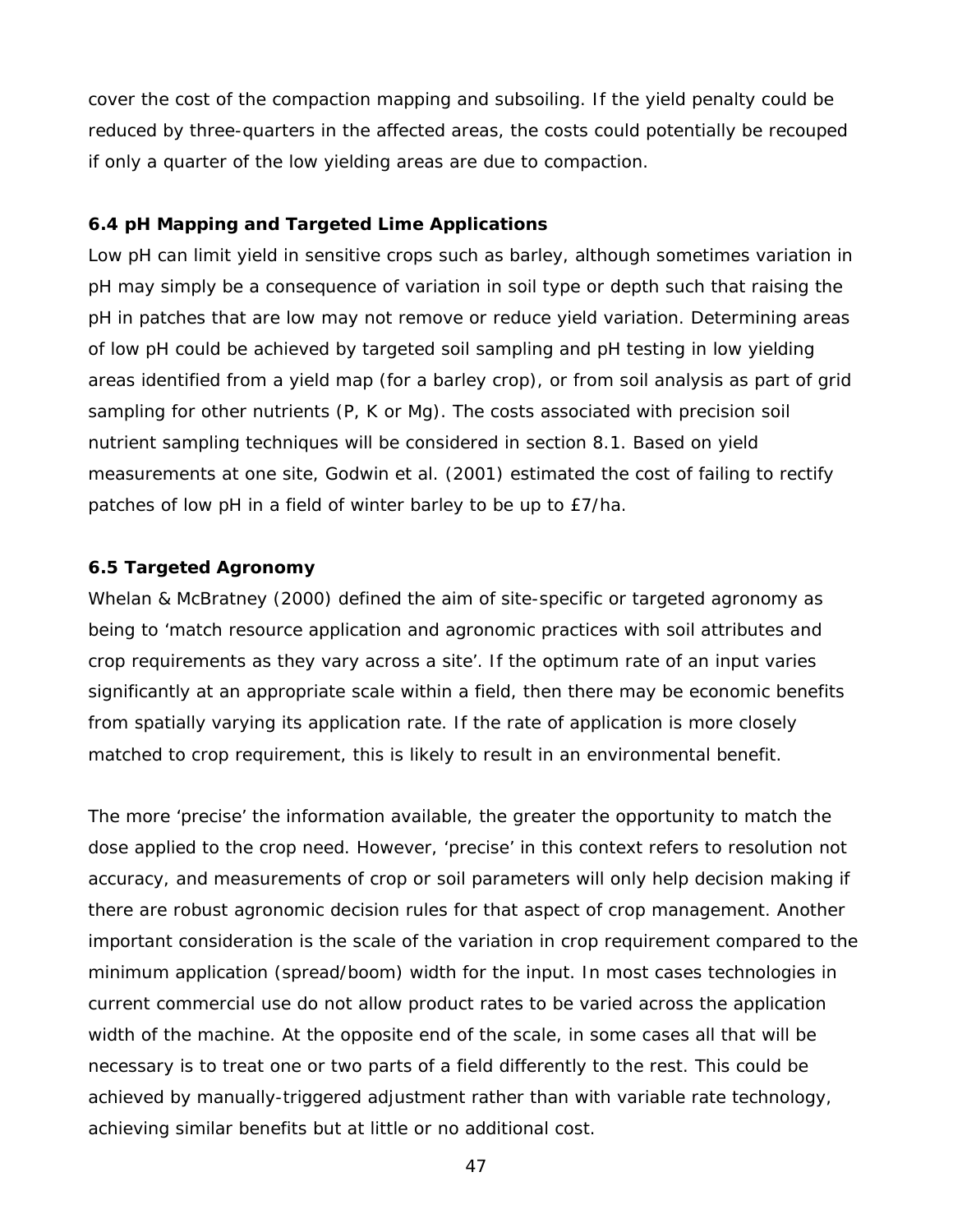# **7.0 Crop Establishment**

Any attempt to reduce variability in crop structure should ideally start with establishment. Differences in seedbed quality (cloddiness), as a result of variation in soil texture within a field, are likely to result in differences in crop establishment and therefore variable plant and shoot populations. It is important to determine the cause of any low plant or shoot populations: poor establishment, plant survival, tillering or tiller survival. Depending on the cause, actions needed may be different (more seed, more slug pellets etc.).

# **7.1 Seedbed Quality and Variable Seed Rates**

Varying the seed rate used at drilling is potentially a way of compensating for variable establishment, but this technique has developed relatively slowly compared to other precision farming technologies. Sensor systems have been evaluated (e.g. Scarlett *et al.*, 1997) that are capable of directly detecting differences in seedbed cloddiness, and which could potentially be used to vary seed rates on-the-move. In practice however soil texture maps based for example on ECa mapping or physical soil surveys are more likely to be used to identify zones that are likely to have a cloddier seedbed (heavy/clay patches) and therefore a lower % establishment, and those that are likely to have better seedbeds (lighter patches) and therefore a higher % establishment. Targeted inspections of field zones post-cultivation and pre-drilling can be done to confirm this.

## **Costs and Benefits**

The cost of ECa mapping was calculated in section 5.1 to equate to about £1-1.50/ha per year. However if this was being done anyway in order to improve knowledge of soil texture variation on the farm, it would be reasonable to allocate only a half share of the cost (£0.75/ha). The capital cost of adding a variable seed rate controller (assuming that the seed drill is already fitted with electrically-operated actuators to adjust seed rate) is likely to be about £2000, or a typical cost for a 500ha farm of around £1/ha, assuming that the GPS receiver/display unit required will also be used for other purposes. A final cost will be to creation a seed rate map based on the soil texture map, which can be estimated at no more than £0.50/ha (in fields where the seed rate is to be varied). This gives a total cost of between £2.00/ha and £2.50/ha for a 500ha farm.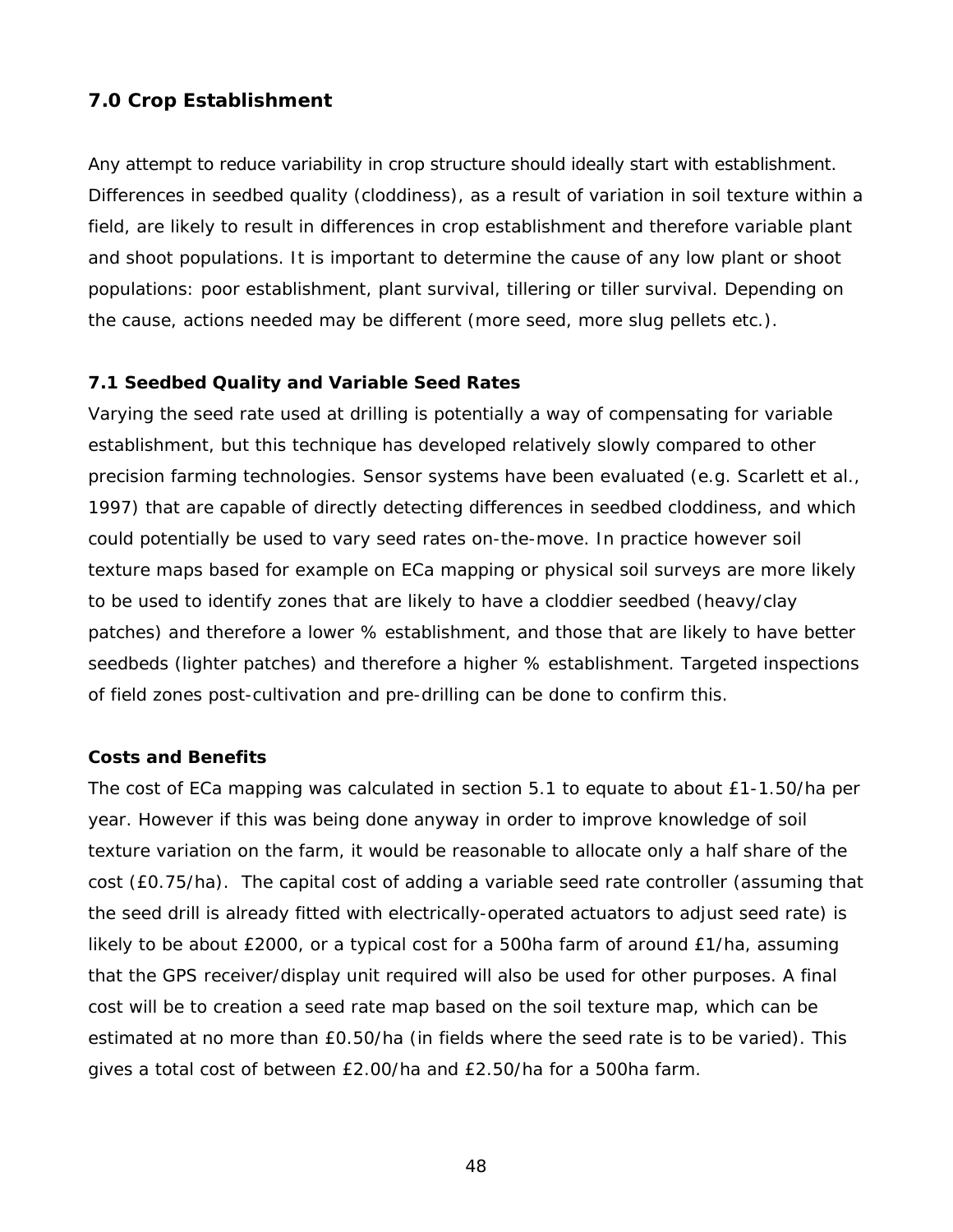Benefits will depend on the number of fields on the farm that have variation in soil texture, the amounts of each of those fields that are significantly heavier or lighter than the majority of the field, and also the adjustment in seed rate necessary to compensate for differences in establishment. Blake *et al.* (2001) found that light soil textures (sands, loamy sands and sandy loams) averaged 90% establishment for cereals, whereas for medium (sandy silt loams, silty loams, sandy clay loams and silty clay loams) and heavy (clay loams, sandy clays, silty clays and clays) soil textures establishment averaged just over and just under 65% respectively. However the data for medium soils included a high proportion of silty clay loams, at the heavier end of the medium category.

There is very little published information on the costs and benefits of variable seed rates. An in-field zone-seeding approach to adjusting seed rates to soil types evaluated by Courtyard Partnership on a Wiltshire farm in autumn 2007 (Farmers Weekly, 21 March 2008) reduced wheat seed costs by £3/ha, based on varying seed rates by 50 seeds/m2 (around 25%) between different soil types.

Assuming that 50% of fields have adequate texture variation to justify varying seed rate, and that within those fields half the area might be classed as medium, a quarter heavy and a quarter light, and using establishment figures of 70%, 65% and 90% respectively, savings in seed costs alone for a typical 500ha farm might be around £1/ha, averaged over the whole farm. This is less than the cost of varying seed rates (if the cost of ECa mapping is included). If the prevention of a 1% loss of yield (due to sub-optimal plant populations) is assumed for the heavy soil areas, the benefits are likely to be nearer £2/ha, sufficient to cover the cost associated with the variable seed rate technique and a share of the ECa mapping cost. If prevention of a 1% loss of yield due to excessive plant populations in light soil areas is also assumed, the total benefits might be around £3/ha, sufficient to cover the whole cost of varying seed rates and ECa mapping.

If all fields on the farm had sufficient texture variation to justify varying seed rates, the benefits would double with only a small increase in costs (producing seeds rate maps for all fields instead of half of them). Savings in seed costs alone could then be sufficient to cover the cost of varying the seed rates and a share of the ECa mapping cost. Adding 1% saved yield as above could increase net benefits to between £1 and £3/ha after deducting the full cost of the ECa mapping.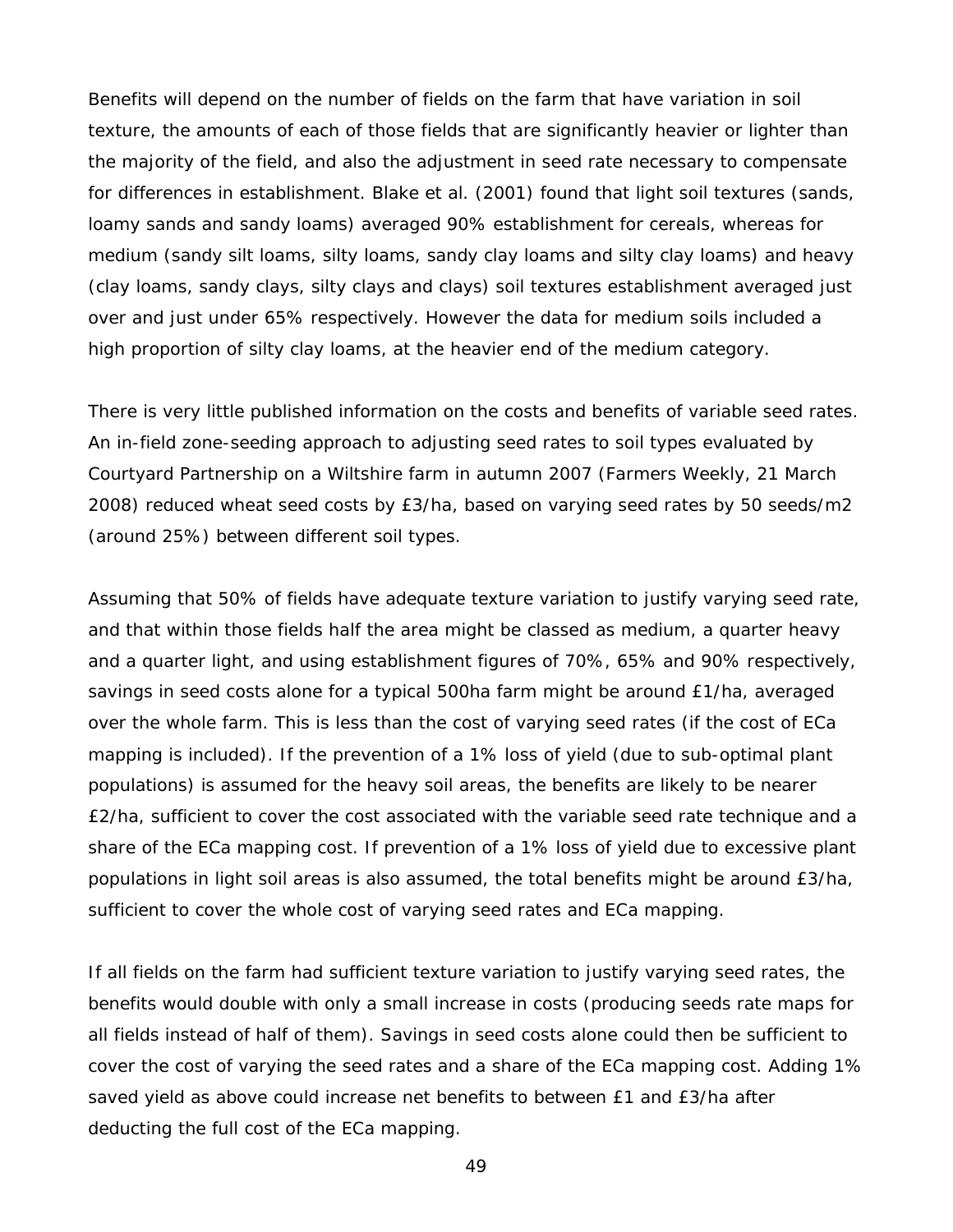# **7.2 Variable Rate Application of Slug Pellets**

The soil texture and seedbed quality information used for variable seed rates could also be used as a basis for varying slug pellet applications. The capability to adjust slug pellet application rates (other than manually) is limited at present, so would most likely have to be used in a field zone approach. With a typical application of slug pellets costing up to £10/ha, if the doses applied could be halved on areas with light soil, the saving could be up to £5/ha on those areas, and using the above example of a 500ha farm with 50% of fields showing soil texture variation, this might equate to an additional saving of around £0.50/ha (averaged over the whole farm) per application of pellets, at little extra cost.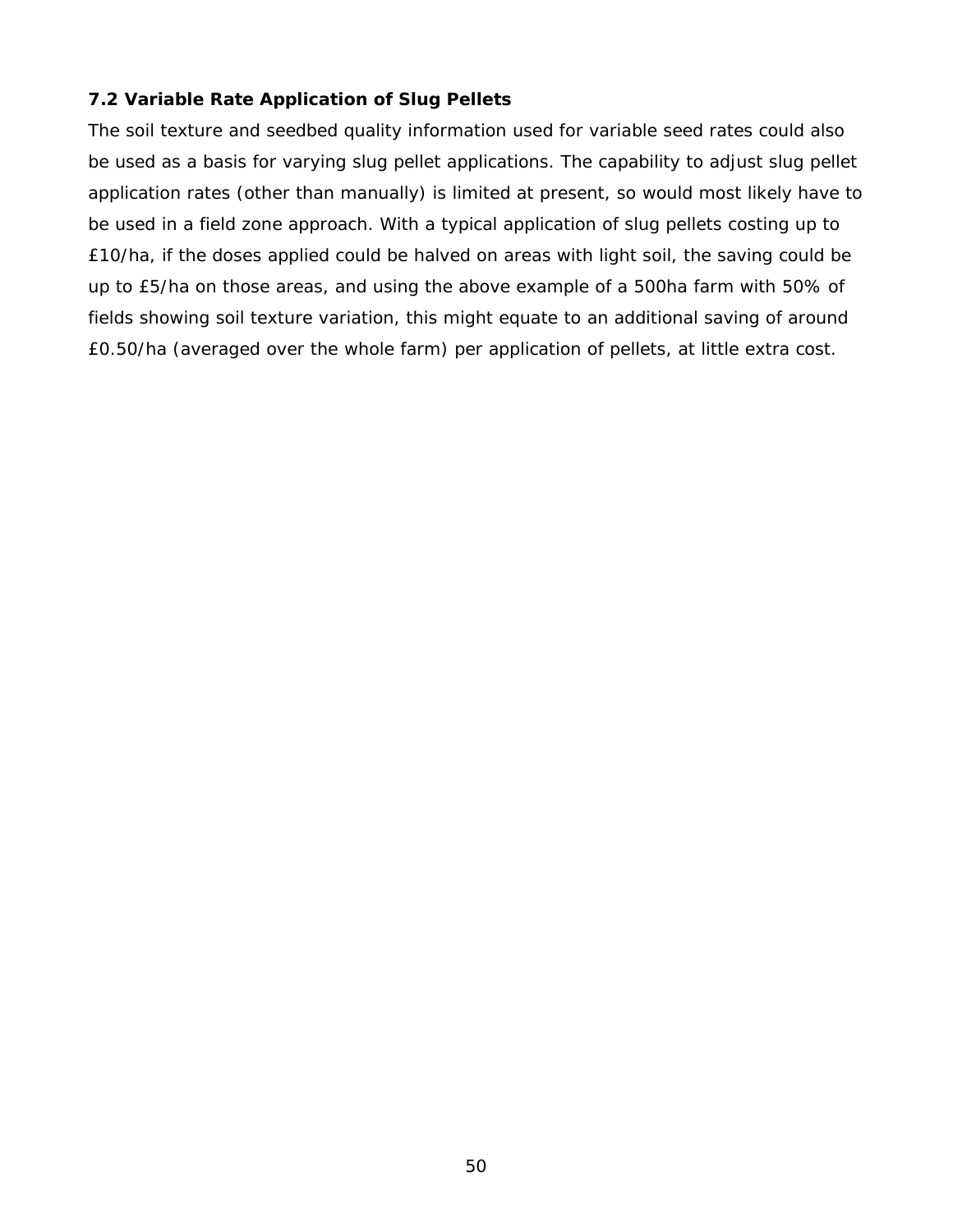# **8.0 Nutrient Management**

#### **8.1 Mapping and Variable Rate Application of P, K & Mg**

There are two main approaches that can be used to determine and map variation in crop requirement for P (phosphate), K (potash) and Mg (magnesium) within a field.

The first approach is based on the identification of routinely high and low yielding areas from yield maps. The importance of considering yield trends over several years, not just one single year, was evident in a long term study of grid sampling in the USA (Franzen, 2008). If fields have previously received uniform applications of P, K and Mg (aimed either at maintaining soil indices at the appropriate target levels based on a field average or replacing offtake based on a field average yield), the soil nutrient status is likely to be lower now in high yielding areas and higher in low yielding areas, due to differences in offtake. This can be confirmed by targeted soil sampling. The usual strategy is then to rectify the low nutrient status areas as quickly as possible through significantly higher than maintenance applications. Depending on how these areas are distributed, this may require a treatment map and variable rate application, or simply a targeted treatment in an area that is marked out. Yield maps would then be used to produce a replacement strategy thereafter. Removal of P and K is generally proportional to yield, allowing a single pass with a standard fertiliser blends (rather than two passes with straights) to be used. There may be some areas of high reserve (low yield) where no fertiliser is justified.

Where there is significant variation in topsoil texture, there might be differences in the natural supply or retention of nutrients in the soil, so this would need to be considered, both when targeting sampling and determining application requirements. Potassiumreleasing clays are unlikely to need more than maintenance applications of K. There is often also a trend for higher K levels with higher organic matter. Lighter-textured soils may be higher in P. On limestone soils, P indices are likely to be lower on deeper clays than on brash due to higher offtake. Again there is often an association between higher organic matter and higher P levels. Mg indices tend to be lower on stony or shallow land, and higher with deeper soils or where there is more clay. Soil maps are sometimes used as the sole basis for producing nutrient maps, but these could be misleading where other factors that influence nutrient supply (*e.g.* past management) vary in a different way within the field.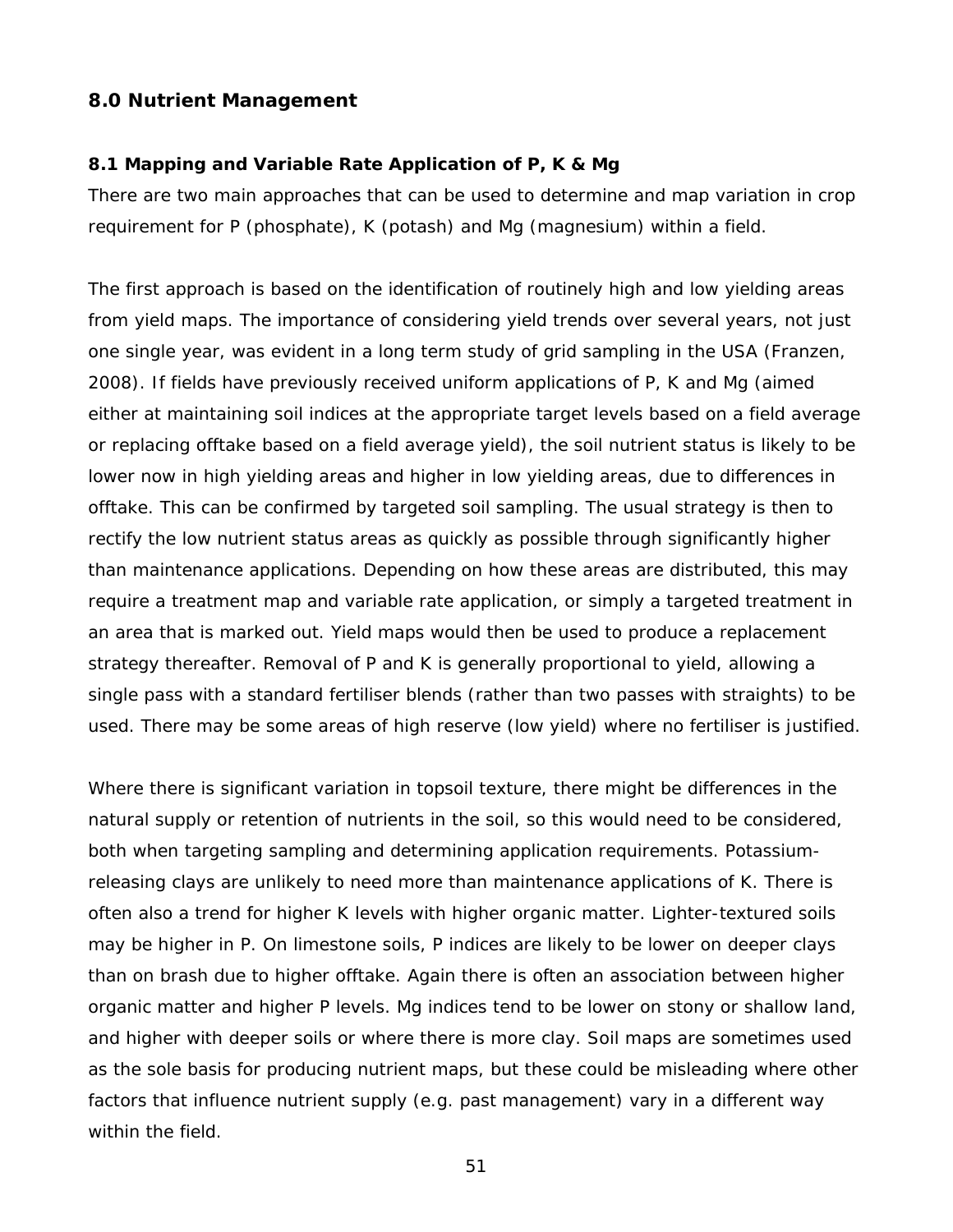The second approach is to map the field on grid basis and produce an annual application map to raise or lower nutrient levels gradually in different parts of the field to meet the target level for maintenance. Grid sampling strategies assume that variation is as likely to occur on one part of a field as another. The number of sub-samples required to produce a reliable sample for each point depends on local variation and the error that can be tolerated. Oliver *et al.* (1997) found that a reasonable rule of thumb for P, K and Mg sampling is 16 cores within a few metres to produce a sample at each point. Even when taking an appropriate number of sub-samples, P and K levels are not spatially dependent at more than 50m. Hence ideally grid sampling needs to be at 50m separation *i.e.* 4 samples per hectare to produce reliable maps (Shiel *et al.*, 1997). This is considered to be too expensive in practice, due to the high costs of collecting and testing soils samples, other than for soil pH which can be measured in the field with a rapid and low cost test.

Commercial soil nutrient mapping services, such as that offered by SOYL, typically use a grid sampling frequency of one bulk sample per hectare (made up of 16 sub-samples), although extra samples may be taken in areas that are known or expected to be very variable. P, K or Mg recommendations are produced in the form of a treatment map based on a 24 x 24m grid. The treatment map is based on that year's cropping, and allows for application rates above or below maintenance level to build or reduce soil reserves as appropriate. Application rates are based on the field average yield level, or where yield maps are available offtake can be overlaid. The life of the maps is assumed to be four years, after which soils are mapped again (Simon Griffin, pers. comm.).

Various authors have compared targeted and grid sampling methods. Thomas *et al.*, (1999) compared a targeting strategy based on crop biomass maps in which 8 zones were sampled, against a 100m grid system in which 26 grid points were sampled. Average values for P, K and Mg indices were similar, although the maximum-minimum range was larger with the grid sampling. Griffin (1999) compared the accuracy of sampling methods for P, K and Mg using grid sizes of 25, 50, 75 and 100m. In addition, soil texture was classified for each sample to produce a soil map and yield contour maps (based on the 3year average yield) were also produced. By overlaying interpolated maps at wider grid spacings on the 25m map, and calculating the % of interpolated soil index points that were incorrect, accuracy could be compared. Increasing grid size from 25 to 50m resulted in 15% 'incorrect' points for P, 4% for K and 8% for Mg. Increasing to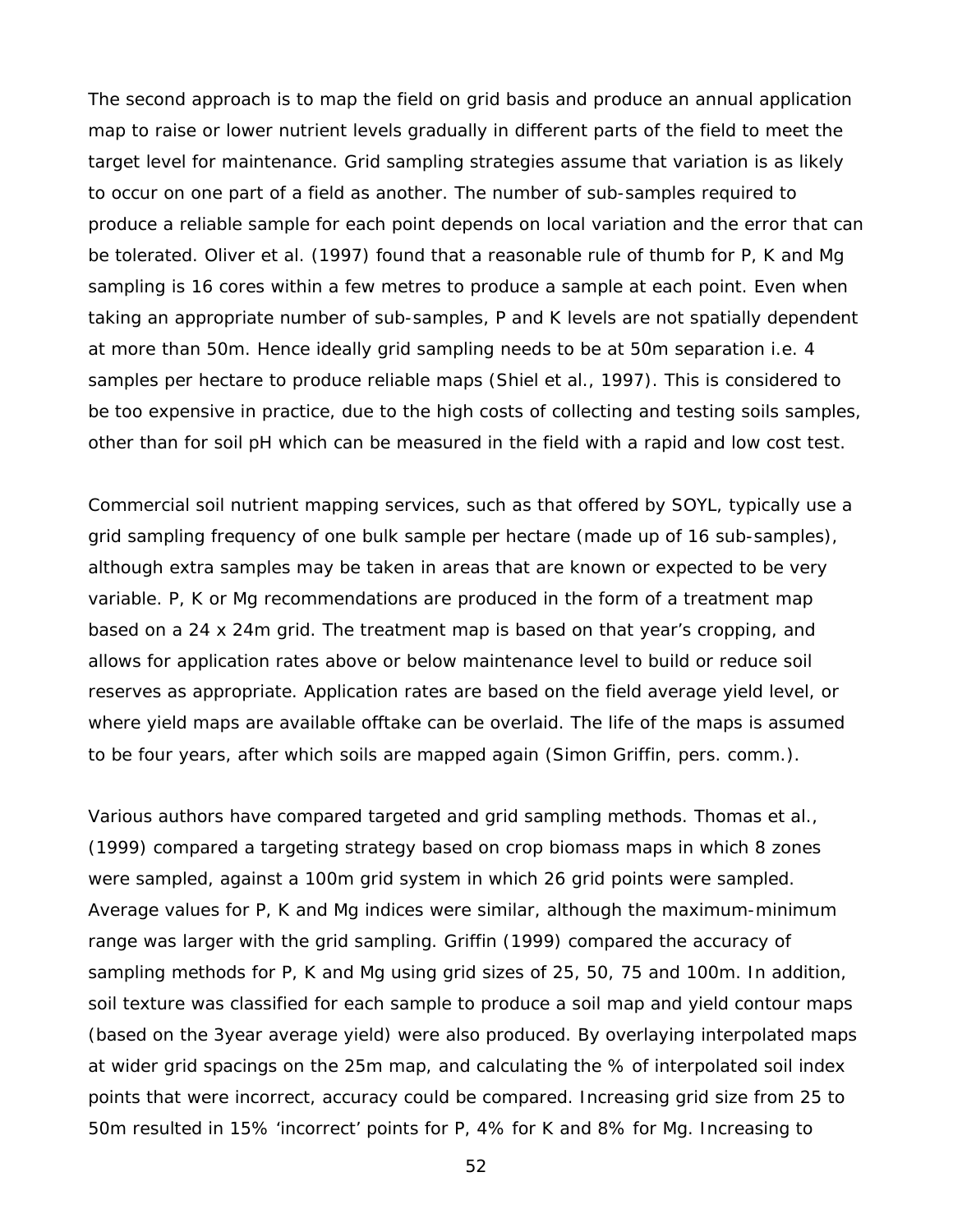100m increased the number of incorrect points to 25% for P, 13% for K and 16% for Mg. Overlaying the field average instead resulted in 58% incorrect points for P, 29% for K and 35% for Mg. Using information from the yield map to target samples in areas of high or low yield reduced the proportion of incorrect P points for the 100m grid from 25 to 19%. Using soil texture information reduced the proportion of incorrect P points from 25 to 22%, and using yield and texture information reduced the proportion from 25 to 17%.

If it is assumed that high and low indices occur in patches related to yield and offtake then, in general, interpolation should be right most of the time (and wrong mainly at the edges) so the net effect will be an increase in the number of incorrect points with a 1ha grid size, not a completely incorrect map. Accepting that both targeted sampling and 1ha grid sampling will both involve some inaccuracy, where yields have significant variation the costs and benefits of either approach are likely to be similar. In situations where for example fields contain narrow strips of low index soil, but with wider areas of high soil index in between, if the grid points happen to fall in the low index strips interpolation would suggest an incorrect (low) index for the wider area in between. In such situations, grid sampling could produce a misleading map. Equally though, where yields are fairly uniform, the conclusion might be that targeted sampling is not necessary as there would be no basis for defining the areas to sample. Where variation in past management has however resulted in high P and K indices in parts of the field, which are not due to yield differences, unless known about these might only be detected by grid sampling.

Grid sampling is perhaps particularly suitable for those taking on new land or for growers who suspect that fields have yield variation or have had differential fertiliser applications or cropping in the past, but have no detailed information. For growers who know their field histories and soil texture variation, information on yield variation (supplemented by targeted sampling where necessary) may be all that is necessary.

### **Costs and Benefits**

The cost of nutrient index / application maps produced from grid sampling by SOYL is currently around £5.50/ha per year over the four year life of the sampling (Simon Griffin, pers. comm.). This includes pH / lime application maps as well as P, K and Mg. In this analysis the cost of targeted sampling is calculated to be around £4.00/ha per year (for a 500ha farm). This includes sampling and creating an offtake map, plus a share of the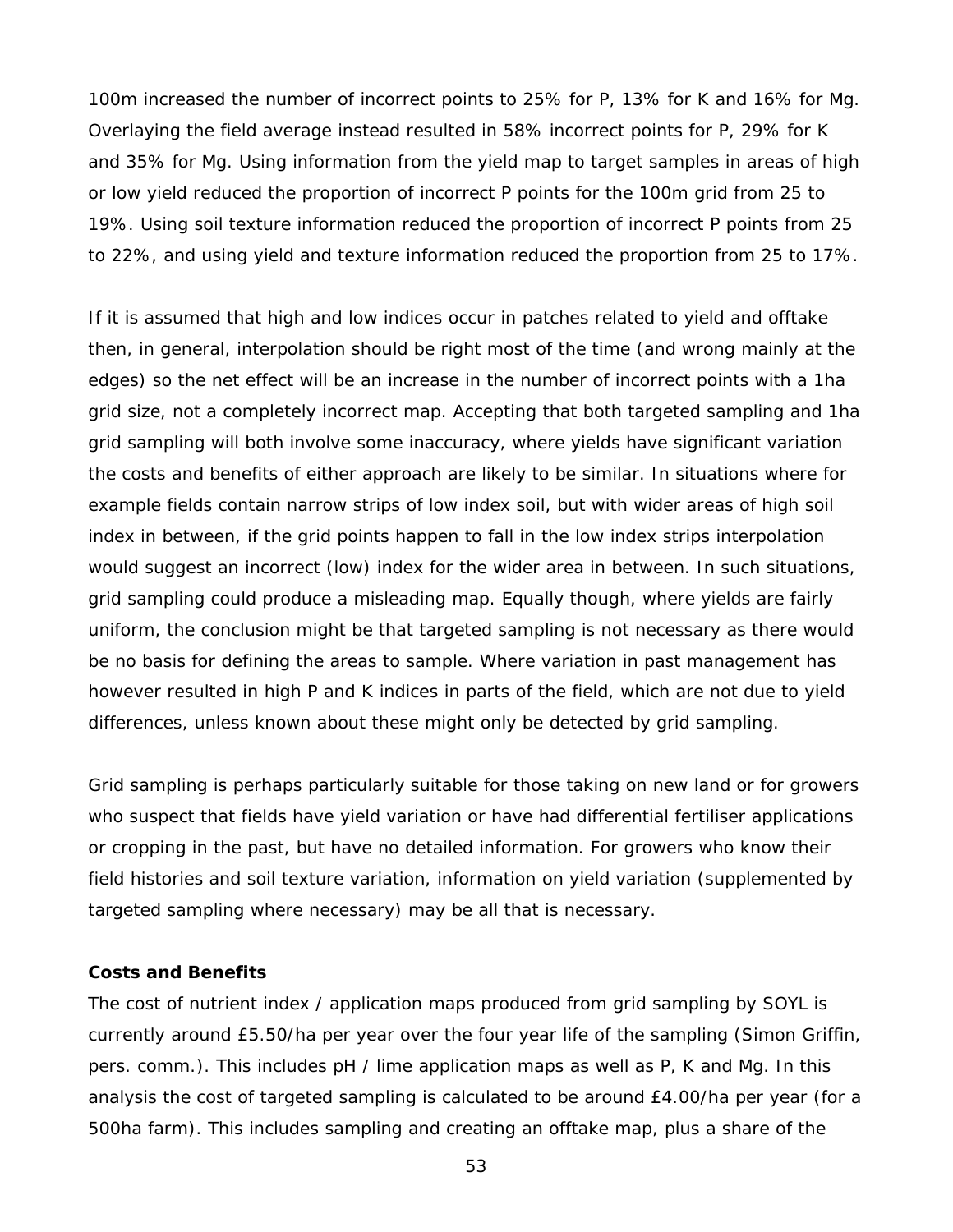yield mapping cost (as this is necessary to target the sampling in the first place and to create an offtake map). However it is assumed that for the targeted sampling approach this would only be done on the proportion of fields that have significant yield (or soil) variation, such that if only 50% of fields have significant variation the cost spread over the whole farm would be reduced to £2.25/ha.

To achieve variable application requires a spreader-controller. This may be included as standard on larger new machines, or retro-fitted (on most machines). The typical capital cost is likely to be around £2000, equivalent to about £1/ha per year for a 500ha farm. Where nitrogen fertiliser application rates are being varied, this cost may be shared between the two tasks. A GPS receiver/display unit capable of handling variable rate application maps would also be required, although again this is likely to be shared with other uses. Assuming use for both N and P & K application, the overall cost per annum of the variable rate application capability on a 500ha farm is likely to be around £0.75/ha. The likely total costs for a 500ha farm using the two approaches are shown in table 8.1. The figures in brackets would apply if only 50% of fields had significant yield variation.

|                      | Cost of P, K and Mg mapping and variable rate application<br>(£ per ha, averaged over whole farm) |                                                                                                |            |      |            |  |  |  |
|----------------------|---------------------------------------------------------------------------------------------------|------------------------------------------------------------------------------------------------|------------|------|------------|--|--|--|
| Approach             | <b>Nutrient</b><br>mapping                                                                        | Variable rate<br>Targeted<br>Create<br><b>Total Cost</b><br>Sampling<br>offtake map<br>applic. |            |      |            |  |  |  |
| Targeted<br>Sampling |                                                                                                   | 3.75(2.25)                                                                                     | 0.50(0.25) | 0.75 | 5.00(3.25) |  |  |  |
| Grid<br>Sampling     | 5.50                                                                                              |                                                                                                |            | 0.75 | 6.25       |  |  |  |

Table 8.1 Likely costs of mapping and variable rate application of P, K and Mg for a typical 500ha combinable crop farm, averaged over whole farm

Calculating the financial benefits obtained by saving P, K or Mg applications on areas with high indices is relatively straightforward. However unless applications to the field have routinely been higher than needed in previous years (such that the average field indices are higher than target), these savings are likely to be equalled by the higher costs of the increased applications needed in areas where indices are below target, assuming that the proportions in each field are similar. The main benefit from areas where indices are below target is likely to be protecting their higher yield potential (assuming that higher offtake is the reason that their soil indices are lower). This is more difficult to attribute an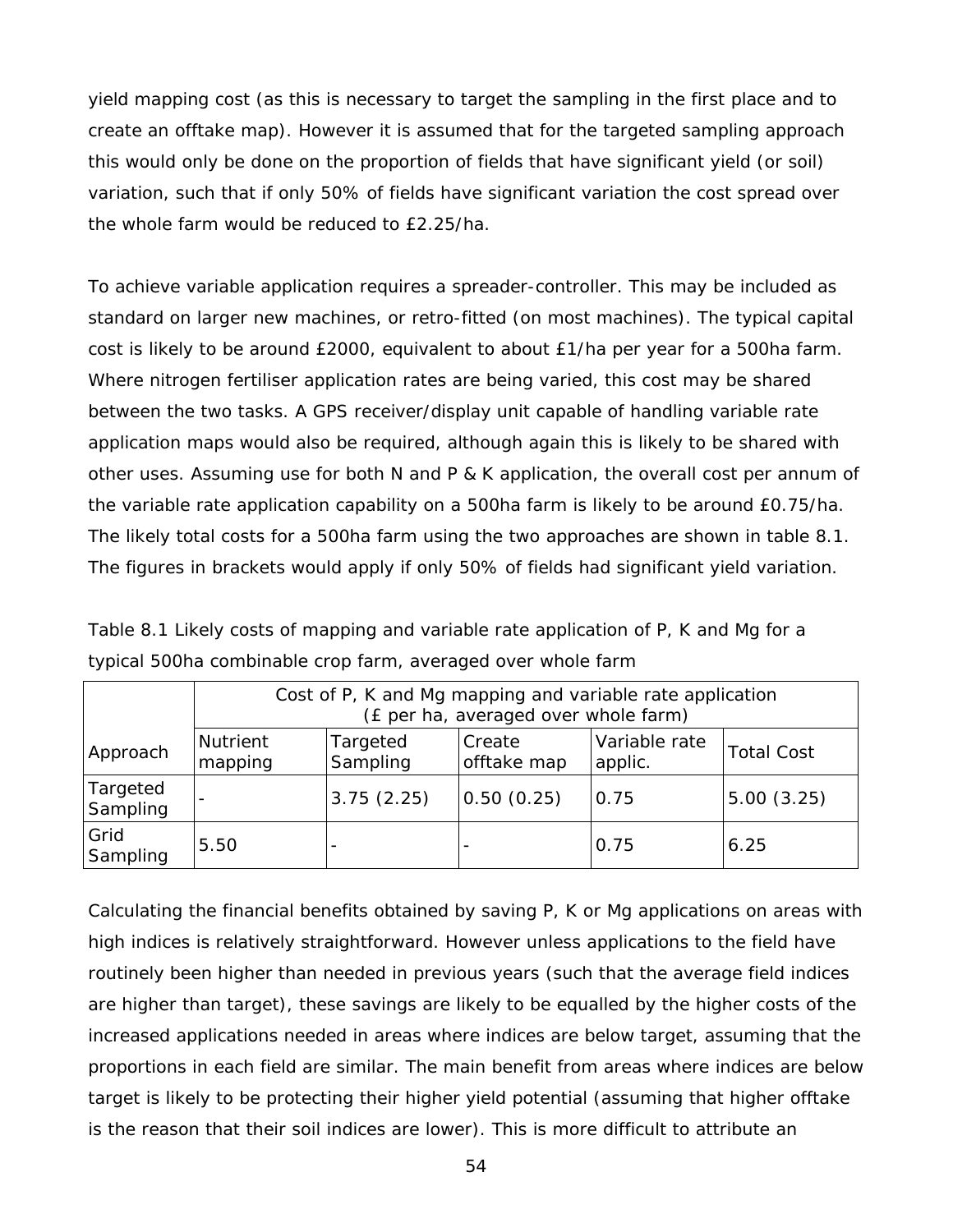economic benefit to, as robust information on critical P, K and Mg levels (below which yields start to decline) is limited to a few soil types.

Despite a large number of studies on spatial variation, sampling strategies and mapping for P & K, there is little published research that has examined the benefits of spatially variable application. Havlin & Heiniger (2008), using a 'Variable Rate Decision Support Tool' developed for application of P and K to corn in the USA, concluded that the main advantage to variable rate application was the ability to increase yield through improved fertiliser distribution, such that the ability to quantify the likely yield gain was essential. Where soil testing indicated a wide-enough range in soil nutrient levels to affect yield, benefits to variable over uniform application were greater, and more sensitive to crop and fertiliser price. Where the range of soil nutrient levels was smaller, the benefit to variable application was smaller and less sensitive to prices. Commercial experience (from SOYL) suggests an average £12/ha saving in fertiliser costs (Simon Griffin, pers. comm.). This implies that either many growers have indices that are (on average) above the target for their cropping, or that most growers have more high index (or low yielding) areas within fields that are variable than low index (high yielding) areas.

Table 8.2 shows the potential benefits from a targeted sampling / replacement approach, or from a grid sampling approach, compared to uniform application on a 500ha farm. Only P & K inputs are considered. The analysis assumes that field average indices (or indices in the average-yielding parts of the field) are currently at the target level for combinable crop rotations, but are 1 index above and below target in low and high yielding areas respectively. It is assumed that only 50% of fields have enough variation in yield (or soil nutrient indices) to justify variable application.

| Table 8.2. Potential savings and net benefits from variable rate application of P & K for a |  |  |  |
|---------------------------------------------------------------------------------------------|--|--|--|
| typical 500ha combinable crop farm, averaged over whole farm                                |  |  |  |

|                      | Savings, costs and net benefit of P and K mapping and variable rate<br>application (£ per ha, averaged over whole farm) |               |                   |             |  |  |  |
|----------------------|-------------------------------------------------------------------------------------------------------------------------|---------------|-------------------|-------------|--|--|--|
| Approach             | P and K Saving                                                                                                          | Yield Benefit | <b>Total Cost</b> | Net Benefit |  |  |  |
| Targeted<br>Sampling | $-1.25$                                                                                                                 | 5.00          | 3.25              | 0.50        |  |  |  |
| Grid<br>Sampling     | 3.00                                                                                                                    | 5.00          | 6.25              | 1.75        |  |  |  |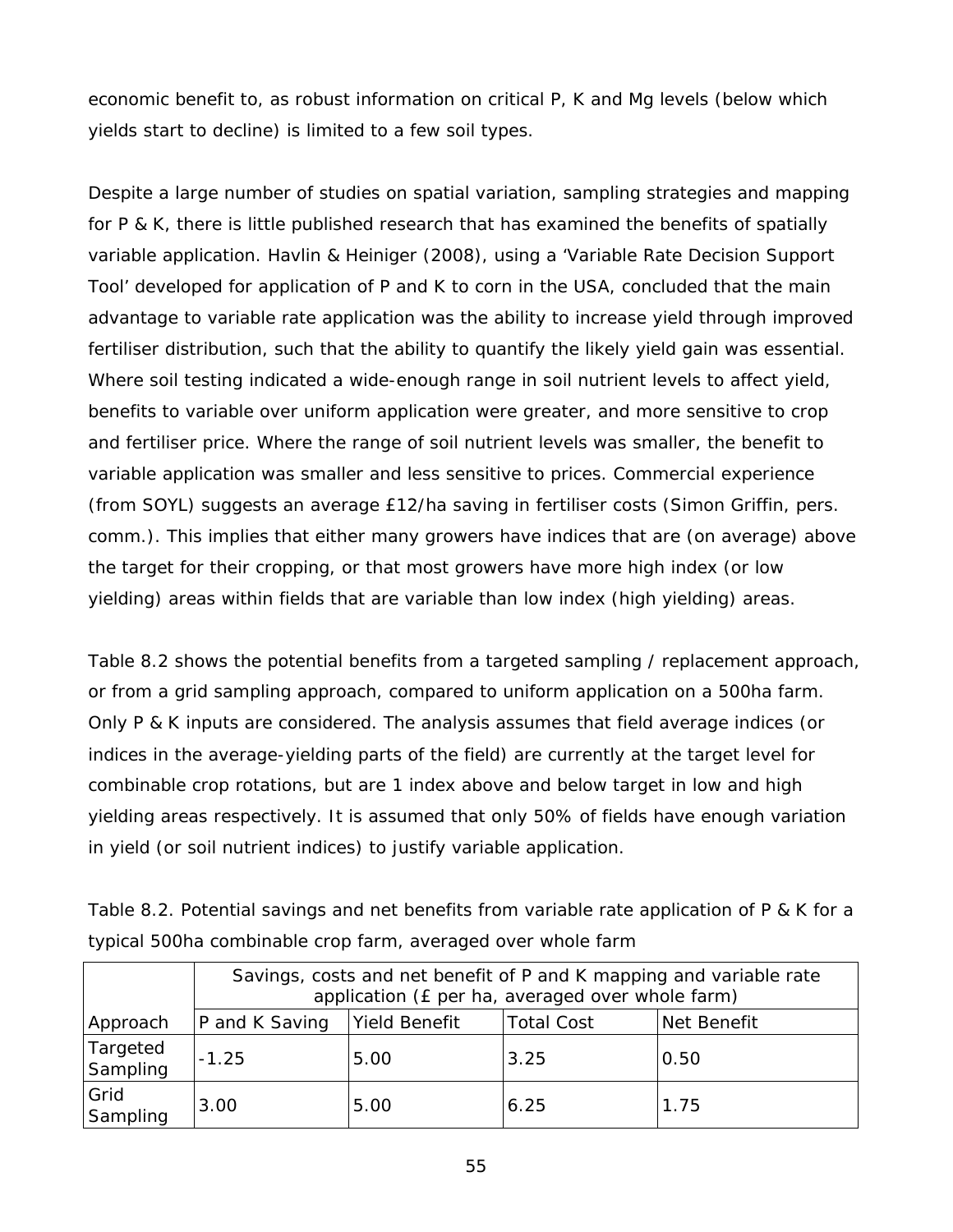In this analysis, targeted sampling would have led to higher usage of P & K than uniform application, as replacement based on offtake at the assumed yield levels has resulted in slightly higher average P & K doses than the standard recommendations (Anon, 2000) assumed for the uniform strategy. In situations where the standard recommendations fail to match offtake, unless these are increased the uniform strategy would eventually lead to a reduction in average soil indices across the whole field, whereas these would be maintained by targeted sampling. Hence this analysis undoubtedly underestimates the benefits of the targeted sampling approach compared to uniform application.

Fig. 6 illustrates the effect of the number of fields on a farm (as a % of the total) that have variation in yield (offtake) or soil indices on the potential benefits of variable rate P&K treatment compared to the likely costs, for approaches based on grid sampling or targeted sampling and replacement of offtake. Where the benefit line is above the cost line for that approach, the vertical distance between them is the benefit over cost.



Number of fields (as a % of the total) with variation

Figure 6. Effect of the number of fields (as a % of the total) on a 500ha farm with variation in P&K indices/offtake, on the potential benefits of variable rate treatment.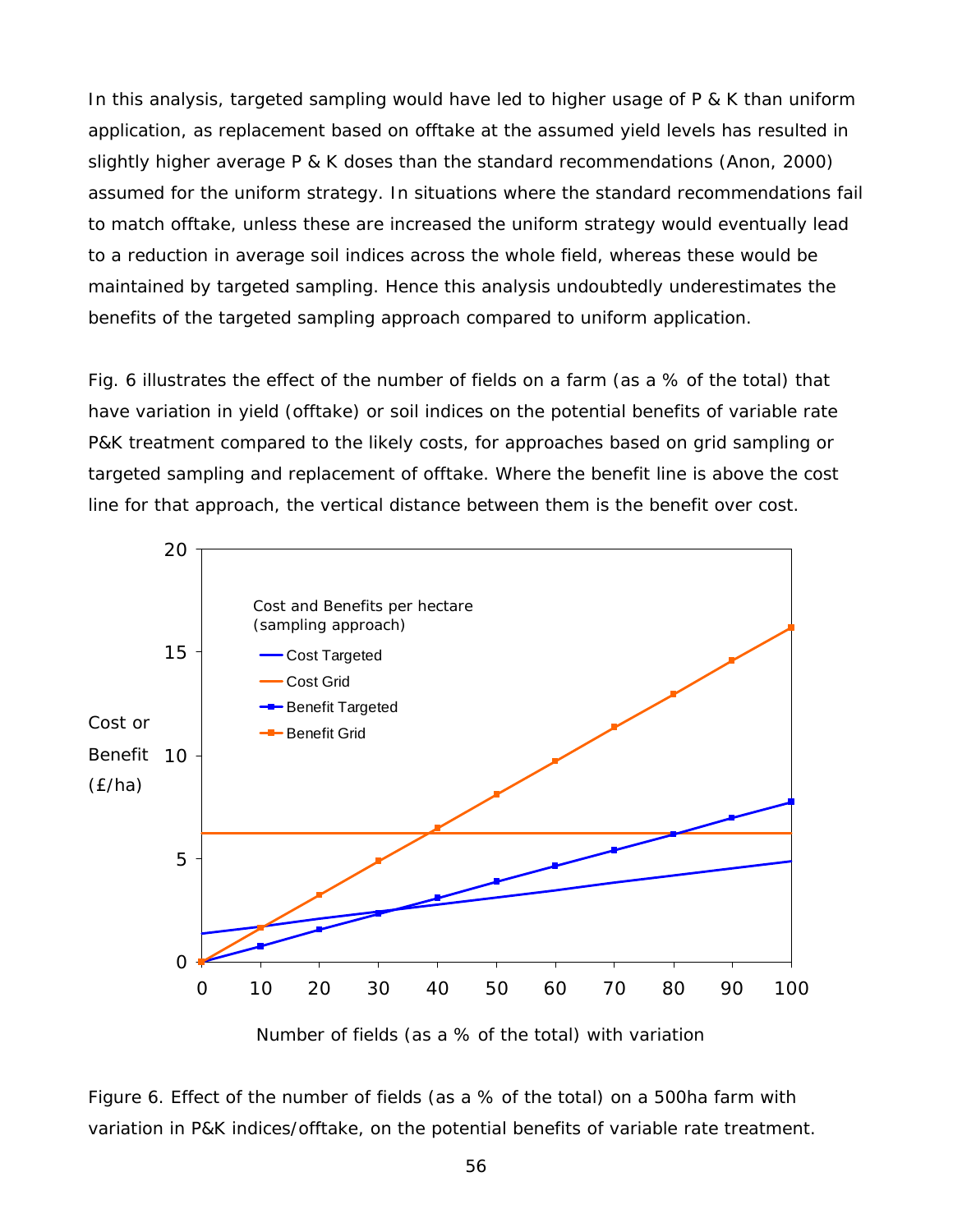If all fields on the farm had sufficient variation in yields (or soil nutrient indices) to justify variable rate application of P & K, the benefits from the grid sampling approach would have increased to £16.25/ha, with no change in costs per hectare, increasing the net benefits to around £10.00/ha. The benefits from the targeted sampling approach would have increased to £7.75/ha, with costs rising to £5.00/ha, giving an increased net benefit of £2.75/ha. Where the number of fields with variation in P & K indices or offtake was less than about 40%, the grid sampling approach would not have been cost-effective. Where the number of fields with variation was less than about 30%, the targeted sampling approach would not have been cost-effective either.

# **8.2 Variable Rate N Application**

### **The Case for Variable N Application**

For spatially-variable application of N fertiliser to be justified, the economic optimum N dose for a crop must vary significantly at a within-field scale. Welsh *et al.* (2003a) examined over three seasons the spatial variability in winter barley crop yield response to applied N in a field with a silty clay loam soil over chalk that varied in depth. Based on three N doses comprising standard farm practice and 30% above or below, in the first season optimum N doses were observed to vary in different parts of the field (relating to soil depth). However, in the following two seasons there was no variation in optimum N dose within the field.

In two parallel experiments, Welsh *et al*. (2003b) examined over three seasons the spatial variability in wheat crop yield response to applied N. In a field with a calcareous silty clay loam soil over limestone that varied in depth, using N doses equating to standard farm practice and 25-30% above or below, in one season there were differences in optimum N doses in different parts of the field (relating to soil depth) but in the other two seasons there were not. In a field with a uniform calcareous clay loam soil, a similar approach revealed a lower optimum N dose in two out of three seasons for a zone consisting of one third of the field, compared to two other zones that made up the rest of the field. However, evidence was subsequently found that the first zone was historically a separate field which could explain this.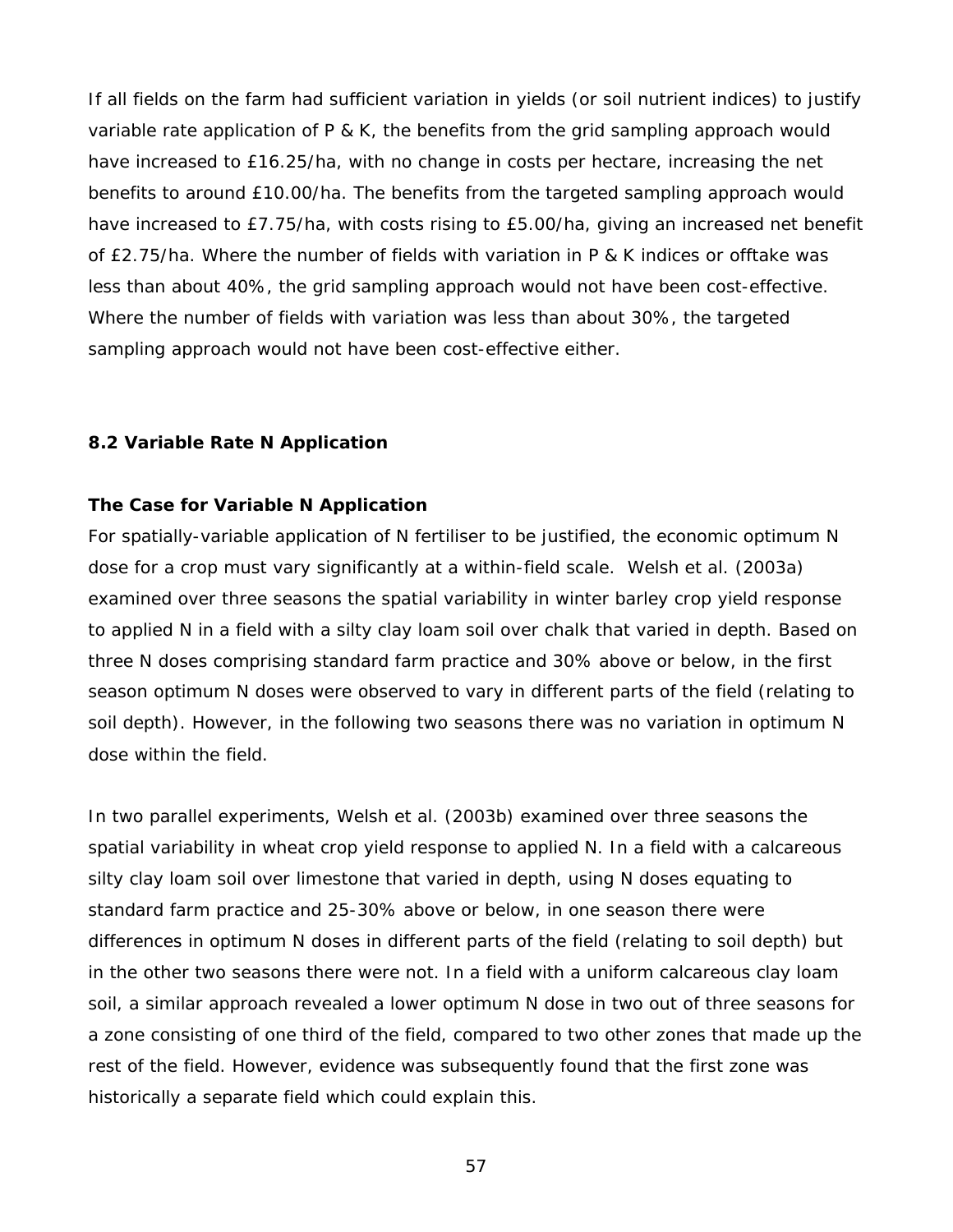Using an experimental and analytical method to determine local response functions, Lark & Wheeler (2003) demonstrated that in most cases there is quite substantial variability in the economic optimum N dose within fields. Benefits were derived mostly from applying locally optimal N doses by reducing the amount of N applied in the least responsive parts of the field, with relatively small benefits from increasing the N dose where the crop was most responsive. At 2001 wheat prices and N costs, the economic optimum dose for one field was found to average 150 kg N/ha, but varied from less than 50 to over 200 kg/ha. The economic benefit from variable rather than (optimum) uniform application was about £3.60/ha, with a reduction of 30 kg N/ha in applied N. Over all experimental fields, economic benefits from variable application were up to £11/ha with a reduction in applied N dose of 40 kg/ha compared to the optimum uniform dose.

Variation in the dose response to applied N might reflect inherent variability in the soil N supply, or may be due to some limiting factor that is preventing the crop from the using additional N. Where there is within-field variation in yield and N response, high and low yielding areas may not be a consequence of the quantity of N applied, but how efficiently that N can be used by the crop. It is clear that, in many fields, N response and optimum N dose can vary with seasonal conditions, such that achieving a benefit from variable N application is likely to require season-specific information about the crop to be taken into account. Uncertainty about seasonal conditions is undoubtedly a major limitation, and the inevitable conclusion might be that the lowest risk strategy for N management would be one in which N dose is not varied. However, there are measures of variability that could be mapped using precision farming techniques to aid seasonal interpretation.

#### **Practical Implementation**

The spatial dependence for Soil Mineral Nitrogen (SMN) is 50m or less (Dampney *et al*., 1997; Stenger *et al*., 2002). SMN sampling and analysis on a grid basis to 90cm depth as a basis for variable N application would not therefore be cost-effective (Dampney *et al.*, 1997). In addition to a low proportion of structural variance, spatial distribution is not stable with time (Stenger *et al.*, 2002). Baxter *et al.* (2003) analysed spatial variation in SMN and Potentially Available Nitrogen (PAN) within an arable field, and related it to variation in other parameters (gravimetric water content, elevation, soil texture, organic matter content and crop yield). They found that SMN and PAN were spatially related with the cheaper to measure or more permanent features. Moderate relationships were found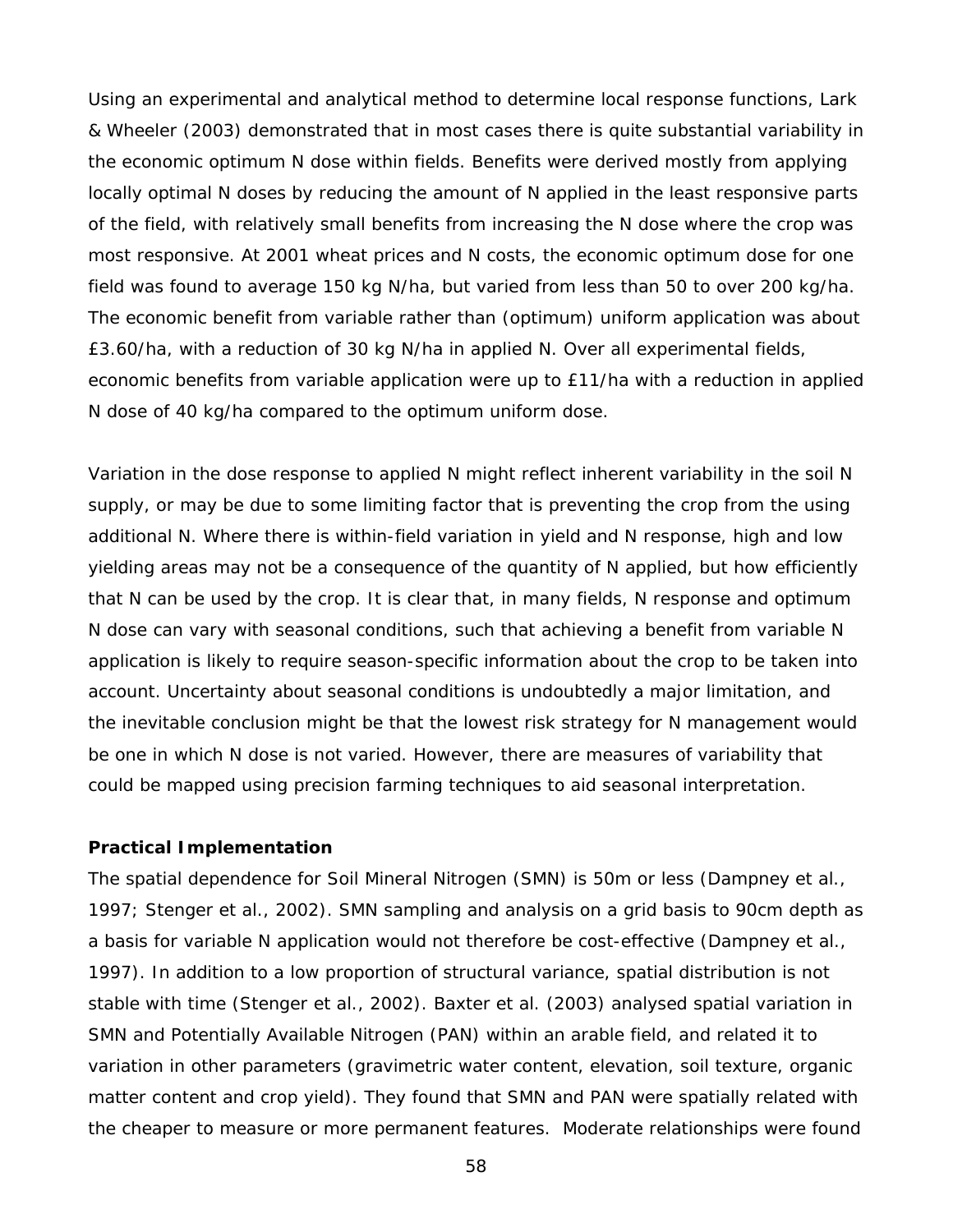between SMN and clay or silt content, and there was a large negative correlation between elevation and SMN. Given the uncertainties around measurement of SMN and its effective impact on crop response to fertiliser N, such information is in any case unlikely to provide a meaningful basis for variable rate N application.

The use of historic yield information as a guide to varying N doses was examined by Welsh *et al*. (2003a and 2003b) for one field of winter barley and two fields of wheat. Four strategies were evaluated: applying 25-30% more N on areas with a historically high yield, and 25-30% less N on areas with a low yield (HY1), less N on high yielding and more N on low yielding areas (HY2), more N on high yielding areas and the standard dose everywhere else (HY3), and more N on low yielding areas and the standard dose everywhere else (HY4). Recalculating margins over N cost using a grain price of £100/t and a N price of £0.80/kg (Table 8.3), the only approach that gave a consistent benefit was to apply more N on the low or high yielding areas of the winter barley (keeping the dose on other areas as standard). This was simply because the standard N dose on the field was restricted in order to ensure a malting premium. Five out of nine fields showed an economic benefit to applying more N on historically low yielding areas, compared to only two or three fields showing a benefit to any of the other strategies.

|  | Table 8.3. Increase or decrease in margin over N cost from variable N application based |  |  |  |
|--|-----------------------------------------------------------------------------------------|--|--|--|
|  | on historic yield, compared to uniform treatment (after Welsh et al., 2003a & 2003b)    |  |  |  |

|                 |        | Historic yield and decision |     |       | Increase or decrease in margin (£/ha) No. fields |         |       |            |
|-----------------|--------|-----------------------------|-----|-------|--------------------------------------------------|---------|-------|------------|
| Strategy        | High   | Average                     | Low |       | W Barley Wheat 1                                 | Wheat 2 | Mean  | benefiting |
| HY1             | more N | standard less N             |     | -16   | $+3$                                             | -8      | $-7$  |            |
| HY <sub>2</sub> | less N | standard more N             |     | $-25$ | $+21$                                            | $-42$   | $-15$ |            |
| HY3             | more N | standard standard           |     | $+4$  | -6                                               | $-7$    | -3    |            |
| HY4             |        | standard standard more N    |     | $+10$ | $+5$                                             | $-20$   | $-2$  | 5          |

Even at current prices these experiments do not support varying N dose in response to historic yield, as was concluded at the time. However it is important to acknowledge that research in drier climates (*e.g.* Bonfil *et al.*, 2008) has shown the potential for N removal maps (derived from site-specific yield and protein measurements) to be useful as a basis for variable N application to improve yield and grain protein.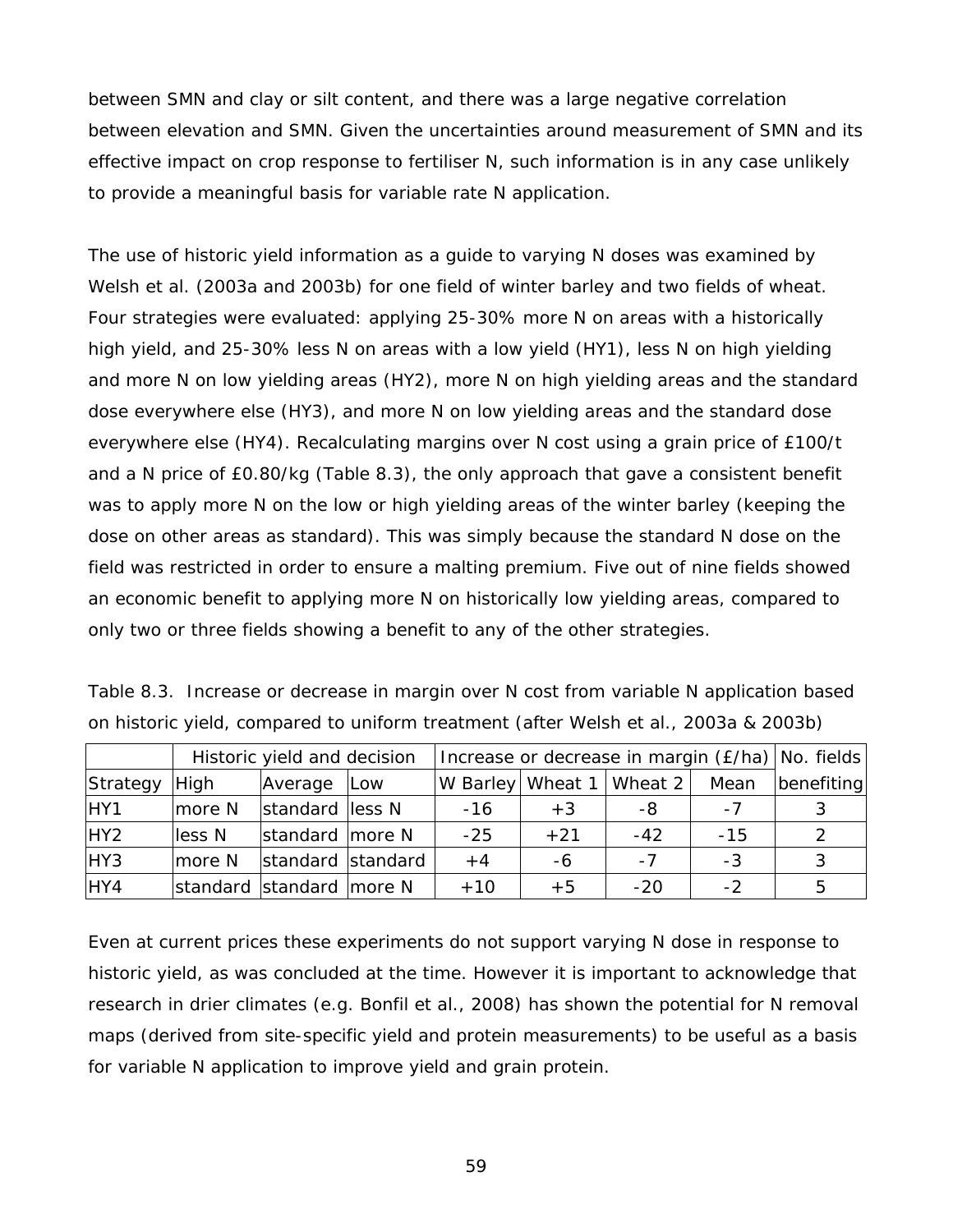The capability to assess crop canopy variation by remote sensing provides a ready source of season-specific crop information. Nitrogen supply to the crop influences both leaf area index and chlorophyll content (i.e. canopy size and colour). There are essentially two potential responses to variation in the crop canopy: apply more N on the poor areas, and less N on the good areas (often called the 'Robin Hood' approach), or apply less N on the poor areas and more on the good (the 'King John' approach). These were also evaluated in the experiments reported by Welsh *et al.* (2003a and 2003b). Two strategies were compared: applying 25-30% more N on areas with a high shoot density and 25-30% less N on areas with a low density (SD1), and less N on high shoot density and more N on low shoot density areas (SD2). Recalculating margins over N cost using a grain price of £100/t and a N price of £0.80/kg, the greatest overall benefit compared to uniform treatment was obtained where more nitrogen was applied on the areas with relatively low shoot populations, and less on areas with relatively high populations (Table 8.4). However this was not consistent from season to season, with SD2 better than SD1 in two out of three years on wheat, but only in one out of three years on barley.

| Table 8.4. Increase or decrease in margin over N cost from variable N application based on |  |  |  |  |  |
|--------------------------------------------------------------------------------------------|--|--|--|--|--|
| relative shoot density, compared to uniform treatment (after Welsh et al., 2003a & 2003b)  |  |  |  |  |  |

|                 |         | Shoot density and decision | Increase or decrease in margin (£/ha) No. fields |         |       |            |
|-----------------|---------|----------------------------|--------------------------------------------------|---------|-------|------------|
| Strategy High   |         | Average Low                | W Barley                                         | Wheat 1 | Mean  | benefiting |
| SD <sub>1</sub> | more N  | standard less N            | $+3$                                             | +3      | $+3$  |            |
| SD <sub>2</sub> | lless N | standard more N            | +6                                               | +29     | $+17$ |            |

It was concluded at the time that the apparent reversal of response to shoot density in the winter barley could be explained by the fact that, in absolute terms, the highest shoot densities in one year were the same as the lowest shoot densities in the other two years, such that the benefit was actually derived from applying more N where shoot densities were too low. In practice, either strategy (more on the poor, less on the good or more on the good, less on the poor) may be the more appropriate, depending on for example growth stage, plant population and the factors that are limiting growth of the canopy. Early in the spring, there might be the potential for thin or backward areas of the crop to 'catch up' with better areas of the field as a result of ensuring that the N supply to the crop is not limiting. At the same time, withholding N on thick or forward areas of the crop may help to hold back growth, to reduce the risk of disease or lodging.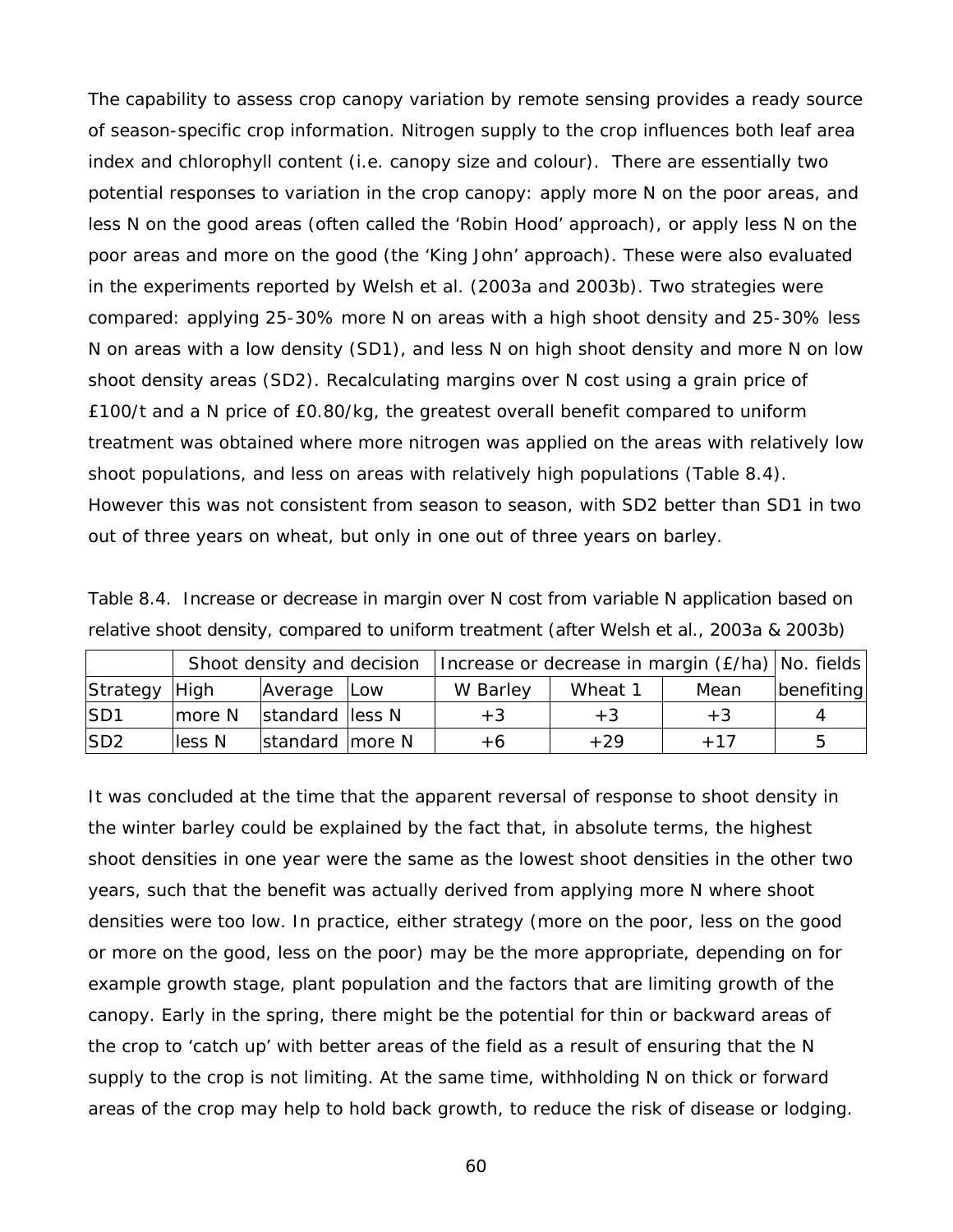Later in the spring, if areas that were thin or backward haven't already responded to additional N, this probably means that their growth (and potential) is limited by other factors, and therefore N applications should be reduced to avoid wastage. Better areas that have had their earlier N applications restricted can then have higher doses in order to ensure that N supply does not limit their achievement of full yield potential, in the knowledge that at this stage the risk of increasing lodging or disease risk will be less.

Wood *et al.*, (2003) used near real-time measures of crop growth (shoot density or canopy GAI), compared to the target density or GAI at that growth stage, as a basis for varying N dose. Two experiments were established on winter wheat in the 1999/2000 season. Variations in seed rate (150, 250, 350 and 450 seeds/m<sup>2</sup>) were used to increase the range of initial crop structures present in the fields, with additional natural canopy variation developing subsequently. Each seed rate strip was divided into two, with one half receiving a uniform application of N according to standard farm practice, and the other half a variable N treatment based on near real-time maps of crop growth. N was applied at three timings, mid-late tillering (early March), GS30-31 (mid April) and GS32- 33 (early-mid May). At each timing calibrated ADP was used to compare shoot density (at the first timing) or GAI (at the second and third timings) with benchmark values for those growth stages taken from *The wheat growth guide* (HGCA, 1998). Where growth was below target N application was increased, and where growth was above target N application was reduced. At the main April (GS30-31) timing, the treatment decision also took account of what was applied at the first timing.

Margins over N cost achieved with variable N compared to uniform treatment are shown in Tables 8.5 and 8.6, using the original grain price of £65/t and N cost of £0.30/kg (BER of 4.6:1), and recalculated using £100/t and £0.80/kg (BER 8:1) respectively. In Onion field (Table 8.5), which was a relatively late-sown crop of continuous wheat, the variable N strategy resulted in a re-distribution of N, increasing the average amount applied to lower crop density areas compared to uniform treatment, and decreasing the amount applied to higher crop density areas. This resulted in a yield benefit in all cases, with a mean yield improvement of around 0.5 t/ha, and an increase in margin over N costs of £31-44/ha (depending on grain and N price), with only a marginal increase in the average amount of N applied with the variable N strategy.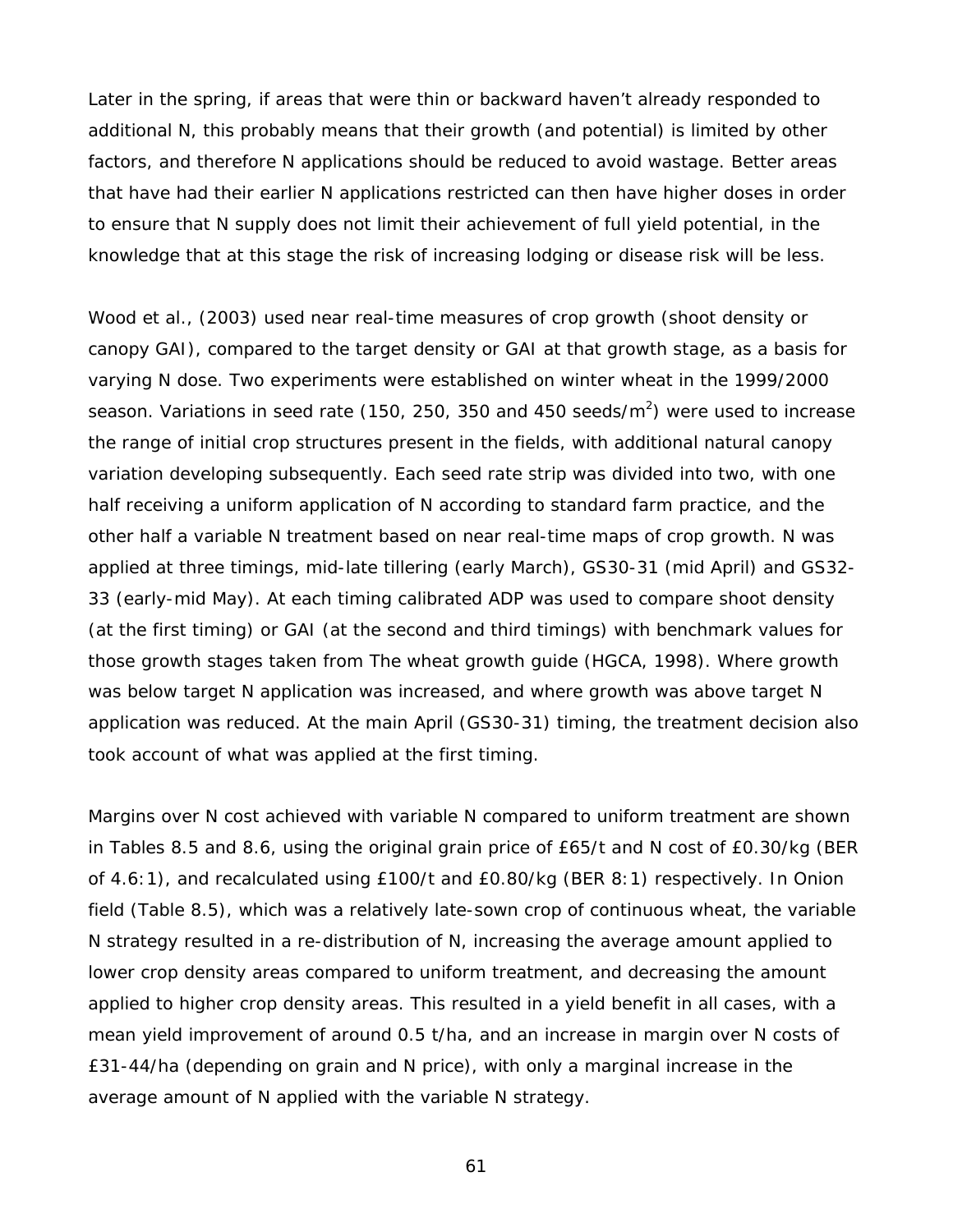| Seeds  | Plants | Nitrogen | Mean N dose  | Yield  | to variable N at BER of: | Margin advantage (£/ha) |
|--------|--------|----------|--------------|--------|--------------------------|-------------------------|
| per m2 | per m2 | Strategy | $(kg/N)$ ha) | (t/ha) | 4.6:1                    | 8:1                     |
| 150    | 100    | Uniform  | 200          | 5.92   |                          |                         |
|        |        | Variable | 243          | 6.31   | $+12$                    | $+5$                    |
| 250    |        | Uniform  | 200          | 6.63   |                          |                         |
|        | 143    | Variable | 227          | 7.24   | $+32$                    | $+39$                   |
| 350    | 177    | Uniform  | 200          | 6.87   |                          |                         |
|        |        | Variable | 188          | 7.23   | $+27$                    | $+46$                   |
|        |        | Uniform  | 200          | 6.69   |                          |                         |
| 450    | 200    | Variable | 192          | 7.47   | $+52$                    | $+84$                   |
|        |        | Uniform  | 200          | 6.53   |                          |                         |
| Mean   | Mean   | Variable | 213          | 7.06   | $+31$                    | $+44$                   |

Table 8.5. Increase or decrease in margin over N cost from variable N application based on canopy size, compared to uniform treatment, for Onion field (after Wood *et al*., 2003)

Table 8.6. Increase or decrease in margin over N cost from variable N application based on canopy size, compared to uniform treatment, for Far Highlands (after Wood *et al*., 2003)

| Seeds  | <b>Plants</b> | Nitrogen       | Mean N dose  | Yield  | to variable N at BER of: | Margin advantage (£/ha) |
|--------|---------------|----------------|--------------|--------|--------------------------|-------------------------|
| per m2 | per m2        | Strategy       | $(kq/N)$ ha) | (t/ha) | 4.6:1                    | 8:1                     |
| 150    | 120           | Uniform        | 200          | 7.94   |                          |                         |
|        |               | Variable       | 197          | 8.24   | $+20$                    | $+32$                   |
|        |               | Uniform        | 200          | 7.85   |                          |                         |
| 250    | 195           | Variable       | 189          | 7.77   | $-2$                     | $+1$                    |
|        |               | Uniform        | 200          | 8.11   |                          |                         |
| 350    | 240           | Variable       | 135          | 7.79   | $-1$                     | $+20$                   |
|        |               | <b>Uniform</b> | 200          | 7.93   |                          |                         |
| 450    | 320           | Variable       | 144          | 7.77   | $+6$                     | $+29$                   |
|        |               | Uniform        | 200          | 7.96   |                          |                         |
| Mean   | Mean          | Variable       | 166          | 7.89   | $+6$                     | $+21$                   |

In Far Highlands (Table 8.6) the variable N strategy resulted in a very small reduction in the amount of N amount applied to the lower crop density areas compared to the uniform strategy, but a larger reduction in the amount applied to the higher crop density areas. Yields were maintained or slightly increased in the lower density areas, but reduced in the higher density areas. The net result was a similar average yield but with 17% less N applied overall using the variable N strategy. With the original lower N cost and BER, the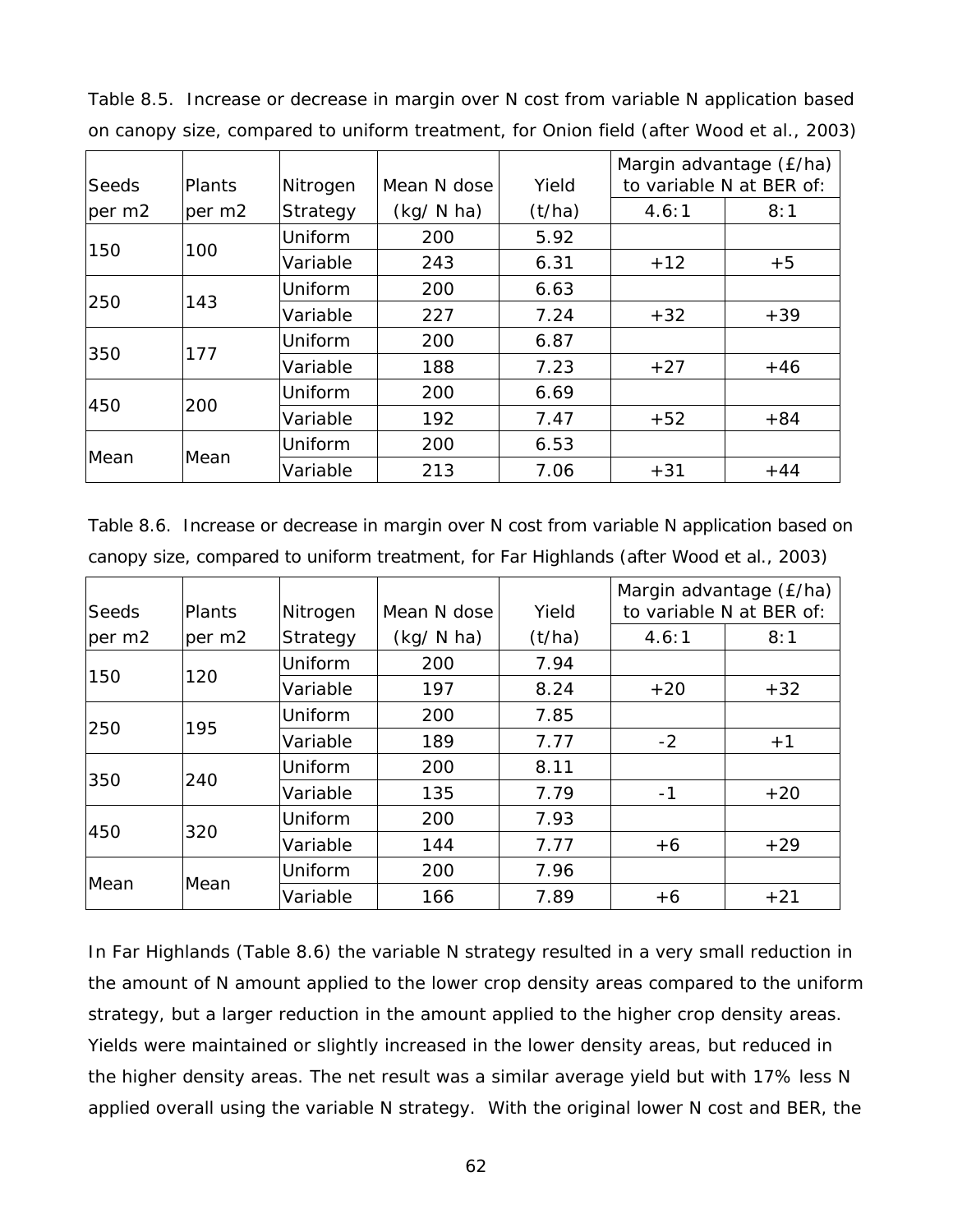overall improvement in margin over N cost was relatively small. However with the higher cost of N used in this re-analysis, there is a larger improvement in margin over N cost.

When considering which fields are likely to benefit from varying N application based on crop size, it is important to know how much variation in shoot populations or canopy GAI is likely to be needed in order to justify the approach. This is largely unknown at present. However the results from Far Highlands perhaps provide an indication. In this field the largest benefits from variable N, especially in the original analysis, were obtained in the lowest and highest crop density areas. Table 8.7 summarises key crop structure parameters (average values) within the uniform N treated areas of each initial crop density area. For the two middle crop densities, average GAIs between flag leaf emerging and the start of grain fill were close to the 6.0-6.5 target for wheat (HGCA, 1998) even with uniform N. Average GAIs for the two extreme crop densities were more than 20% above or below the target in the uniform N areas, but in the variable N treated areas the average GAIs for these initial crop densities were shifted closer to the target (Fig. 7).

| Seeds/m2 sown in  Plants/m2 in<br>autumn | autumn | Shoots/m2 in<br>spring | Mean GAI at<br>GS35 and GS61 |
|------------------------------------------|--------|------------------------|------------------------------|
| 150                                      | 120    | 558                    | 4.8                          |
| 250                                      | 195    | 693                    | 5.7                          |
| 350                                      | 240    | 1093                   | 6.7                          |
| 450                                      | 320    | 1607                   | 8.8                          |

Table 8.7 Winter wheat crop structure development in Far Highlands field under a uniform N management strategy (after Wood *et al.*, 2003).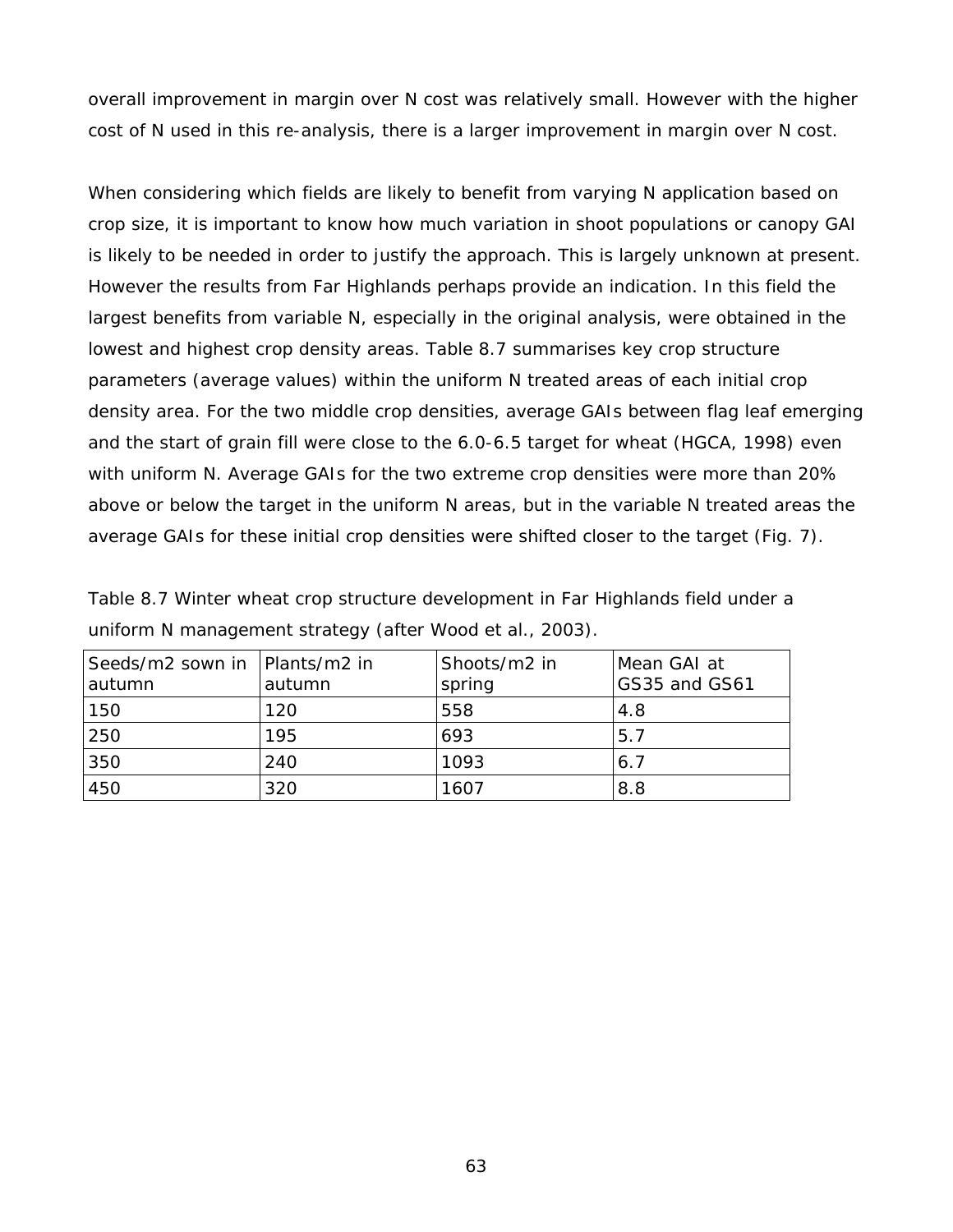

Figure 7. Change in GAI with time under uniform and variable N management strategies for winter wheat established at four different seed rates (150, 250, 350 & 450 seeds/m<sup>2</sup>) in Far Highlands field (after Wood *et al.*, 2003).

Based on Table 8.7, taking the average of the 250 and 350 seed rate areas as 'optimum' (a GAI of about 6.2), the average autumn plant and spring shoot populations needed to achieve this were around 220 plants/m<sup>2</sup> and 900 shoots/m<sup>2</sup> respectively. These values are also not dissimilar to those given as benchmarks in the second edition of The Wheat Growth Guide (HGCA, 2008). Average plant and shoot populations in the highest and lowest crop density areas were more than 40% above or below these levels. Therefore, using this experiment as a guide, it would appear that if the minimum level of variation in canopy GAI for variable N to be justified was considered to be  $+/-20\%$ , it would appear that variation in autumn plant or shoot populations may need to be double this. The extent to which individual crops compensate for variation in initial crop structure will itself vary, and be field-specific. The analysis above is intended only as a guide to how the decision whether or not it would be appropriate to apply N variably might be made.

Another important consideration is the proportion of fields that are likely to show sufficient variation in crop size or requirement for applied N in order to justify variable N application. Desbourdes *et al*. (2008) studied recommendation maps provided by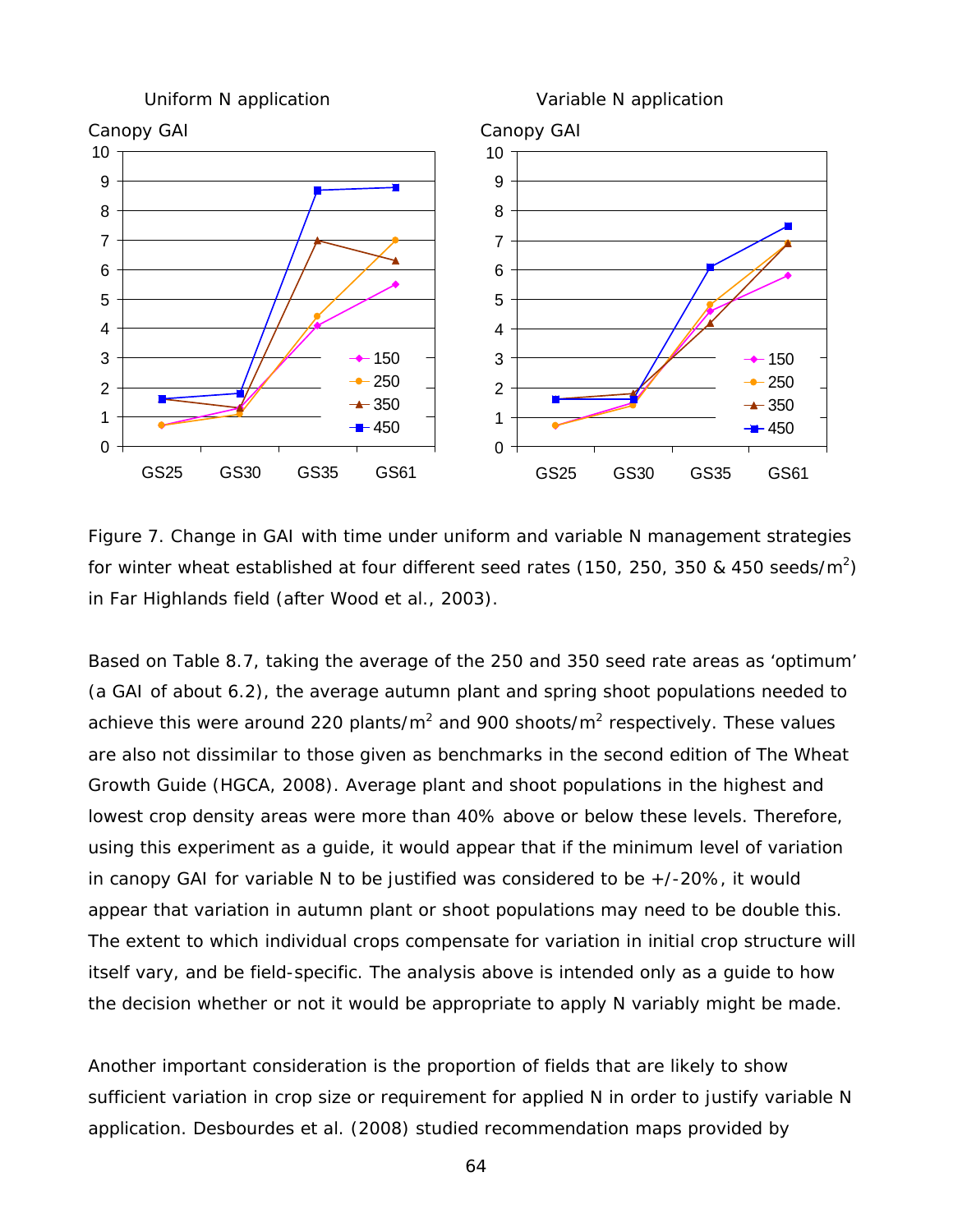Farmstar in France over a three year period from 2005 to 2007 for applications to wheat at the flag leaf stage. 52% of fields were found to have N requirements that were sufficiently heterogeneous to justify variable N. A similar study on oilseed rape revealed that 85% of recommendation maps supported variable N dose about half of which could be achieved manually, the other half requiring automatic rate adjustment.

It should be acknowledged that reflectance is not the only method of mapping differences in crop canopy structure. Ehlert *et al.* (2003) used a tractor-mounted pendulum-meter to detect differences in relative cereal crop biomass, as a basis for adjusting N fertiliser doses at the third or second and third application timings within six winter wheat fields in Germany. Within defined upper and lower limits, N dose was varied directly in proportion to crop biomass (more biomass, more N). For the third application timing, with N doses of 7-68 kg N/ha, savings varied from 9.6 to 23.1%. For the second and third application timings, with N doses of 60–160 kg/ha, savings ranged from 8.3–17.1%.

In practice variation in crop canopy structure is the most commonly used-guide to variation in N supply or availability, and therefore the crop requirement for N fertiliser. The service offered by SOYL (Griffin, 2008b) is based on three variable rate N treatment maps per year, for applications in early-mid March (pre GS30), mid April (GS30-31) and early May (GS32). These are based on at least three satellite-derived crop canopy maps calibrated to GAI obtained between January and May. At the first canopy sensing timing, an image is provided for all fields on the farm, but only those with significant variation are continued thereafter. A global GAI calibration is done based on targeted areas, which include the full range of biomass levels. Variable N doses are based on an adjustment of +/-30 kg N/ha per unit of GAI above or below target, around the grower's intended dose.

The LORIS system uses a single (10m resolution) digital image of crop biomass in February/March, which is then referred to through the growing season. Highs and lows of canopy size are combined with information on growth stage, plant population, soil type and degree of variability (in soil texture or historic yield) and fed into a model which compares two strategies (more on good areas, less on bad areas, and the opposite) and works out the best one, based on the grower's expected yield, sowing date and N dose.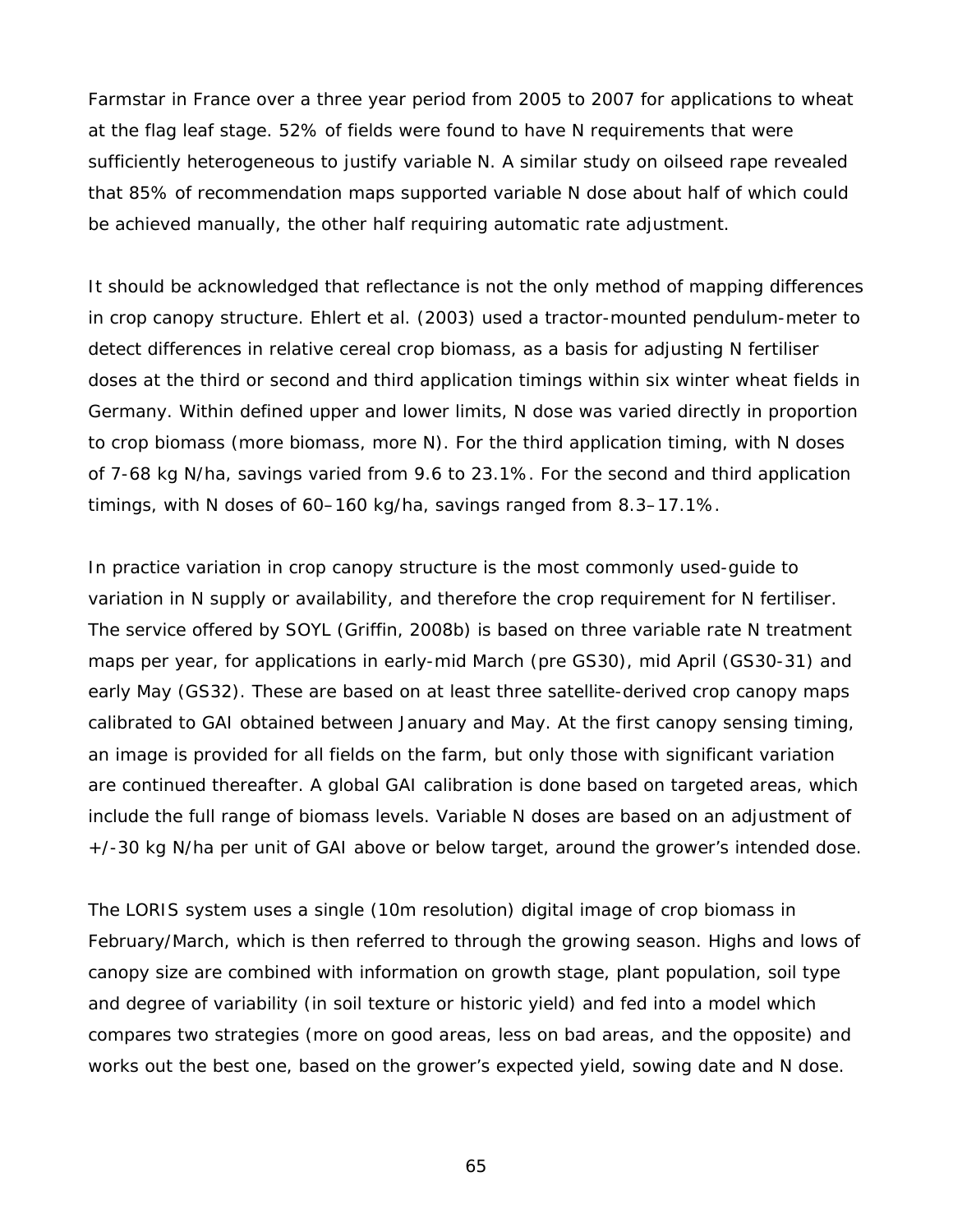Use of a Yara N-Sensor typically involves a 'dry run' through the crop to identify highs and lows in the crop canopy. This is then used to determine the extent of variation in N dose, either around the intended field average dose or a calculated dose based on spot measurements in the field, with poor areas receiving more N and good areas less. A new calibration module has been developed to allow the system to decide what level of N fertiliser to apply, rather than making relative changes. It is achieved using a scan that calculates how much N is in the crop, and information on the crop, growth stage, target yield, timing of next N application and estimated amount of mineralisation.

Many growers who are using variable N are already doing variable rate applications of other nutrients (Simon Griffin, pers. comm.). The same spreader controller can usually be used for both unless liquid UAN is being used. Compatibility problems with sprayer controllers can sometimes be a problem, and limits on the maximum and minimum dose applied need to be set to match the nozzle/system performance range.

### **Costs and Benefits**

For the satellite-derived map-based system offered by SOYL, in addition to the cost of the canopy GAI maps outlined in section 5.3, there is a cost of £1.50/ha for each variable N application map (Simon Griffin, pers. comm.). For a vehicle-mounted system such as the N-Sensor, the only additional cost over that of the equipment itself is for the time taken/lost during in-field set-up and calibration, which can be estimated at no more than the equivalent of £0.50/ha per application (probably less for larger field sizes).

The likely total costs of variable N application, based on the full cost of the canopy sensing service or equipment and a share of the spreader controller (and GPS/display equipment where necessary), for a 500ha farm using the satellite-based service from SOYL or a purchased N-Sensor as examples, are shown in Table 8.8. It should be noted that there are alternative vehicle-mounted sensor systems such as CropCircle, the costs for which may work out somewhat less. Costs are averaged over the entire farm area, but it is assumed that of the crops being grown only wheat (250ha) and oilseed rape (125ha) are currently suited to variable N, and that only 67% of fields (*i.e.* 250ha in total) have enough variation in them to justify variable N. It is assumed that only these fields will require N application maps or set-up and calibration of the N-Sensor (figures in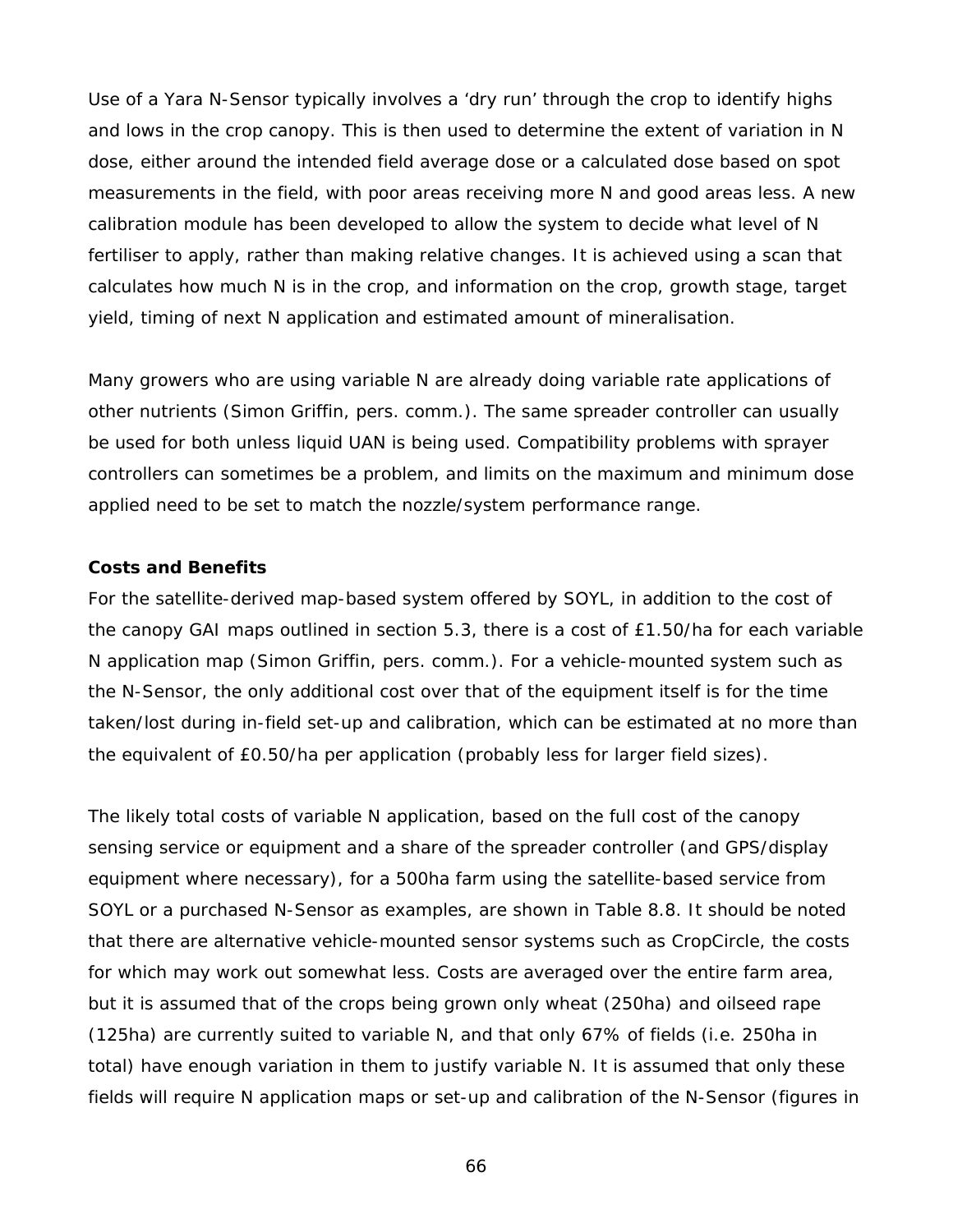brackets in Table 8.9), and that N is applied to wheat in three applications and to oilseed rape in two.

|                     | Cost of crop canopy sensing/mapping and variable rate N application<br>(£ per ha, averaged over whole farm) |                         |                                 |                                                           |                |
|---------------------|-------------------------------------------------------------------------------------------------------------|-------------------------|---------------------------------|-----------------------------------------------------------|----------------|
| System              | Canopy map<br>or sensing cost $\cos$ (x 2/3)                                                                | Calibration             | N Application<br>maps $(x 2/3)$ | Spreader control Approx.<br>$((+$ GPS/display) total cost |                |
| Satellite-<br>based | 2.00                                                                                                        |                         | $3.00 - 4.50$<br>(2.00)         | 0.75                                                      | 6.50<br>(4.75) |
| Vehicle-<br>mounted | 6.50                                                                                                        | $1.00 - 1.50$<br>(0.50) |                                 | 0.50                                                      | 8.25<br>(7.50) |

Table 8.8. Likely costs (per hectare) of sensing/mapping the crop canopy and variable rate application of N for a typical 500ha combinable crop farm

Commercially the average benefits (before additional costs) in winter wheat from the SOYL variable N system (Griffin, 2008b) were reported to be £27/ha in 2006, based on a wheat price of £70/t and a N price of £0.42/kg, rising to over £60/ha in 2007 (based on a wheat price of £140/t and a N price of £0.52/kg. The major benefit in both years was through increased yield, averaging around 0.4 t/ha in 2007. In 2006, yield increase accounted for £23.77 of the benefit, compared to only £3.58 from N savings. The range of benefits in 2006 was wide, from a benefit of over £100/ha to a loss of over £50/ha. No significant relationship was found between soil type, seed rate or drilling date, but there was some suggestion of a greater benefit with group 3 or 4 wheat varieties that were grown primarily for yield rather than group 1 or 2 varieties being grown for quality. On winter oilseed rape in 2007 initial results on three fields, using similar principles to those used for wheat, showed benefits of £15-25/ha (Griffin, 2008b).

Yara data shows a typical 3-4% yield benefit from using the N-Sensor to vary N application, with no extra fertiliser used (Clive Blacker, pers. comm.). The LORIS system is claimed to increase yields typically by 3.0% (ASI, 22 December 2006), based on redistribution of the same amount of nitrogen.

Using trials in commercial fields between 2005 and 2007, Desbourdes *et al*. (2008) examined the yield benefit from use of the Farmstar system in France to vary the final (third) N dose in wheat. Yield increases up to 0.25 t/ha were recorded in the most heterogeneous fields where clear management zones could be defined. A similar study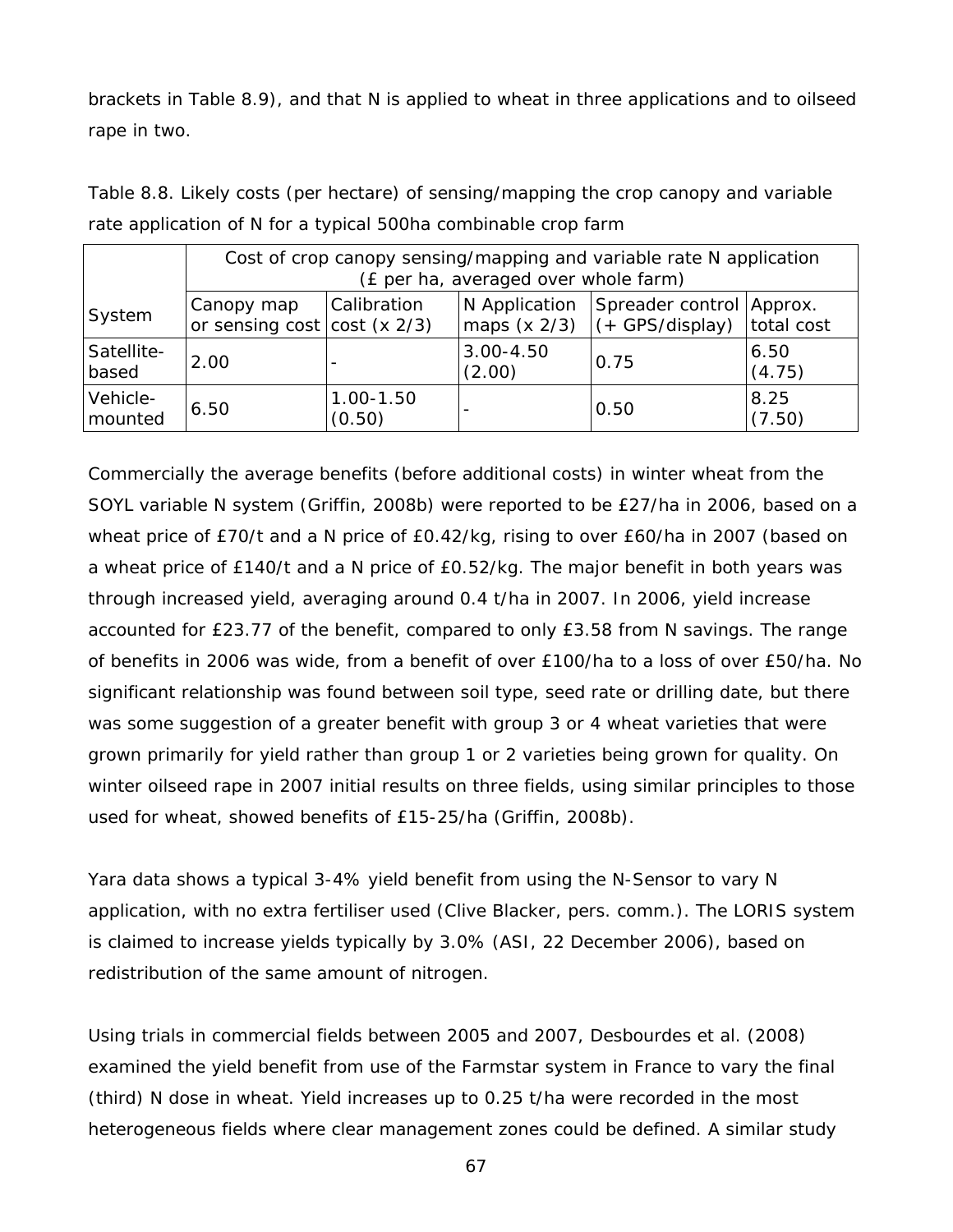was conducted using the N-Sensor to vary the dose of the second and third applications. Yield increases up to 0.3 t/ha were obtained. Jørgensen & Jørgensen (2007) conducted field trials in winter wheat in Denmark to examine the grain yield and protein content response to variable rate N based on the N-Sensor. Using an N rate of 167 kg N/ha (90% of economic optimum) applied in three splits, the N-Sensor was used to direct the second and third applications, and compared to uniform treatment. No significant differences were observed in yield or protein between the variable and uniform N strategies.

For this analysis, assuming a potential yield benefit of about 2%, slightly less than that observed commercially or in the Onion Field winter wheat experiment by Wood *et al.* (2003), from redistribution of the same quantity of N, or alternatively a reduction in the N dose required to achieve the same yield of around 10% (again slightly less than that observed in the Far Highlands winter wheat experiment by Wood et *al.*), the potential improvement in margin over N cost would be around £15-20/ha for a field of winter wheat or oilseed rape with sufficiently large canopy variation. Other benefits of variable N application could include easier/faster combining and lower drying costs, as a result of a more uniform crop at harvest.

For a 500ha farm growing 250ha of wheat and 125ha of oilseed rape, of which 67% is assumed to have enough variation to justify variable N, the benefits (averaged over the whole farm) are likely to be around £9.50/ha. This would give a potential net benefit of £4.75/ha using the satellite-based system, or £2.00/ha using the vehicle-mounted system (N-Sensor). Increasing the farm size to £750ha (a total of 375ha of wheat and oilseed rape receiving variable N) would reduce the cost of the satellite-based system to £4.25/ha and the vehicle-mounted system to nearer £5.25/ha, increasing the potential net benefits to around £5.25/ha and £4.25/ha respectively.

Fig.8 illustrates the effect of number of fields (as a % of the total) with variation in crop canopy on the potential benefits of variable rate N treatment, for satellite-based or vehicle-mounted systems on farms of 500 and 750ha. Where the benefit line is above the costs line for a particular system and farm size, the vertical distance between them represents the benefit over cost. For the satellite-based system, farm size has less impact on the benefit over cost from variable N than the number of fields that have canopy variation. For the vehicle-mounted system farm size has a greater impact, and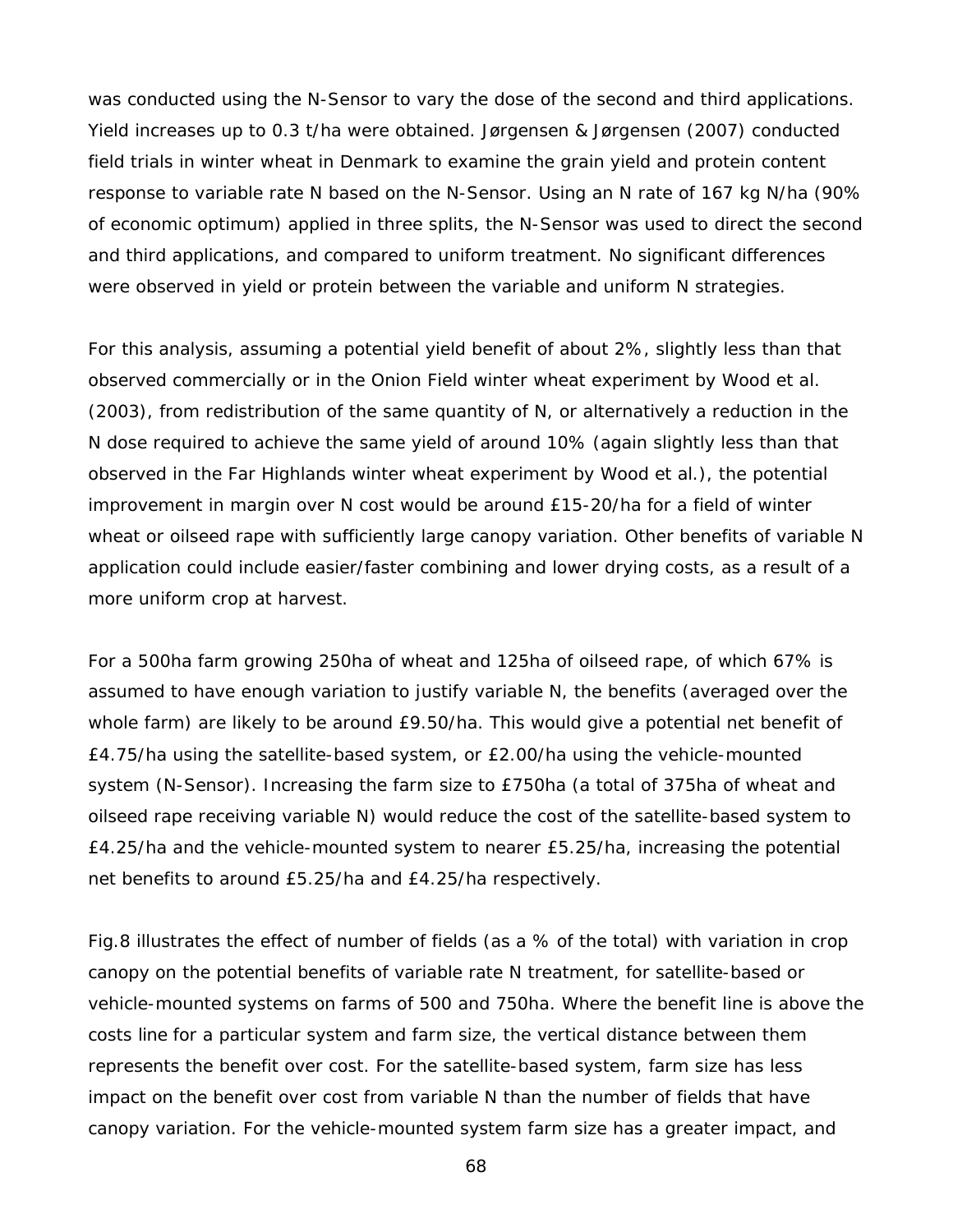the proportion of fields that would need to have canopy variation in order to cover the cost of variable N application decreases from about half on the 500ha farm to about a third on the 750ha farm.



Number of fields (as a % of the total) with variation

Figure 8. Effect of the number of fields (as a % of the total on the farm) with crop canopy variation, on the likely costs and potential benefits of variable rate N treatment.

Although they are not a good guide to varying N applications for optimum yield, historic yield maps could be a useful indicator of likely variation in grain quality, including grain protein or N content. Grain from high and low yielding areas could be sampled and tested to confirm this. Proteins might be lower in areas of high yield than in areas of low yield where N is applied uniformly. If this is consistently the case, application of foliar urea could be increased in high yielding areas and reduced in low yielding areas in order to compensate. This could potentially have an economic benefit, especially in situations where mixing grain from different parts of the field (in order to even out the protein content) is not feasible. The analysis in Table 8.9 assumes that 30 kg N/ha is needed as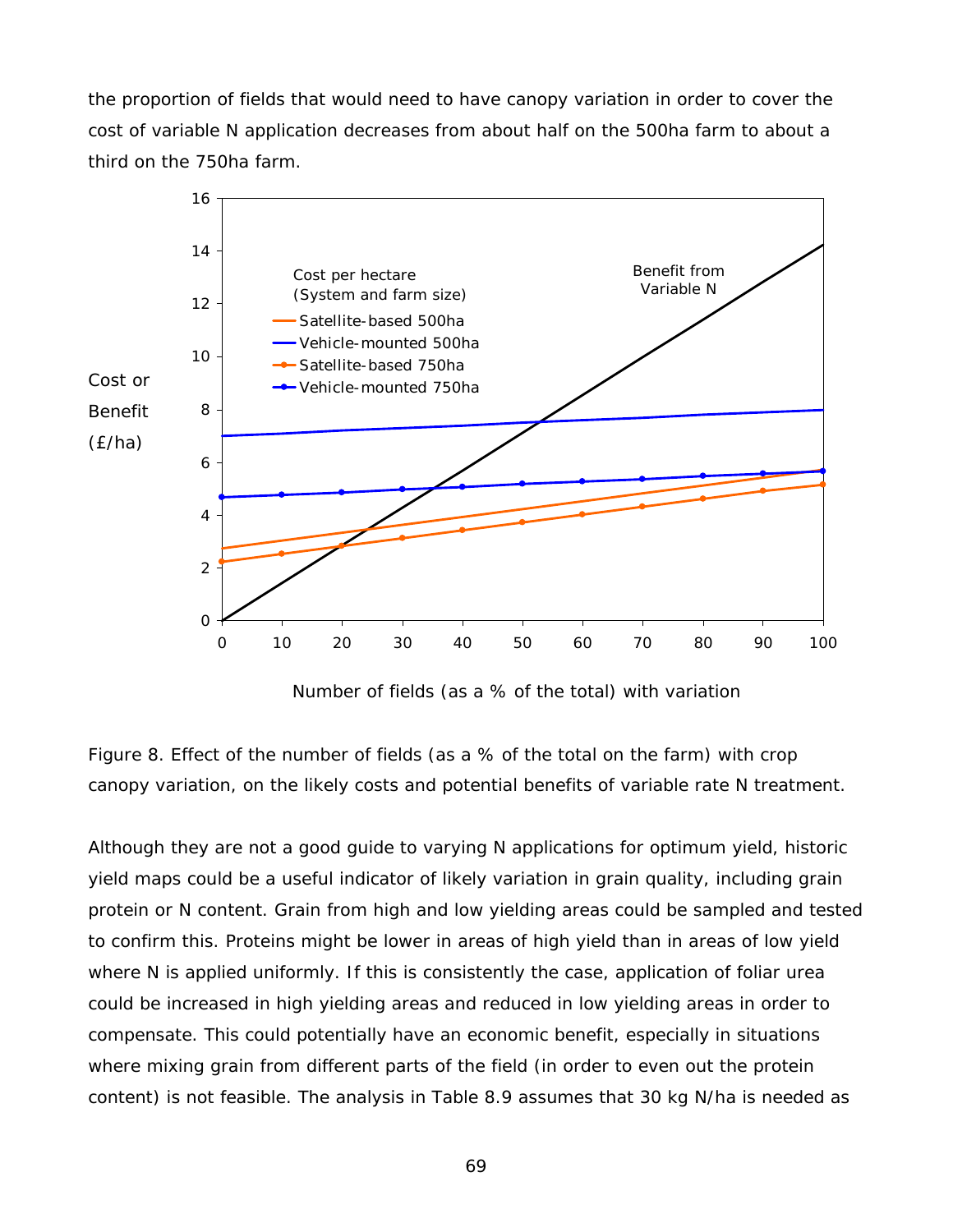foliar urea to increase grain protein by 0.5% (at a cost of £1.50 per kg N), with a wheat price of £110/t for 12%, £120/t for 12.5% and £130/t for 13% or above grain protein.

|                                        |                 | +30kg N/ha uniform<br>no extra N applied |                  | variable treatment |                   |                                  |                                         |
|----------------------------------------|-----------------|------------------------------------------|------------------|--------------------|-------------------|----------------------------------|-----------------------------------------|
| Proportion Average<br>of field<br>(% ) | yield<br>(t/ha) | Protein<br>$(\%)$                        | Output<br>(E/ha) | Protein<br>$(\%)$  | Output*<br>(E/ha) | Extra N to<br>get 13%<br>protein | Output*<br>with extra<br>$N$ ( $E/ha$ ) |
| 25                                     | 7.5             | 13.0                                     | 975              | >13.0              | 930               | 0                                | 975                                     |
| 50                                     | 8.5             | 12.5                                     | 1020             | 13.0               | 1060              | 30                               | 1060                                    |
| 25                                     | 9.5             | 12.0                                     | 1045             | 12.5               | 1095              | 60                               | 1145                                    |
| Mean                                   |                 |                                          | 1015             |                    | 1036              | 30                               | 1060                                    |

Table 8.9. Calculated comparison of potential benefits of a variable treatment strategy for late foliar urea N applications to breadmaking wheat, compared to uniform treatment

\*Less cost of extra N as foliar urea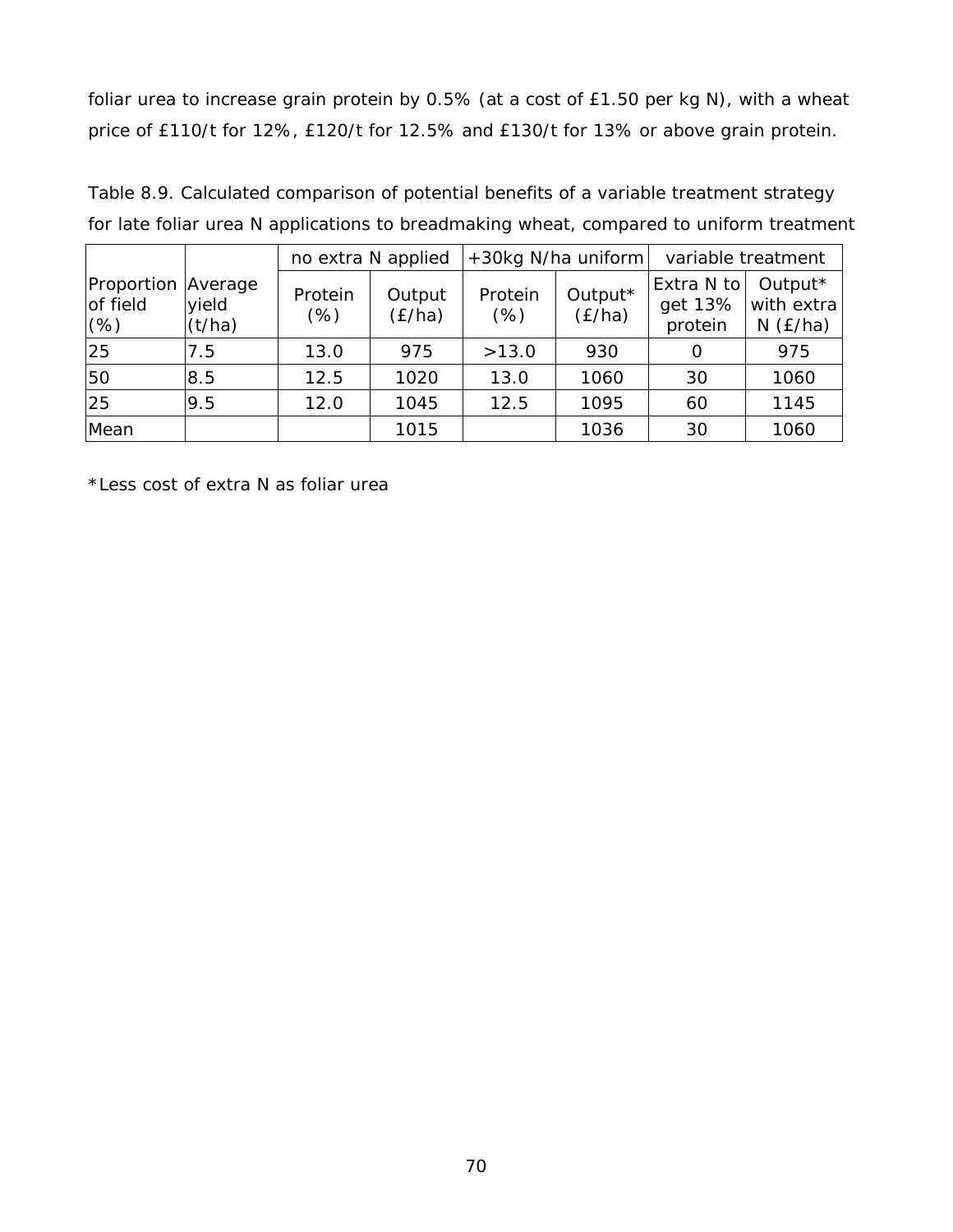# **9.0 Crop Protection**

### **9.1 Lodging Control and Variable Rate Application of PGRs**

Crop structure in spring can be a useful indicator of lodging risk. In wheat, root lodging risk has been found to increase at plant populations of more than 200 plants/m<sup>2</sup>, and stem lodging risk when the canopy GAI at GS31 is above 2 or ground cover is over 60% (HGCA, 2005). Maps obtained using reflectance-based sensors may therefore provide an indication of how risk varies within a field, but these require detailed calibration to shoot density and GAI in order for the structure of the crop canopy to be correctly interpreted. A large GAI could consist of a large number of small shoots or a small number of large shoots, which may present a different risk or require a different approach to managing the risk. At later PGR timings or in seasons where crop growth is very lush reflectance sensors alone may be insufficiently sensitive to determine areas of high and low risk.

Having generated a map of crop structure, this then requires conversion to a treatment map. Where N application is also being varied, areas of crop with a high shoot population or a relatively large GAI at an early growth stage are likely to receive a reduced or possibly no early N dose, and this in itself will have a benefit in reducing lodging risk. In most cases, it is unlikely that a grower would omit PGR treatments altogether at the early stem extension timings, as the potential penalties caused by lodging in terms of yield and quality loss, harvesting difficulties and increased drying costs vastly outweigh the likely savings in input cost. A more likely scenario is that the grower might choose to vary the dose applied in different parts of the field. An alternative to this might be to vary the inclusion of a 'stronger' but higher-cost PGR in the mix, although this may be technically more difficult to achieve at present. For later follow-up PGR applications, which at a whole-field scale a grower might often decide to apply or not, this same strategy could readily be adopted for within-field variable treatment.

### **Costs and Benefits**

The equipment needed to achieve variable application of PGRs would be the same as that need for variable application of herbicides, described in section 9.3. The net benefits of variable rate PGR application are likely to depend on whether or not the canopy maps and patch spraying capability needed are also being used for other purposes. If they are not, the benefits from variable rate PGR application are unlikely to cover the costs. The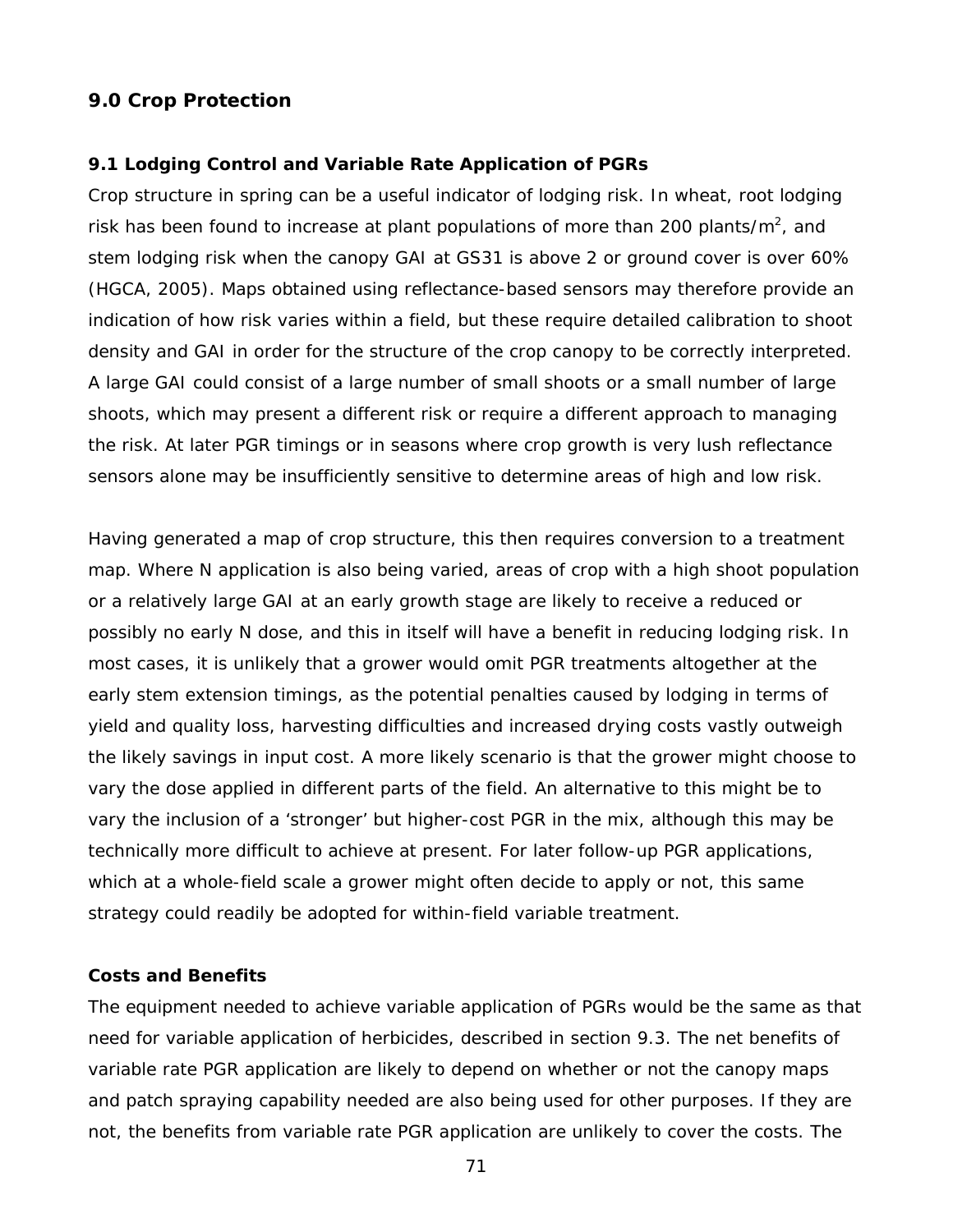greatest benefits are likely to result from saved output (in high lodging risk areas) and reduced yield penalty (in backward or stressed areas) through redistribution of the same total PGR input (provided that the maximum permitted dose is not exceeded in any area), and potentially a reduced risk of 'quat' residues in the grain through the avoidance of unnecessarily high doses in areas with low risk.

There is very little published information from studies involving variable rate application of PGRs. Table 9.1 shows an analysis of the potential benefits and likely costs for a 500ha farm growing 250ha of wheat of which two-thirds has sufficient canopy variation to justify variable PGR treatment. For fields with variation, it is assumed that in 25% of their area the canopy is large (requiring an increase in PGR spend of 20%), in 25% of their area the canopy is small (enabling a 40% saving in PGR spend) and in the remaining 50% the canopy size and PGR input are normal. The calculation assumes that the costs of sensing or mapping the canopy are shared with variable N treatment, and patch spraying costs (section 9.3) are shared with variable herbicide treatment. Three scenarios are examined:

- A net saving in PGR cost only (the decrease in PGR cost in small canopy areas minus the increase in PGR cost in large canopy areas)
- PGR saving plus a 5% potential yield loss prevented in the large canopy areas (due to lodging) or small canopy areas (due to stress), or 2.5% yield loss prevented in both
- PGR saving plus a 10% potential yield loss prevented in the large or small canopy areas, or 5% yield loss prevented in both areas.

Table 9.1 Likely costs and potential benefits of variable rate PGR maps and application for a 500ha farm with 167ha of wheat treated variably, averaged over whole farm.

| Saving                   | Canopy map<br>cost(E/ha) | Variable PGR<br>map cost $(x 2)$ | Patch spray<br>$cost$ ( $E/ha$ ) | <b>Total Cost</b><br>(E/ha) | <b>Benefit</b><br>(E/ha) | Net Benefit<br>(E/ha) |
|--------------------------|--------------------------|----------------------------------|----------------------------------|-----------------------------|--------------------------|-----------------------|
| PGR cost<br>only         |                          |                                  |                                  |                             | 0.25                     | $-3.50$               |
| plus $5%$<br>yield saved | 1.00                     | 0.75                             | 2.00                             | 3.75                        | 3.75                     | 0.00                  |
| plus 10%<br>vield saved  |                          |                                  |                                  |                             | 7.50                     | $+3.75$               |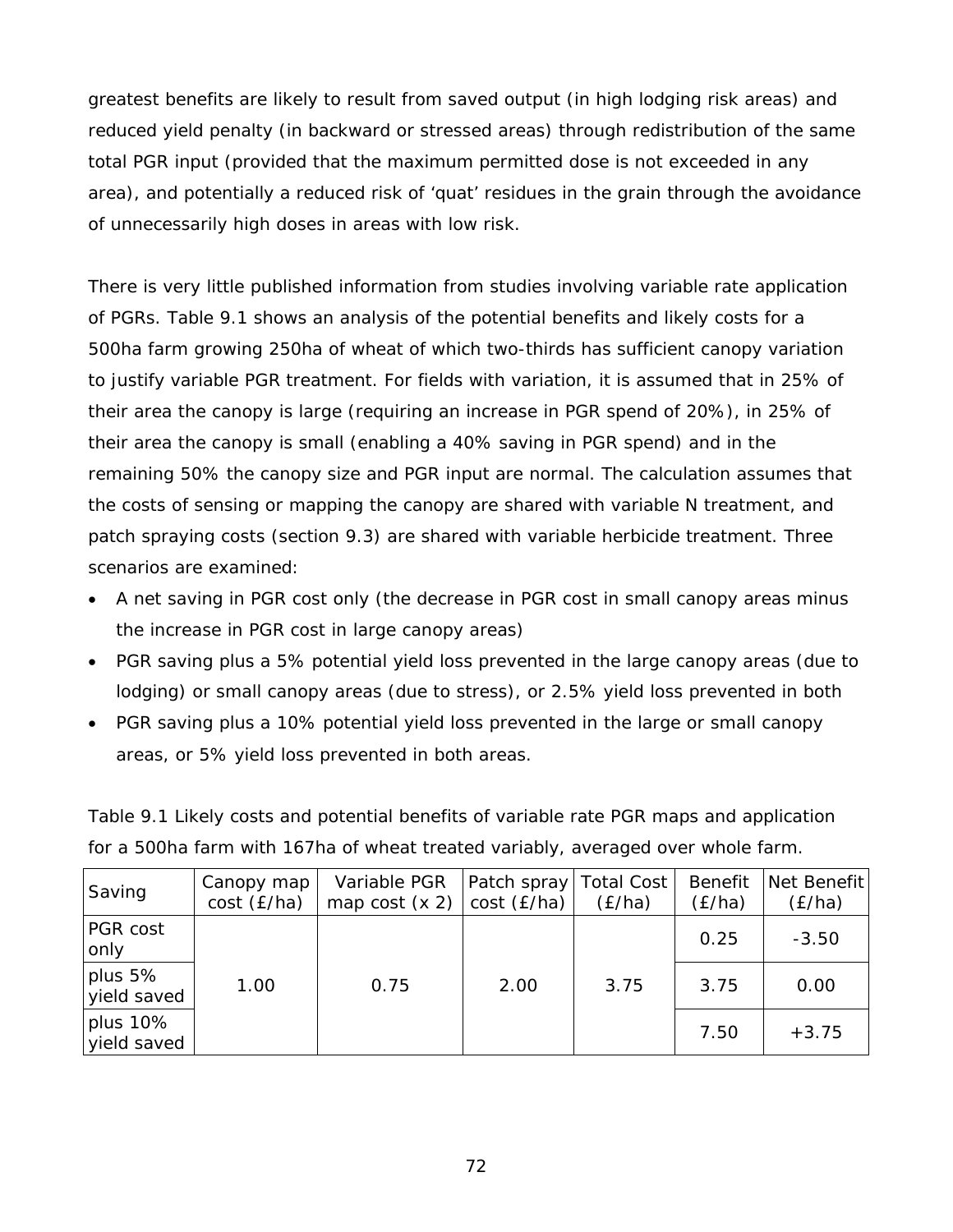In this analysis variable rate PGR application would just about break even if at least a 5% yield loss in small or large canopy areas was prevented. However there may in addition be benefits associated with easier or faster harvesting, lower grain drying costs and higher grain quality that have not been included here. If all 250ha of wheat on the farm had sufficient canopy variation to justify variable PGR treatment, the benefit (assuming 5% yield loss prevented) would increase from £3.75 to £5.75/ha, with cost only rising to £4.00/ha, resulting in a net benefit of around £1.75/ha.

# **9.2 Disease Management and Variable Rate Fungicide Application**

In order to achieve real-time spatially variable management of fungal diseases, the ability to determine the spatial and temporal dynamics of infections at a very early stage would be essential. Research to date, for example using multi-spectral remote sensing to monitor powdery mildew and brown rust in wheat (Franke & Menz, 2007), has indicated that the potential for early detection of fungal infections is very limited.

Several authors (including Bjerre, 1999 and Miller *et al.*, 2000) have suggested that the application of surface acting chemicals such as fungicides should be adjusted according to canopy characteristics, in particular the density of the target to which they are applied. Miller *et al*. (2003) suggested that since many fungicides have a mode of action that is predominately via surface contact, the quantity of spray liquid applied at a given concentration should be directly related to LAI. However the relationship between canopy size and optimum fungicide input remains uncertain, with a number of possibilities:

1. A rising fungicide requirement with increasing canopy size, either due to increased disease risk or to maintain a constant dose per unit area of canopy.

2. A higher level of disease control (and therefore more fungicide) required where the canopy is thin, to maintain GLA for light interception.

3. The effects of 1 and 2 could cancel one another out, such that canopy size has no net effect on fungicide requirement.

4. The optimum fungicide dose is lowest where the canopy is neither too dense nor too thin.

# **Costs and Benefits**

The evidence for a benefit from variable rate fungicide application is not strong. Secher (1997) obtained a yield increase of 0.3 t/ha (£30/ha benefit before cost) from varying fungicide dose according to canopy density. Bjerre (1999) found no yield benefit from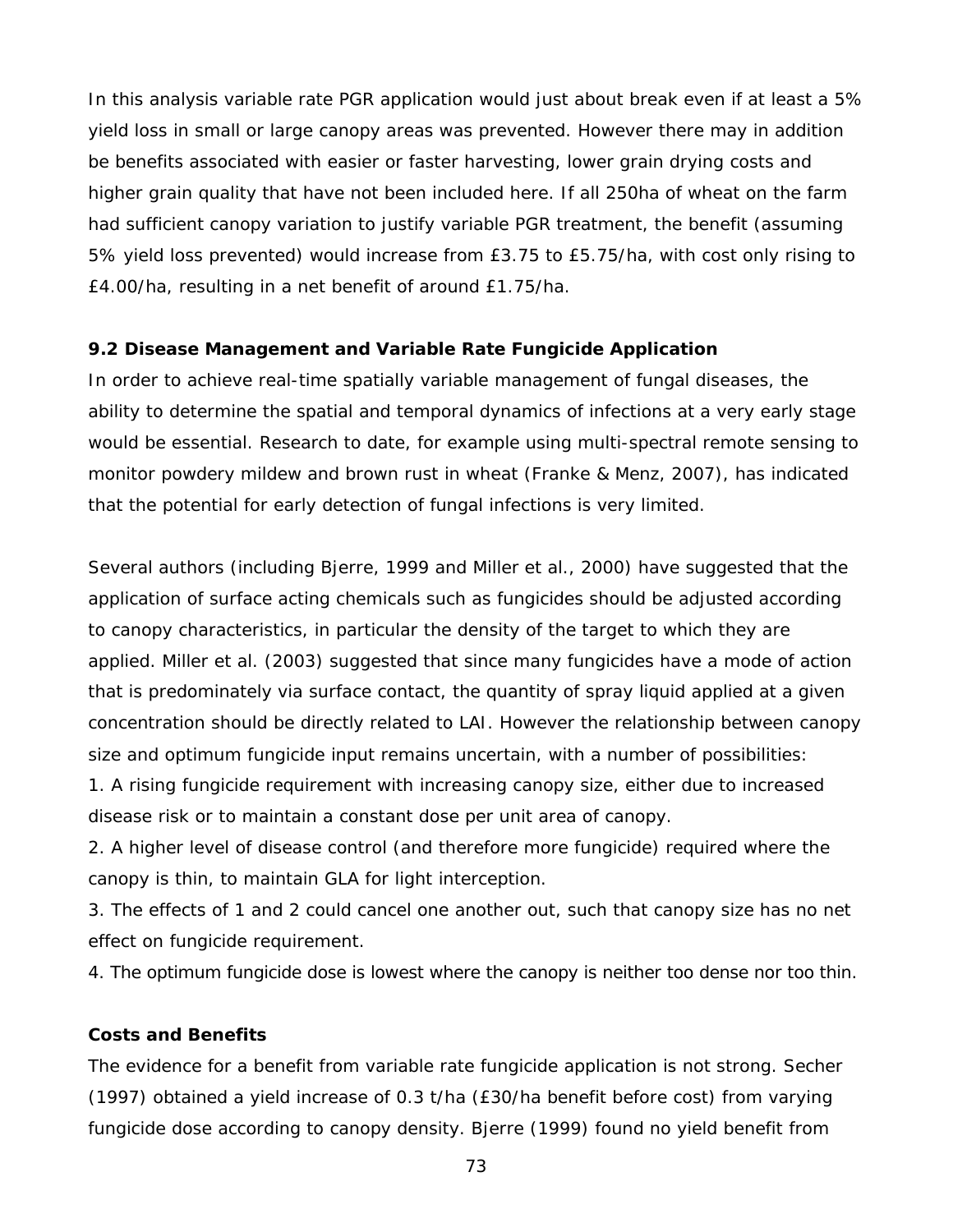varying fungicide dose according to vegetation index. Miller *et al.* (2002) concluded that there was little to be gained from spatially-variable application of fungicides applied at GS39 in wheat, but that savings might be possible from changes to application parameters in response to canopy characteristics. Dammer *et al*. (2003) examined variable rate fungicide applications based on LAI (determined using a pendulum-meter) in winter wheat and spring barley in Germany. Fungicide application rate was reduced where LAI was below the maximum. The level of fungicide savings in the four fields depended on the amount of variation in LAI, but averaged 19% (range 7-35%). No differences in disease incidence were observed. Yields with variable treatment ranged from 0.6 t/ha higher to 0.1 t/ha lower than with the uniform approach.

Grenzdörffer (2003) used ADP for determination of biomass or crop density in winter barley, as a basis for varying the application of fungicides (and PGRs). The strategy for varying the inputs of fungicides assumed that:

- The amount of fungicide deposition should be equal on all plants
- The microclimate conditions in areas with high crop densities favour disease infections
- The economic risk attached to fungicide use is larger in areas with a high crop density (high yield) than in areas with low crop densities.

The site-specific approach generally resulted in lower fungicide inputs, of between 6 and 30% for an 'unlimited' approach and 4-12% where the amount of input variation was constrained. Assuming no yield benefit from variable rate fungicides, it was concluded that only high priced fungicides and/or high potential savings would be likely to justify the cost of variable rate treatment.

In practice the relationship between canopy size and fungicide requirement is likely to be highly field-specific, and therefore difficult to develop a workable algorithm for use within a precision farming based approach. Hence the conclusion must be that there is little to be gained from attempting to apply variable rate fungicides to combinable crops given our current capabilities and understanding.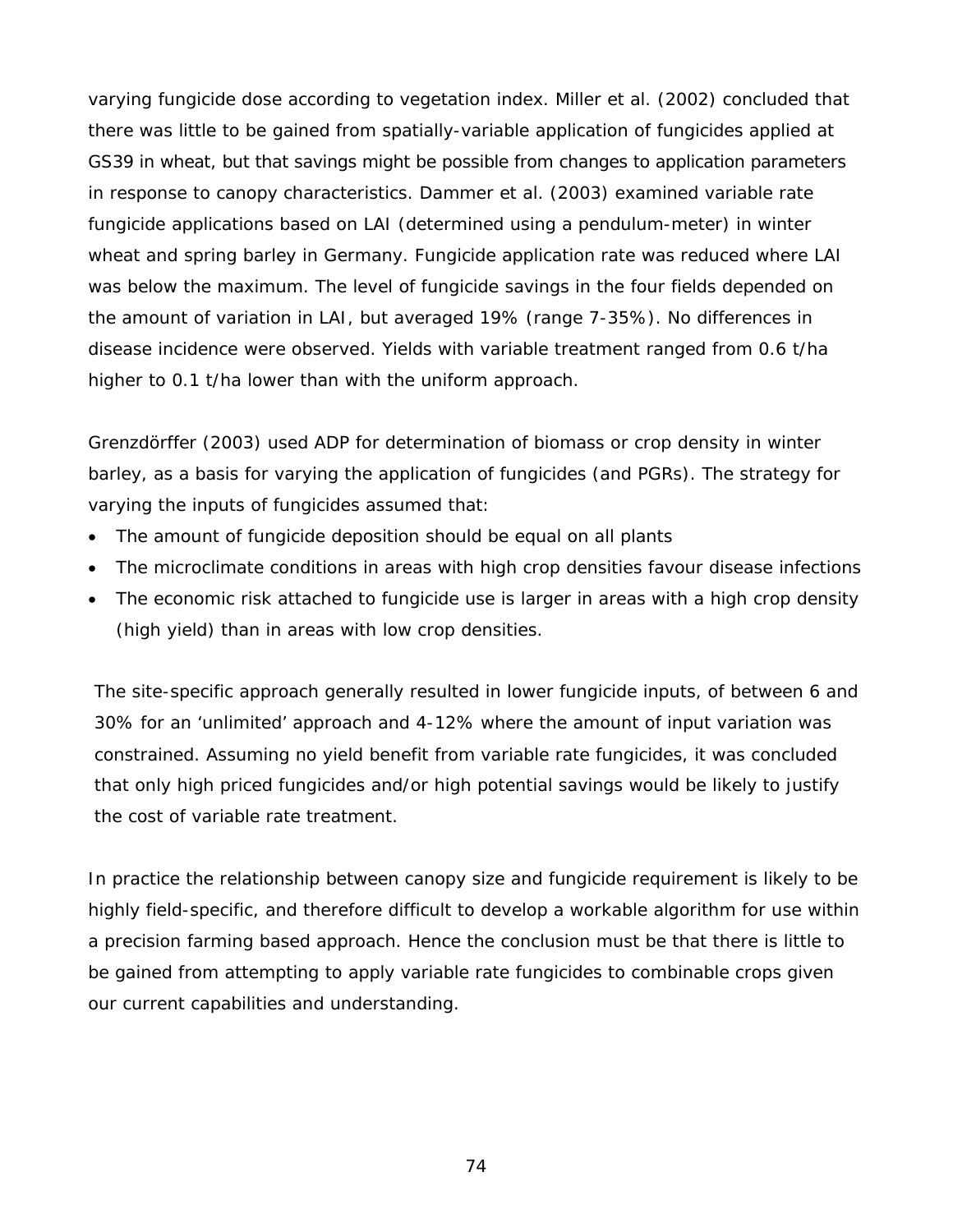### **9.3 Weed Mapping and Patch Spraying of Herbicides**

Key considerations for spatially variable herbicide application were reviewed recently by Lutman & Miller (2007). Their key conclusions are summarised below.

Evidence continues to suggest that large seeded weed species have more aggregated distributions than small seeded species, making them more suited to patch treatment. Patch stability is more debatable: core patches of large seeded weeds are quite stable, but can expand and contract as a result of weather conditions and agronomic practices. These two considerations have an influence on the most appropriate mapping frequency of the weeds, and potentially on treatment strategies (including the size of the 'safety margin' around the patches).

Visual mapping of weeds whilst travelling through the crop on a quad bike, tractor or combine is the main capability that exists. The best time to achieve this will vary with the weed species, but is complicated now by the increasing reliance on pre-emergence herbicides for the control of some weed species. However, adoption by growers or service providers has been limited due to practicality and time considerations. Automatic detection is not yet possible commercially, and one-pass detection and treatment in realtime may be impractical due to the need to know in advance (as near as possible) the quantities and doses of herbicide needed.

Current positional accuracy of DGPS is adequate for creation of patch spray maps and subsequent treatment. Modern sprayers, with computer based controlled systems, in most cases can readily be adapted to making spatially variable applications. Multiple boom lines, nozzle clusters, and independently-operated boom/nozzle sections provide the main capability to patch spray, with the use of twin-fluid or direct injection methods to deliver variable doses over the full boom width still uncommon. A spray / no spray or 'on-off' approach to variable treatment based on presence or absence of the weed (or a threshold population) may only be effective for the first one or two times it is used (due to spread of seed from survivors). Variable treatment strategies based on high and low doses (appropriate to the weed species present) represent a lower risk, especially for smaller seeded weeds or where patches are less well defined, but the capability is more costly and is not yet in widespread use.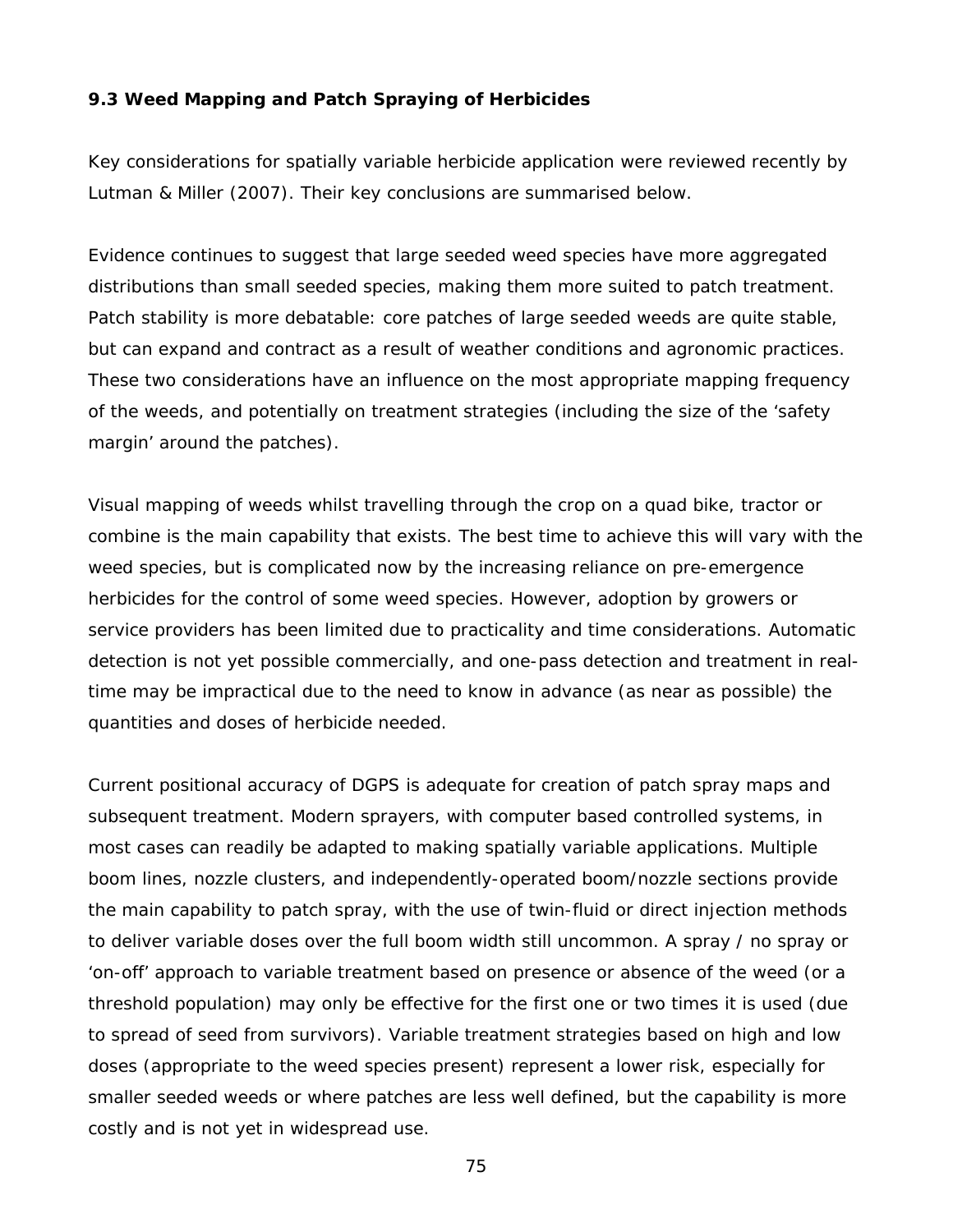#### **Costs and Benefits**

The economic benefits of spatially-variable herbicide treatments are likely to depend on the proportion of the field that is weed infested, the size of the weed patches relative to the spatial resolution of the mapping and spraying capabilities, and the cost of the herbicides. For two or more patchy weeds that are controlled by a single herbicide, it is unlikely that all the patches will occur in the same places, such that the whole field may need to be sprayed even if individually neither weed occupies more than half of the area.

Nordmeyer & Henning (2006) carried out site-specific weed control in the same fields of winter cereals every year for a 5-year period from 1999-2003. The most common weeds were loose silky bent, ivy-leaved speedwell, field pansy and cleavers. Averaged over all fields and years, the total field area treated for silky bent was 39%, 44% for speedwell and pansy, and 49% for cleavers, demonstrating the potential for economic and environmental benefits from a patch spraying approach. Lutman & Miller (2007) found insufficient data to assess the benefits of patch spraying herbicides in commercial practice, but reviewed evidence from previous research. Their calculations assumed that 65% of a field would require treatment, based on the average infestation levels in the previous experiments. This assumption is supported for example by Barroso *et al*. (2003), who obtained a positive net benefit when controlling wild oats with an on/off patch spraying technique (compared to uniform treatment) only when the weed infested area was smaller than 64%.

Based on a sequence of a pre- and a post-emergence herbicide for black-grass control, plus a post-emergence treatment for cleaver control, in winter wheat, Lutman & Miller (2007) concluded that a cost saving of £10/ha might be possible with an on-off strategy, but less than £5/ha for a high dose / low dose strategy. Based on a patch spraying equipment cost equivalent to £1600 per year, a GPS cost of £500 per year and a weed mapping cost of £6/ha every two years (£3/ha per year), the likely total cost on a 500ha farm was calculated at £7/ha.

Table 9.2 shows the potential costs and benefits calculated within this analysis for a 500ha farm growing 250ha of winter wheat and 62.5ha of spring barley, with 80% of fields having black-grass, cleavers and wild oats present as patchy weeds (defined as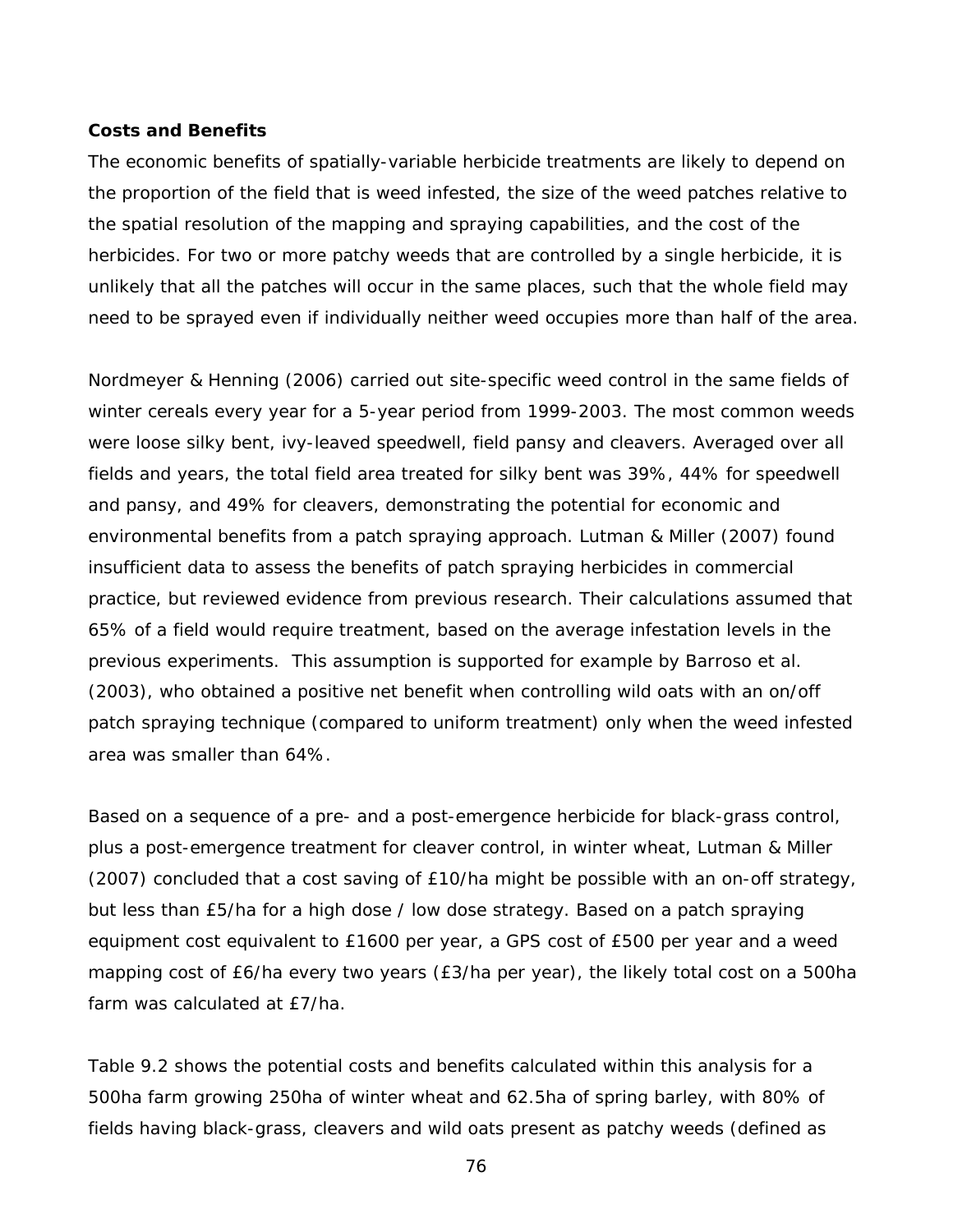situations where the weeds occupy less than two-thirds of the field). For those fields with patchy weeds, black-grass and cleavers are assumed to occupy 67% of each field and wild oats 33% of each field. Treatment costs assume a single specific post-emergence herbicide for each weed.

Assuming an equipment cost of £7250, and a share of the GPS receiver/display and other expenses, the capability to patch spray would equate to an annual cost of around £2000, or £4.00/ha over 500ha. Three mapping and treatment scenarios are examined:

- Mapping every three years, with a low dose / high dose treatment strategy for all three weed species.
- Mapping every two years, with a low dose / high dose treatment strategy for blackgrass and cleavers, and an on-off strategy for wild oats.
- Mapping every year, with an on-off treatment strategy for all three weed species.

Table 9.2. Likely costs and potential benefits of weed maps and patch herbicide spraying for a 500ha farm with 250ha of cereals treated variably, averaged over whole farm.

| Strategy                                        | Weed map<br>cost(E/ha) | Equipment<br>Cost (£/ha) | <b>Total Cost</b><br>(E/ha) | <b>Benefit</b><br>(E/ha) | Net Benefit<br>(E/ha) |
|-------------------------------------------------|------------------------|--------------------------|-----------------------------|--------------------------|-----------------------|
| Map every year.<br>On/off strategy              | 6.00                   | 4.00                     | 10.00                       | 15.00                    | 5.00                  |
| Map every 2 yrs.<br>Weed-specific<br>strategy   | 3.00                   | 4.00                     | 7.00                        | 9.00                     | 2.00                  |
| Map every 3<br>years. Low/high<br>dose strategy | 2.00                   | 4.00                     | 6.00                        | 4.50                     | $-1.50$               |

The lowest risk treatment strategy (low/high dose for all three weed species) would not be cost-effective, but net benefits of £2.00 and £5.00/ha could potentially be achieved with the other two strategies. Fig. 9 illustrates the effect of the number of fields on a farm (as a % of the total) that have patchy weeds on the potential benefits of patch spraying herbicides compared to the likely costs, for the three different mapping and treatment strategies. Where the sloping benefits line is above the horizontal costs line for that strategy, the vertical distance between them represents the benefit over cost.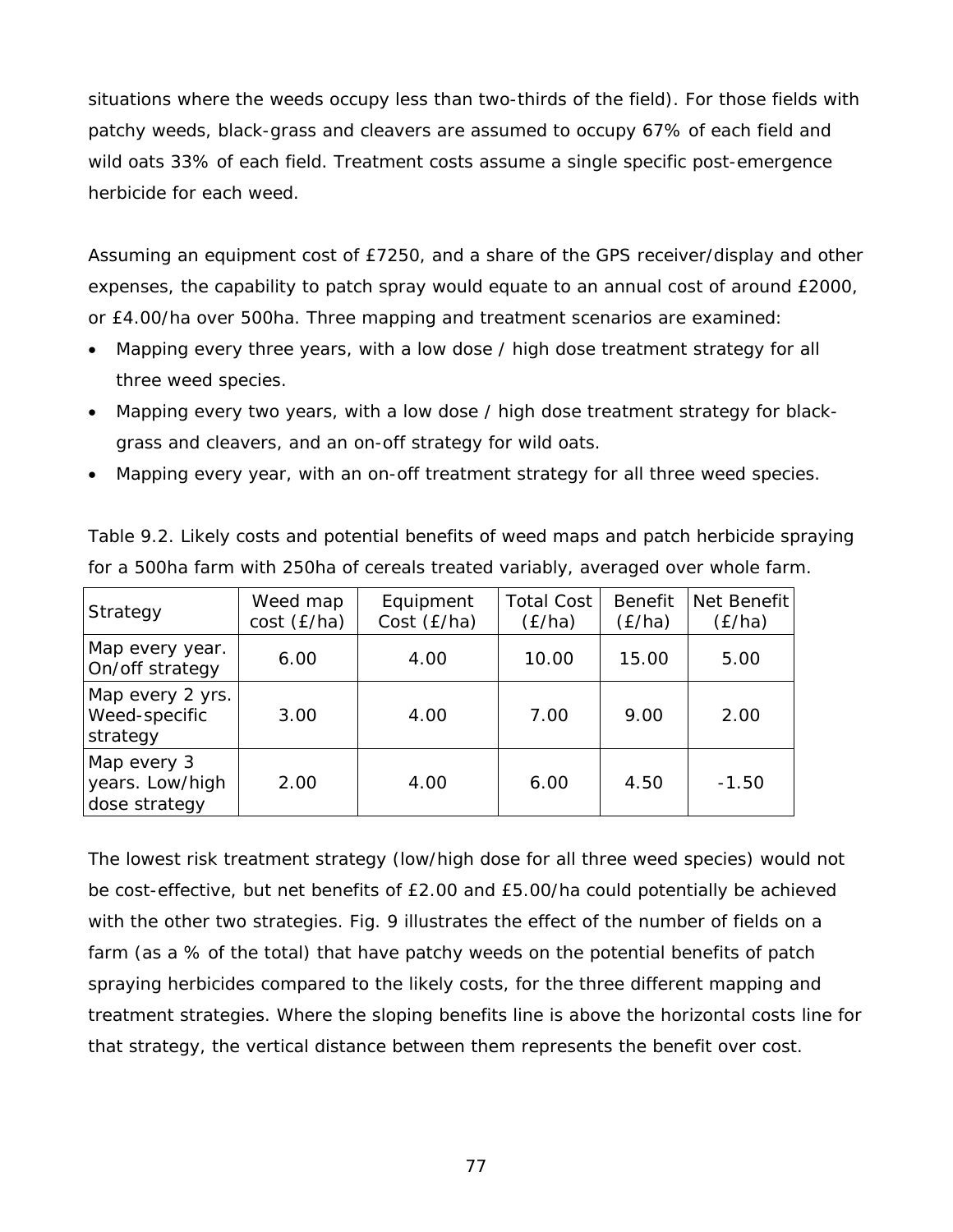

Figure 9. Effect of the number of fields (as a % of the total) on a 500ha farm with patchy weeds, on the potential benefits (compared to costs) of patch herbicide spraying.

If patchy weeds were present in 50% or less of fields on the farm instead of 80%, none of the strategies would have been cost-effective for this farm size. However, using the patch spraying equipment to apply variable rate PGRs as well as herbicides would reduce the equipment cost allocated to this task to nearer £2.00/ha, such that small net benefits of around £1.00/ha could then be achieved even if only 50% of fields had patchy weeds, with the strategies based on mapping every year or every 2 years.

In addition to the potential for an economic benefit to be obtained on farms with a large enough area of crops affected by patchy weeds, spatially variable herbicide treatment could help to reduce pesticide use, and improve plant (and therefore invertebrate and bird) biodiversity within fields. There might also be some positive implications for strategies aimed at delaying or slowing the development and spread of resistance over a field (or farm) as a whole, but this is unclear and selection pressure would remain the same in the weed patches themselves.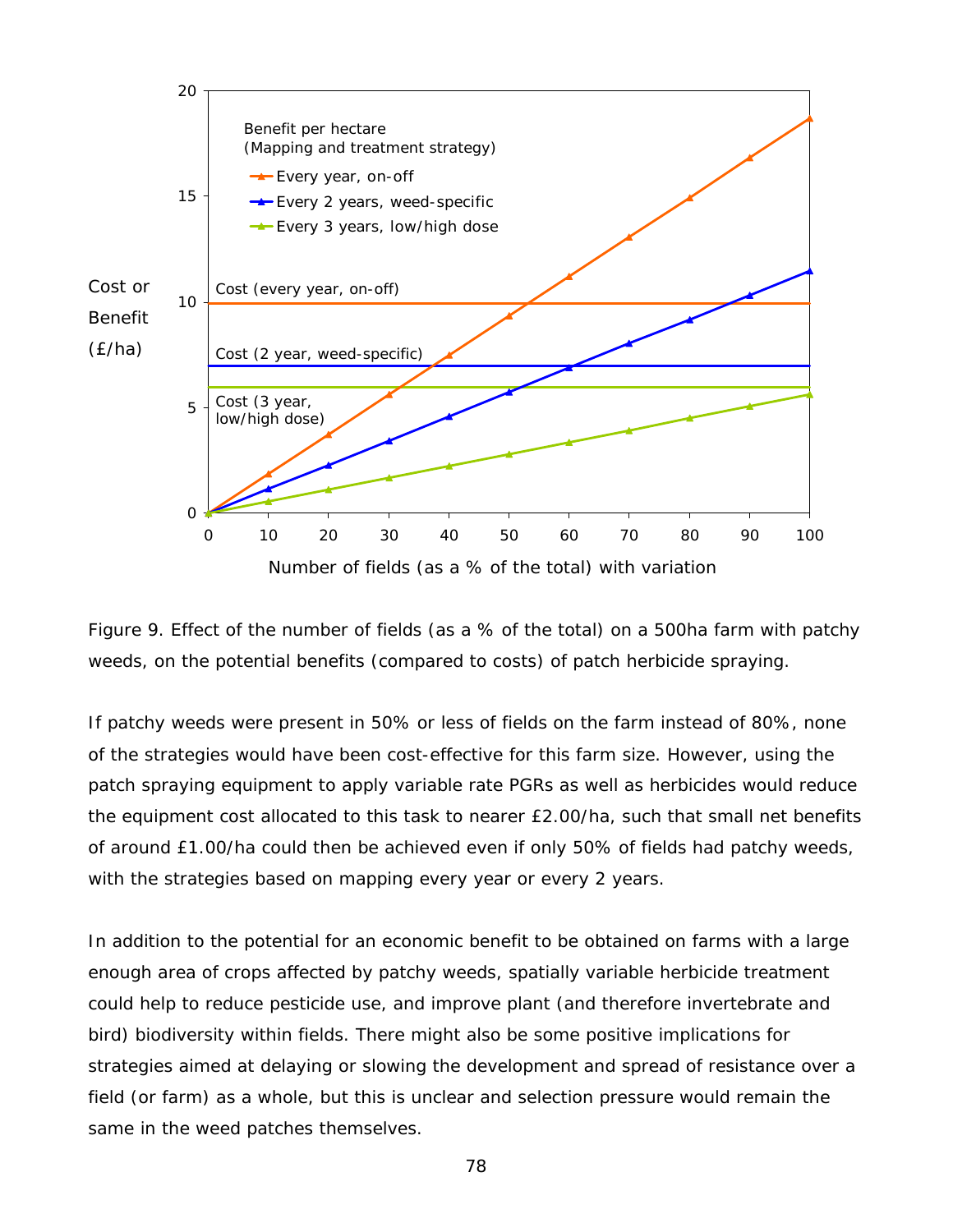# **10.0 Record Keeping and Traceability**

# **10.1 Records of Crop Inputs**

There is a legal requirement to generate and maintain records relating to the use of plant protection products (pesticides) and some fertiliser inputs (e.g. nitrogen applications within Nitrate Vulnerable Zones, NVZs). For example, The Code of Practice for Using Plant Protection Products (Anon, 2005) outlines recommendations for the creation of records of a pesticide application that are needed to comply with EC Regulations (852/2004 & 183/2005) concerning traceability that came into force in January 2006. These records need to include:

- Date of application;
- Site of application;
- Crop sprayed and the reason for treatment;
- Formulated products used and the reference relating to the approval of the product;
- Dose(s) applied and the volume used to make the application;
- Weather conditions at the time of application;
- Other relevant information.

Precision farming technologies have the potential to contribute to the generation of such records by automatically recording the time and position when applications are being made and to provide a framework for the manipulation and storage of these records. However, as indicated above, a complete record of an application of a fertiliser or pesticide spray needs details of the:

- products applied, e.g. fertiliser specification, tank mix components (quantity and formulation details) in a sprayer tank;
- application rates, particularly if these have been varied across a field area.

Most variable rate application systems will operate from a field map and, in a fully traceable system, the control system should generate and maintain records of the intended application rate and the rate actually applied as deduced from sensors monitoring the performance of the application system. In this way, the control system of the application machinery becomes the first step towards the automatic generation of records with information about date, location, and applied rate of liquid or formulated fertiliser product. Information about the crop and weather conditions at the time of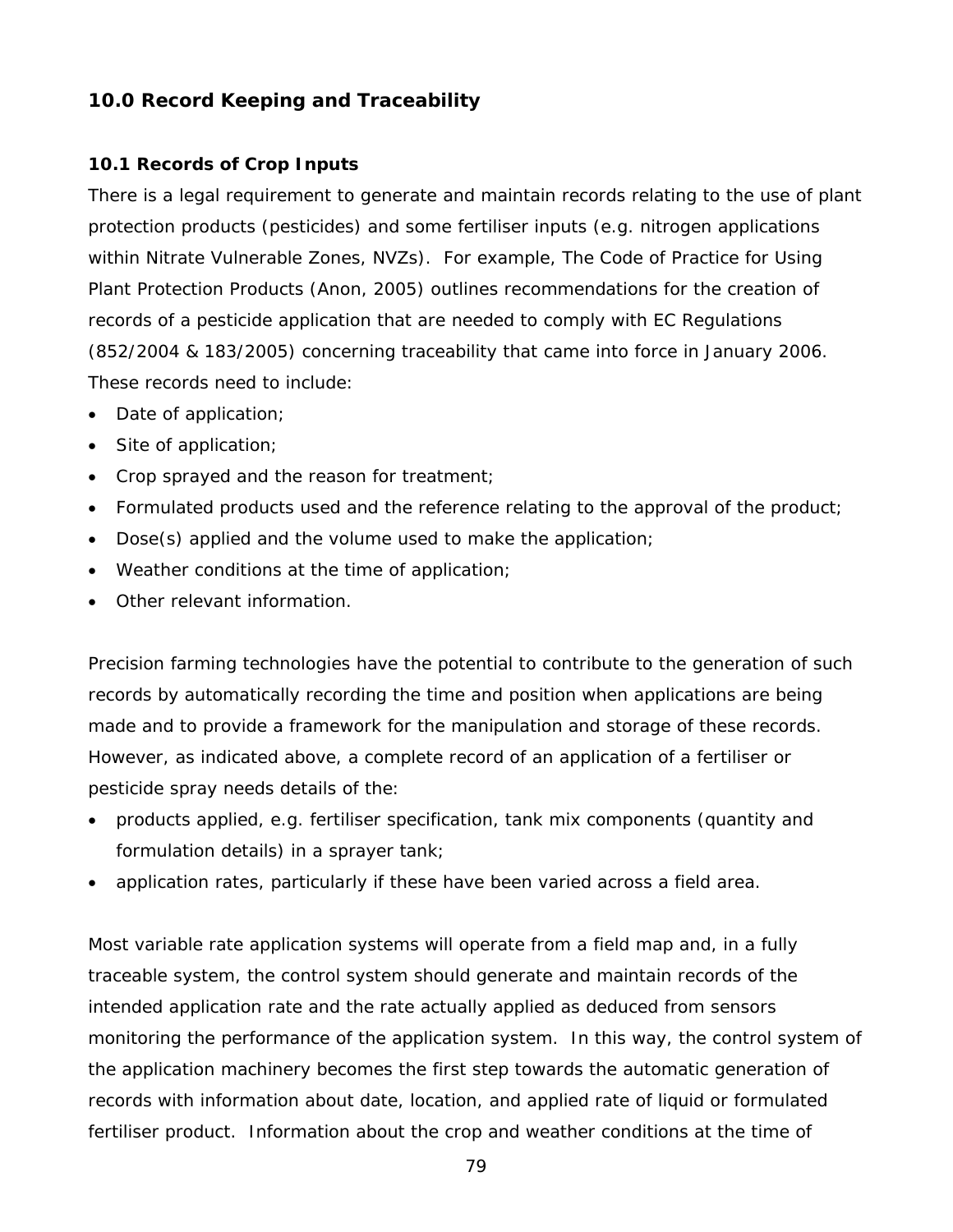application can come via a farm management system and/or other sensors. Information relating to the materials loaded (tank mix components in a sprayer or fertiliser composition in a spreader) must currently be entered manually.

There are currently no commercially available units that will automatically record the detailed identification/specification of substances loaded into a sprayer tank or fertiliser hopper. A number of research studies have examined how products being loaded into such machines might be recorded in the implement control system using:

- (i) bar codes and bar code readers on the machine;
- (ii) RFID (Radio Frequency Identifiers).

The use of bar codes would have the advantage that the approach is well established in a range of applications including on pesticide containers where they are used mainly for identification at the point of manufacture. They are therefore an integral part of the label. There is no industry standard relating to the use of bar codes for pesticide containers although European projects such as Cristal (Debecker, 2001) have considered the use of EAN (European Article Numbering Association) codes on such containers. The amount of information stored on a bar code can be substantially increased by using twodimensional rather than simple linear codes. The main disadvantages of bar codes relate to the relatively fragile nature of the code on a pesticide container that is likely to be subjected to harsh environments and problems of contamination of both the code and reading optics. A study reported by Watts et al., (2004) showed that the use of bar code technologies for labelling pesticide or fertiliser containers was unlikely to be successful because of surface contamination of both the code and the reader when using both CCD and laser-based scanners although the CCD type of reader was able to operate successfully with higher levels of contamination. The need for line of sight access between the bar code and reader and good presentation of the code to the reader are also limitations when considering applications on crop sprayers and fertiliser spreaders.

RFID technologies have been identified as appropriate for labelling pesticide containers with the following features:

- High reliability in a harsh environment;
- Read range in the order of 1.0 m with passive rather than active tags and both types not requiring line of sight;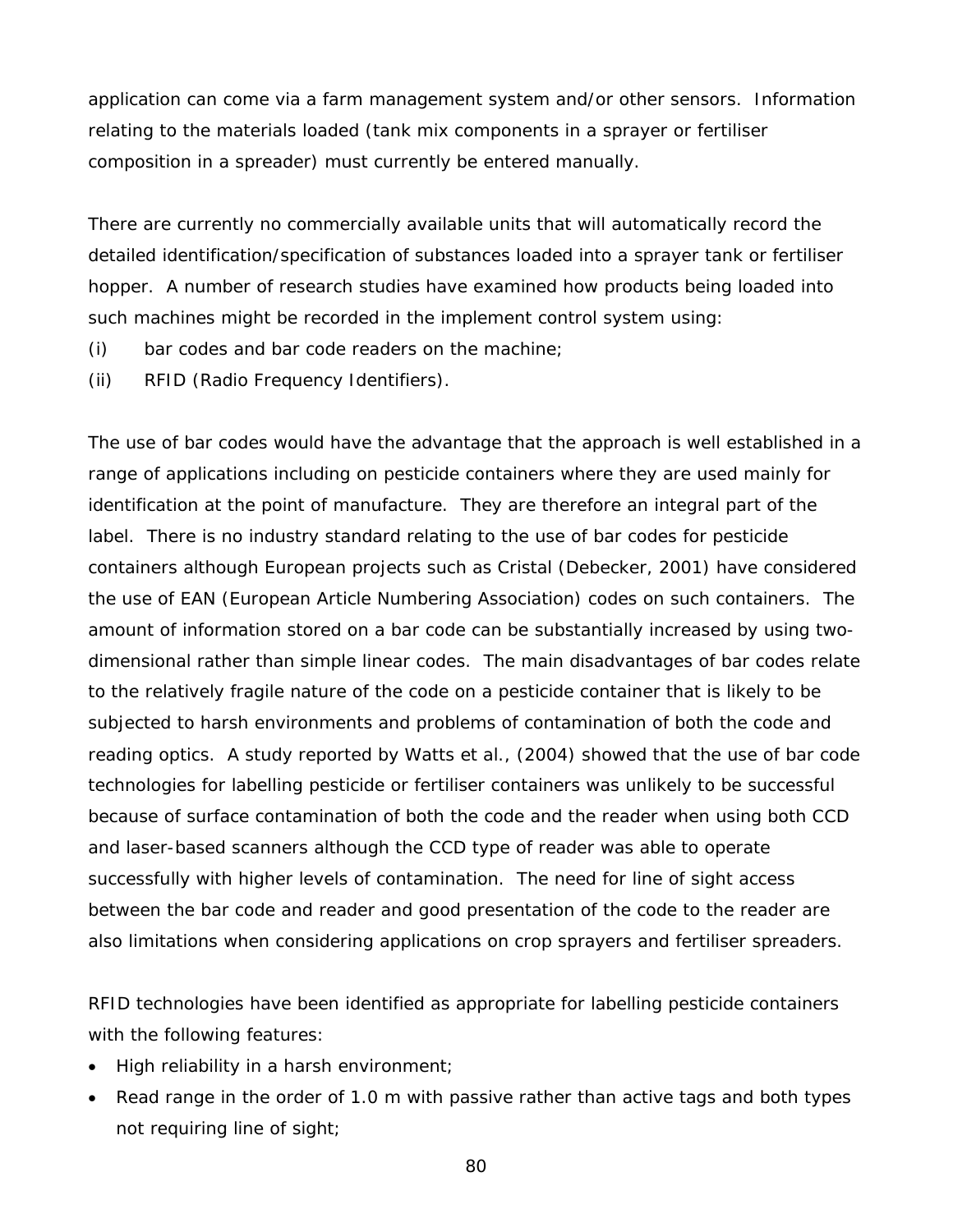- The ability to read and write to a label tag if appropriate;
- A higher cost than for bar codes although this cost is reducing as the technology develops.

The use of RFID technologies in agricultural environments has recently been reviewed by Blackburn *et al*., (2008) who concluded that the relative cost, robustness and insensitivity of such tags to surface contamination meant that they were very suited to agricultural environments. These technologies have already been used on small bulk containers used to deliver pesticides to farms in a pilot study in Europe. The tags were mainly used to monitor the use of the containers rather than to provide a means of transferring information from the container to the sprayer control system but the scheme did demonstrate that such technologies could be successfully used in this type of application.

In addition to identifying the materials being loaded into a spreader or sprayer, there is a need to monitor the quantities of such materials. For spreaders with active rate controllers, materials loaded in to the hopper can be monitored, for example, by supporting the hopper on weigh cells. Methods of measuring the quantity of pesticide loaded into a sprayer tank can be based on either volumetric or mass flow measurement. A study reported by Hughes and Frost (1985) concluded that measuring volumetric flows of agricultural pesticide formulations in the un-diluted state was unlikely to be satisfactory because of the wide range of liquid properties associated with such formulations. Volumetric measurements are also unlikely to be appropriate when using granular and other solid formulations. For this reason the work reported by Watts *et al*., (2003) and Peets *et al.,* (2008) used load cells to monitor the quantity of material loaded into an experimental sprayer fitted with an experimental recording and control system.

Full doses of agricultural spray chemicals range from 50 ml/ha for some insecticide materials and up to 5.0 l/ha for some herbicide formulations. While recent trends are towards reducing this range by not developing formulated products that will be applied in volumes much above 2.0 l/ha, there remains a wide range of use rates relevant to formulations that have to be measured. Many application strategies involve using product at less than the maximum full dose. Container sizes for single trip disposable containers are generally in the range 1.0 to 20 litres with larger returnable containers used for some formulated products. Standards relating to the specification of spray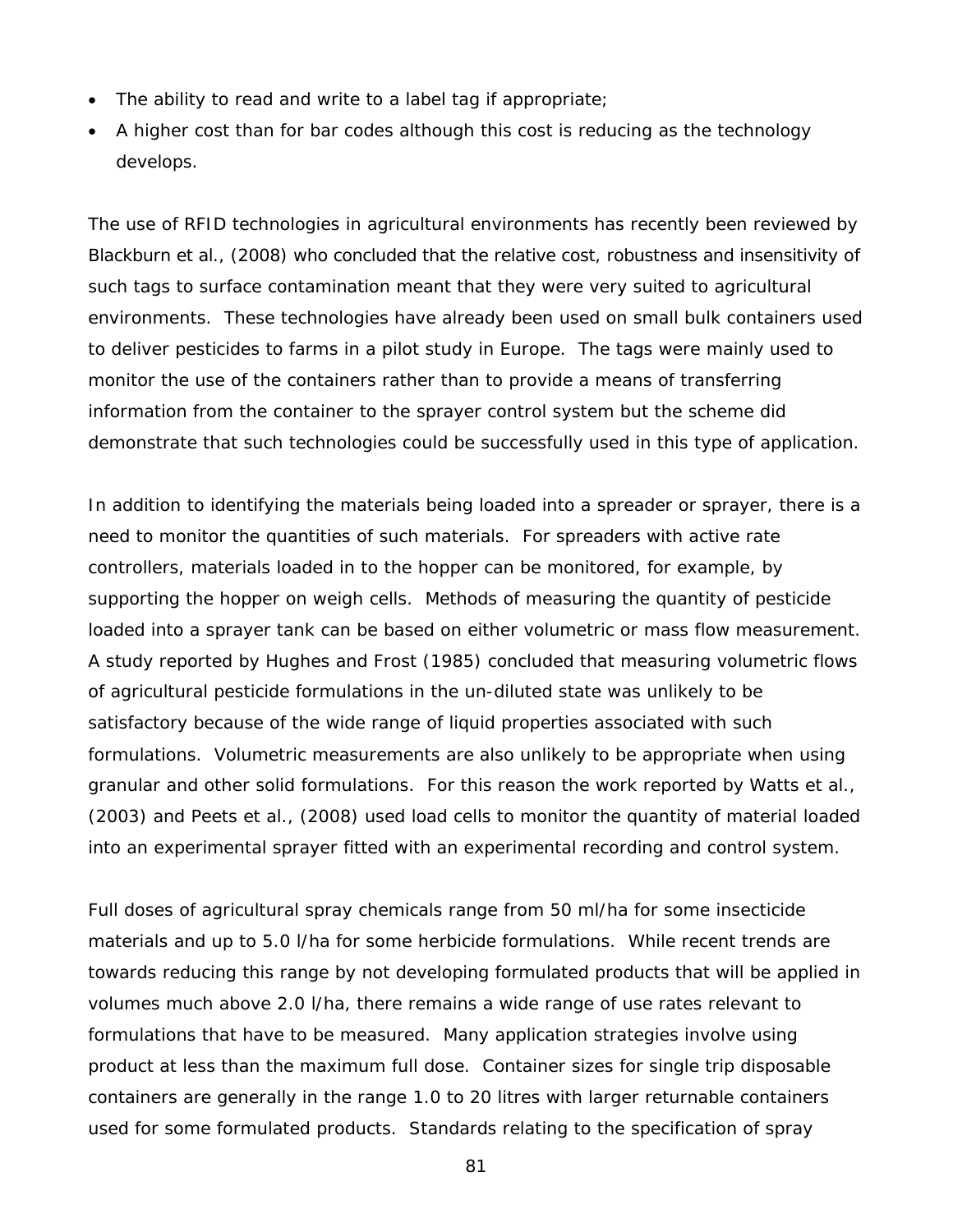nozzles for agricultural pesticide application require flow rates to be within +/- 5.0% of the nominal value. It is therefore appropriate that the specification for measuring and recording the quantity of material loaded in to the sprayer should be resolved to this level – i.e. down to 1.25g of formulated product used at full dose and less than this when lower dose applications are to be made. For this reason, the work reported by Watts *et al*., (2005) and Peets *et al*., (2008) used a specification for recording the weight of formulated product loaded in to the sprayer of better than 1.0g and 5.0g respectively and found that this was difficult to achieve in the vibrating environment at the loading station on a crop sprayer. Flow meters have also been used to record the transfer of liquid formulations from small bulk containers but there are no published records of systems where the output signals from such flow meters have been directly linked to the sprayer control system.

A study reported by Gasparin *et al.*, (2008) indicated that farmers would be prepared to pay on average between £1,420 and £2,200 (at 2008 prices) for an automated system for generating records of pesticide applications. In addition to the generation of records, the main advantages of such a system were considered in order of importance to be the prevention of mis-application, improved operator safety, improved accuracy of records and labour saving in relation to data handling and management.

# **Costs and benefits**

Because there are currently no commercially available units for automatically generating a complete fertiliser or pesticide application record, this study has assumed that data relating to the chemical products applied by a fertiliser spreader or crop sprayer would be input manually with precision farming technologies aiding the record generation. No added value has been assigned to more accurate records and the benefits have been related only to time saved in generating the records.

It has been assumed that to generate complete pesticide application records would take on average just over two minutes per hectare of treated crop based on the study reported by Watts *et al*., (2005) and that the savings associated with precision farming techniques would be approximately 10% of the time. On a typical 500 ha arable farm this would give a cost saving of £0.27/ha with costs of £0.21/ha assuming that the equipment costs have been spread over other operations. In this way, precision farming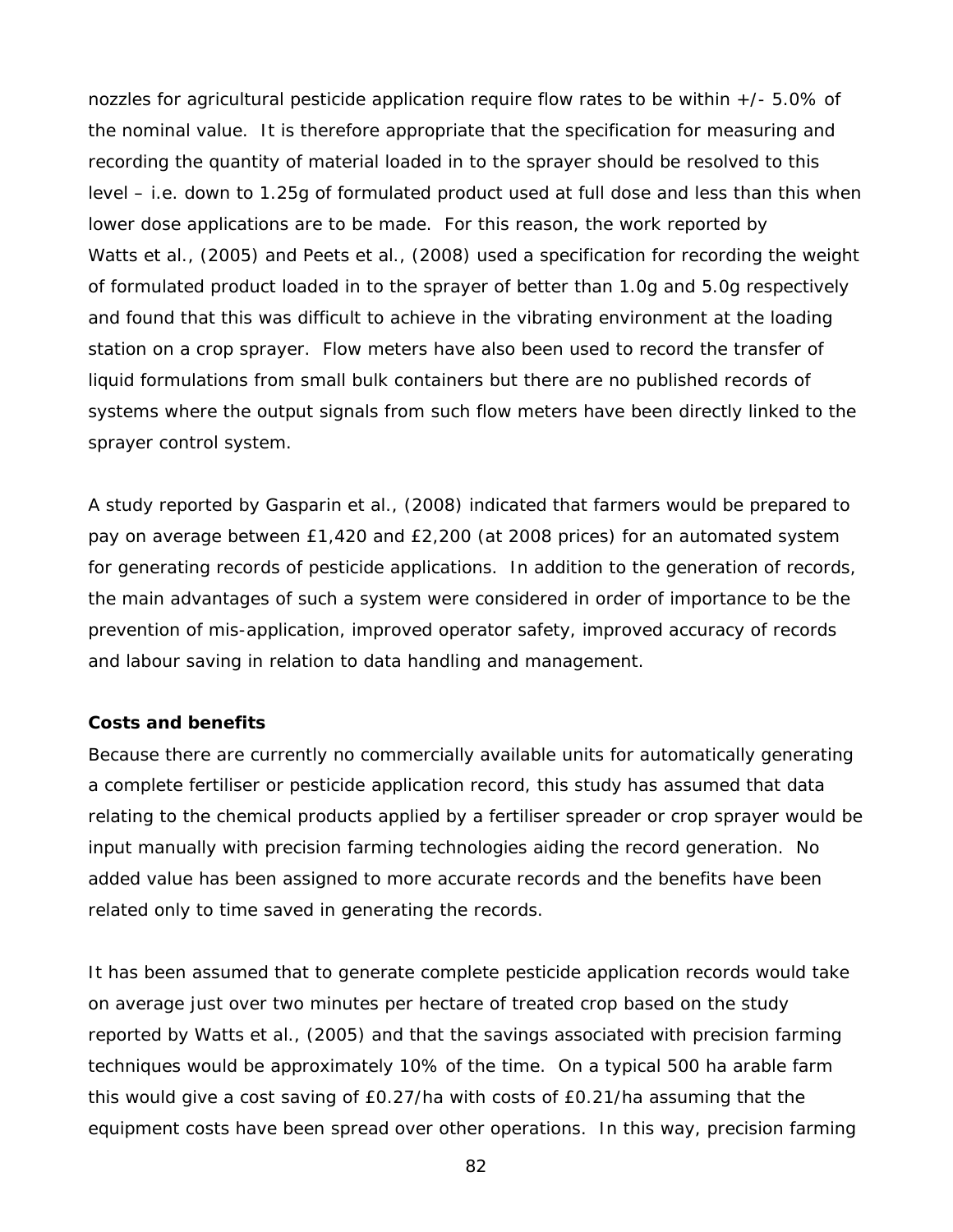aids to spray record generation are just cost effective at this scale (500ha) whereas using a similar analysis for fertiliser application records needs at least 700ha before positive financial return results.

#### **10.2 Records of Cultivations and Harvest Yields**

The use of a tractor/implement control system with an interface to an in-field location system and the ability to transfer information to the farm office computer is able to generate records of such operations automatically and at a low additional cost. Such records can relate to the time taken to complete the operation, date and area covered. As with crop input records, the type of implement and the operating width would normally be entered manually. There are potential future options for using RFID tags to automatically identify the implant or, in the case of a powered unit with a control system, to use the CAN connection. Data transfer from the vehicle system can be via a direct connection with the office/management computer, via a data transfer unit or via a webbased link (R Price, pers. comm., 2008). Such records can then be used as part of farm management and cost control strategies.

The use of a yield mapping combine that has been correctly calibrated and operated in the field provides records of harvested yield that can be used as an alternative to, for example, monitoring loads going into store over a weighbridge. The records generated provide data relating to the management of cropped areas and also a basis for planning the marketing of grain produced.

#### **Costs and benefits**

As with crop inputs, the benefits of using precision farming equipment to contribute to generating records of cultivation and harvesting operations relate to the saving in time and labour and no value has been allocated to the more accurate and reliable records that might result. For cultivations it has been assumed that it would typically take just over a minute per treated hectare and that the cost savings would be in the order of 10% of the total time. This typically gives a cost saving on a 500ha arable farm of £0.12/ha which is unlikely to give an overall benefit if the shared costs of the equipment are included in the analysis. However, if improved cultivation records are seen only as an opportunity cost saving, then this may be a worthwhile benefit particularly if the quality of records are taken into account.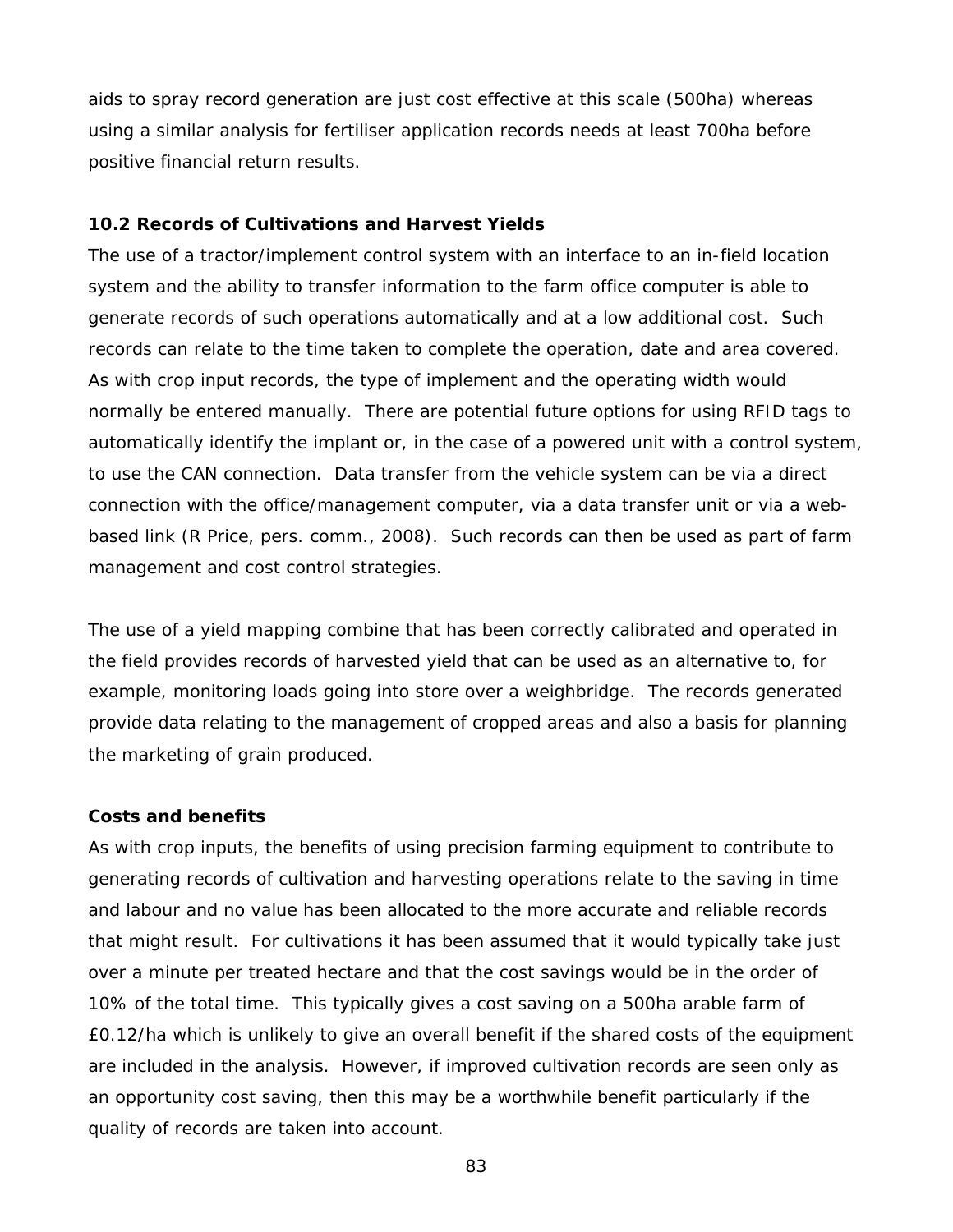For yield mapping the time savings compared to weighing loads over a weighbridge are likely to be much greater. Assuming an 80% saving in time (allowing for calibration of the yield mapping system) a cost saving of around £1.20/ha might be achievable on a 500ha farm. The cost of the yield mapping equipment is higher and would not be justified for the generation of yield records alone. However, assuming that the same information can be used for multiple tasks, the share of the yield mapping costs could be as little as £0.70/ha for a 500ha farm, giving a potential benefit over cost of about £0.50/ha.

# **10.3 Traceability**

Accurate records go some way to providing a traceable system and will meet the needs of schemes concerned with crop assurance for example. Full traceability of crops involving discrete, high value units such as lettuce or cauliflower can be achieved by tagging produce from different parts of a field area and building records for that area in a spatially linked database (Blackburn, *et al*., 2008) For bulked crops such as grains this is not a feasible approach and therefore a "passport" approach can be taken where criteria relating to crop inputs and other treatments are checked against a specification within a spatial framework as the crop is produced. Crops that satisfy the specification can then be harvested and sold with a traceable label.

The generation of automated records that are manipulated in a management system enables on-farm inventories to be maintained automatically in, for example, chemical and crop stores. Such elements of a traceability system have an important role to play for example in monitoring the handling and storage of nitrogen fertilisers on-farm (Heather, 2007). Miller *et al.*, (2008 a & b) also noted that the implementation of an automated recording system on crop sprayers and fertiliser spreaders offers opportunities relating to the automatic control of such applicators including the ability to adjust for the physical characteristics of the materials being applied.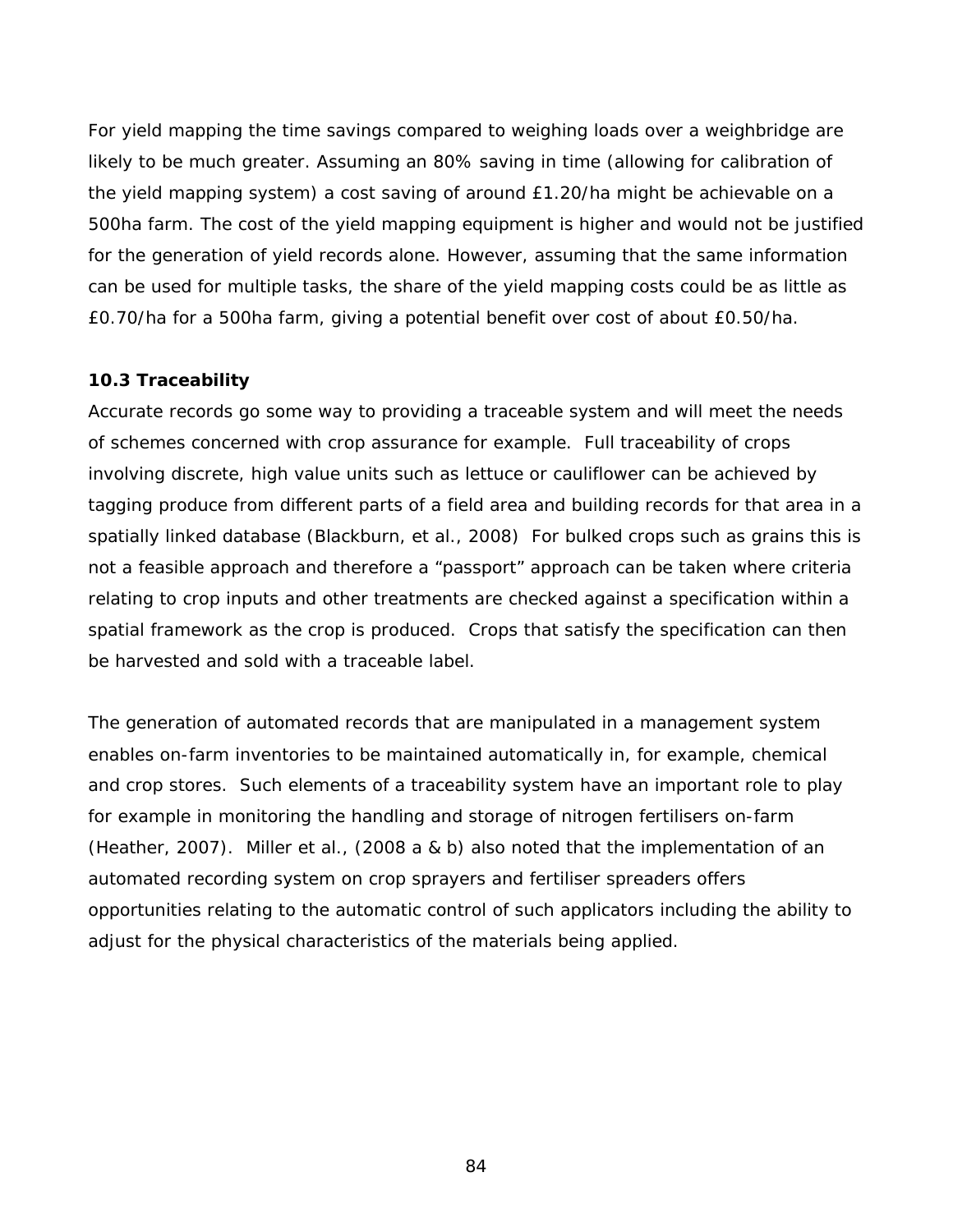# **11. Whole Farm Systems**

#### **11.1 Systems Comprising Multiple Techniques**

Many precision farming techniques involve the use of equipment, services or information that are common to two or more procedures. The GPS receiver and display needed for a guidance system could, with the correct specification, also be used for variable rate input application or in yield mapping. Remote sensing and mapping of the crop canopy could be used to guide variable rate application of PGRs, desiccants or fungicides as well as N fertiliser. Information collected through yield mapping could be used to generate offtake maps for P and K, target remedial treatments in under-performing areas and quantify the benefits of variable treatments in addition to providing a record of yield variation. Having made the decision to invest in DGPS, sensing or mapping therefore, the benefits will often be optimised by making as much use of them as possible. Even if a technique is not cost-effective in its own right, if it can cover part of the cost of components used in other procedures, the profitability of the overall system may be improved.

Various authors have examined the economics associated with multiple precision farming techniques. Leiva *et al.* (1997) assessed costs and benefits for a whole system for two farms, one of 150ha and one of 800ha. Costs of technology were estimated at £21050, made up of £3450 for a computer and software, £13000 for GPS, monitoring, mapping and recording for a tractor and a combine, £600 for a GPS signal subscription and £2000 each for variable rate controllers for a sprayer and spreader. An extra £7500 was added for a second tractor unit for the 800ha farm. For the 150ha farm, the average increase in yield needed across the farm was calculated to be 8%, or the reduction in variable costs nearly 30%, with a long pay back period. But for the 800ha farm, the increase in yield needed was only 2%, or the variable cost saving about 8%, to pay back over 5 years.

Østergaard (1997) estimated the potential economic benefit from variable application of N, P, K and lime in five fields in Denmark. Based on a three-year experiment, the overall benefit was calculated to be \$40-50/ha, compared to uniform applications. Schmerler & Basten (1999) recorded an average benefit in Germany of 60DM/ha from wheat grown in farm scale trials on three fields over three seasons where seed and agrochemical rates were varied. Of this, 15DM were derived from N savings (mean 19 kg N/ha), 40DM from increased yield (mean 0.2 t/ha or 3.5%), and 5DM/ha from saved seed (50 seeds/m2 or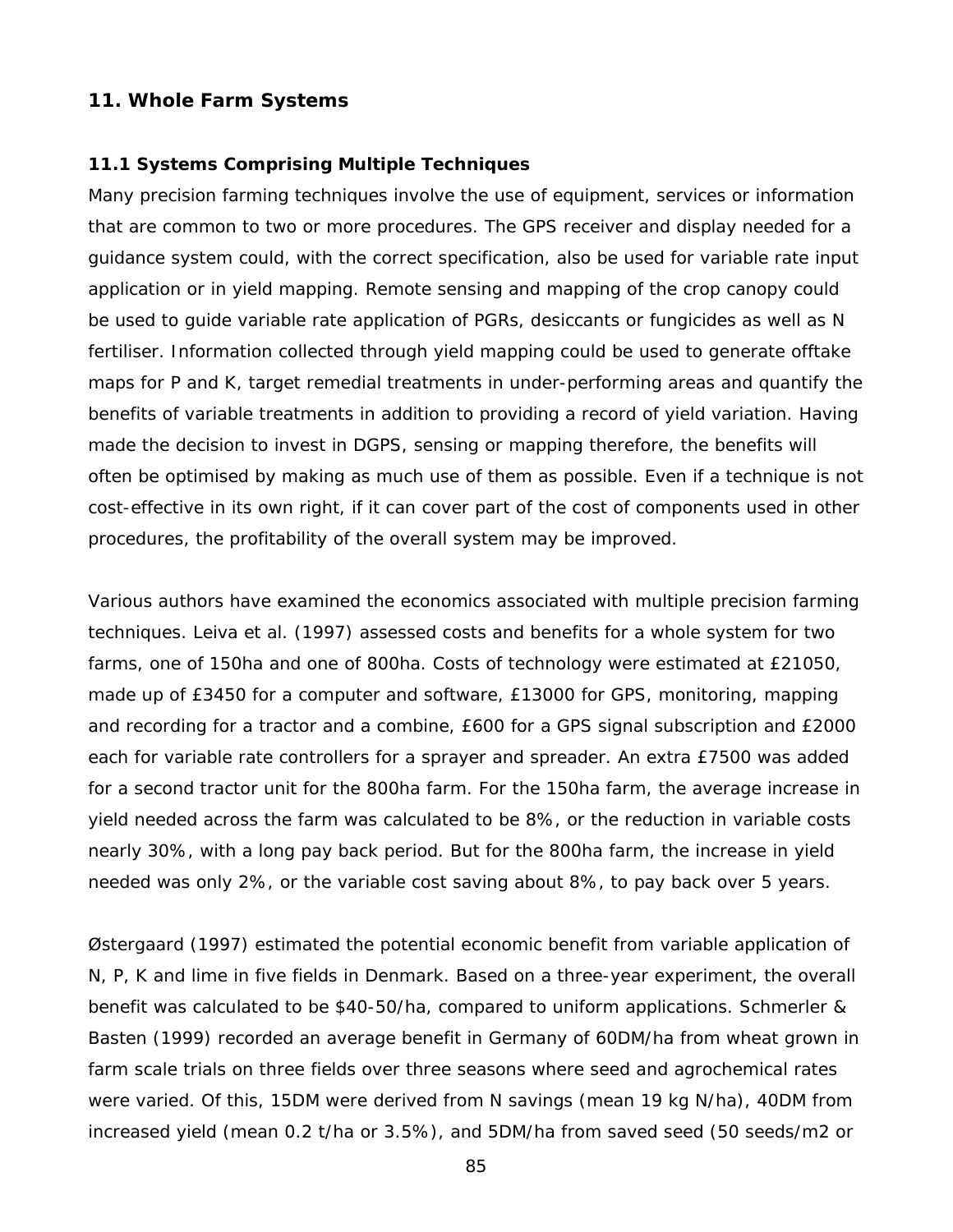12%, based on one field / year only). Similar experiments on spring barley in just two field scale trials revealed N savings worth 7 DM/ha and a yield increase of 0.2 t/ha worth 40DM/ha. The same authors calculated system costs of 49DM/ha for a 7100ha farm of which around 50% was suitable for site-specific management. This included DGPS and signal costs, and the capabilities to apply variable rate herbicides, fertiliser and seed rates, map yields and analyse data with a computer.

Godwin *et al.* (2003) defined four different systems for a 250ha farm, ranging in cost from £5/ha for the most basic to £18/ha for the most sophisticated. Assuming that 30% of the farmed area would respond to variable treatments, and for wheat priced at £65/t, it was calculated that the yield increase required in the responsive areas would range from 0.25 to 1.0 t/ha depending on the cost of the system. Alternatively, based on the economic benefits from variable N alone obtained in the experiments by Wood *et al*. (2003), it was concluded that the break even area from this technique would be 80ha for the basic system and 300ha for the most sophisticated.

Coquil & Bordes (2005) reported benefits from the FARMSTAR service in France, based on the use of satellite-derived crop images to generate variable (or uniform) application maps to apply N and agrochemicals, detect stress and organise field walking. Savings of 25-50 kg N/ha were claimed for winter oilseed rape, without reducing yield (and with an increased oil content of 0.5-1.0%), and profits of more than  $\epsilon$ 50/ha. For wheat, profits of around €15-20/ha were claimed from improved targeting of PGRs and management of lodging risk, and reductions in N input.

Courtyard Partnership (Farmers Weekly, 10 September 2008) estimated savings of £21/ha through the use of field management zones, mainly to target variable seed rates and P & K applications. Their calculations suggested that savings from variable N could amount to an extra £50/ha.

McCallum & Sargent (2008) conducted a study based on 8 growers in southern Australia with varying levels of precision farming experience. This was in response to significant uptake of GPS guidance and auto-steer, but little change in the use of yield mapping or variable rate application, due (it was considered) to a lack of evidence of a return on investment. An analysis of costs and benefits was carried out using information on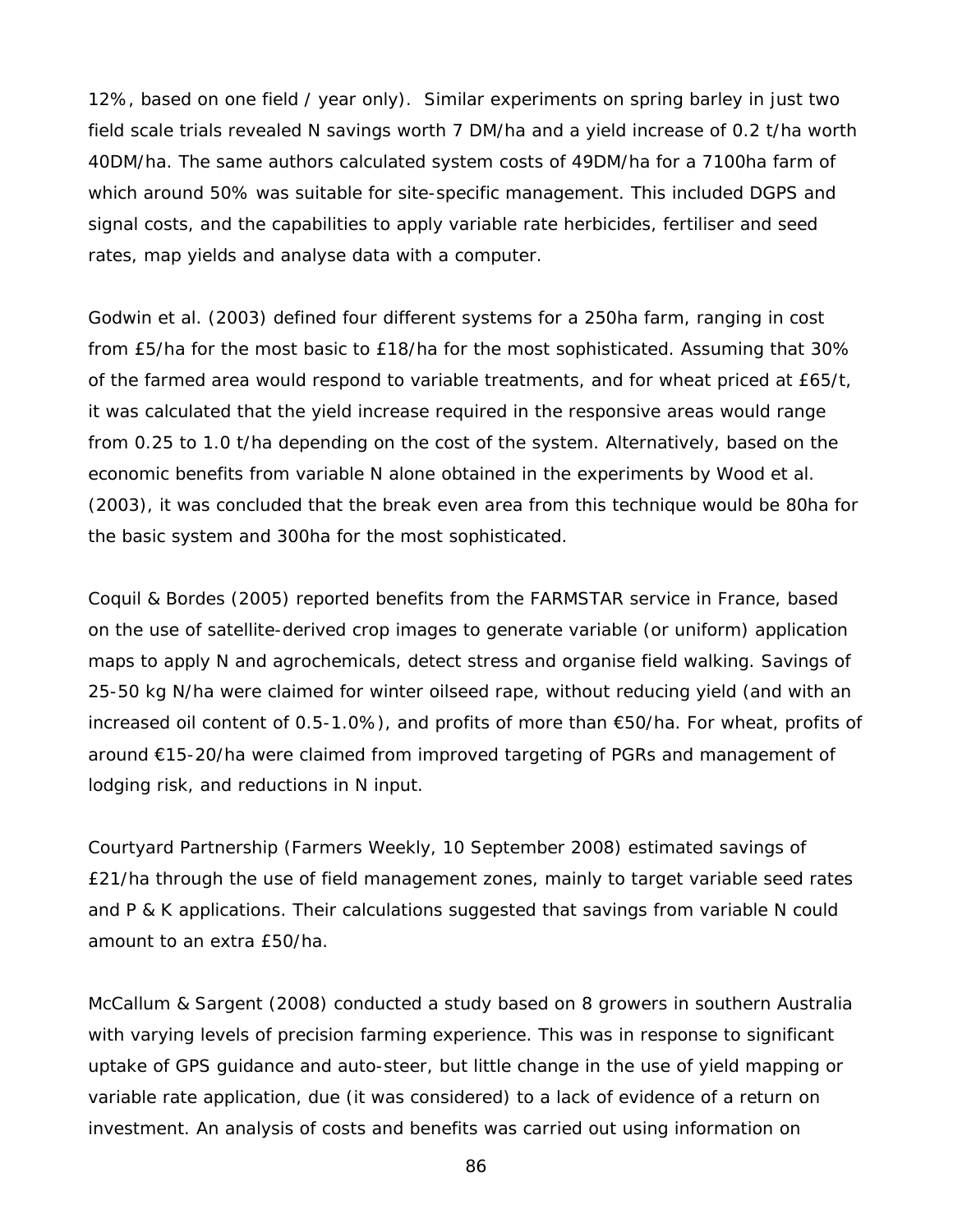cropped area, crops grown, soil type, yields, fuel costs, labour costs, input costs, machinery costs, and evidence on benefits from the precision farming techniques being used on the farm (for example reductions in overlaps). The average cost of equipment was calculated at \$44/ha, and the average annual benefit \$18/ha. Average payback period for guidance and auto-steer was calculated at 3 years, compared to 7 years for yield mapping and variable rate equipment.

# **11.2 A Tool for Calculating Farm-Specific System Costs and Benefits**

An objective of this project was to produce an interactive tool that could be used by individual growers of combinable crops in the UK to obtain an indication of the techniques, or combination of techniques, that might produce a benefit over cost for their particular farm. The tool was originally created in Microsoft Office Excel (2003), and consisted of a series of interconnected spreadsheets within one workbook, with the intention of this being adapted to enable web-based access.

A 'main' sheet was created where information on area farmed, crops grown, average yields, expected prices and input costs (including sprays, fertiliser, seed, labour and fuel) could be stored and modified. A facility to enter (separately) the known or estimated proportion of fields on the farm having variation in soil type, crop yield or crop canopy size, and the proportion of fields with patchy weeds, was included, along with the option to specify in more detail the range of variation *e.g.* the (typical) split within-fields between light, medium and heavy soils, the split between small, medium and large canopy areas within-fields, the split between low, average and high yielding areas, and the typical areas within fields containing specified weed species. Finally a 'system generator' was constructed whereby individual techniques could be added or removed, and their individual costs and benefits, and the overall net benefit of the system, displayed.

For each particular technique, a spreadsheet was created to calculate the likely costs specific to that task, the potential benefits, and the net benefit. Benefits were based on the information reported in this review, taking into account published research and commercial experience, or where appropriate calculated from standard figures. Costs associated with equipment, services or procedures that could be used for more than one purpose were calculated in a separate sheet, and their cost then shared according to the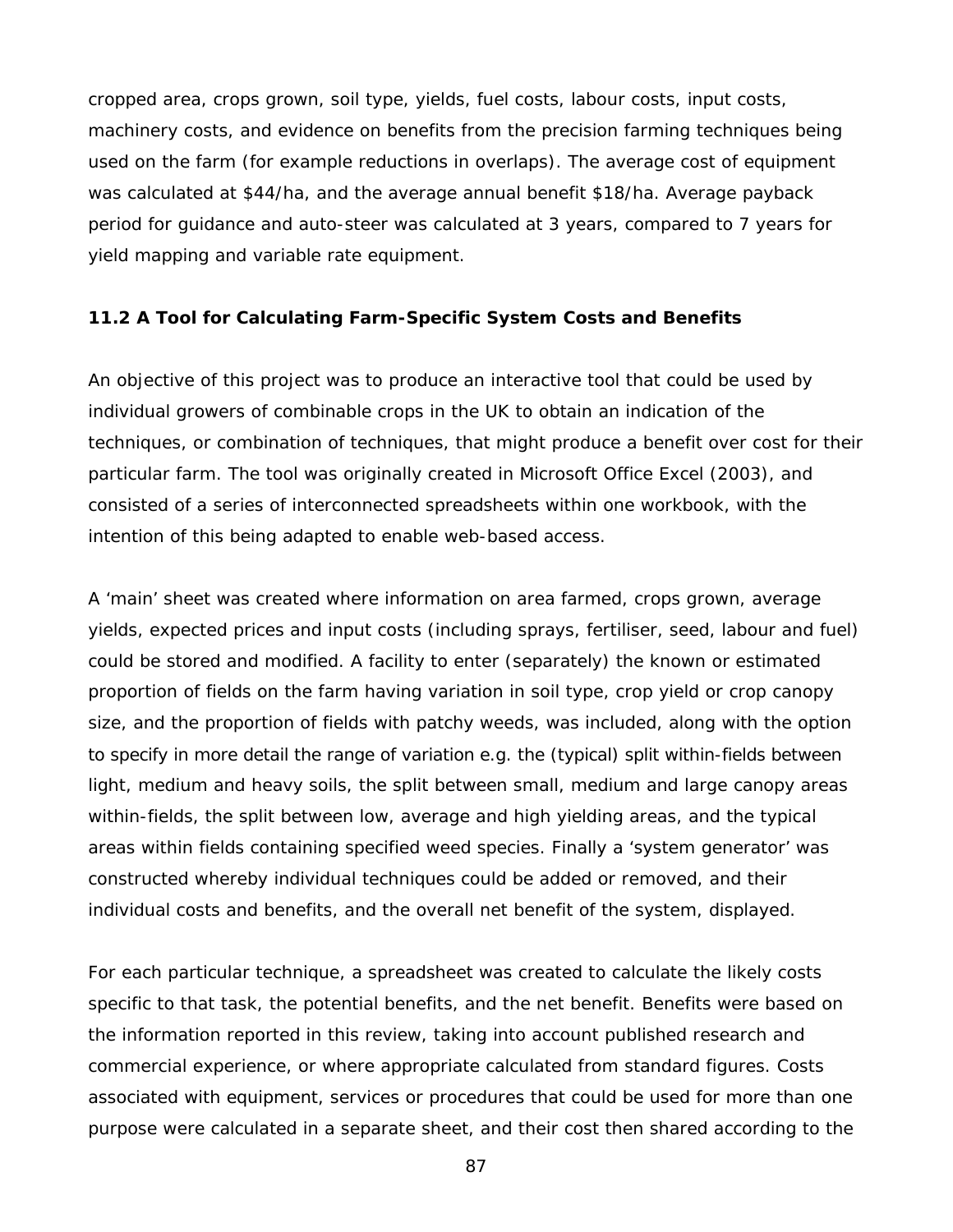number of techniques chosen that involved them. Where more than one method of achieving a particular technique existed, for example using satellite images or a vehiclemounted system to provide crop canopy information, or using a low, medium or high accuracy guidance system, an ability to select from two or more options was provided. Where the yield benefits or savings achievable from a particular technique were unknown or very uncertain, an ability to choose different levels of potential yield response or saving (within what were considered likely minimum and maximum values) was included.

To make entry and reporting of key information more straightforward, a 'start' sheet was produced where a grower can enter key information about their farm, its variation and the techniques that they might want to consider. By altering the techniques chosen, the estimates of variability, and the farm size or crop details entered, the calculator provides a means of rapidly identifying the likely impact of changing these parameters on the costs and benefits of each technique, and the system as a whole. By updating some of the default values or over-riding the default options on the main sheet, the calculator can be updated or customised to match even more closely the specific circumstances or requirements on a particular farm.

The output on the 'start' sheet is in the form of a traffic-light style table which indicates, for the chosen techniques, which are unlikely give an economic benefit (cost more than benefit), which might possibly give an economic benefit (benefit equal to 1-1.5 times the cost) and which would probably give an economic benefit (benefit equal to more than 1.5 times the cost) based on the information entered about the farm and its variation. In addition, the net economic benefit of the overall system is displayed.

Based on the output from the calculator tool, Tables 11.1-11.3 show the likely costs and potential benefits from precision farming techniques based on example systems for farms of 300, 500 and 750ha. All are based on the same cropping split (50% winter wheat, 25% winter oilseed rape 12.5% spring barley and 12.5% winter or spring beans). Other assumptions are as outlined in section 3.0. All costs assume common use of equipment (where possible). Therefore although some techniques may only just cover their costs, or may even result in small losses, by covering part of the cost of shared components their inclusion results in a higher margin over cost for the system as a whole.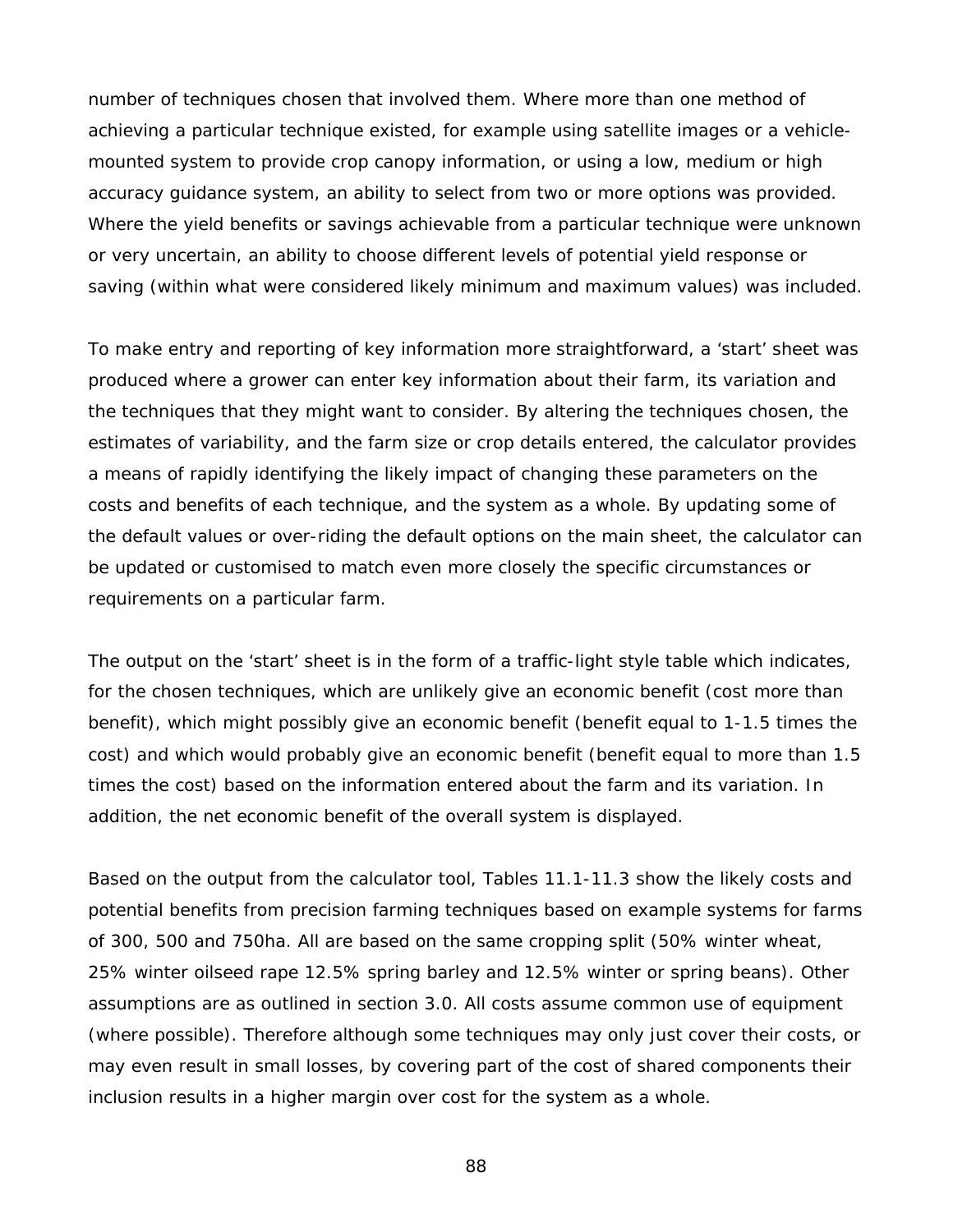Table 11.1 Likely costs and potential benefits (averaged over whole farm) from precision farming techniques based on example system for a 300ha combinable farm

|                         |                                                             | Costs and Benefits (£/ha) |       |            |
|-------------------------|-------------------------------------------------------------|---------------------------|-------|------------|
| Technique               | <b>System Details</b>                                       | <b>Benefit</b>            | Cost  | <b>Net</b> |
| Guidance                | Low accuracy, free signal,<br>lightbar display              | 2.50                      | 0.50  | 2.00       |
| Variable N application  | Use N maps based on canopy<br>images from service provider  | 9.50                      | 6.75  | 2.75       |
| Variable PK application | Use PK maps based on grid<br>sampling from service provider | 8.00                      | 7.00  | 1.00       |
| Overall System          |                                                             | 20.00                     | 14.25 | 5.75       |

Table 11.2 Likely costs and potential benefits (averaged over whole farm) from precision farming techniques based on example system for a 500ha combinable farm

|                                                 |                                                                 | Costs and Benefits (£/ha) |       |         |
|-------------------------------------------------|-----------------------------------------------------------------|---------------------------|-------|---------|
| Technique                                       | <b>System Details</b>                                           | <b>Benefit</b>            | Cost  | Net     |
| Guidance                                        | Med-high accuracy, paid-for<br>signal, part auto/assisted steer | 14.25                     | 10.75 | 3.50    |
| Auto-section sprayer<br>boom control            | 1% saving in spray costs from<br>minimising headland overlaps   | 1.25                      | 0.75  | 0.50    |
| Targeted actions to<br>reduce yield limitations | Use yield maps to target<br>compaction                          | 2.00                      | 2.00  | 0.00    |
| Variable N application                          | Use N maps based on satellite<br>images from service provider   | 9.50                      | 4.75  | 4.75    |
| Variable PK application                         | Use PK maps based on grid<br>sampling from service provider     | 8.00                      | 6.25  | 1.75    |
| Yield mapping                                   | Use yield maps to identify and<br>quantify yield variation      | 0.00                      | 1.00  | $-1.00$ |
| Yield mapping                                   | Use yield maps to improve<br>farm management records            | 1.25                      | 1.00  | 0.25    |
| Overall System                                  |                                                                 | 36.25                     | 26.50 | 9.75    |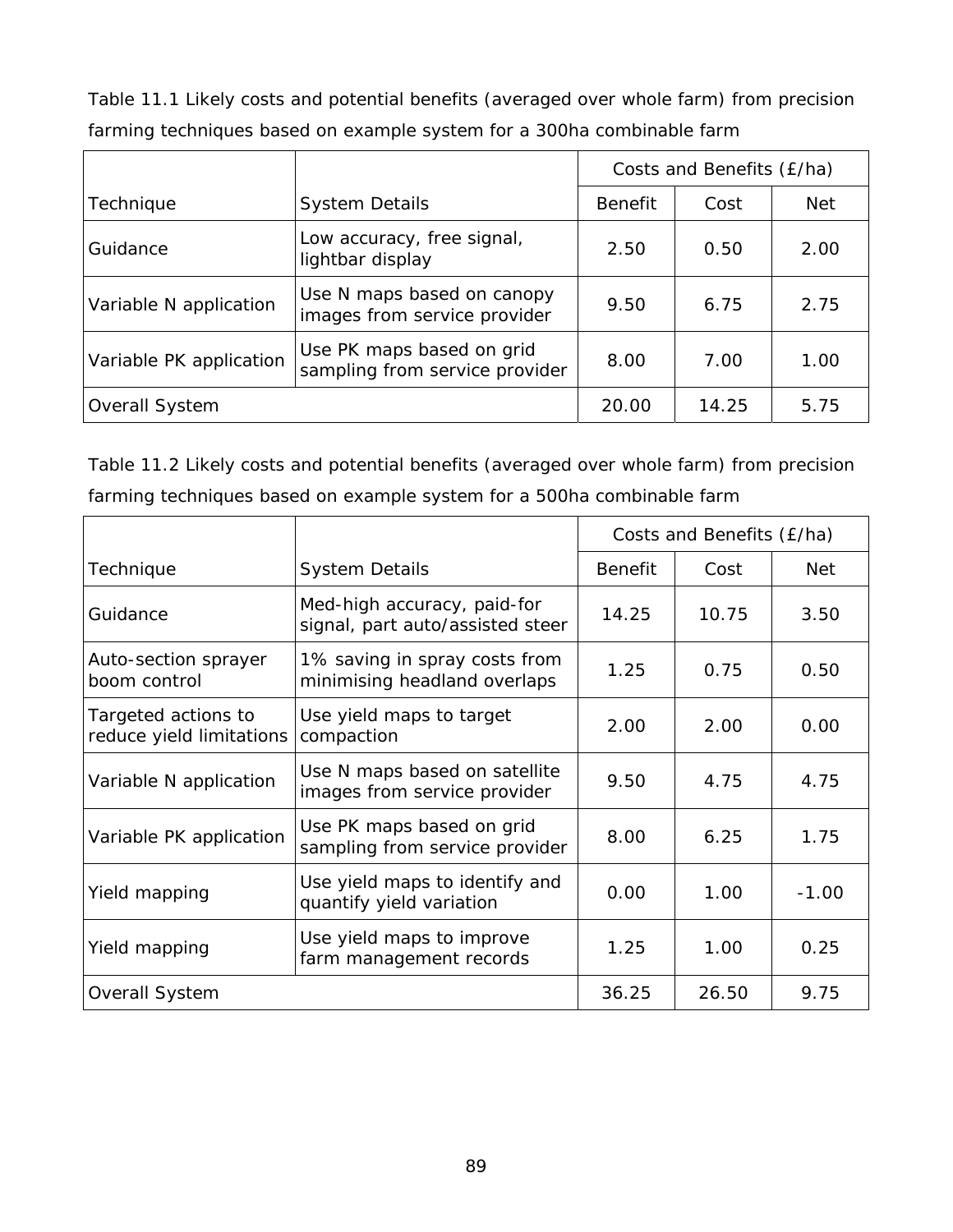Table 11.3 Likely costs and potential benefits (averaged over whole farm) from precision farming techniques based on example system for a 750ha combinable farm

|                                                 |                                                                  | Costs and Benefits (£/ha) |       |            |
|-------------------------------------------------|------------------------------------------------------------------|---------------------------|-------|------------|
| Technique                                       | <b>System Details</b>                                            | <b>Benefit</b>            | Cost  | <b>Net</b> |
| Guidance                                        | High accuracy, RTK signal,<br>auto-steer on all vehicles         | 21.00                     | 12.00 | 9.00       |
| Auto-section sprayer<br>boom control            | 1% saving in spray costs from<br>minimising headland overlaps    | 1.25                      | 0.50  | 0.75       |
| Map soil textures                               | One-off EC mapping by service<br>provider (spread over 10 years) | 0.00                      | 0.75  | $-0.75$    |
| Targeted actions to<br>reduce yield limitations | Use yield maps to target<br>compaction                           | 2.00                      | 1.75  | 0.25       |
| Variable seed rates                             | Use soil texture maps to vary<br>seed rates in variable fields   | 2.00                      | 1.75  | 0.25       |
| Variable N application                          | Use own tractor-mounted<br>sensing system e.g. N-Sensor          | 9.50                      | 3.25  | 6.25       |
| Variable PK application                         | Use PK maps based on grid<br>sampling from service provider      | 8.00                      | 6.00  | 2.00       |
| Variable PGR application                        | Use canopy data from sensing<br>system to vary PGR dose/input    | 3.75                      | 3.75  | 0.00       |
| Patch spray herbicides                          | Map every 2 years. Use weed-<br>specific treatment strategy      | 5.75                      | 4.25  | 1.50       |
| Improved fertiliser<br>application records      | Use manual product entry to<br>create records                    | 0.25                      | 0.25  | 0.00       |
| Improved spray<br>application records           | Use manual product entry to<br>create records                    | 0.25                      | 0.25  | 0.00       |
| Yield mapping                                   | Use yield maps to identify and<br>quantify yield variation       | 0.00                      | 0.75  | $-0.75$    |
| Yield mapping                                   | Use yield maps to improve<br>farm management records             | 1.25                      | 0.75  | 0.50       |
| Overall System                                  |                                                                  | 55.00                     | 36.00 | 19.00      |

As farm size increases, the number of precision farming techniques that could potentially be cost-effective, and the overall margin over cost of the system, increases. Other consequences of farm size include an increase in the level of sophistication that is justified within an individual technique or the system as a whole, and also a greater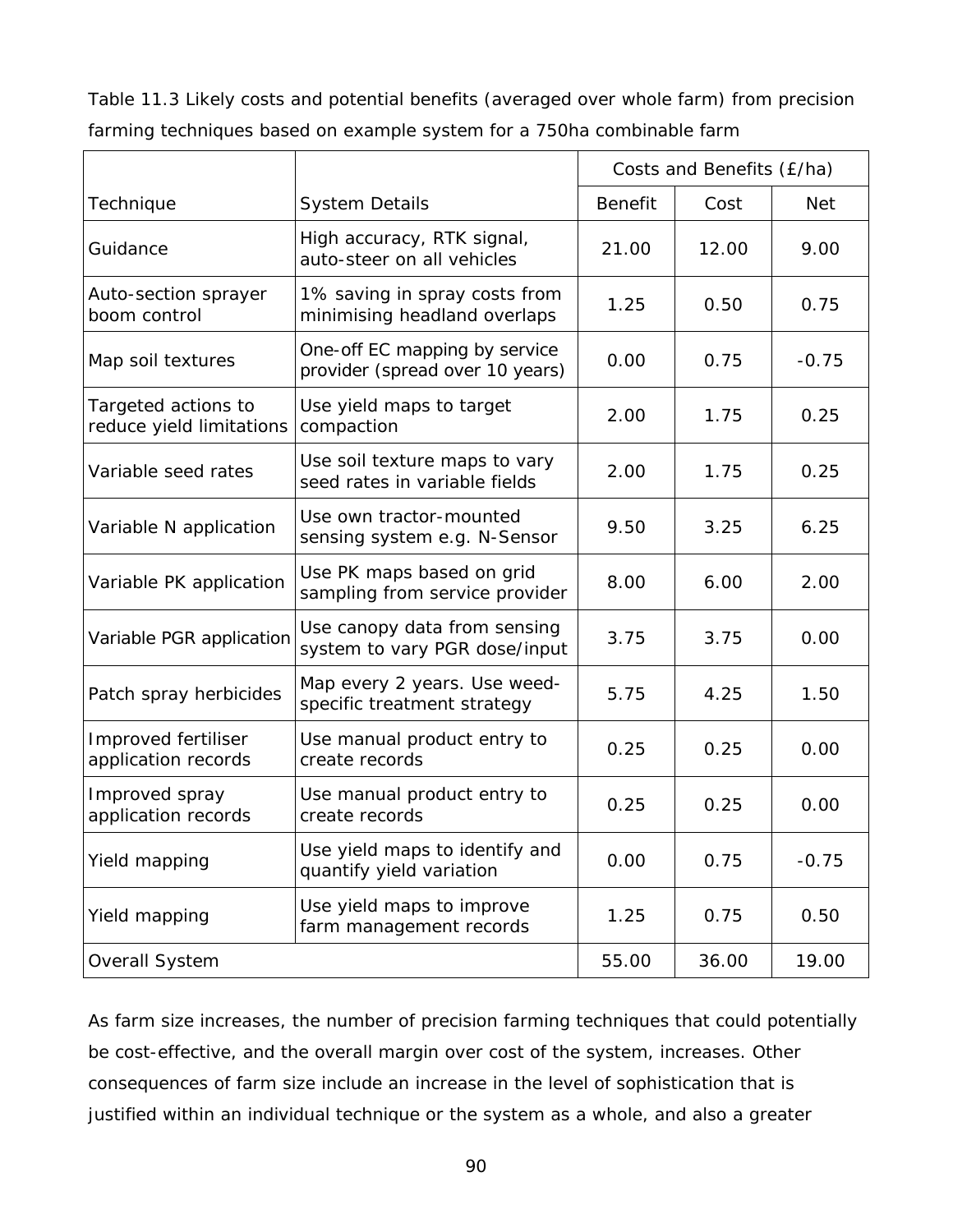probability of owned equipment giving an equal or higher margin over cost compared to a bought-in service from a service provider.

The cost/benefit calculator and the example systems illustrated above are not intended to produce an estimate of the actual costs and benefits that an individual grower would encounter should they choose to use those techniques within that particular system. However, alongside other information sources, the calculator provides a useful scenarioexploration tool to assist decision making by a grower as to which of the available techniques are most likely to be worth further investigation, and the key parameters related to their farm that are likely to influence the economic benefits obtained.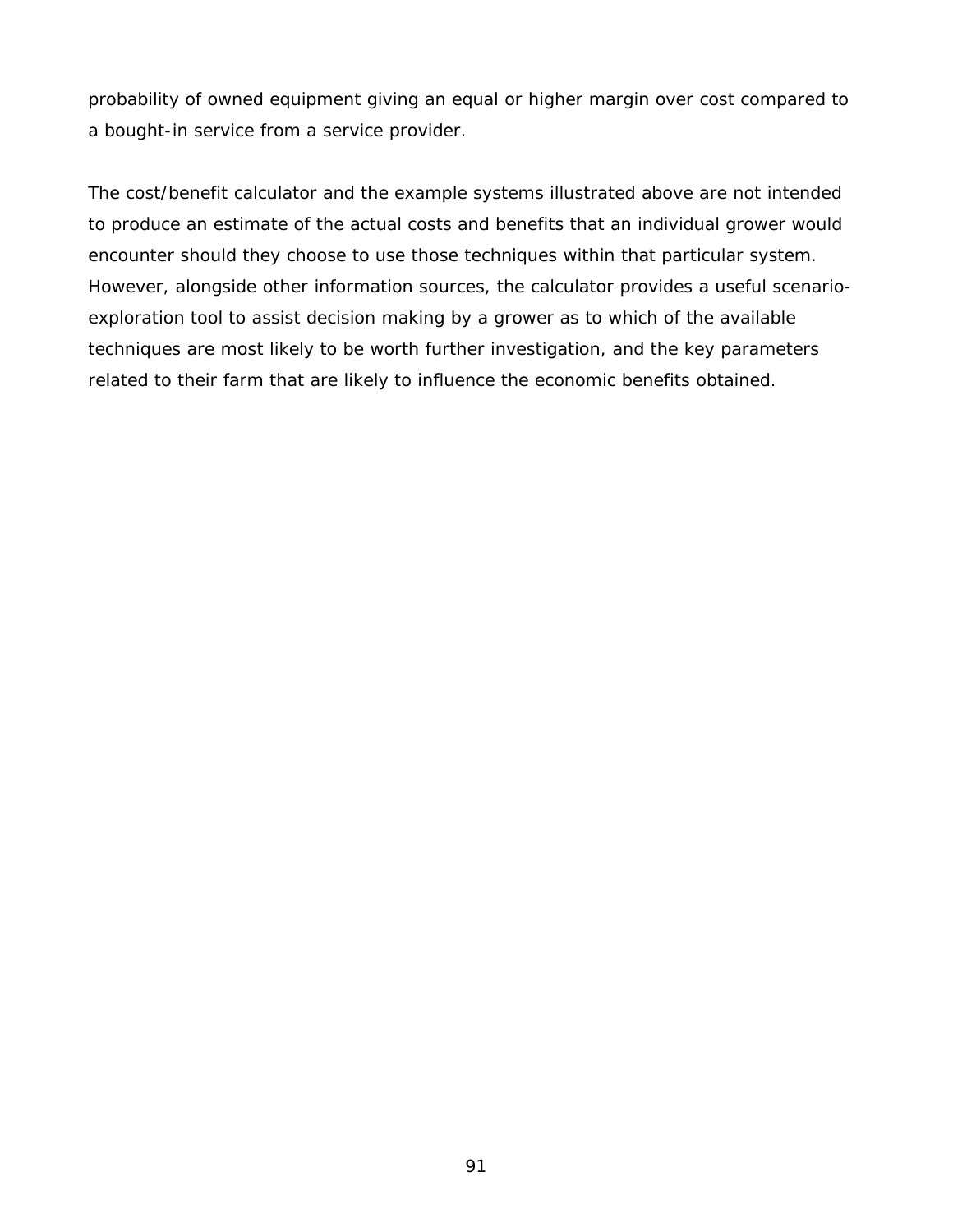# **12. Conclusions**

The potential for precision farming technologies and techniques to help growers improve their production efficiency whilst simultaneously achieving worthwhile environmental and practical benefits is clear. However, the evidence base of published independent research on the cost-effectiveness of the options available remains small compared to the wealth of services and equipment that are now available commercially. It is vital to ensure that the necessary investment in equipment and time is appropriate, and to enable growers to evaluate for themselves the opportunities that are most likely to benefit their own farms.

The commercialisation of guidance systems for agricultural vehicles has added a new perspective to the integration of precision farming into modern production systems. A key advantage (compared to other techniques) is the relative confidence with which the likely costs and potential benefits can be calculated for an individual farm. With the right system, even smaller farms can achieve some important benefits for a capital investment of little more than £1000. Undoubtedly though, for larger farms investing in a system capable of improving tramline accuracy is imperative to maximise returns.

Where the cost of a DGPS receiver/display could be justified based on guidance benefits alone, the opportunity to upgrade to a system capable of achieving other tasks should be carefully considered. In particular, auto-section control as standard must surely be the aim for larger sprayers of 24m boom width or above, not just for economic reasons but also for the proactive message on targeting of pesticides that this sends out.

The next step in the decision-making process is perhaps the most difficult. The rest of precision farming is largely about variation: identifying, mapping, reducing, managing or monitoring change in it. For farms with little variation the benefits from variable inputs are likely to be small and may not cover the associated costs. However, in many cases growers will only have a rough idea as to how much variation they have unless they have invested in techniques to measure it. The development of systems or services aimed at providing growers with a means of measuring and interpreting underlying variation has progressed less than those aimed at managing it. In particular the benefits that could be obtained from yield map information are undoubtedly being under-exploited, either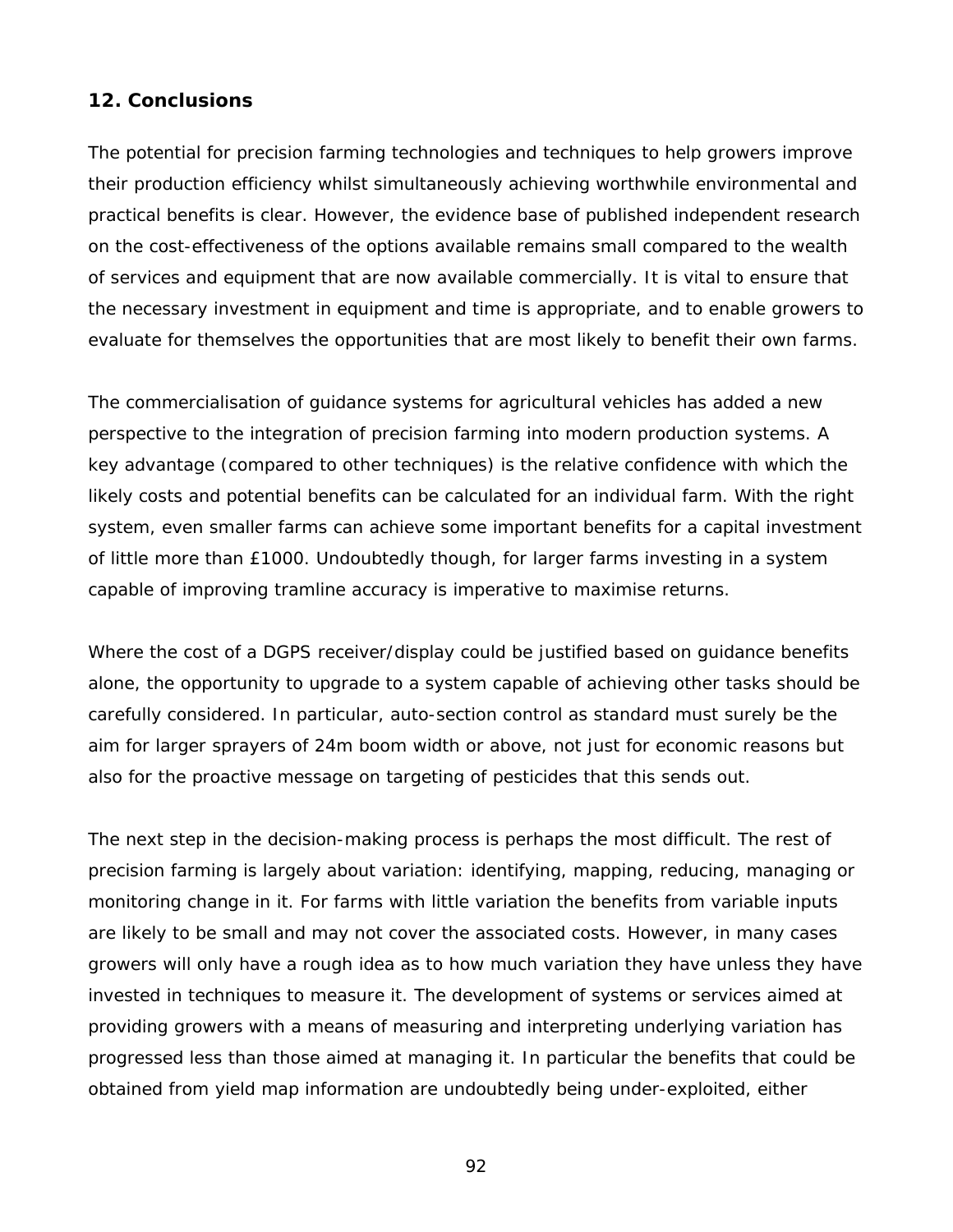because the capability exists on machines but is not being utilised, or because data is being collected but cannot then be analysed or interpreted.

Once the extent of any variation has been determined, an important question is how sophisticated (or expensive) does the management of this need to be? The analysis in this report has generally focused on benefit over cost when using technologies and equipment to automatically map and manage variation at reasonably high resolution within a field. For some growers there may be the opportunity to derive much of the benefit from targeted inputs or agronomy simply by managing part or parts of a field differently to the rest, through manual adjustments to equipment. The possibilities for doing this should always be explored first before investing in variable rate capabilities (although it is acknowledged that many growers will already be doing all that they can without the aid of technology). In some cases this may be facilitated by the use of autosteer, allowing the operator to focus more on adjusting machine settings and less on direction of travel.

The technique of varying seed rates in response to differences in seedbed quality has seen limited uptake by growers, but this may increase as more drills are sold that have the capability. Analysis suggests that the economic benefits are likely to be quite small, and restricted to farms where soils frequently vary from lighter sandy or loamy soils to heavy clays in the same field. If so ECa mapping provides a useful basis for determining the boundaries between soil textures, with appropriate soil inspections.

For the major crop nutrients (N, P & K) the analyses carried out as part of this project appear to indicate somewhat smaller benefits from variable rate application than have been reported commercially (or in some previous research). This is partly because the assumption here is that not all crops on the farm will be suited to a particular technique, and not all fields will have adequate variation to justify varying a particular input. The benefits calculated here have generally been presented as averages over the whole farm, and do not represent the maximum benefit that could be obtained on a particular crop. However this does not mean that the net benefits are understated, because the costs too are presented as an average over the whole farm area. It has also been assumed that existing (average) soil indices or uniform applications on the farm are at the optimum level. In practice this may not always be the case in commercial situations. Nevertheless,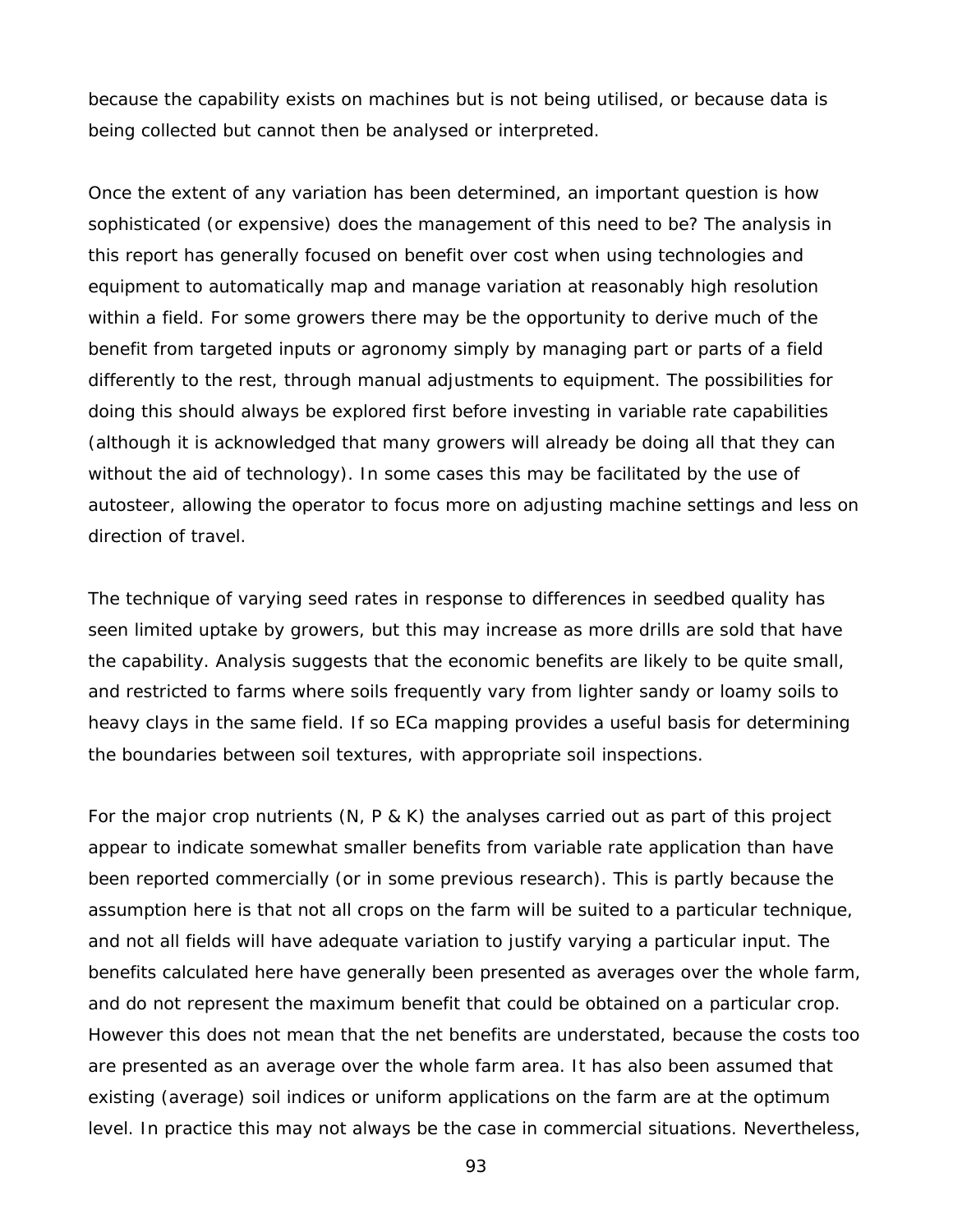provided that adequate variation exists and the most appropriate option for implementing a technique is chosen, variable application of P & K and N should each result in net benefits equivalent to a few pounds per hectare (slightly more for N on larger farms).

The case for variable rate application of crop protection chemicals is weaker. The potential economic benefits of varying PGR applications within a field are small, and the technique can only really be justified in terms of preventing yield loss (through lodging). If PGR use is further restricted, either by government policy or by end-user requirements, or if their costs were to increase significantly, this could change. The information and equipment used within other techniques could be used to deliver the capability at little extra cost. Although the same could be said for variable application of fungicides, the difference here is that the evidence for a relationship between measurable variation in a crop and its fungicide requirement is lacking, and is likely to be complicated. This technique is very unlikely to be practical or cost-effective therefore in the foreseeable future.

The principles for variable rate application of herbicides are reasonably well established. The necessary capabilities also exist, although not the utopian scenario of on-the-move simultaneous detection and treatment of multiple weed species through varying doses or mixtures. However there are significant barriers to uptake, notably the inconvenience of having to map weeds whilst carrying out other operations or as a separate pass, the difficulty in producing reliable maps, the (understandable) tendency for growers and agronomists to adopt a zero-tolerance strategy for those weeds that have so far shown the potential for management through patch spraying (black-grass, cleavers, wild oats and couch) and the relatively high costs involved. Although there could be economic benefits for growers on larger farms with a high proportion of fields having patchy weeds, the incentive to make use of this technique may depend more in future on issues such as herbicide availability, use restrictions and biodiversity targets.

Precision farming systems have an important role in aiding the generation of records for an arable farming enterprise. Some records are needed to satisfy legal requirements and to provide a means of demonstrating compliance with environmental safety and other regulatory controls. Others provide an important component in the overall management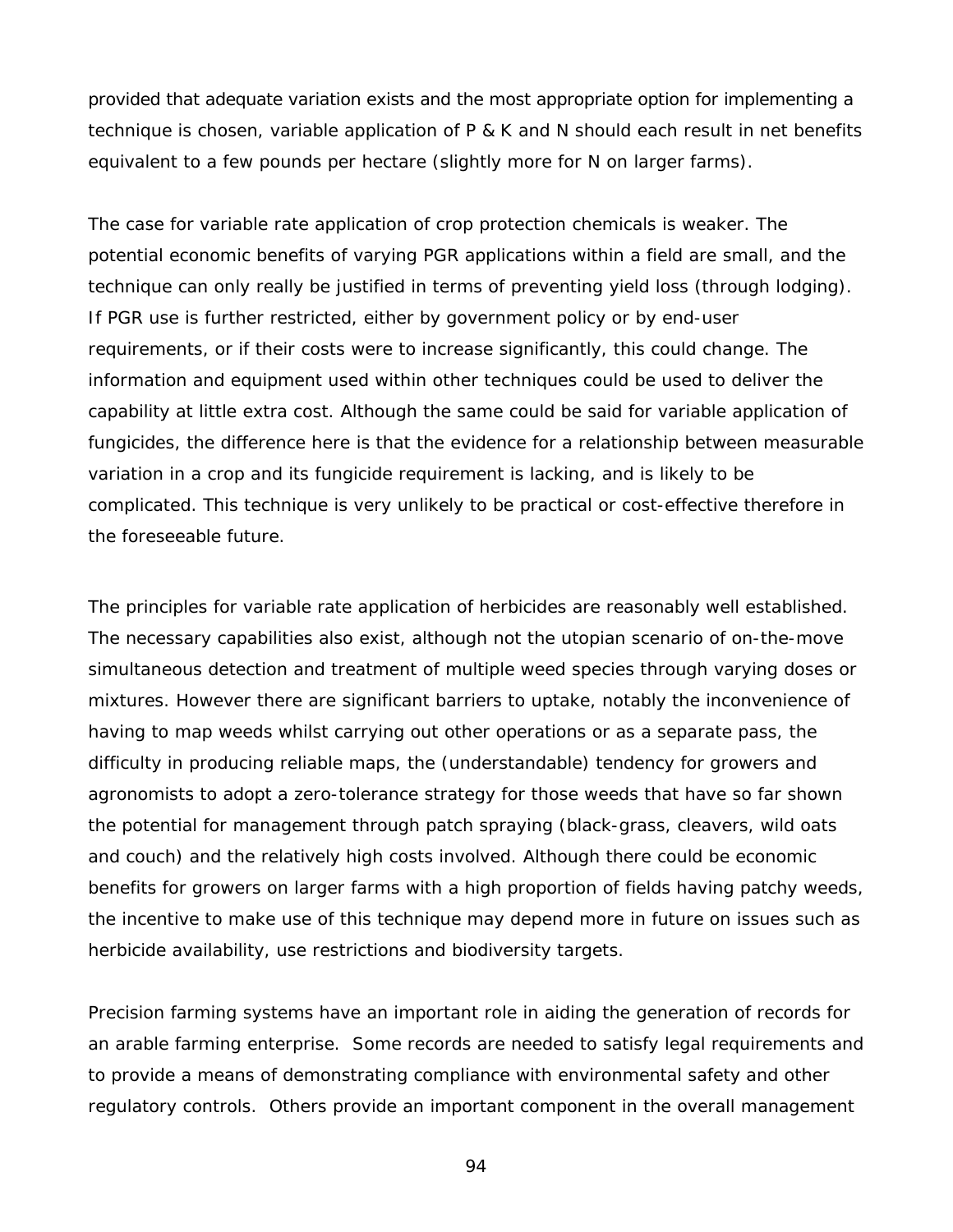of the farm. It is unlikely that complete records will be generated with current systems and therefore it is likely that some manual data entry will be necessary. In the future it is likely that RFID labels on fertiliser and crop protection products will enable product labels to be read by the applicator controller with implications for more reliable and accurate records and improved control of the application system. Even with manual entry of some data, it is likely that records generated with the input from precision farming units will be more accurate and reliable than those created by solely manual means and will lead to some time savings. The costs of precision farming equipment is very unlikely to be justified by record generation alone but, once systems have been obtained, the contribution to record generation is likely to have a positive value on most farms of 500ha and above.

The extent to which precision farming techniques are successful and contribute usefully to the management and profitability of a farm is likely to depend upon getting the most out of the investment in time and money. While it is important to consider the costs and benefits associated with each individual technique in order to identify which should be priorities for further investigation or introduction, maximising the net benefit of the system as whole should be the longer-term objective. Farm size, cropping and the extent of variation on the farm will all influence the scope and complexity of the system that is most appropriate. In general though, the larger the farm, the more techniques are likely to be cost-effective and (through shared or spread costs) the greater the likely net benefit of the overall system. However, timeliness is also crucial for most operations and any delays introduced as a result of precision farming methods being adopted could easily result in their advantages being negated in the short term.

This analysis suggests that an appropriate system could deliver average net benefits equivalent to around £6/ha on a 300ha combinable crop farm, £10/ha on a 500ha farm, or £19/ha on a 750ha farm. Between them variable N application and guidance contribute about 80% of the net benefit in each case. However, as the contribution from variable N application depends heavily on the amount of canopy variation present, for many growers guidance will give the highest probability of an economic benefit over cost and is likely therefore to represent their lowest risk entry point into precision farming.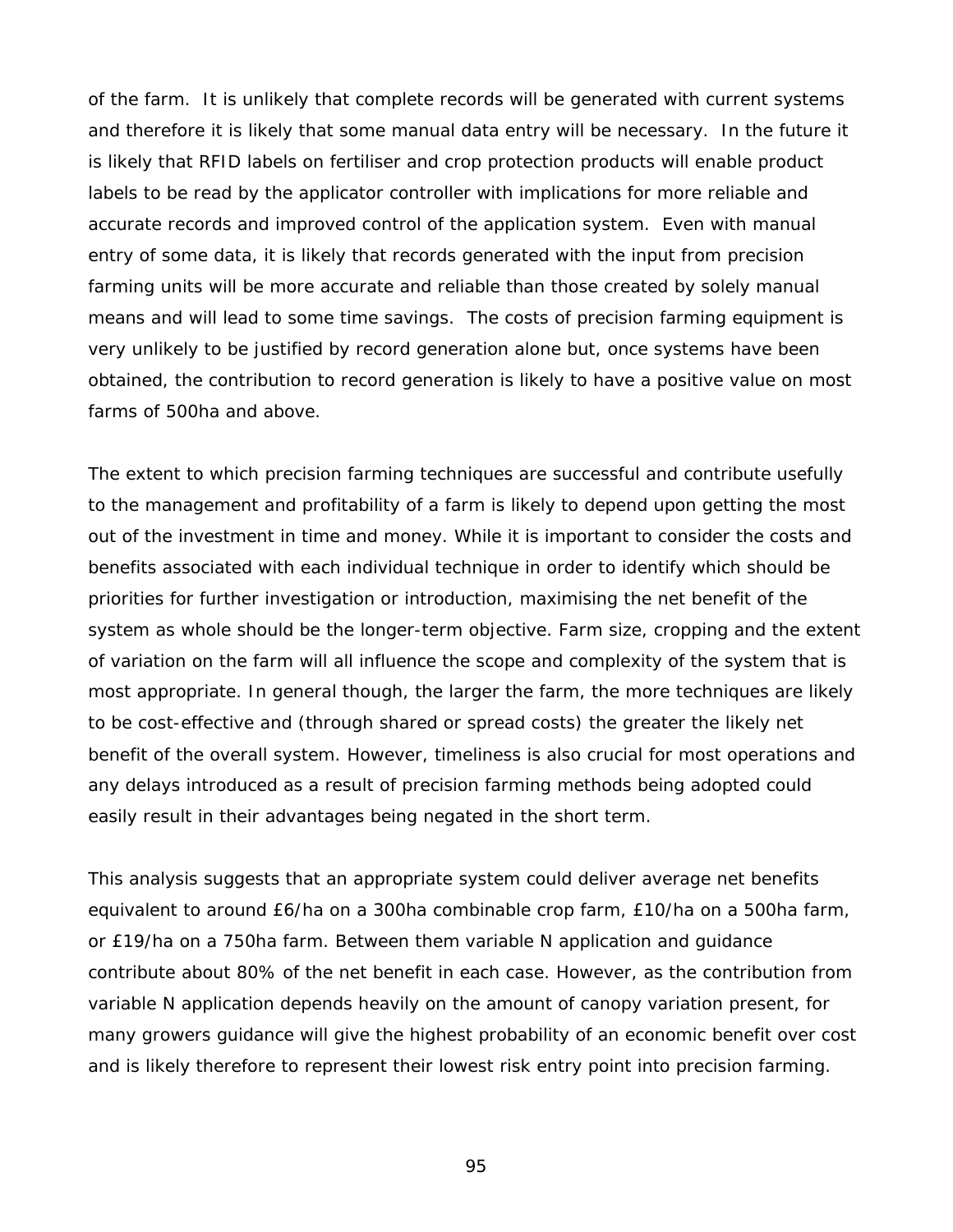# **13.0 Acknowledgements**

The authors would like to thank everyone who contributed to the writing of this review, and in particular the following people for their invaluable help and advice at various times during the course of the project:

Andrew Cragg, Brooker Farms

Chris Dawson of the Precision Farming Alliance, and all those who participated in the

workshop held on 7 January 2009

Clive Blacker of Precision Decisions

Mark James of John Deere

Simon Griffin of SOYL

Tim Chamen of CTF Europe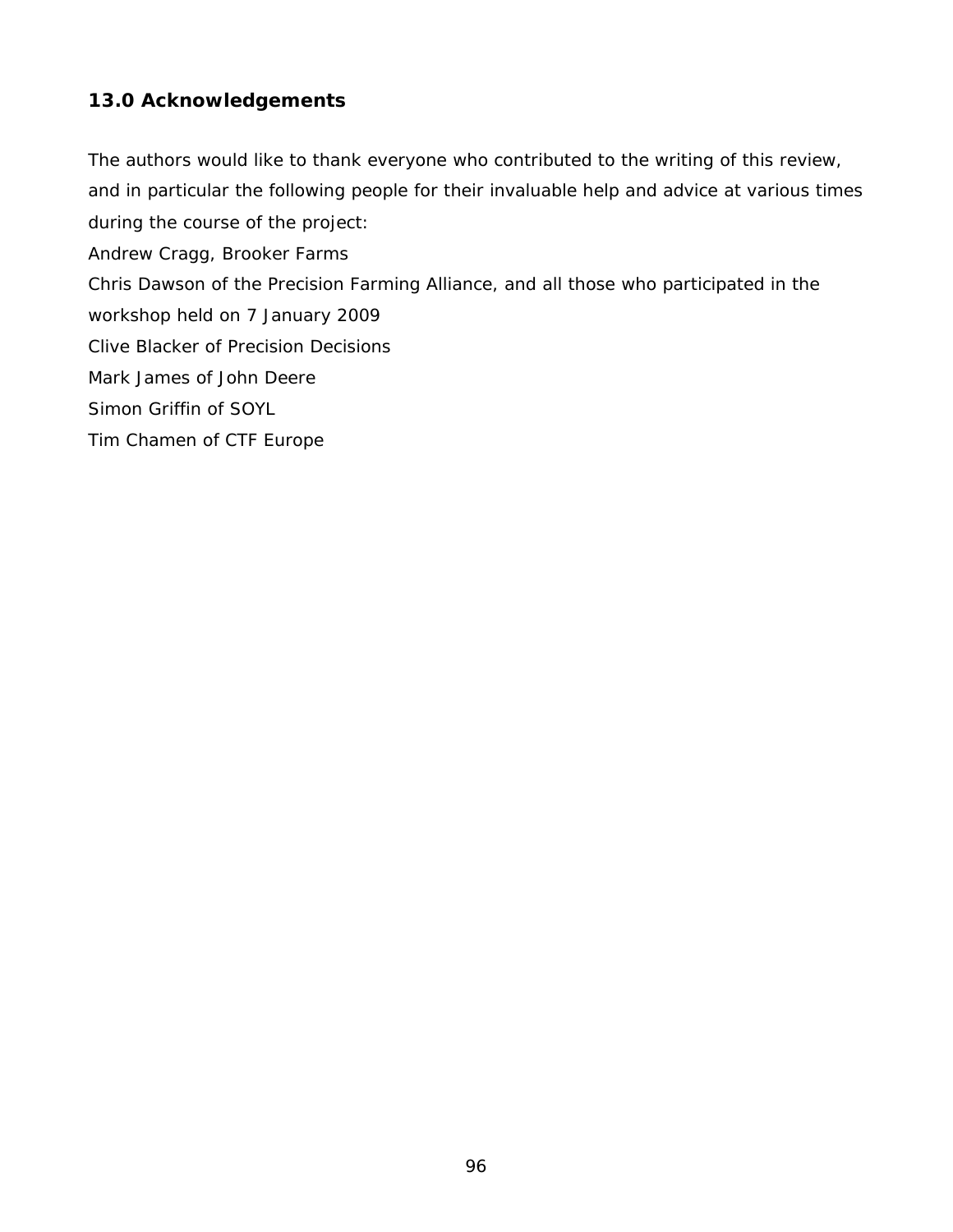# **14.0 References**

Akridge J, Whipker L. (2008). Responding to a changing market. The  $13<sup>th</sup>$  annual Precision Ag survey. Purdue University Center for Food and Agricultural Business / CropLife magazine*.* www.croplife.com/technology/precsurvey/?storyid=162

Anon. (2000). Defra Fertiliser Recommendations for Agricultural and Horticultural Crops (RB209) 7th Edition 2000, HMSO, London.

Anon. (2005). Code of Practice for Using Plant Protection Products. http://.pesticides.gov.uk

Anon. (2008). Production Risks. United States Department of Agriculture Risk Management Agency. http://farm-risk-plans.usda.gov/index.aspx?action=riskman.prod\_risk

Barroso J, Fernández-Quintanilla C, Maxwell B, Rew L. (2003). Using site specific weed management for control of winter wild oats in Spain: An economic evaluation. In: *Precision Agriculture*, *Proceedings of the 4th European Conference on Precision Agriculture*, J V Stafford, A Werner (Eds.), Wageningen Academic Publishers, pp47-52.

Baxter S J, Oliver M A, Gaunt J. (2003). Geostatistical Analysis of the Spatial Variation of Soil Mineral Nitrogen and Potentially Available Nitrogen Within an Arable Field. *Precision Agriculture* **4(2)**:213-226.

Bjerre K D. (1999). Disease maps and site-specific fungicide application in winter wheat. In: *Precision Agriculture '99, Proceedings of the 2nd European Conference on Precision Agriculture*, J V Stafford (Ed.), Sheffield Academic Press, pp495-504.

Blackburn D W K, Peets S, Gasparin C P, Godwin R J. (2008). Application of radio frequency identification for agricultural traceability systems. *Proceedings of the 9th International Conference on Precision Agriculture*, Denver, Colorado, July 20 – 23 2008.

Blake J J, Spink J H, Dyer C. (2003). Factors affecting cereal establishment and its prediction. *Research Review* 51, HGCA, London 51pp.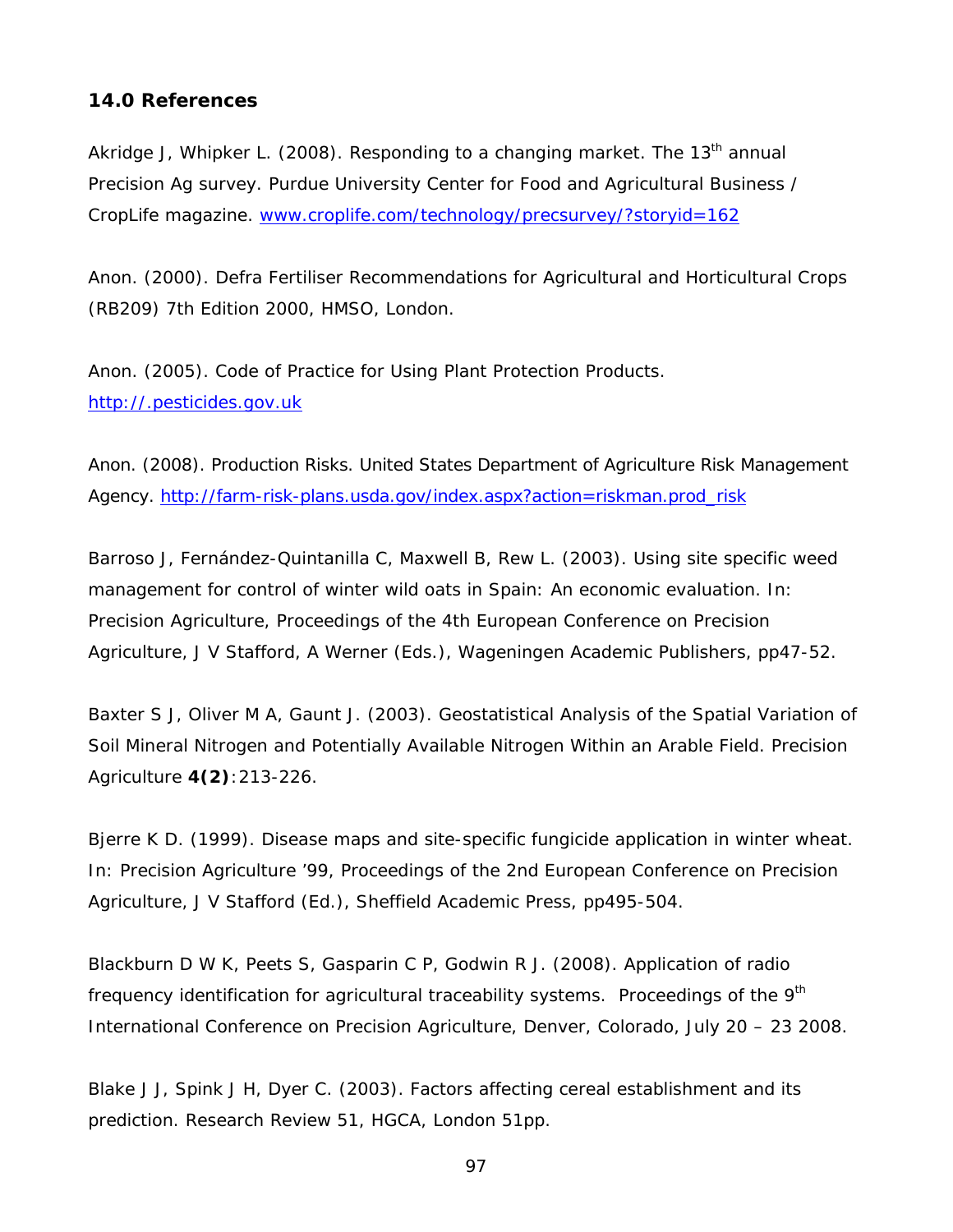Bonfil D J, Mufradi L, Asido S, Long D S. (2008). Precision nitrogen management based on nitrogen removal in rainfed wheat. *Proceedings of the 9th International Conference on Precision Agriculture*. Denver, Colorado, July 20-23 2008.

Bourennane H, Nicoullaud B, Couturier, King D. (2003). Assessment of spatial correlation between wheat yields and some physical and chemical soil properties. In: *Precision Agriculture*, *Proceedings of the 4th European Conference on Precision Agriculture*, J V Stafford, A Werner (Eds.), Wageningen Academic Publishers, pp95-101.

Bryson R J, Clarke J H, Clark W S. (2000). The role of remote sensing technologies in UK arable production. *Aspects of Applied Biology* **60***, Remote Sensing in Agriculture*, pp247- 252.

Coquil B, Bordes J P. (2005). FARMSTAR: an efficient decision support tool for near real time crop management from satellite images. In: *Precision Agriculture '05, Proceedings of the Fifth European Conference on Precision Agriculture*, J V Stafford (Ed.), Wageningen Academic Publishers, pp873-880.

Dammer K–H, Böttger H, Ehlert D. (2003). Sensor-controlled variable rate real-time application of herbicides and fungicides. In: *Precision Agriculture*, *Proceedings of the 4th European Conference on Precision Agriculture*, J V Stafford, A Werner (Eds.), Wageningen Academic Publishers, pp129-134.

Dampney P M R, Goodlass G, Riding A E, Froment M A. (1997). The spatial variation of soil mineral nitrogen in two arable fields in England, and the implications for decision processes on nitrogen fertiliser use. In: *11th World Fertiliser Congress, Fertilization for Sustainable Plant Production and Soil Fertility*, Gent, Sept 7-13 1997, vol. III, pp155-162.

Debecker G. (2001)**.** Cristal: A standard to support E-Commerce within the European agrochemical industry. *Pesticide Outlook*, 118-120.

Desbourdes C, Blondlot A, Douche H. (2008). Variable nitrogen application with satellite view. Proceedings of the 9<sup>th</sup> International Conference on Precision Agriculture. Denver, Colorado, July 20-23 2008.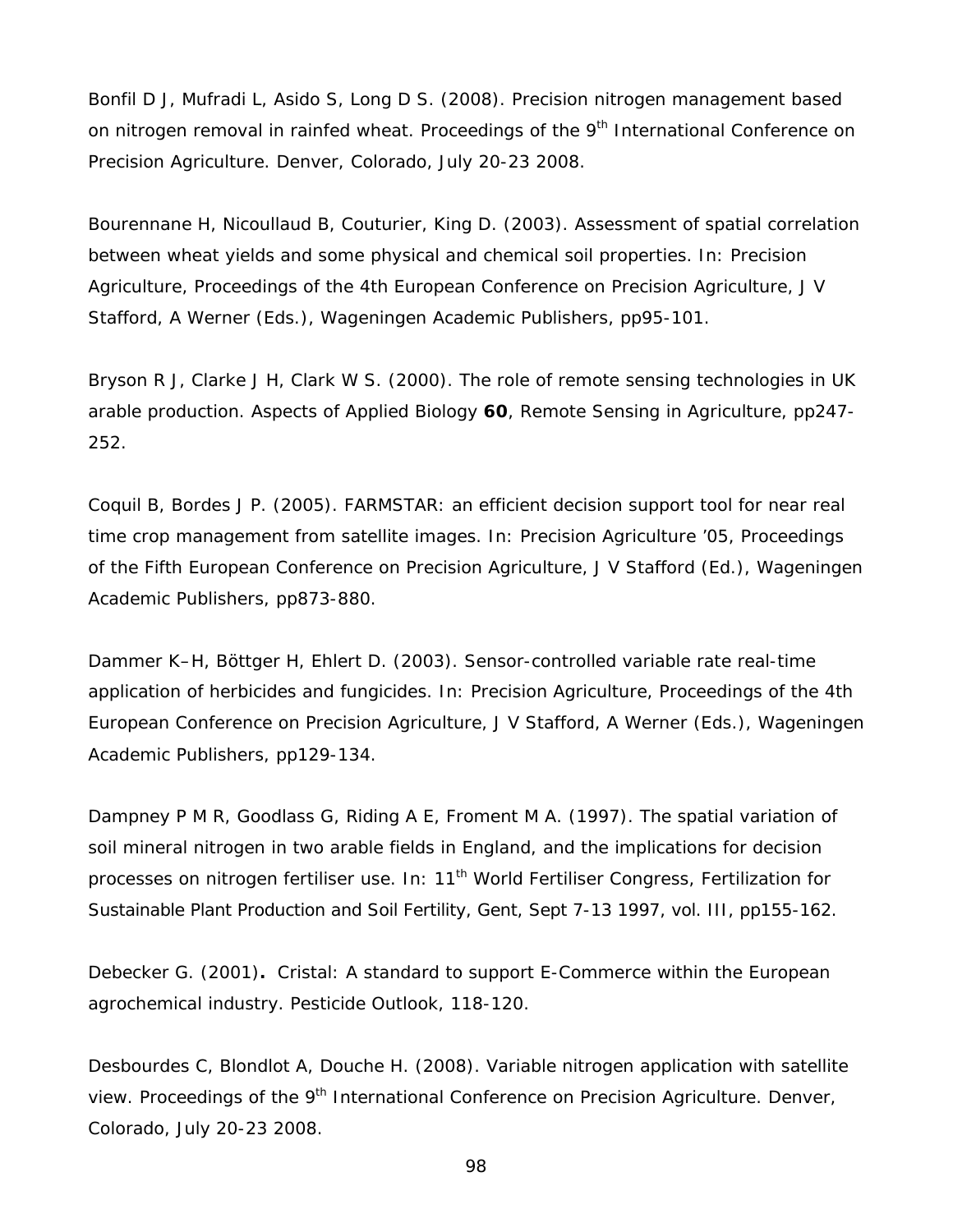Dillon C R, Shearer S, Pitla S. (2007). Improved profitability via enhanced variable rate application management resolution in grain crop production. In: *Precision agriculture '07, Proceedings of the 6th European Conference on Precision Agriculture*, J V Stafford (Ed.), Wageningen Academic Publishers, pp129-134.

Ehlert D, Kraatz S, Horn H –J. (2003). Improvement of the pendulum-meter for measuring crop biomass. In: *Precision Agriculture*, *Proceedings of the 4th European Conference on Precision Agriculture*, J V Stafford, A Werner (Eds.), Wageningen Academic Publishers, pp199-204.

Ehlert D, Dammer K–H. (2006). Widescale testing of the Crop-meter for site-specific farming. *Precision Agriculture* **7(2)**:101-115.

Franke J, Menz G. (2008). Multi-temporal wheat disease detection by multi-spectral remote sensing. *Precision Agriculture* **8(3)**:161-172.

Franzen D W. (2008). Summary of forty years of grid sampling research. *Proceedings of the 9th International Conference on Precision Agriculture*. Denver, Colorado, July 20-23 2008.

Fountas S, Ess D R, Sorensen C G, Hawkins S E, Pedersen H H, Blackmore B S, Lowenberg-Deboer J. (2003). Information sources in precision agriculture in Denmark and the USA. In: *Precision Agriculture*, *Proceedings of the 4th European Conference on Precision Agriculture*, J V Stafford, A Werner (Eds.), Wageningen Academic Publishers, pp217-222.

Frogbrook Z L, Oliver M A, Derricourt K E. (2003). Exploring the spatial relations between soil properties and Electro-Magnetic Induction (EMI) and the implications for management. In: *Precision Agriculture*, *Proceedings of the 4th European Conference on Precision Agriculture*, J V Stafford, A Werner (Eds.), Wageningen Academic Publishers, pp211-216.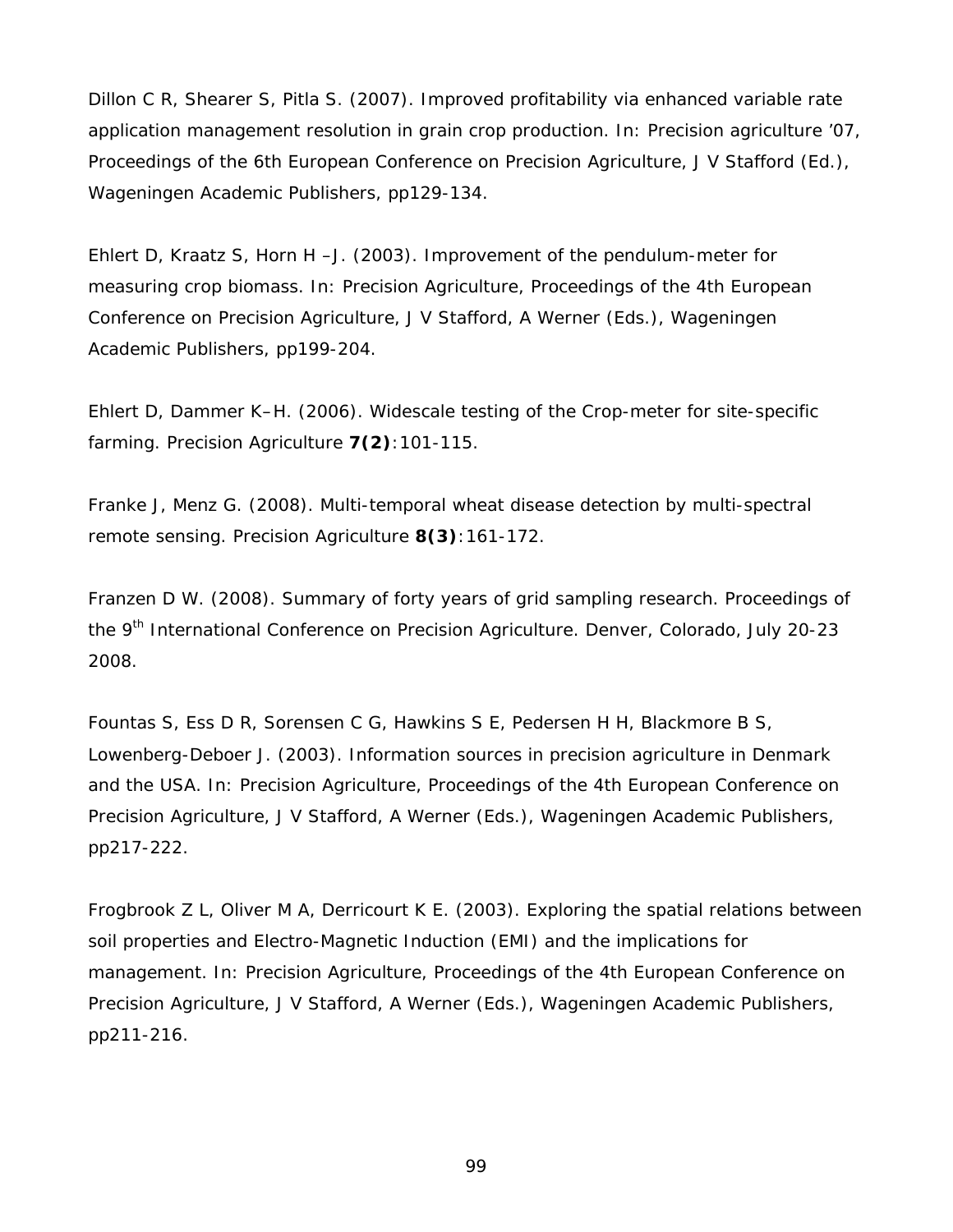Frogbrook Z L, Oliver M A, Salahi M, Ellis R H. (2002). Exploring the spatial relations between cereal yield and soil chemical properties and the implications for sampling. *Soil Use and Management* **18(1):**1-9.

Gasparin, C P, Angus A, Cook M, Peets S, Blackburn D W K, Godwin R J. (2008). Measuring farmer's preference for systems that improve agricultural traceability. *Proceedings of the 9th International Conference on Precision Agriculture*, Denver, Colorado, July 20 – 23 2008.

Godwin R J, Richards T E, Wood G A, Welsh J P, Knight S M. (2003). An economic analysis of the potential for precision farming in UK cereal production. *Biosystems Engineering* **84(4)**:533-545.

Grenzdörffer G J. (2003). Investigations on the use of airborne remote sensing for variable rate treatments of fungicides, growth regulators and N-fertilisation. In: *Precision Agriculture*, *Proceedings of the 4th European Conference on Precision Agriculture*, J V Stafford, A Werner (Eds.), Wageningen Academic Publishers, pp241-246.

Griffin S J. (1999). Directed Soil Sampling as a Means of Increasing Nutrient Map Accuracy Using Complementary Precision Farming Data. In: *Precision Agriculture '99, Proceedings of the 2nd European Conference on Precision Agriculture*, J V Stafford (Ed.), Sheffield Academic Press, pp141-148.

Griffin S J. (2008a). The potential for variable rate subsoiling on UK farms. *Proceedings*  of the 9<sup>th</sup> International Conference on Precision Agriculture. Denver, Colorado, July 20-23 2008.

Griffin S J. (2008b). Profitability and uptake of nitrogen application system based on remote sensing on commercial farms in the UK in 2006 and 2007. *Proceedings of the 9th International Conference on Precision Agriculture*. Denver, Colorado, July 20-23 2008.

Griffin T W, Lambert D M, Lowenberg-DeBoer J. (2008). Economics of GPS-enabled navigation technologies. *Proceedings of the 9th International Conference on Precision Agriculture*. Denver, Colorado, July 20-23 2008.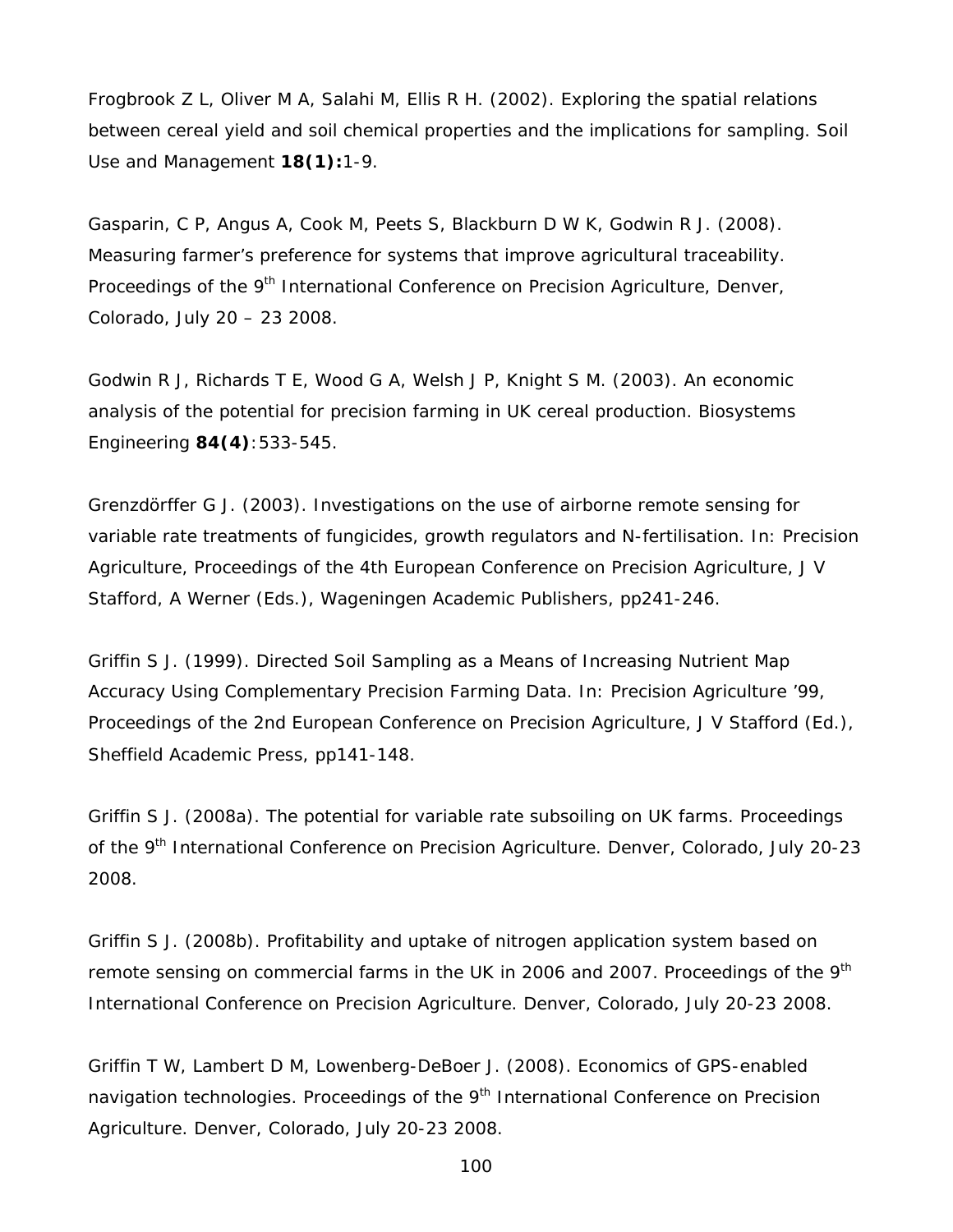Hamza M A, Anderson W K. (2005). Soil compaction in cropping systems: A review of the nature, causes and possible solutions. *Soil & Tillage Research* **82**:121–145.

Havlin J L, Heiniger R W. (2008). Variable rate decision support tool. *Proceedings of the 9th International Conference on Precision Agriculture*. Denver, Colorado, July 20-23 2008.

Heather D J. (2007). Fertiliser security and traceability –The UK approach. Proceedings of The International Fertiliser Society, No. 597.

HGCA. (1998). *The wheat growth guide*. HGCA, London.

HGCA. (2005). *Avoiding lodging in winter wheat – practical guidelines*. HGCA, London.

HGCA. (2008). *The wheat growth guide*, Second Edition. HGCA, London.

Hughes K L, Frost A J. (1985)**.** A review of agricultural spray metering. *Journal of Agricultural Engineering Research* **32**:197-207.

Jørgensen J and Jørgensen R. (2007). Uniformity of wheat yield and quality using sensor assisted application of nitrogen. *Precision Agriculture* **8(1-2)**:63-73.

King J A, Dampney P M R, Lark R M, Wheeler H C, Bradley R I, Mayr T, Russill N*.* (2003). Evaluation of non-intrusive sensors for measuring soil physical properties. *Project Report* 302, HGCA, London.

Lark R M, Bolam H C, Mayr T, Bradley R I, Burton R G O, Dampney P M R. (1999). Analysis of yield maps in support of field investigations of soil variation. In: *Precision Agriculture '99, Proceedings of the 2nd European Conference on* Precision *Agriculture*, J V Stafford (Ed.), Sheffield Academic Press, pp151-161.

Lark R M, Wheeler H C. (2003). Experimental and analytical methods for studying withinfield variation of crop responses to inputs. In: *Precision Agriculture*, *Proceedings of the 4th European Conference on Precision Agriculture*, J V Stafford, A Werner (Eds.), Wageningen Academic Publishers, pp 341–346.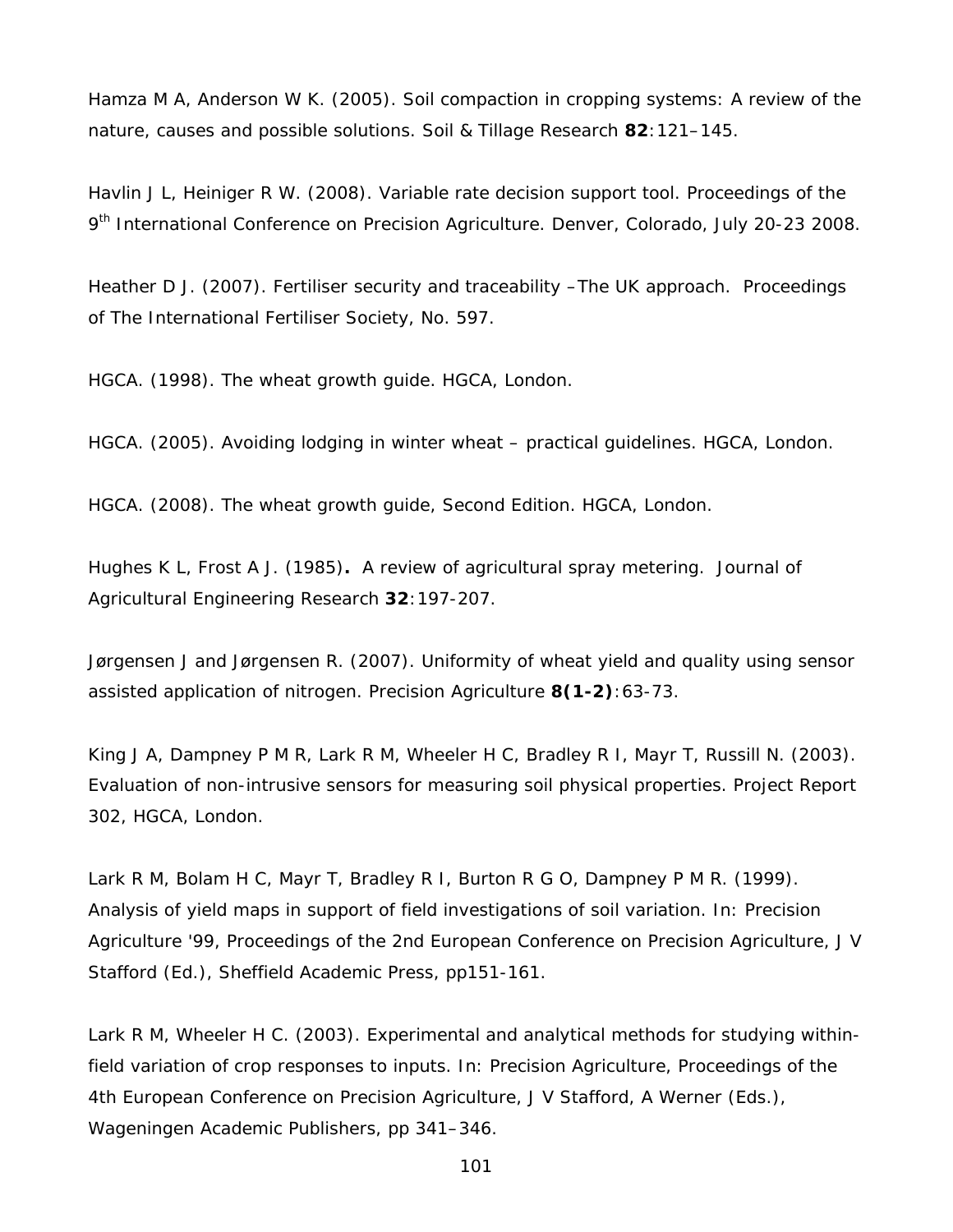Leiva F R, Morris J, Blackmore S B. (1997). Precision Farming Techniques for Sustainable Agriculture. In: *Precision Agriculture '97, Proceedings of the 1st European Conference on Precision Agriculture*, J V Stafford (Ed.), BIOS Scientific Publishers, Oxford, pp957-966.

Lutman P J W, Miller P C H. (2007). Spatially variable herbicide application technology; opportunities for herbicide minimisation and protection of beneficial weeds. *Research Review* 62, HGCA, London. 64pp.

McCallum M, Sargent M. (2008). The economics of adopting PA technologies on Australian farms. *Proceedings of the 9<sup>th</sup> International Conference on Precision Agriculture*. Denver, Colorado, July 20-23 2008.

McBratney A B, Whelan B M, Taylor J A, Pringle M J. (2000). A management opportunity index for precision agriculture. In (P.C. Robert, R.H. Rust & W.E. Larson, Eds.), *Proceedings of the 5th International Conference on Precision Agriculture and Other Resource Management*, July 16-19 2000, Bloomington, Minnesota, USA.

Miller P C H, Lane A G, Wheeler H C. (2000). Matching the application of fungicides to crop canopy characteristics. *Proceedings of the BCPC Conference – Pests and Diseases 2000*, Brighton, UK, BCPC, pp629-636.

Miller P C H, Lane A G, Wheeler H C. (2002). Optimising fungicide application according to crop canopy characteristics in wheat. *Project Report* 277, HGCA, London.

Miller P C H, Scotford I M, Walklate P J. (2003). Characterizing crop canopies to provide a basis for improved pesticide application. ASAE Paper No. 03-1094. ASAE, St Joseph, MI, USA.

Miller P C H, Watts A J, Godwin R J. (2008a). Recording chemical formulations loaded into crop sprayers – the implications for traceability and improved sprayer control. *Proceedings of the 9<sup>th</sup> International Conference on Precision Agriculture*, Denver, Colorado, July 20 – 23 2008.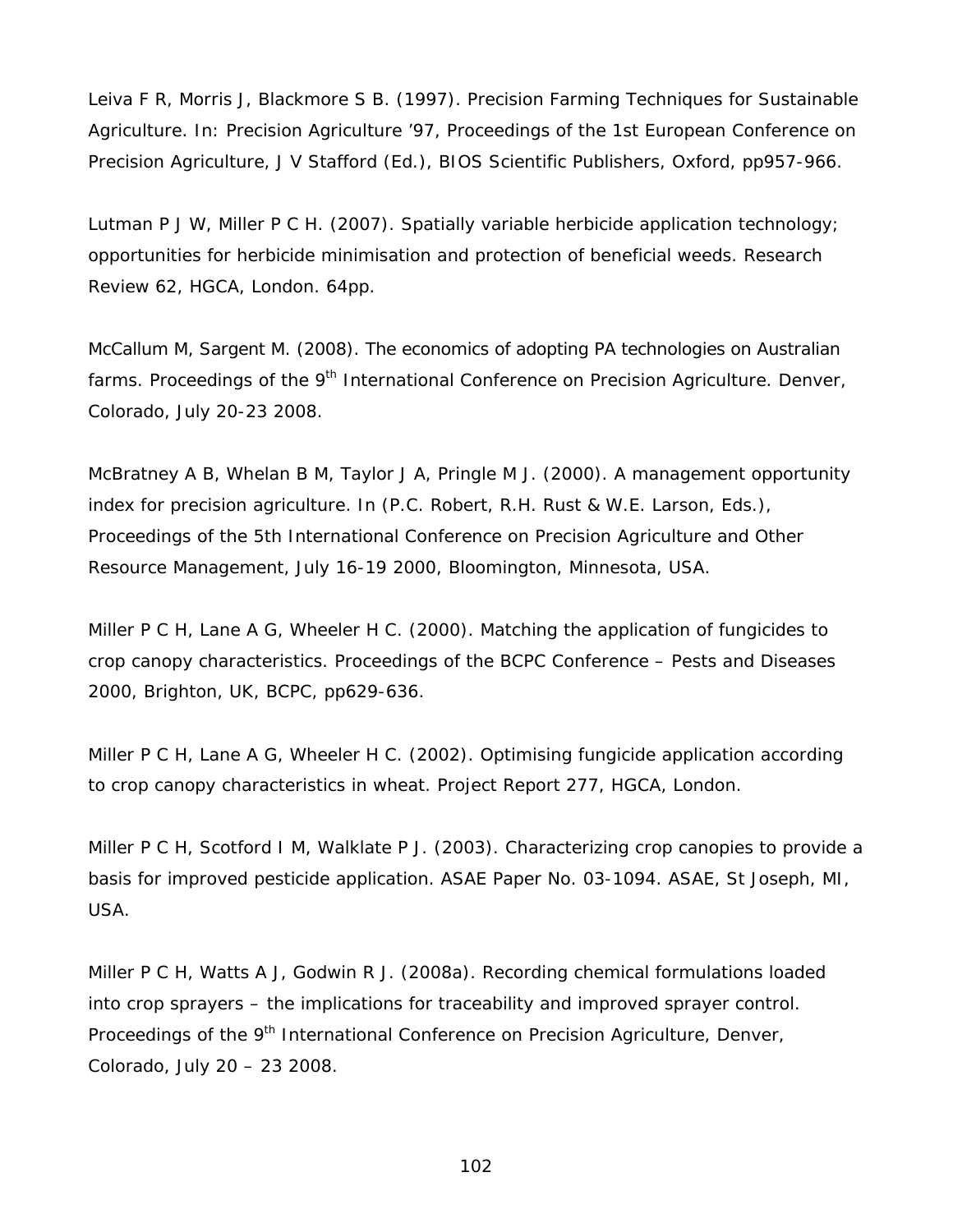Miller P C H, Watts A J, Godwin R J. (2008b). Recording chemical formulations loaded into crop sprayers – the implications for traceability and improved sprayer control. *Aspects of Applied Biology* **87**:29–36.

Morris N L, Miller P C H, Orson J H, Froud-Williams R J. (2007). Soil disturbed using a strip tillage implement on a range of soil types and the effects on sugar beet establishment. *Soil Use and Management* **23**:428-436.

Nordmeyer H, Henning H. (2006). Patchy weed distribution and site-specific weed control in winter cereals. *Precision Agriculture* **7(3)**:219-231.

Oliver M A, Frogbrook Z, Webster R, Dawson C J. (1997). A rational strategy for determining the number of cores for bulked sampling of soil. In: *Precision Agriculture '97, Proceedings of the 1st European Conference on Precision Agriculture*, J V Stafford (Ed.), BIOS Scientific Publishers, Oxford, pp155-162.

Overstreet L F. (2009). Strip tillage for sugar beet production. International Sugar Journal 2009 **111(1325)**:292-304.

Pawlak J. (2003). Precision Agriculture – economic aspects. In: *Precision Agriculture*, *Proceedings of the 4th European Conference on Precision Agriculture*, J V Stafford, A Werner (Eds.), Wageningen Academic Publishers, pp527-532.

Peets S, Blackburn D W K, Gasparin C P, Godwin R J. (2008). Development of an automated agrochemical recording system for crop sprayers. *Proceedings of the 9th International Conference on Precision Agriculture*, Denver, Colorado, July 20 – 23 2008.

Pierce F J, Nowak P. (1999). Aspects of Precision Agriculture. *Advances in Agronomy* **67**:1-85.

Radford B J, Yule D F, McGarry D, Playford C. (2007). Amelioration of soil compaction can take 5 years on a Vertisol under no till in the semi-arid subtropics. *Soil & Tillage Research* **97**:249–255.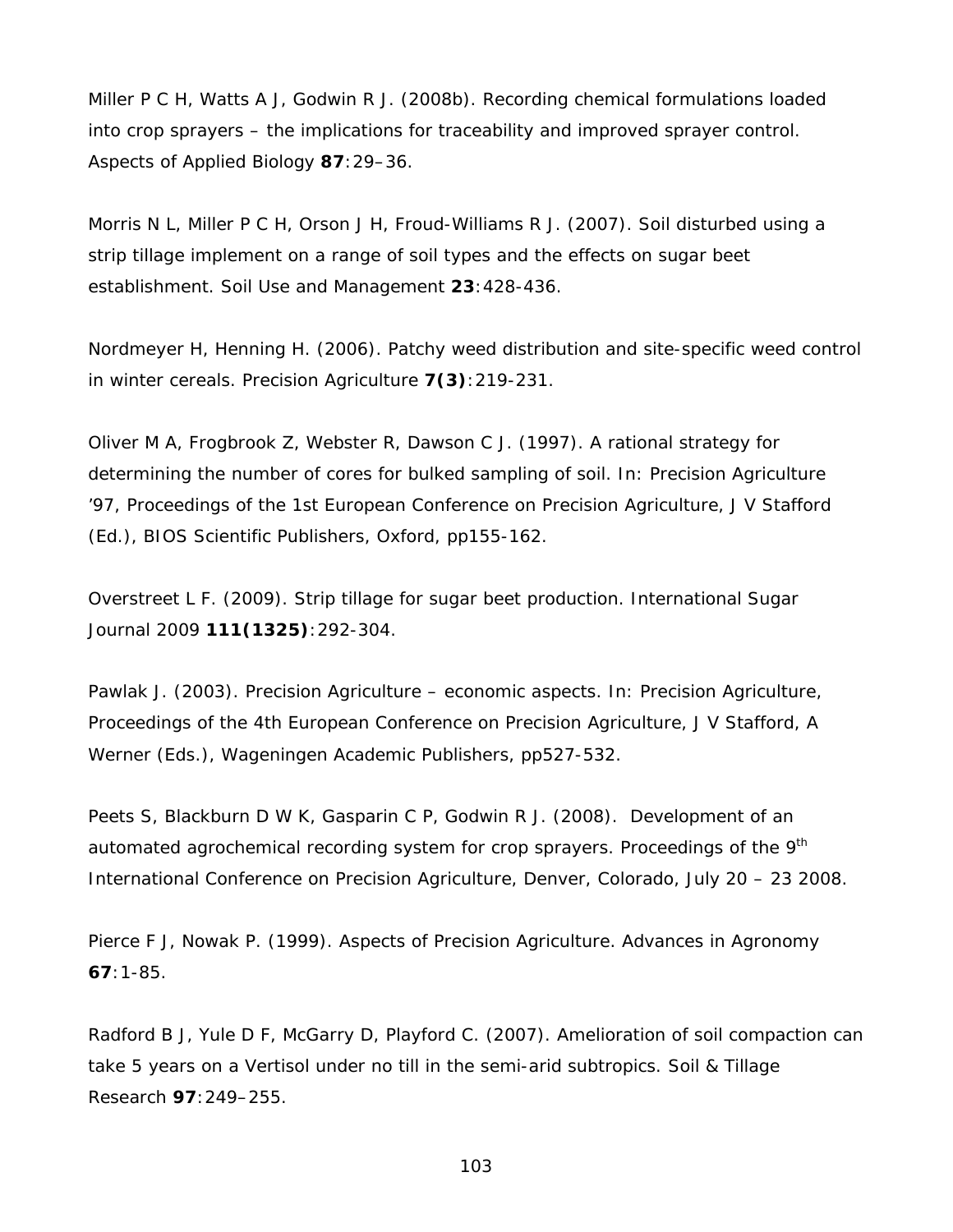Scarlett A J, Lowe J C, Semple D A. (1997). Precision tillage: in-field, real time control of seedbed quality. In: *Precision Agriculture '97, Proceedings of the 1st European Conference on Precision Agriculture*, J V Stafford (Ed.), BIOS Scientific Publishers, Oxford, pp503-510.

Scotford I M, Miller P C H. (2003). Characterisation of winter wheat using measurements of normalised difference vegetation index and crop height. In: *Precision Agriculture*, *Proceedings of the 4th European Conference on Precision Agriculture*, J V Stafford, A Werner (Eds.), Wageningen Academic Publishers, pp621-626.

Scotford I M, Miller P C H. (2005). Vehicle mounted sensors for estimating tiller density and leaf area index (LAI) of winter wheat. In: *Precision Agriculture '05, Proceedings of the Fifth European Conference on Precision Agriculture*, J V Stafford (Ed.), Wageningen Academic Publishers, pp201-208.

Schmerler J, Basten M. (1999). Cost/benefit analysis of introducing site-specific management on a commercial farm. In: *Precision Agriculture '99, Proceedings of the 2nd European Conference on* Precision *Agriculture*, J V Stafford (Ed.), Sheffield Academic Press, pp495-504.

Secher B J M. (1997). Site specific control of diseases in winter wheat. *Aspects of Applied Biology* **48**, Optimising Pesticide Applications, pp58-64.

Shiel R S, Mohamed S B, Evans E J. (1997). Planning phosphorous and potassium fertilisation of fields with varying nutrient content and yield potential. In: *Precision Agriculture '97, Proceedings of the 1st European Conference on Precision Agriculture*, J V Stafford (Ed.), BIOS Scientific Publishers, Oxford, pp171-178.

Shockley J M, Dillon C R, Shearer S A. (2008). Cost savings for multiple inputs with swath control and auto-guidance technologies. *Proceedings of the 9th International Conference on Precision Agriculture*. Denver, Colorado, July 20-23 2008.

Smith J. (2001). Soil electrical conductivity mapping and interpretation. In-field mapping of soil and crop factors. 23 January 2001, SCI, London, UK.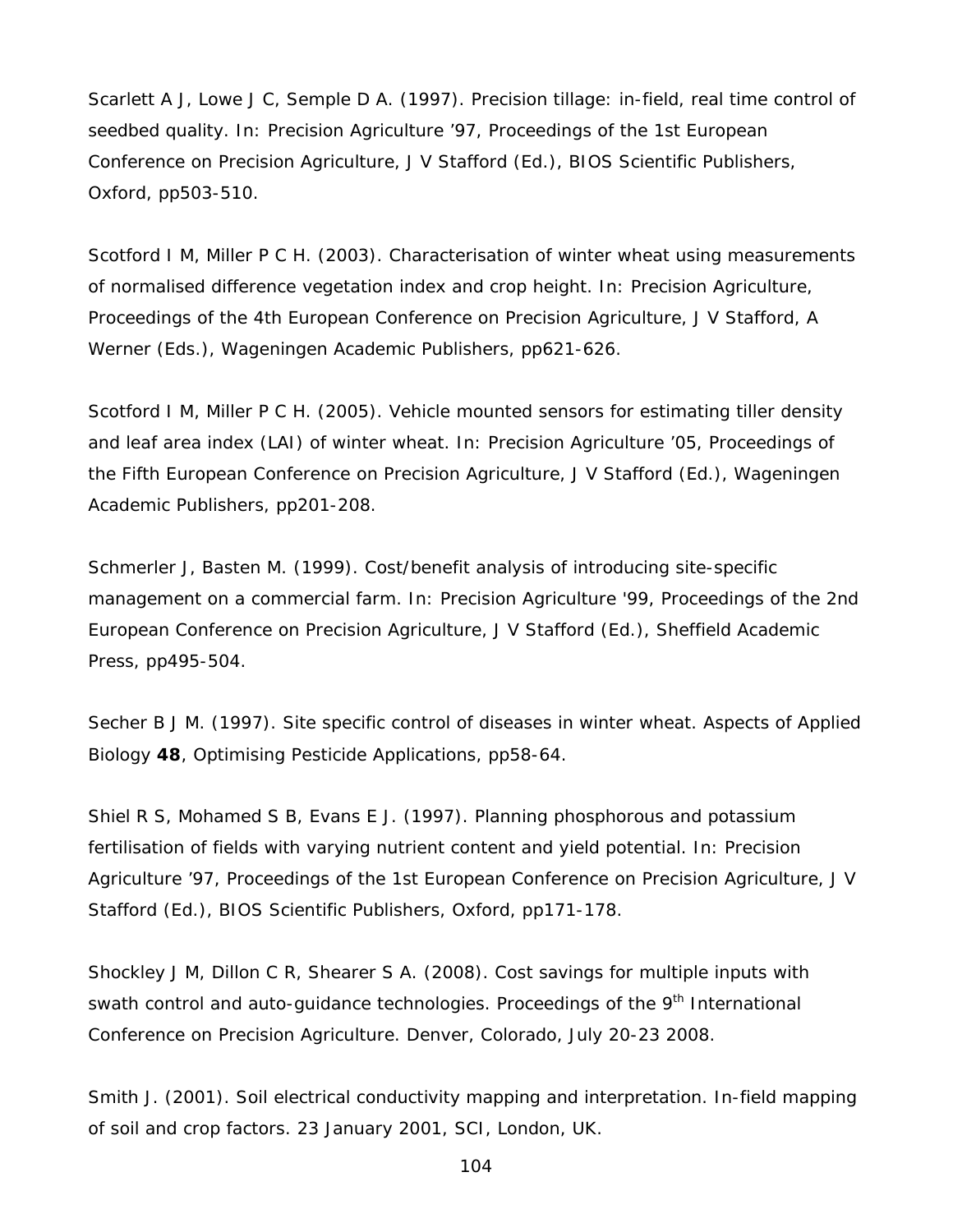Stenger R, Priesack E, Beese F. 2002. Spatial variation of nitrate-N and related soil properties at the plot scale. *Geoderma* **105**:259–275.

Thomas G, Taylor J C, Mustill T, Fuller J C. (1999). The development of remote sensing based products in support of Precision Farming. In: *Precision Agriculture '99, Proceedings of the 2nd European Conference on Precision Agriculture*, J V Stafford (Ed.), Sheffield Academic Press, pp191-200.

Østergaard H S. (1997). Agronomic consequences of variable N fertilization. In: *Precision Agriculture '97, Proceedings of the 1st European Conference on Precision Agriculture*, J V Stafford (Ed.), BIOS Scientific Publishers, Oxford, pp315-320.

Waine T W, Blackmore B S, Godwin R J. (2000). Mapping available water content and estimating soil textural class using electro-magnetic induction. *AgEng 2000*, Warwick, UK.

Watts A J, Miller P C H, Godwin R J. (2003). Automatically recording sprayer inputs to improve traceability and control. In: *Proceedings, The BCPC International Congress – Crop Science and Technology*, pp323-328.

Watts A J, Miller P C H, Godwin R J. (2004). The suitability of barcodes in agriculture for automatic spray record generation. *Aspects of Applied Biology*, **71**, International advances in pesticide application, pp531-536.

Watts A J, Miller P C H, Godwin R G. (2005). The performance of automatic spray application recording devices. In: *Proceedings, The BCPC International Congress, Crop Science and Technology*, pp915 -921.

Welsh J P, Wood G A, Godwin R J, Taylor J C, Earl R, Blackmore S, Knight S M. (2003a). Developing strategies for spatially variable nitrogen application in cereals, part I: winter barley. *Biosystems Engineering* **84(4)**:481-494.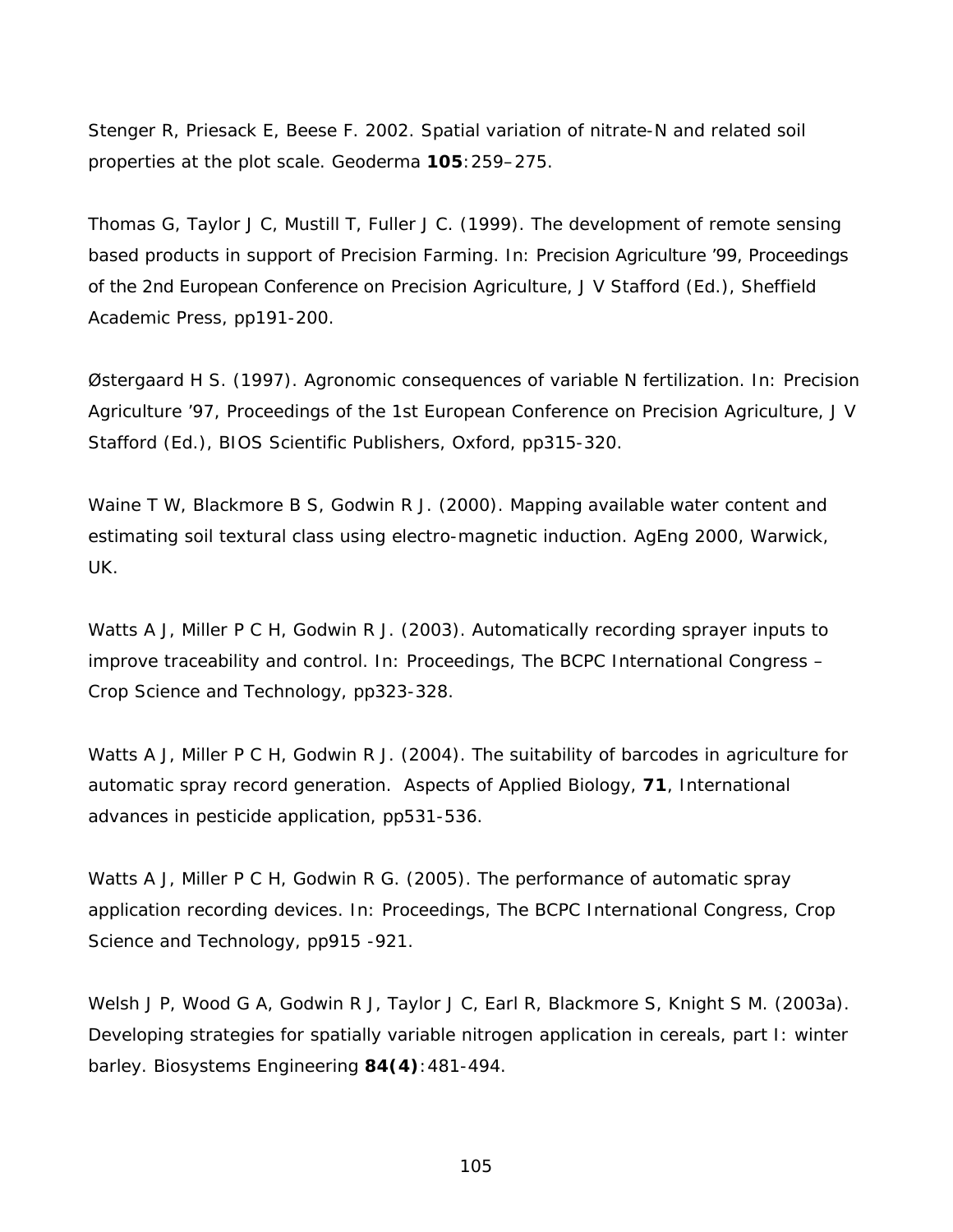Welsh J P, Wood G A, Godwin R J, Taylor J C, Earl R, Blackmore S, Knight S M. (2003b). Developing strategies for spatially variable nitrogen application in cereals, part II: wheat. *Biosystems Engineering* **84(4)**:495-511.

Whelan B M, McBratney A B. (2000). The "null hypothesis" of precision agriculture management. *Precision Agriculture* **2(3)**:265-279.

Wood G A, Welsh J P, Godwin R J, Taylor J C, Earl R, Knight S M. (2003). Real-time measures of canopy size as a basis for spatially varying nitrogen applications to winter wheat sown at different seed rates. *Biosystems Engineering* **84(4)**:513-531.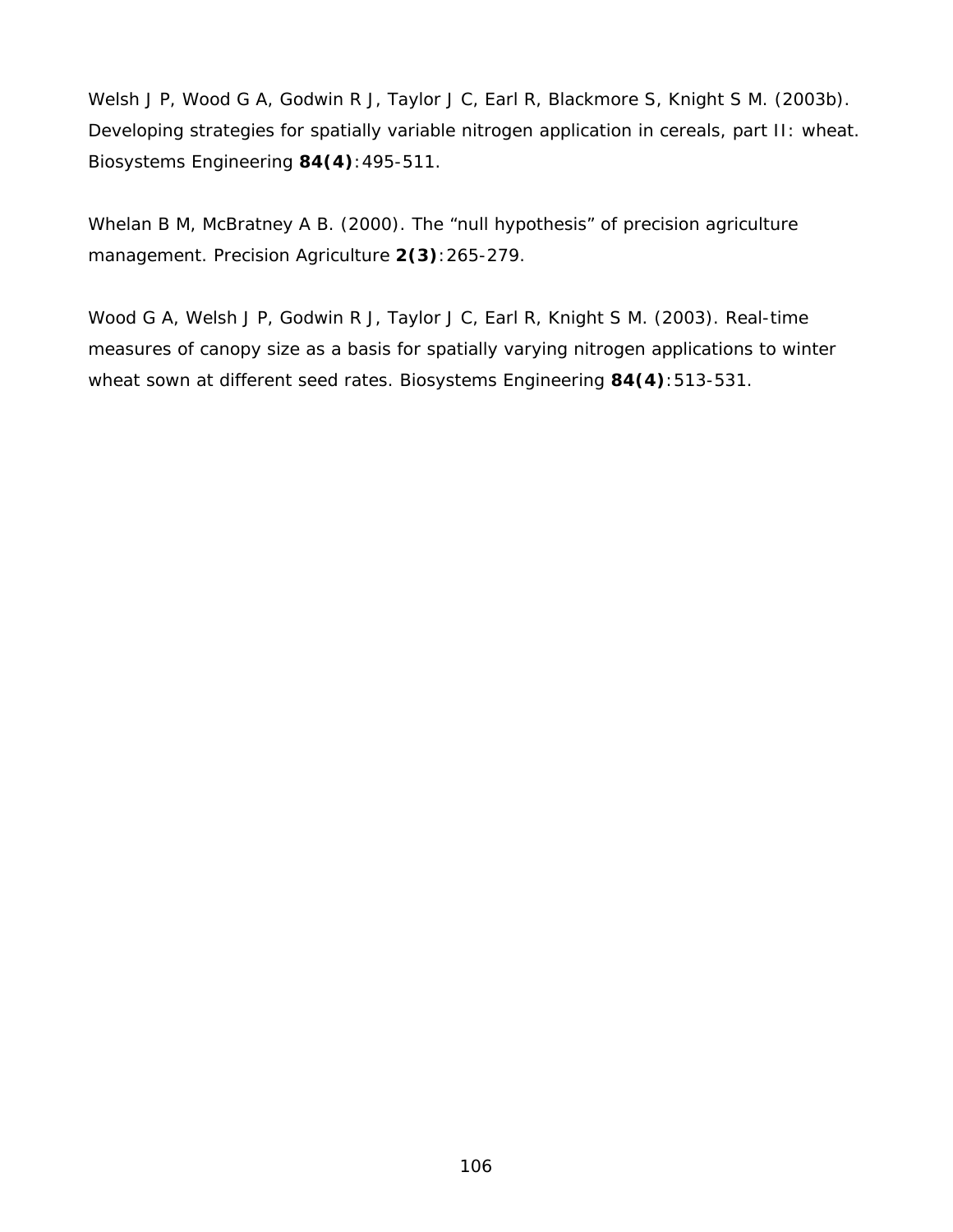# **Appendices**

## **Appendix A. Parameters for 500ha Farm in Cost/Benefit Analyses**

| Crop                    | W Wheat<br>(feed) | W Wheat<br>(bread) | S Barley<br>(malting) | W Oilseed<br>Rape | W/S Beans      |
|-------------------------|-------------------|--------------------|-----------------------|-------------------|----------------|
| Area (ha)               | 125               | 125                | 62.5                  | 125               | 62.5           |
| Yield (t/ha)            | 8.00              | 8.00               | 6.50                  | 3.50              | 3.25           |
| Price (£/t)             | 100               | 120                | 130                   | 240               | 120            |
| <b>NUTRIENTS</b>        |                   |                    |                       |                   |                |
| N Dose (kg/ha)          | 180               | 240                | 110                   | 200               | $\Omega$       |
| N Cost (£/ha)           | 144               | 192                | 88                    | 160               | $\overline{O}$ |
| P Dose (kg/ha)          | 60                | 60                 | 55                    | 50                | 35             |
| P Cost (£/ha)           | 72                | 72                 | 66                    | 60                | 42             |
| K Dose (kg/ha)          | 45                | 45                 | $^{(1)}80$            | 40                | 40             |
| K Cost (£/ha)           | 36                | 36                 | 64                    | 32                | 32             |
| SPRAYS (£/ha)           |                   |                    |                       |                   |                |
| Pre-M Herbicides        | 15                | 15                 | $\mathbf{O}$          | 20                | 35             |
| Post-M Herbicides       | 40                | 40                 | 31                    | 37                | 22             |
| Plant Growth Regs.      | 10                | 10                 | $\overline{4}$        | $\overline{O}$    | $\Omega$       |
| Fungicides              | 74                | 74                 | 37                    | 38                | 35             |
| Other                   | 12                | 12                 | 3                     | 20                | 8              |
| Seed Costs (£/ha)       | 54                | 54                 | 71                    | 38                | 84             |
| <b>NO. OF PASSES</b>    |                   |                    |                       |                   |                |
| Primary Cultivate       | $\mathbf{1}$      | $\mathbf{1}$       | 1                     | $\mathbf{1}$      | $\mathbf{1}$   |
| <b>Second Cultivate</b> | 1                 | 1                  | $\mathbf{1}$          | 1                 | $\mathbf{1}$   |
| Drill                   | 1                 | 1                  | 1                     | 1                 | $\mathbf{1}$   |
| Roll                    | 1                 | 1                  | 1                     | 1                 | $\mathbf{1}$   |
| Spray pre-em            | 1                 | 1                  | $\overline{O}$        | 1                 | $\mathbf{1}$   |
| Spray post-em           | 5                 | 5                  | 3                     | $\overline{4}$    | 3              |
| <b>Fertilise N</b>      | 3                 | 3                  | $\overline{2}$        | $\overline{2}$    | $\overline{O}$ |
| <b>Fertilise PK</b>     | 1                 | 1                  | $\mathbf{1}$          | 1                 | $\mathbf{1}$   |

Table I. Key parameters assumed for the 500ha combinable crop farm in the analyses

(1) Straw removed

Fuel cost £0.50 per litre

Labour cost £15.00 per hour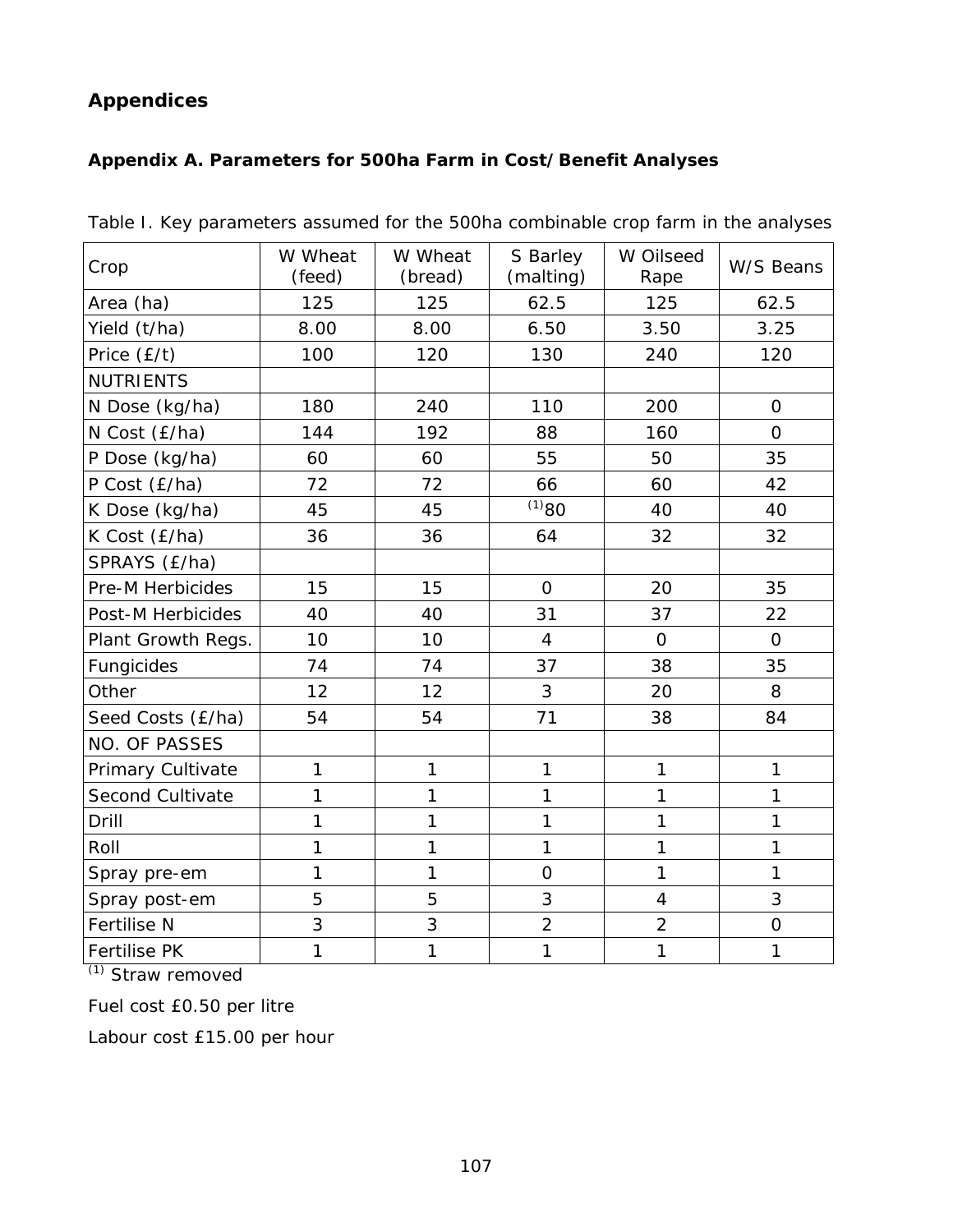## **Appendix B. Stakeholder Meeting Report**

A meeting of the Precision Farming Alliance was convened at Peterborough on 7 January 2009. Attendees included growers, agronomists, researchers, equipment manufacturers and service providers, as representatives of key stakeholders in the development and utilisation of precision farming techniques, and with considerable practical experience of their commercial implementation. For the five main topics considered, areas of discussion and debate (during or after the meeting) are summarised below.

## **Progress in the Development of Tractor and Implement Control Systems**

It was recognised that significant technical developments had taken place over the last decade relating to:

- Computing systems
	- On vehicles with functions controlled by micro-computers and with the development and standardisation of CAN bus networks for data transfer within the vehicle and between a vehicle and implement;
	- In the farm office where much greater computing power was now available at a lower cost than a decade ago;
- Sensing approaches
	- Using computer systems to provide interfaces with sensing elements and to enable factors such as calibration and correction functions to be built in to a sensing system;
- Positioning systems
	- The improved performance and reduced costs of satellite-based in-field location systems with established links to vehicle and implement control systems so that, for example, auto-steer systems were now a commercial reality.

Most vehicle and implement control systems were now based on a computing framework providing good linkages for data transfer to the farm office and so providing a framework from which precision farming systems could operate effectively and efficiently. The development of a standardised CAN bus network had important implications for simplifying the wiring on large vehicles such as combine harvesters and facilitating good connections between tractors and implements.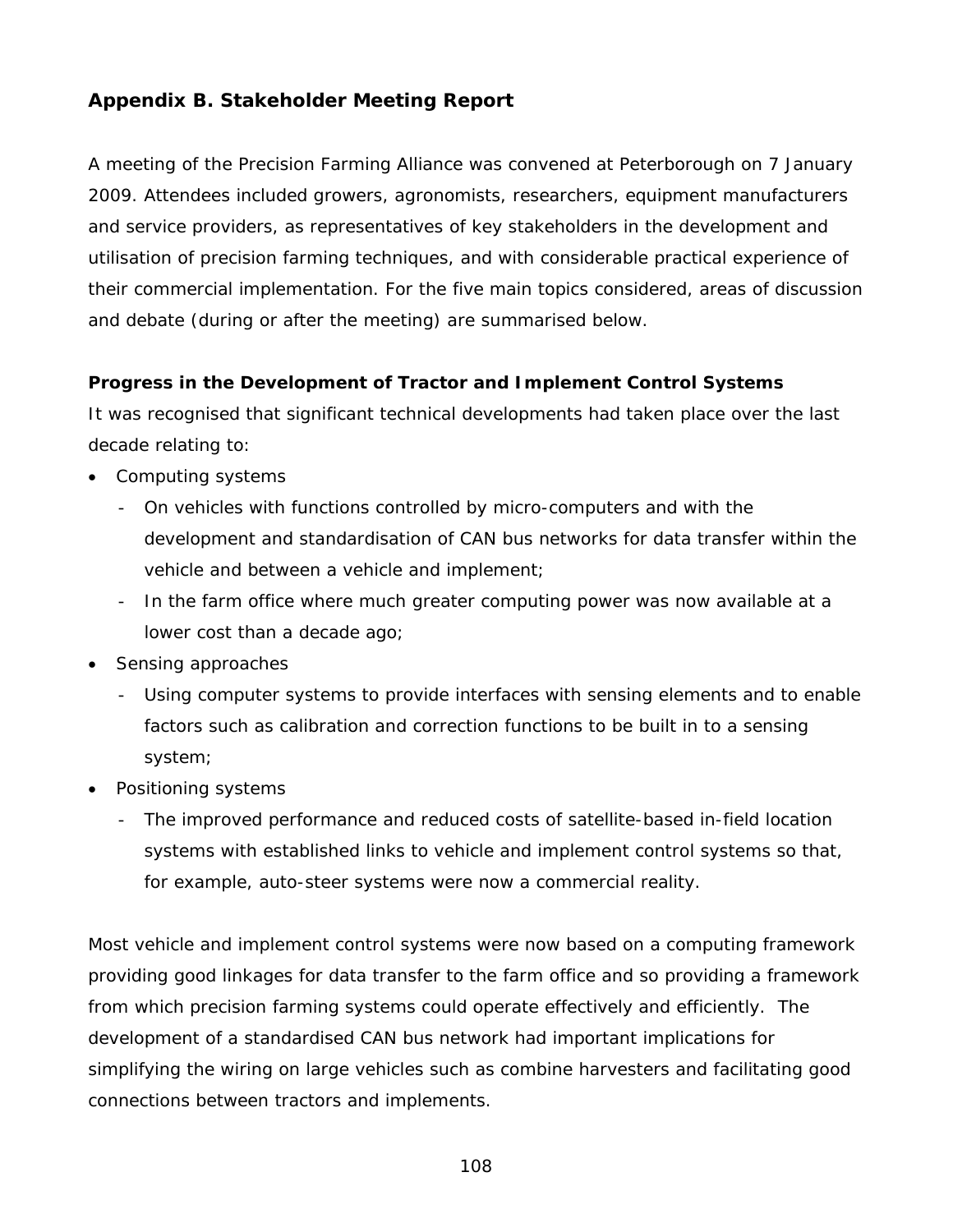## **Financial, Practical and Environmental Benefits of Positioning and Guidance**

Reducing overlaps during application of fertiliser and spray inputs represents a significant proportion of the potential savings from improved guidance. Observations suggest typical tramline widths of 23.0-23.5m for a farm operating on a 24m system. Assuming a 6m drill, this equates to average drilling overlaps of about 0.2m. Only the more accurate DGPS (+/- 10cm) or RTK (+/- 2cm) systems are capable of improving drilling and thus tramline accuracy. For application passes made using the tramlines, only these systems will result in a reduction in overlaps and therefore input savings.

Unlike manual guidance (where positioning and steering of equipment is likely to be 'biased' towards overlap rather than underlap) GPS positioning is in theory 'unbiased'. However, in practice it is assumed that the implement width would be set at a value to ensure no 'underlap' when the positioning system is at its least accurate *e.g.* 5.90m for a 6m drill when using +/- 10cm accuracy DGPS. Although technically the pass-to-pass accuracy for a 24m sprayer using the more accurate DGPS might still be +/- 10cm, in practice if tramlines are used then the assumed overlap for input applications must be the average drill overlap multiplied by the number of drill widths per tramline width (in this example four), to give an unbiased cost/benefit comparison with manual guidance. There was some debate about this approach, but no agreement on a workable alternative.

It was acknowledged that, when using manual guidance, sustaining overlaps at a level considered to be the 'best achievable' might be unrealistic when cultivating or drilling for an extended period. However, it was also recognised that increases in work rates with GPS guidance may be overestimated when based on overlap reduction alone as this does not account for 'down-time' due to set-up or signal problems. In practice there would be an unknown field/circumstance specific 'relative efficiency factor' that would apply for all comparisons between manual and GPS guidance, but it was accepted that it would be difficult to incorporate this objectively into a cost/benefit analysis.

It was noted that the benefits obtained from auto-section control will partly depend on the accuracy of the DGPS system and signal being used. However anecdotal evidence from practitioners present indicated that the reduction in area sprayed could be as much as 5% in some circumstances.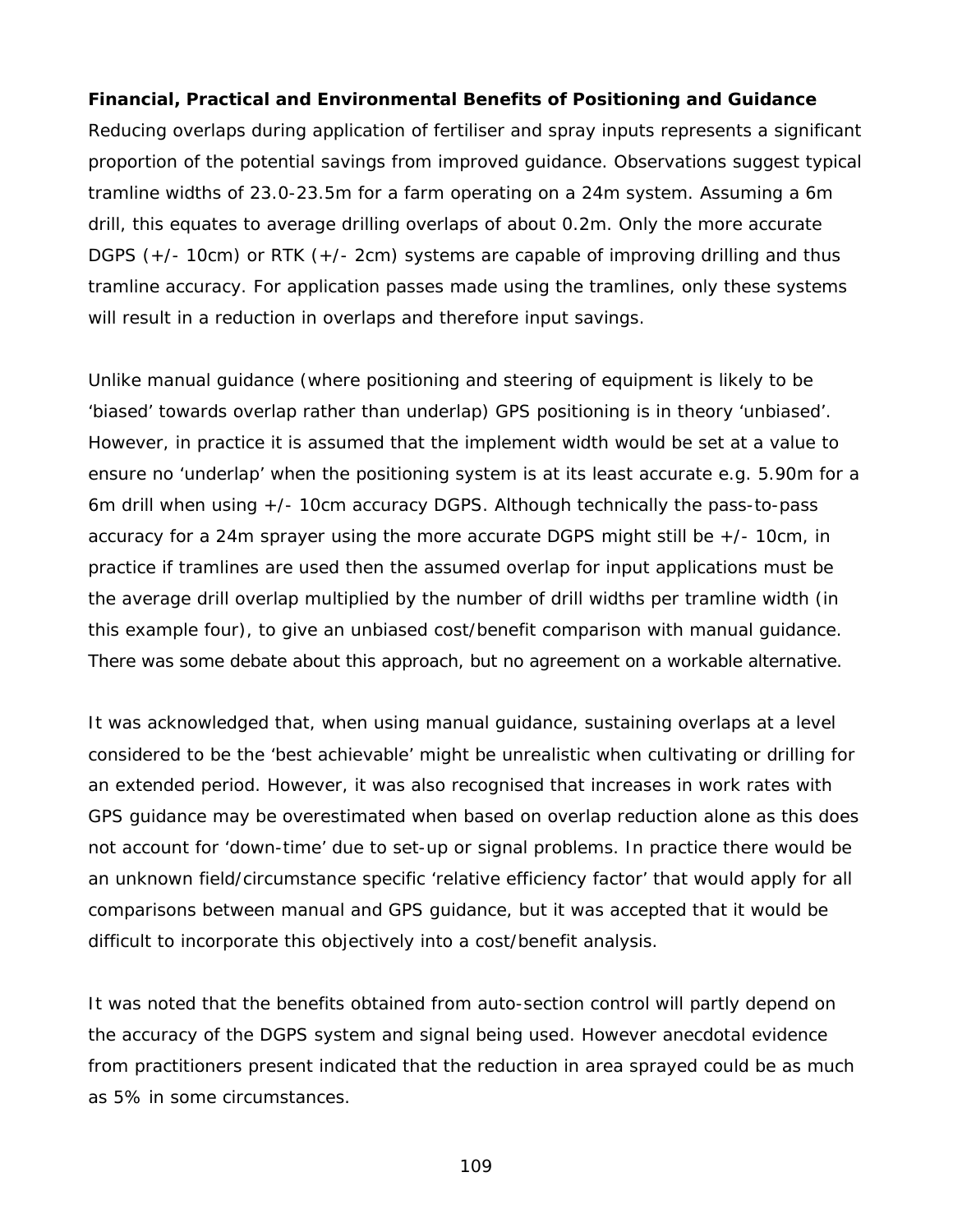## **Traceability and Recording**

The importance of generating reliable records was accepted by the meeting with important roles in managing a farming enterprise and demonstrating compliance with food and environmental safety legislation. Good records were vital when analysing the overall performance of a crop or treatment in a given season and also in providing information to other relevant authorities and people.

Precision farming systems had an important role as an aid to record generation by monitoring the time and place of field operations. However, key data such as the fertiliser loaded in to the hopper of the components in a tank mix of spray chemicals had to be entered manually. Research and development had investigated the use of both bar codes and RFID tags as a basis for identifying materials loaded in to application machinery. Bar codes had been shown to suffer from reliability problems in the relatively harsh environment of farm operations but RFID tags had been shown to operate effectively. It was likely that the use of such tags would increase in the future with implications for improved automatic control of application machinery as well as better record generation and handling. Industry standards were needed to aid such developments.

As well identifying materials to be applied, records need to indicate the applied dose particularly where this might be varied across a field area. Commercial systems existed for fertiliser spreaders by, for example, weighing the complete hopper and experimental/prototype loading systems had been developed for crop sprayers.

Complete traceability needed the field machinery to be integrated into a network that involved the farm office, suppliers/supplies on to the farm and the tracking of produce leaving the farm. While this was feasible and practiced for discrete outputs such as some vegetable crops, a different approach was needed for grains. In such cases a passport approach could be operated where 'as applied' maps were integrated into a spatial database so that field areas meeting defined criteria could be identified and mapped if required.

It was recognised that records are often used defensively on farms. It was difficult to ascribe a value to the improved accuracy of record generation and the cost/benefit to the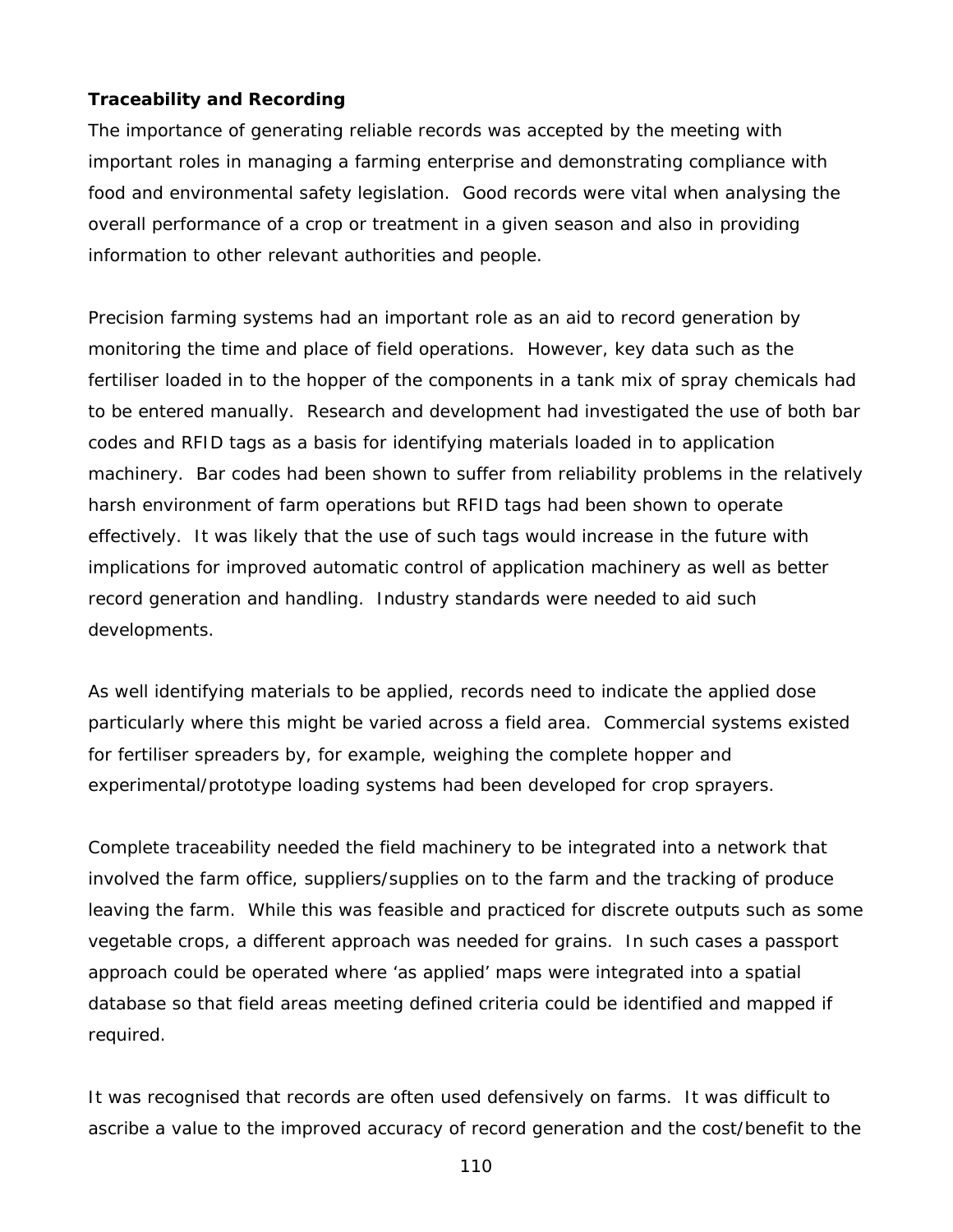farming enterprise probably related to the reduced time involved in generating records with precision farming inputs. Improved record keeping and traceability was unlikely to be a prime objective when implementing a precision farming system but should be a useful outcome.

## **Current and Future Crop and Weed Sensing Capabilities**

The implementation of established management strategies for producing arable crops needs a measure of crop development within both temporal and spatial frameworks. For cereals, a number of sensing approaches have been developed mainly based on spectral reflectance measurements. These have been shown to be particularly effective at early stages of growth where, for example, sensed vegetation indices vary substantially with green or leaf area index (GAI or LAI). At later growth stages (LAI>2.5) the response of such systems is less pronounced. Possible future developments are examining:

- Different ways of interpreting the signals from existing sensing systems using, for example, different wavelengths or the variability of output signal with time/distance;
- Using combinations of sensor types
- Using new types of sensor (e.g. LIDAR).

Commercial sensing systems had recently been developed that used active light sources so as to minimise the effects of variation in ambient light levels. Methods for using the output of such commercial systems had been developed over a number of seasons and growing conditions.

Weed and weed patch detection in arable crops was still by manual identification with no immediate prospect of being able to detect different weeds in different crop conditions automatically. Grass weeds in a grass crop were particularly challenging for automatic detection systems. Methods for generating weed maps from visual detection had been developed and could be converted in to a patch spraying map using analysis methods that would account for factors influencing weed seed movement.

Weeds could be automatically detected in defined environments such as:

• Against a soil (or pavement) background where the sensing was primarily of green leaf material against a dark background;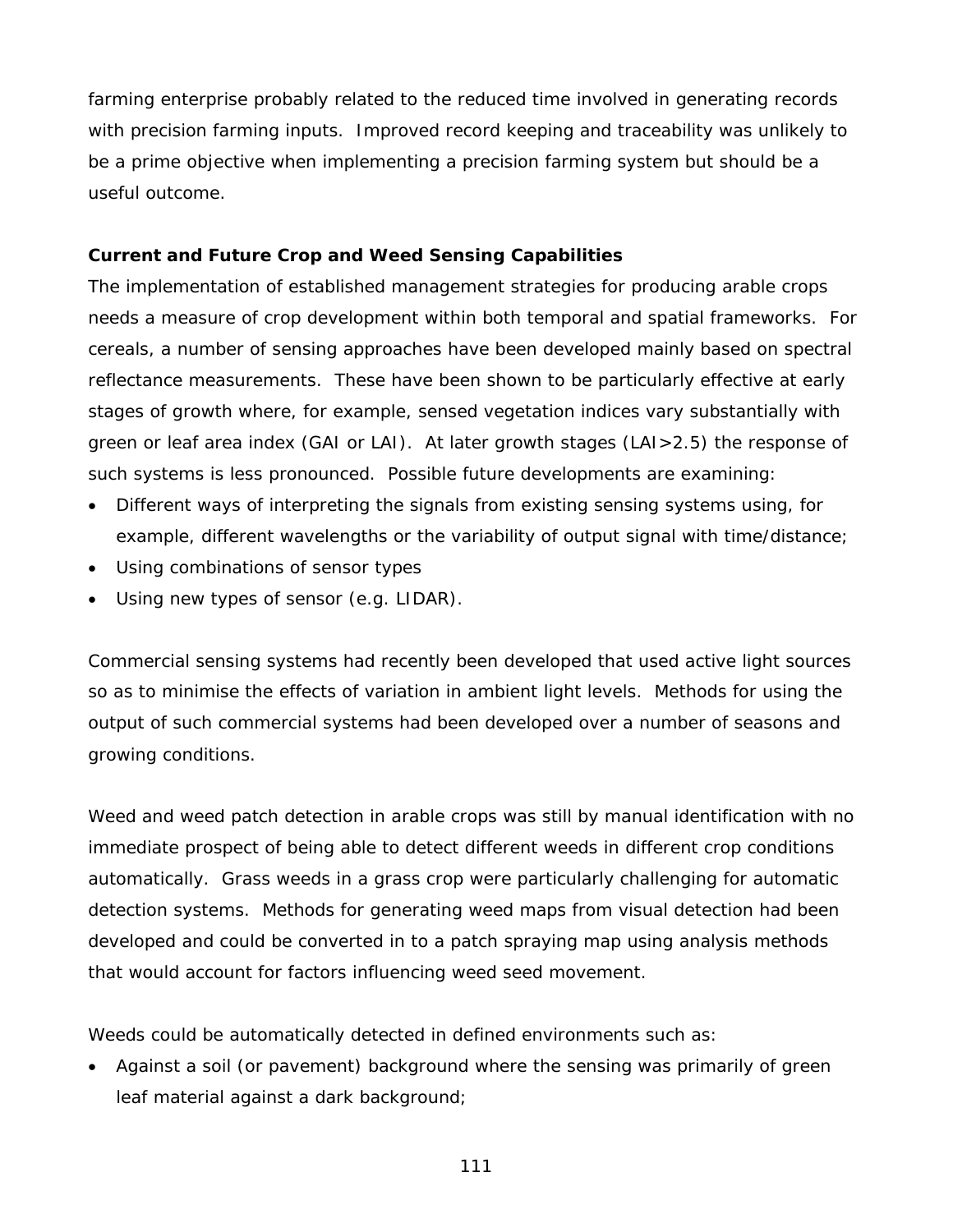• Using image analysis approaches in widely spaced row crops where the row structure and plant spacing within the row could provide additional information about crop plant positions.

There was substantial evidence that weed distributions were patchy and if these could be sensed automatically then there would be both financial and environmental advantages from patch spraying. However, manual scouting was slow and expensive and was an important factor influencing the cost/benefit of patch spraying approaches with herbicides.

## **Targeted Agronomy: Yield Limiting Factors and Responding to Variation**

The importance of taking into account seasonal (temporal) as well as within-field (spatial) variation was stressed. It was noted that the value of information on soil, crop or yield variation as a means of targeting field walking should be considered. Benefits from variable N application could include a more uniform crop (easier harvesting, less drying cost) and less lodging as well as increased yield per kg of N. The economic benefit of the latter could increase under more severe restrictions on N use.

The best approach to identifying, mapping and responding to variation in soil P, K or Mg indices or (or fertiliser requirement) is still an area of considerable divergence of opinion. Assuming that average indices on the farm are 'on target' for the crops being grown, and that areas of fields not at the target indices are equally split above and below this, the potential for significant savings in fertiliser use within a single crop in order to cover the annual cost of the technique may be limited. It might be more appropriate to take a longer term view of the benefits, in terms of protecting the yield potential and value of the land. Areas with low soil nutrient levels within fields are usually those in which yield potential is higher (resulting in greater offtake at harvest). Quantifying the yield penalty that is likely to occur if soil nutrient levels drop below target is difficult, and may vary from field to field, farm to farm and season to season. However, to calculate a potential economic benefit over cost, it must be assumed that failing to maintain indices at the target level (or applying adequate fertiliser in high yielding areas to replace the higher offtake) would eventually lead to a decline in yield potential of those parts of the field.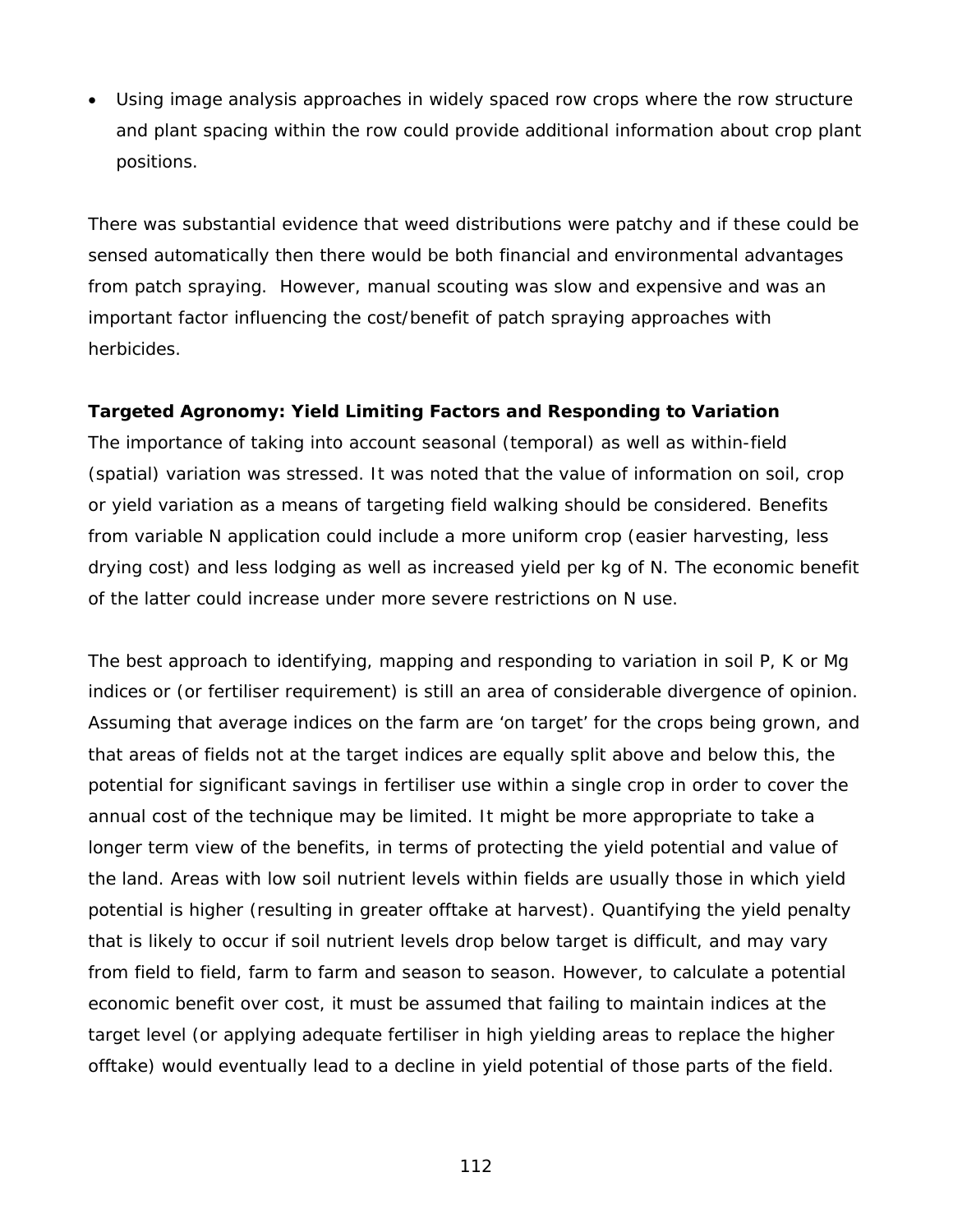Grid sampling is the main commercial approach to determining variation in soil P, K, Mg (and pH variation on farm). A debate has centred on whether or not the slightly higher cost associated with this approach is necessary, and whether or not interpolation between sample points that are 100m apart (1 sample per hectare in order to keep the sampling and analysis costs to a reasonable level) is valid. There was no consensus on this at the stakeholder meeting or in previous and subsequent discussions. Both approaches are considered likely to have an element of inaccuracy or error. Effective targeted sampling requires a sound knowledge of variation in yield (and/or possibly soil type/depth and field history) in order to determine where to target the samples. Without this, an unbiased grid sampling may be the only option. Where the variation in soil nutrient levels is essentially in the form of a relatively small number of large, well defined areas of high or low status, the two approaches should give similar results, with perhaps slightly greater error in defining the margins with the grid sampling approach. Where the pattern of variation in soil indices is unusual or complicated, for example large areas or wide strips of one soil type interspersed with small areas or narrow strips of a different soil type, there is a risk that grid sampling could result in an inaccurate or misleading map.

#### **Developing a Cost/benefit Tool for Growers of Cereals and Oilseeds**

It was suggested that any examination of costs and benefits should allow for smaller farms, not just those of 500-600ha or more. Although yield variation is acknowledged to be a useful indicator of the potential for a farm to benefit from precision farming, many growers are currently not making use of yield map data that they are collecting due to difficulties with processing and interpreting. Perhaps surprisingly, this aspect of precision farming has so far seen little commercial exploitation. There also needs to be an alternative for those growers who don't have yield mapping capability. This might include visual assessments related to the crop, soil variation, or variability in slope, aspect or altitude within or between fields. The possibility of a scheme to provide or assist growers with access to free or subsidised satellite-derived images of crop growth was also raised. The overall cost/benefit calculation when analysing multiple techniques was considered to be very complicated. There was general agreement that a cost/benefit calculator could be a useful tool to assist decision making by growers, but should be used alongside other sources of information. It should also be made clear that the tool is intended to indicate the likelihood of their being a net benefit over cost, and factors that affect this, not to provide growers with an estimate of the actual net benefit they will get on their farm.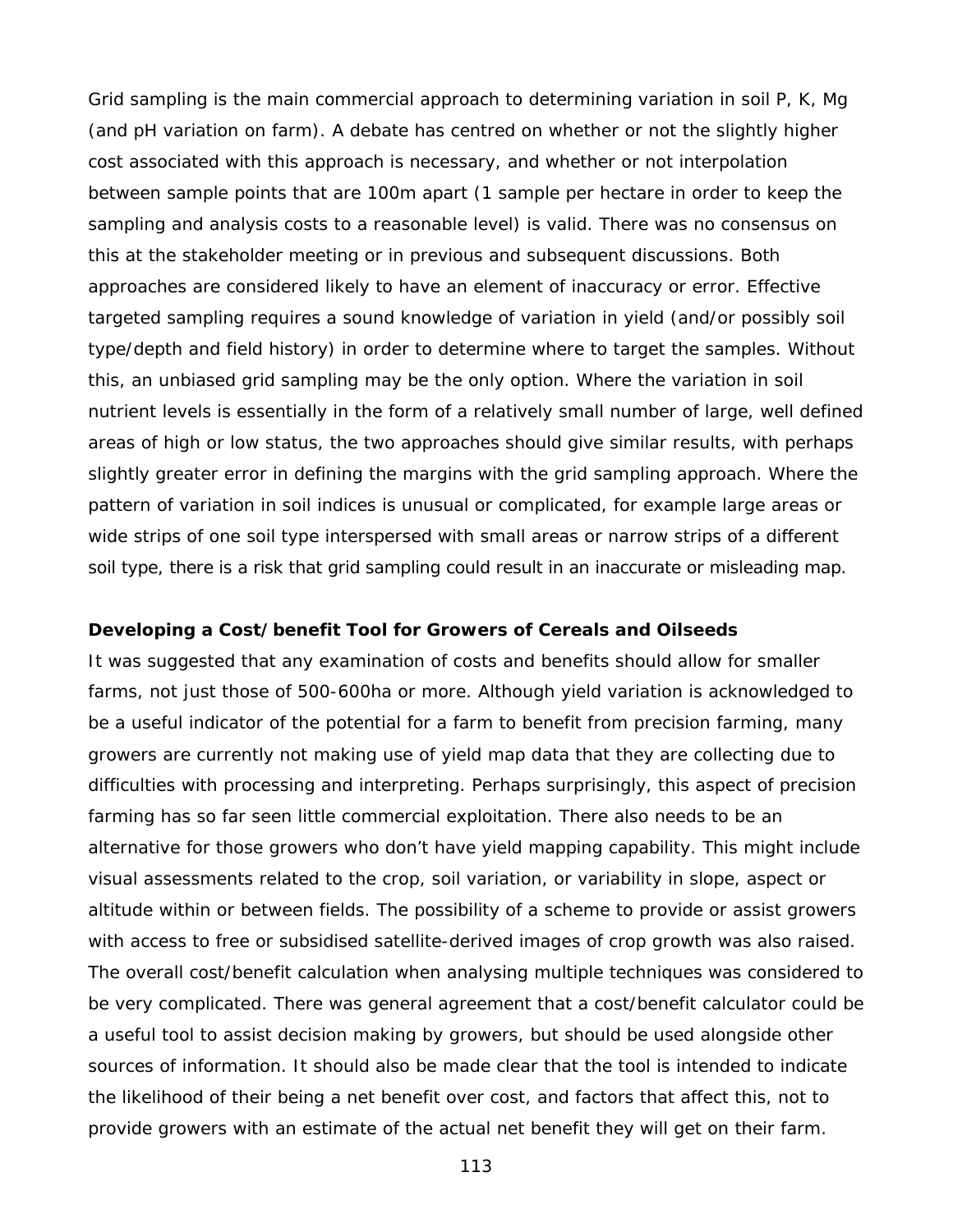## **Appendix C. Relevant HGCA Publications**

Chamen T. (2006). Controlled traffic farming: Literature review and appraisal of potential use in the UK. *Research Review* 59, HGCA, London.

Godwin R J, Earl R, Taylor J C, Wood G A, Bradley R I, Welsh J P, Richards T, Blackmore B S, Carver M J, Knight S, Welti B. (2002). 'Precision farming' of cereal crops: A five year experiment to develop management guidelines. *Project Report* 267, HGCA, London.

King J A, Dampney P M R, Lark R M, Wheeler H C, Bradley R I, Mayr T, Russill N*.* (2003). Evaluation of non-intrusive sensors for measuring soil physical properties. *Project Report* 302, HGCA, London.

Lark R M, Wheeler H C, Bradley R I, Mayr T R, Dampney P M R. (2003). Developing a cost-effective procedure for investigating within-field variation of soil conditions. *Project Report* 296, HGCA, London.

Marchant B P, Lark R M, Wheeler H C. (2005). Developing methods to improve sampling efficiency for automated soil mapping. *Project Report* 364, HGCA, London.

Lutman P J W, Miller P C H. (2007). Spatially variable herbicide application technology; opportunities for herbicide minimisation and protection of beneficial weeds. *Research Review* 62, HGCA, London.

Miller P C H, Lane A G, Wheeler H C. (2002). Optimising fungicide application according to crop canopy characteristics in wheat. *Project Report* 277, HGCA, London.

Oliver M A, Carroll Z L. (2004). Description of spatial variation in soil to optimize cereal management. *Project Report* 330, HGCA, London.

Lutman P J W, Perry N H, Hull R I C, Miller P C H, Wheeler H C, Hale R O. (2002). Developing a weed patch spraying system for use in arable crops. *Project Report* 291, HGCA, London.